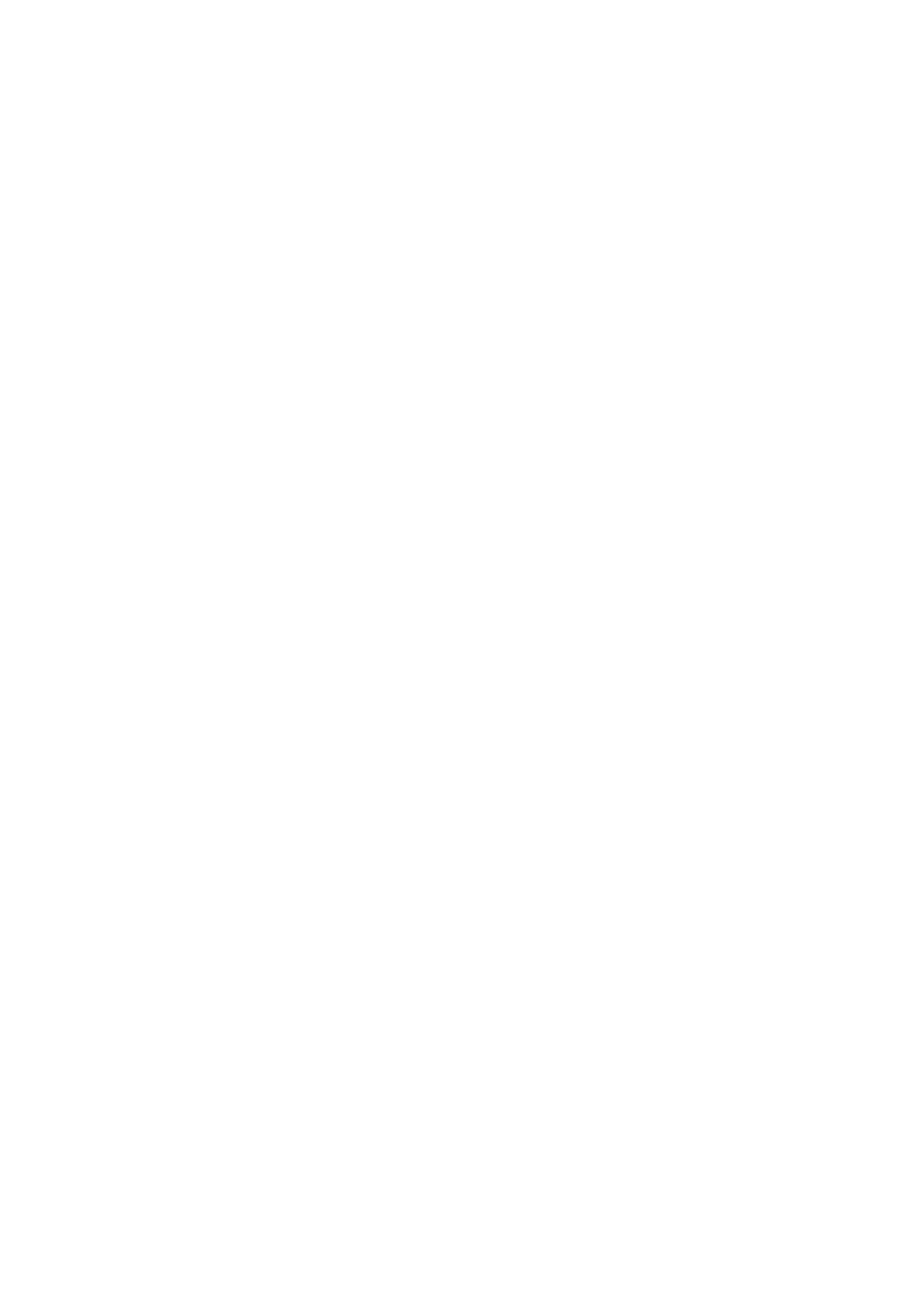**Reprinted under the**  *Reprints Act 1984* **as at 19 July 2013**

Western Australia

## **Residential Tenancies Regulations 1989**

### **Contents**

### **Part 1 — Preliminary**

| $\mathbf{1}$ . | Citation                                              | 1              |
|----------------|-------------------------------------------------------|----------------|
| 2.             | Commencement                                          |                |
| 3A.            | Terms used                                            | 1              |
|                | Part $2$ — Application of                             |                |
|                | $Act$ — exemptions and                                |                |
|                | modifications                                         |                |
| 3.             | Exemption for retirement villages                     | 2              |
| 4.             | Exemption for certain agreements with squatters       | $\overline{2}$ |
| 5.             | Exemption for certain agreements under Land           |                |
|                | Act 1933                                              | 3              |
| 5AA.           | Modified application of section $22(2)$ of the Act    | $\overline{3}$ |
| 5AB.           | Exemptions from section 27A of the Act —              |                |
|                | residential agreements not required to be in          |                |
|                | prescribed form                                       | 4              |
| 5AC.           | Exemption from section 27B of the Act if              |                |
|                | residential tenancy agreement extended or renewed     | 4              |
| 5AD.           | Modified application of section $27C(4)$ of the Act   |                |
|                | for the Housing Authority                             | 4              |
| 5A.            | <b>Exemption of Housing Authority from</b>            |                |
|                | sections $29(4)(b)$ and 33 of the Act                 | 5              |
| 5B.            | Exemptions from section $30(1)$ of the Act            | 6              |
| 5CA.           | Modified application of section $30(2)(a)$ of the Act | 8              |
|                |                                                       |                |

| As at 19 Jul 2013 | Version 04-a0-00                                                         | page i |
|-------------------|--------------------------------------------------------------------------|--------|
|                   | Extract from www.slp.wa.gov.au, see that website for further information |        |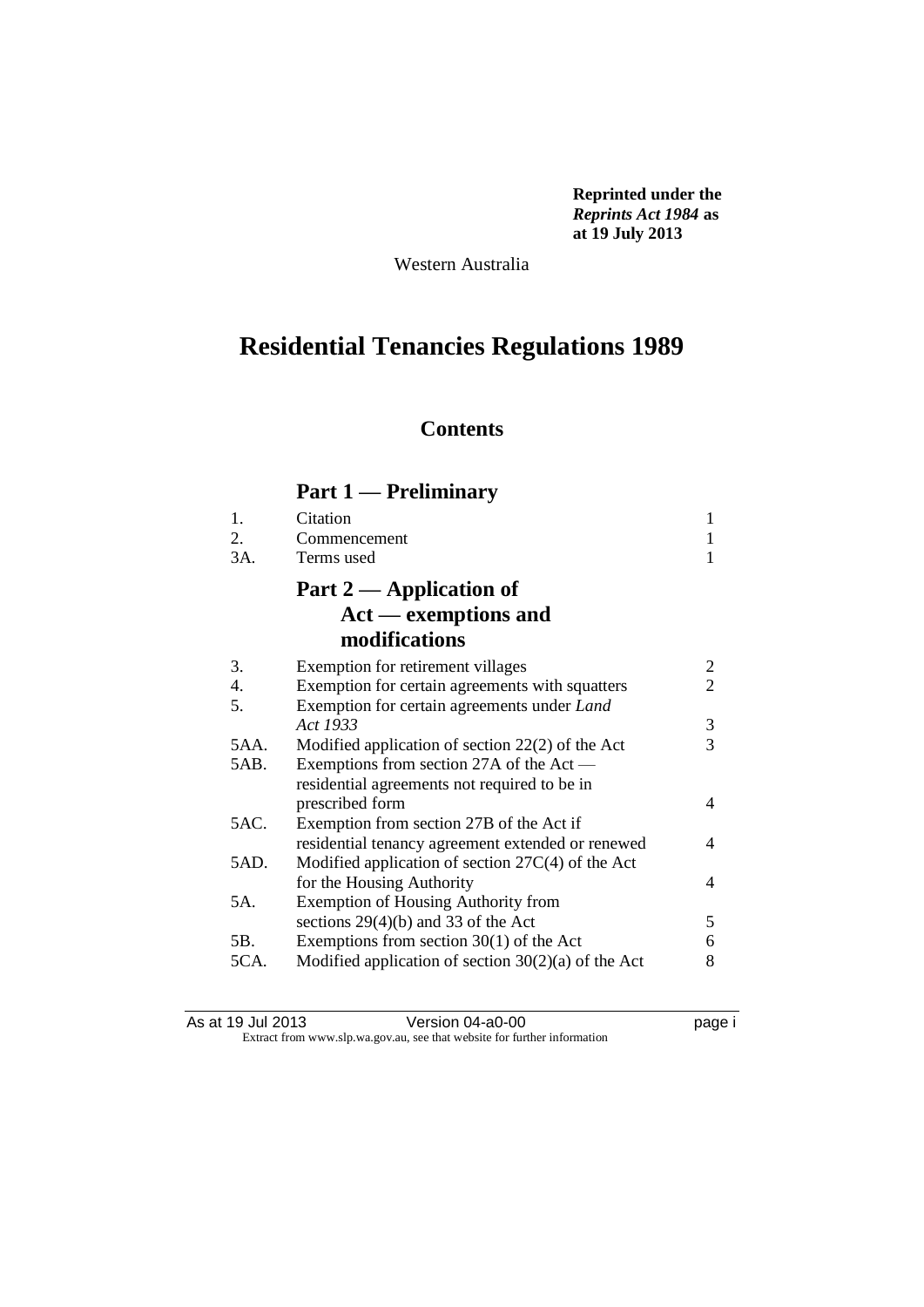| 5C.   | Exemption from section 33 of the Act for              |    |
|-------|-------------------------------------------------------|----|
|       | employment-linked residential tenancy agreements      | 9  |
| 5D.   | Exemption for certain agreements under Land           |    |
|       | <b>Administration Act 1997</b>                        | 9  |
| 6.    | Modified application of section $43(3)$ of the Act    |    |
|       | when Housing Authority is lessor of premises          |    |
|       | outside metropolitan region                           | 9  |
| 7A.   | Modified application of section 45 of the Act         | 10 |
| 7B.   | Modified application of section $47(1)(b)$ of the Act |    |
|       | for the Housing Authority                             | 11 |
| 7C.   | Modified application of section 60(b) of the Act      | 11 |
| 7D.   | Exemption from section 70A of the Act                 | 12 |
| 7E.   | Modified application of section 72 of the Act         | 12 |
| 7F.   | Exemption from section 82 of the Act                  | 13 |
| 7G.   | Modified application of section 93 of the Act for     |    |
|       | the Housing Authority                                 | 13 |
|       |                                                       |    |
|       | Part 3 — Other matters                                |    |
| 7.    | Applications prescribed for the purposes of           |    |
|       | section $13A(2)(a)$ of the Act                        | 14 |
| 9.    | Determination of nearest Magistrates Court            | 15 |
| 10.   | Scale of costs for section 24 of the Act              | 15 |
| 10AA. | Form of written residential tenancy agreement for     |    |
|       | section 27A of the Act                                | 15 |
| 10AB. | Information to be given to tenant for section 27B     |    |
|       | of the Act                                            | 16 |
| 10AC. | Information to be included in property condition      |    |
|       | report for section $27C(6)$ of the Act                | 16 |
| 10AD. | Amount prescribed for section $27(2)(a)$ of the Act   | 16 |
| 10A.  | Amount prescribed for section $29(1)(b)(ii)$ of the   |    |
|       | Act                                                   | 17 |
| 11.   | Amount prescribed for section 29(2) of the Act        | 17 |
| 12A.  | Essential services prescribed for section $43(1)$ of  |    |
|       | the Act                                               | 17 |
| 12B.  | Means to secure residential premises prescribed for   |    |
|       | section $45(a)$ of the Act                            | 17 |
| 12C.  | Social housing tenancy agreement for the purposes     |    |
|       | of section 71A of the Act                             | 19 |
| 12.   | Information prescribed for section $79(10)$ of the    |    |
|       | Act                                                   | 20 |
| 13.   | Infringement notices                                  | 20 |
|       |                                                       |    |
|       |                                                       |    |

| . .<br>ı |  |
|----------|--|
|          |  |
|          |  |
|          |  |

page ii Version 04-a0-00 As at 19 Jul 2013 Extract from www.slp.wa.gov.au, see that website for further information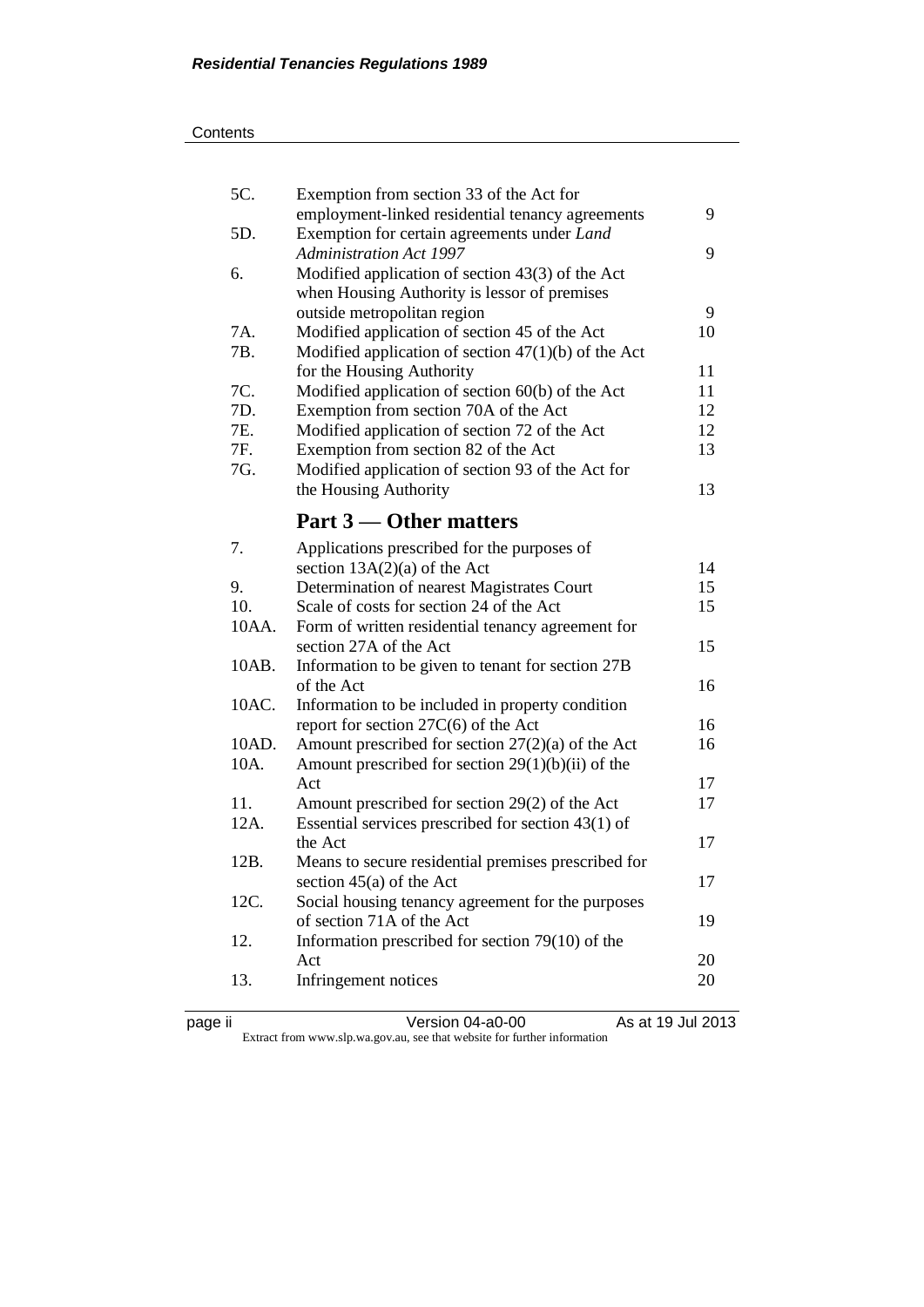|     |                                                            | Contents |
|-----|------------------------------------------------------------|----------|
|     |                                                            |          |
| 14. | Matters prescribed for section 94 of the Act               | 20       |
| 15. | Disposal of unclaimed security bonds                       | 21       |
| 17. | Fees prescribed                                            | 22       |
| 18. | Forms                                                      | 23       |
|     | <b>Schedule 3</b>                                          |          |
|     | Schedule 4 — Forms                                         |          |
|     | Schedule 5 — Prescribed offences<br>and modified penalties |          |
|     | <b>Notes</b>                                               |          |
|     | Compilation table                                          | 104      |
|     | <b>Defined terms</b>                                       |          |

As at 19 Jul 2013 Version 04-a0-00 page iii Extract from www.slp.wa.gov.au, see that website for further information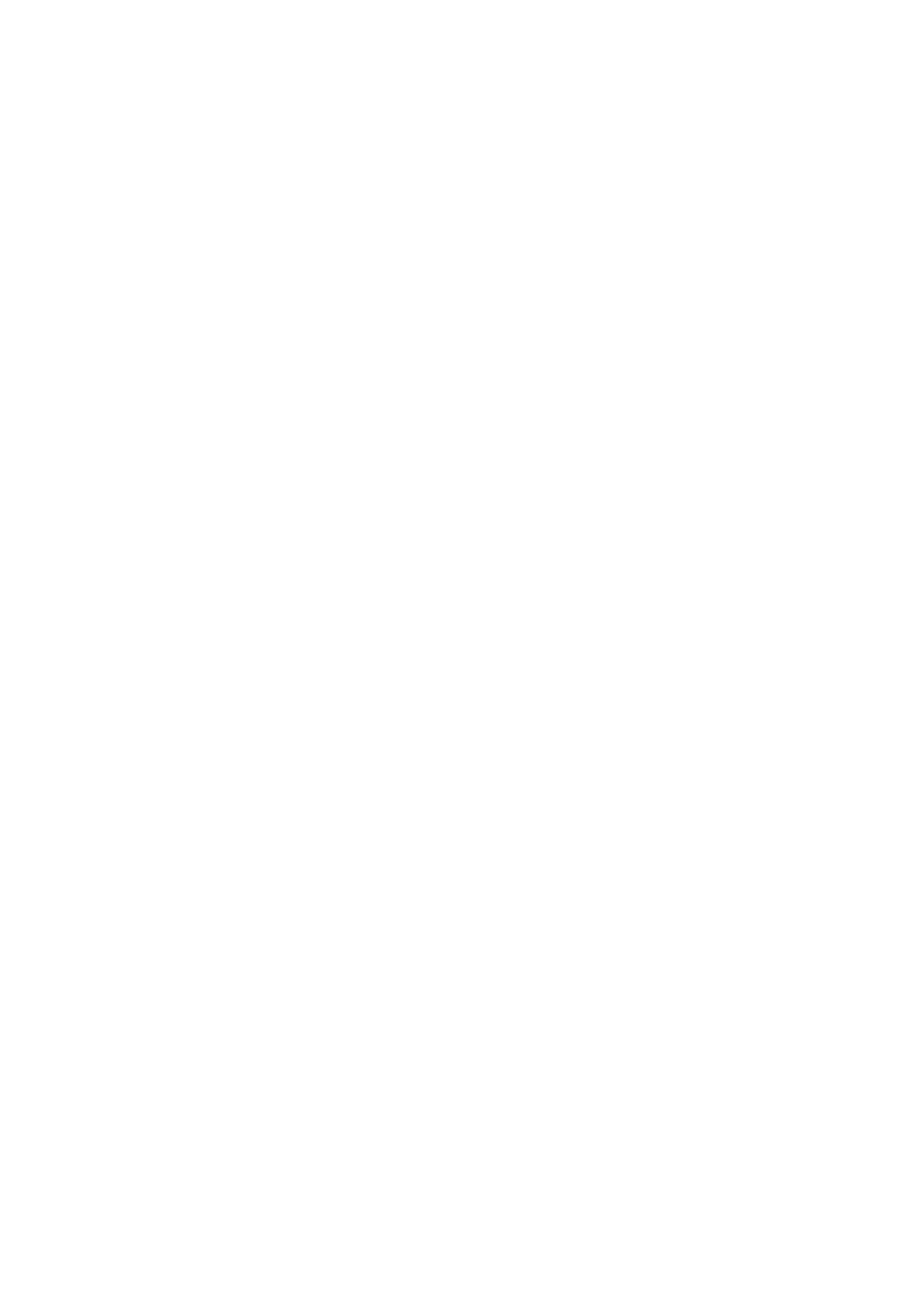

**Reprinted under the**  *Reprints Act 1984* **as at 19 July 2013**

Western Australia

Residential Tenancies Act 1987

### **Residential Tenancies Regulations 1989**

### **Part 1 — Preliminary**

*[Heading inserted in Gazette 3 May 2013 p. 1737.]*

#### **1. Citation**

These regulations may be cited as the *Residential Tenancies Regulations 1989* <sup>1</sup> .

#### **2. Commencement**

These regulations shall come into operation on the day on which the *Residential Tenancies Act 1987* comes into operation<sup>1</sup>.

*[2A. Deleted in Gazette 3 May 2013 p. 1738.]*

#### **3A. Terms used**

In these regulations —

*Housing Authority* has the meaning given in section 71A of the Act;

*housing management agreement* means an agreement entered into under —

- (a) the *Housing Act 1980* section 62B(1); or
- (b) the *Housing Regulations 1980* regulation 6D(1).

*[Regulation 3A inserted in Gazette 3 May 2013 p. 1738.]*

As at 19 Jul 2013 **Version 04-a0-00 Page 1** Extract from www.slp.wa.gov.au, see that website for further information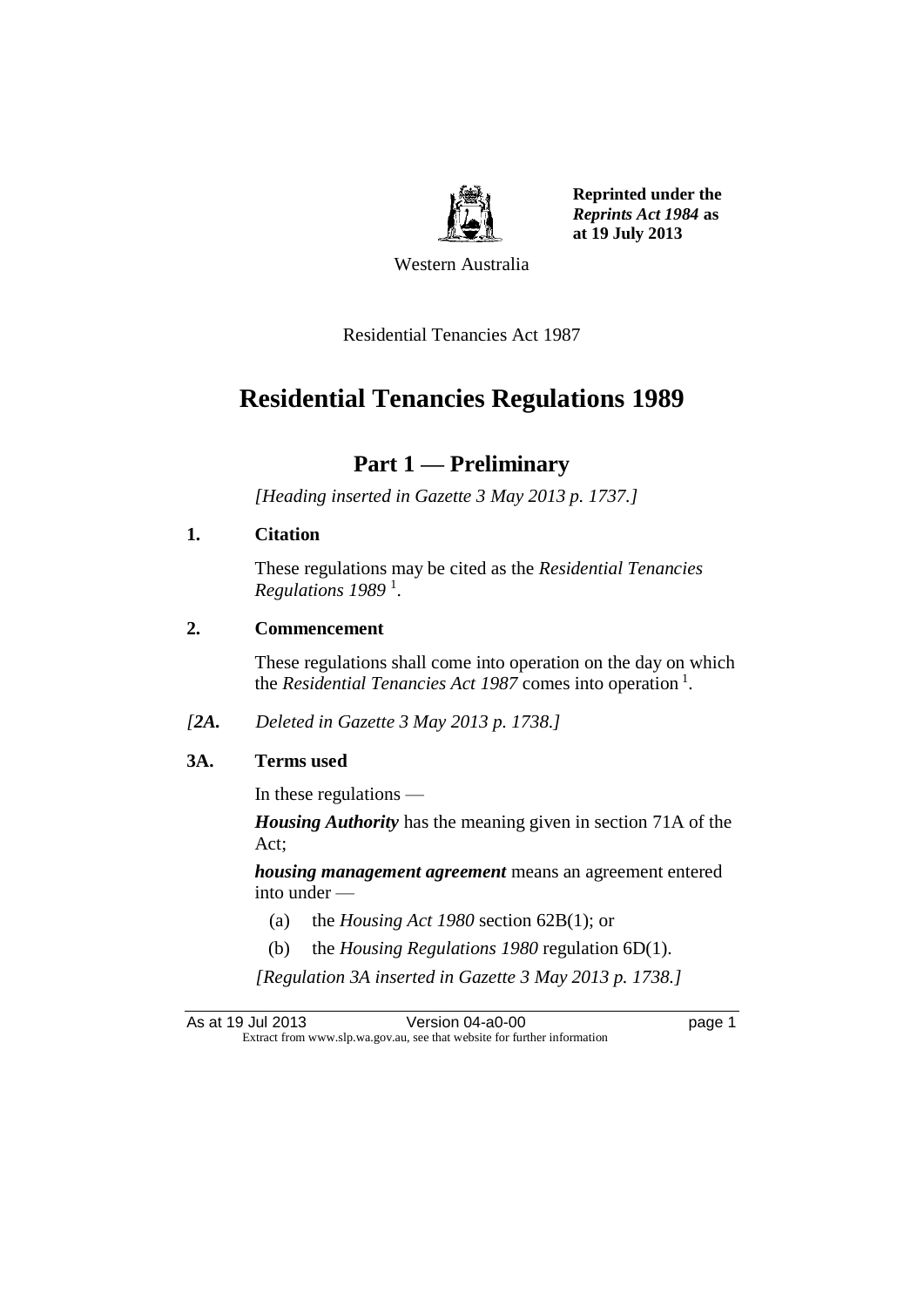**r. 3**

### **Part 2 — Application of Act — exemptions and modifications**

*[Heading inserted in Gazette 3 May 2013 p. 1738.]*

#### **3. Exemption for retirement villages**

- (1) Any residential tenancy agreement in respect of premises in a retirement village is a prescribed agreement for the purposes of section  $5(2)(g)$  of the Act.
- (2) In subregulation (1) *retirement village* has the same meaning as in the *Retirement Villages Act 1992*.

*[Regulation 3 amended in Gazette 8 Jan 1993 p. 29.]* 

#### **4. Exemption for certain agreements with squatters**

- (1) A residential tenancy agreement to which this regulation applies is a prescribed agreement for the purposes of section  $5(2)(g)$  of the Act.
- (2) This regulation applies to a residential tenancy agreement between a local government, management body as defined in section 3(1) of the *Land Administration Act 1997*, or a State Government agency and an occupant of a coastal shack, for the purposes of implementing the Government's policy on the removal of squatters from lands of the Crown, being an agreement —
	- (a) entered into with the approval of the Minister for Lands under power conferred by Order under section 33(2) of the *Land Act 1933* <sup>2</sup> ; or
	- (aa) entered into with the approval of the Minister for Lands under power conferred by Order under section 46(3)(a) of the *Land Administration Act 1997*; or
	- (b) entered into by a State Government agency under powers conferred by another Act, over lands of the Crown vested in that agency.

*[Regulation 4 amended in Gazette 12 Feb 1993 p. 1214; 19 Feb 1999 p. 553.]* 

page 2 Version 04-a0-00 As at 19 Jul 2013 Extract from www.slp.wa.gov.au, see that website for further information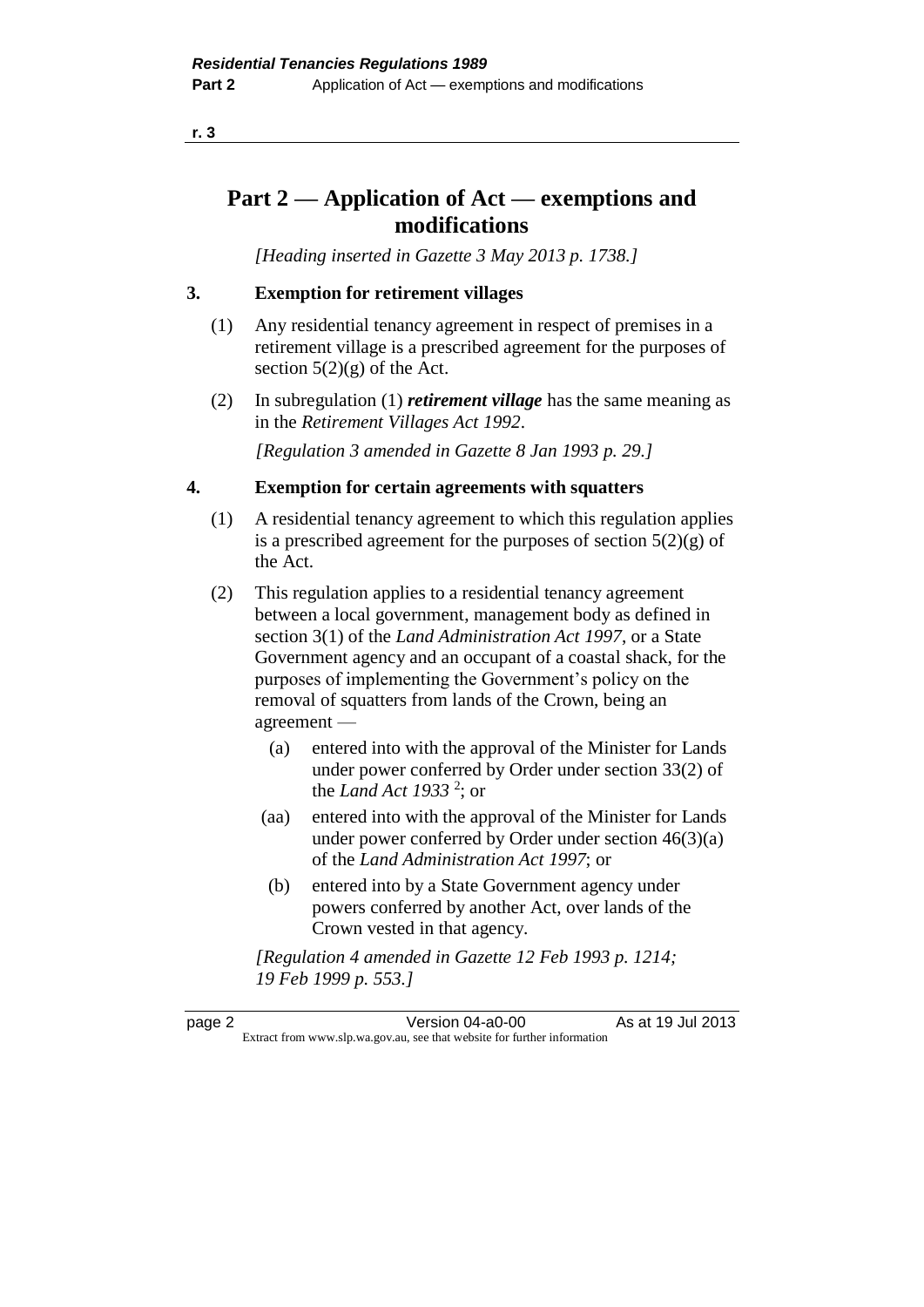#### **5. Exemption for certain agreements under** *Land Act 1933*

- (1) The Governor, the Minister within the meaning of the *Land*  Act 1933<sup>2</sup>, or other person acting on behalf of the Crown in exercise of a specified power is prescribed for the purposes of section 5(2)(f) of the Act.
- (2) In subregulation (1) *specified power* means the power to grant or issue a lease or licence under section 32(1) or (2), 38(1), 41A(1), 43, 45A(1), 45B(1), 47(4), 53, 86, 116 or 117, or under Part VI, of the *Land Act 1933<sup>2</sup>*, or under the *War Service Land Settlement Scheme Act 1954*.
- (3) A residential tenancy agreement entered into in pursuance of a direction to lease given under section 33(3)(a) of the *Land*  Act 1933<sup>2</sup> is a prescribed agreement for the purposes of section  $5(2)(g)$  of the Act.

#### **5AA. Modified application of section 22(2) of the Act**

Under section 6(a) of the Act it is provided that section 22(2) of the Act shall apply to a residential tenancy agreement the subject of proceedings as if it were modified by inserting after paragraph (a):

- (ba) a person who is
	- (i) an employee of, or acting on behalf of, the property manager of the premises the subject of the proceedings; and
	- (ii) registered as a sales representative under the *Real Estate and Business Agents Act 1978*;

or

*[Regulation 5AA inserted in Gazette 3 May 2013 p. 1738-9.]*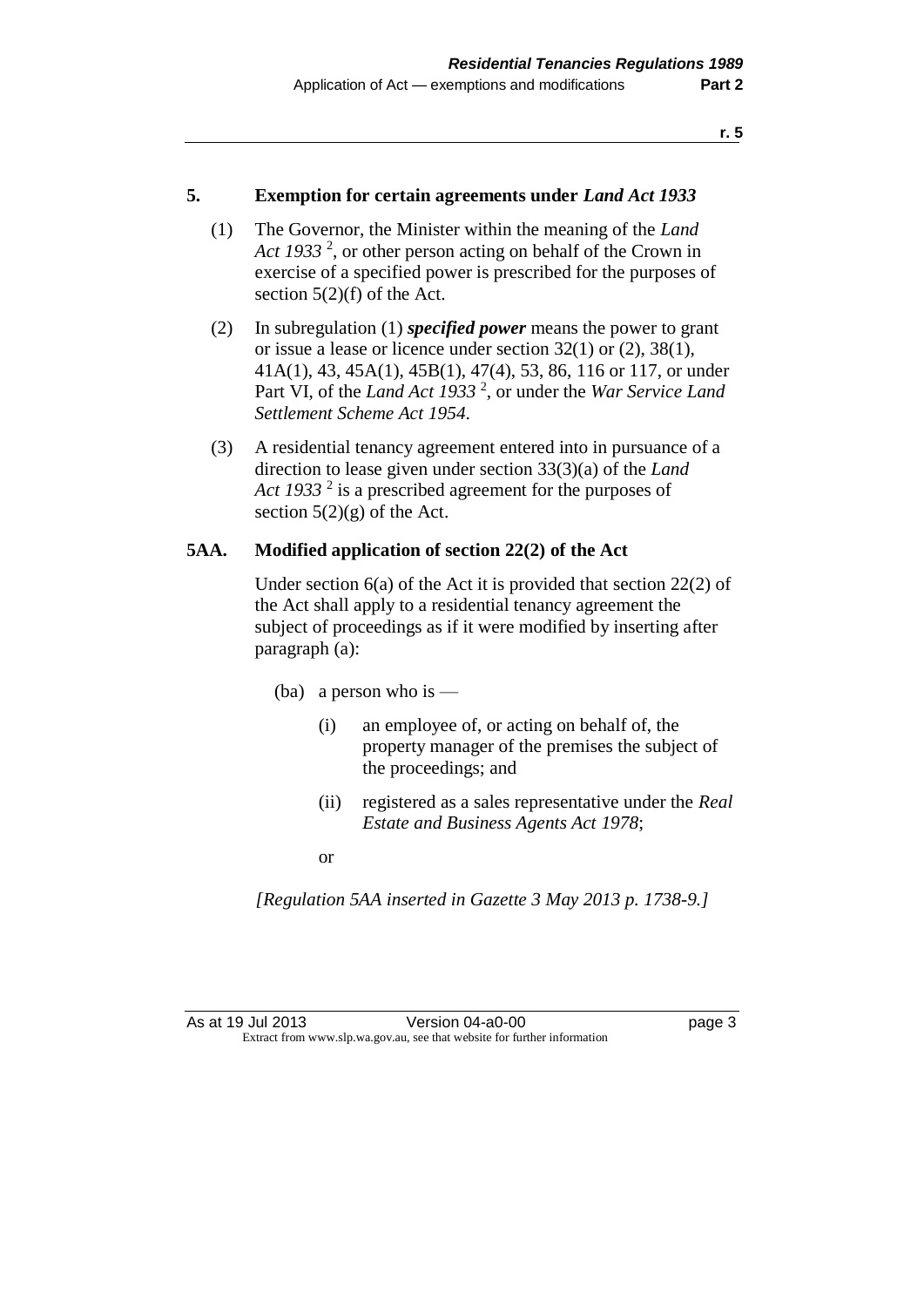**r. 5AB**

#### **5AB. Exemptions from section 27A of the Act — residential agreements not required to be in prescribed form**

Under section 6(a) of the Act it is provided that section 27A of the Act shall not apply to the following —

- (a) a residential tenancy agreement in relation to premises to which a housing management agreement applies;
- (b) a residential tenancy agreement if
	- (i) the Housing Authority is a party to the agreement; and
	- (ii) the agreement provides that, or is deemed to contain a provision to the effect that, the tenant may sub-let the premises; and
	- (iii) the agreement is entered into by the Housing Authority on the basis that the premises will be sub-let.

*[Regulation 5AB inserted in Gazette 3 May 2013 p. 1739.]*

#### **5AC. Exemption from section 27B of the Act if residential tenancy agreement extended or renewed**

Under section 6(a) of the Act it is provided that section 27B of the Act shall not apply to a residential tenancy agreement if —

- (a) the agreement is renewed or extended; and
- (b) there has been no change in the parties to the agreement.

*[Regulation 5AC inserted in Gazette 3 May 2013 p. 1740.]*

#### **5AD. Modified application of section 27C(4) of the Act for the Housing Authority**

 $(1)$  In this regulation —

*person of Aboriginal descent* has the meaning given in the *Aboriginal Affairs Planning Authority Act 1972* section 4.

(2) This regulation applies if the Housing Authority is the lessor of residential premises (the *premises*) that are located more than 100 km from the nearest office of the Housing Authority.

page 4 Version 04-a0-00 As at 19 Jul 2013 Extract from www.slp.wa.gov.au, see that website for further information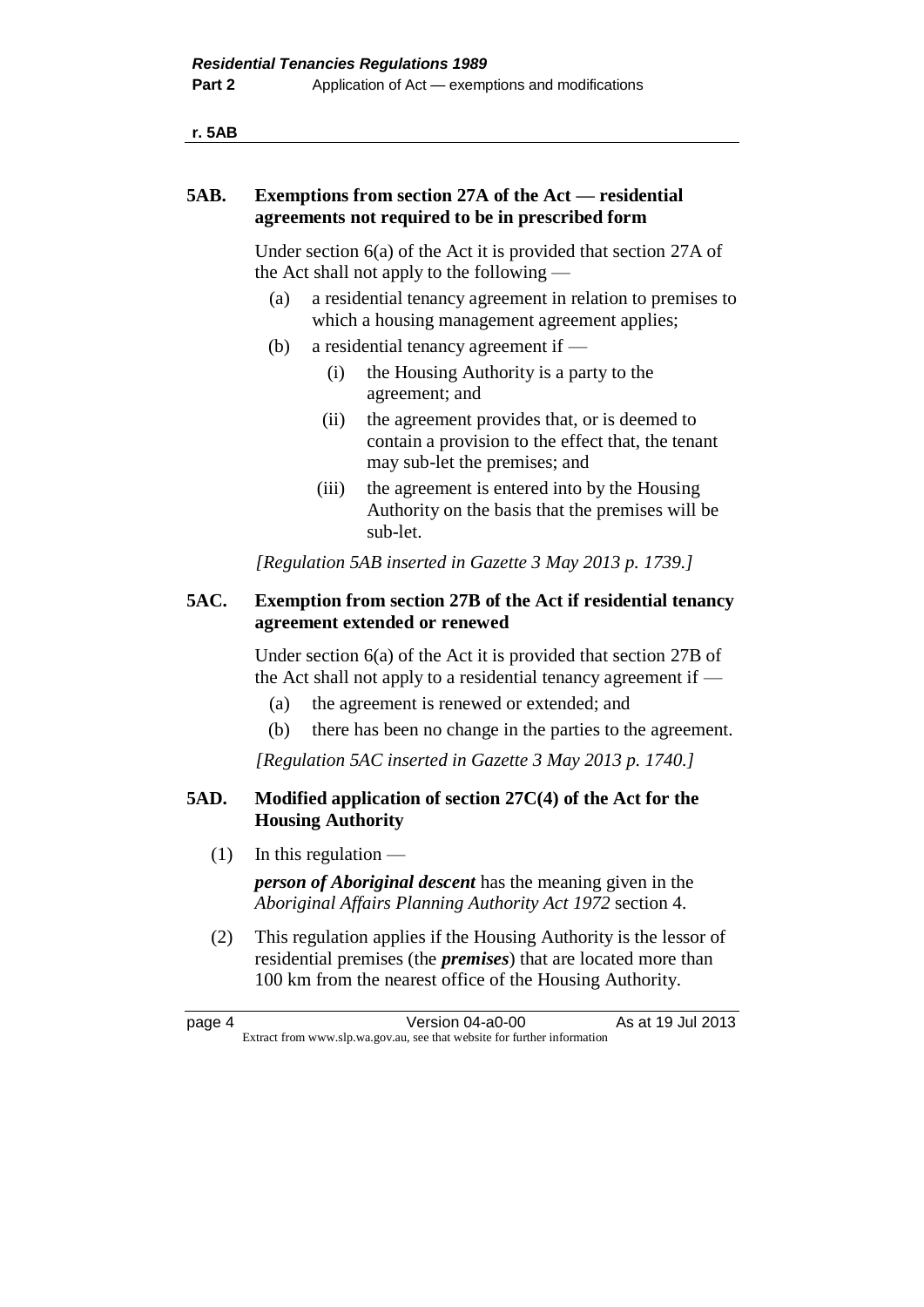- (3) Under section 6(b) of the Act it is provided that section 27C of the Act shall apply to the premises and, under section 6(c) of the Act, to the Housing Authority, as if it were modified as follows —
	- (a) in subsection (4) delete "14 days," and insert:

28 days,

- (b) after subsection (4) insert:
	- (5A) The Housing Authority is not required to comply with subsection (4) within 28 days after the termination of a tenancy if, in that period, it is unable to inspect the residential premises because —
		- (a) of weather conditions or road closure; or
		- (b) the premises are premises to which a housing management agreement applies, and a person of Aboriginal descent in relation to the community that lives on the land on which the premises are located has refused the Housing Authority access to the land.

*[Regulation 5AD inserted in Gazette 3 May 2013 p. 1740-1.]*

#### **5A. Exemption of Housing Authority from sections 29(4)(b) and 33 of the Act**

 $(1A)$  In this regulation —

*commencement day* means the day on which the *Residential Tenancies Amendment Act 2011* section 25(4) comes into operation.

- (1B) Under section 6(a) of the Act it is provided that section 29(4)(b) of the Act shall not apply to a residential tenancy agreement  $if -$ 
	- (a) the Housing Authority is the lessor; and

As at 19 Jul 2013 Version 04-a0-00 Page 5 Extract from www.slp.wa.gov.au, see that website for further information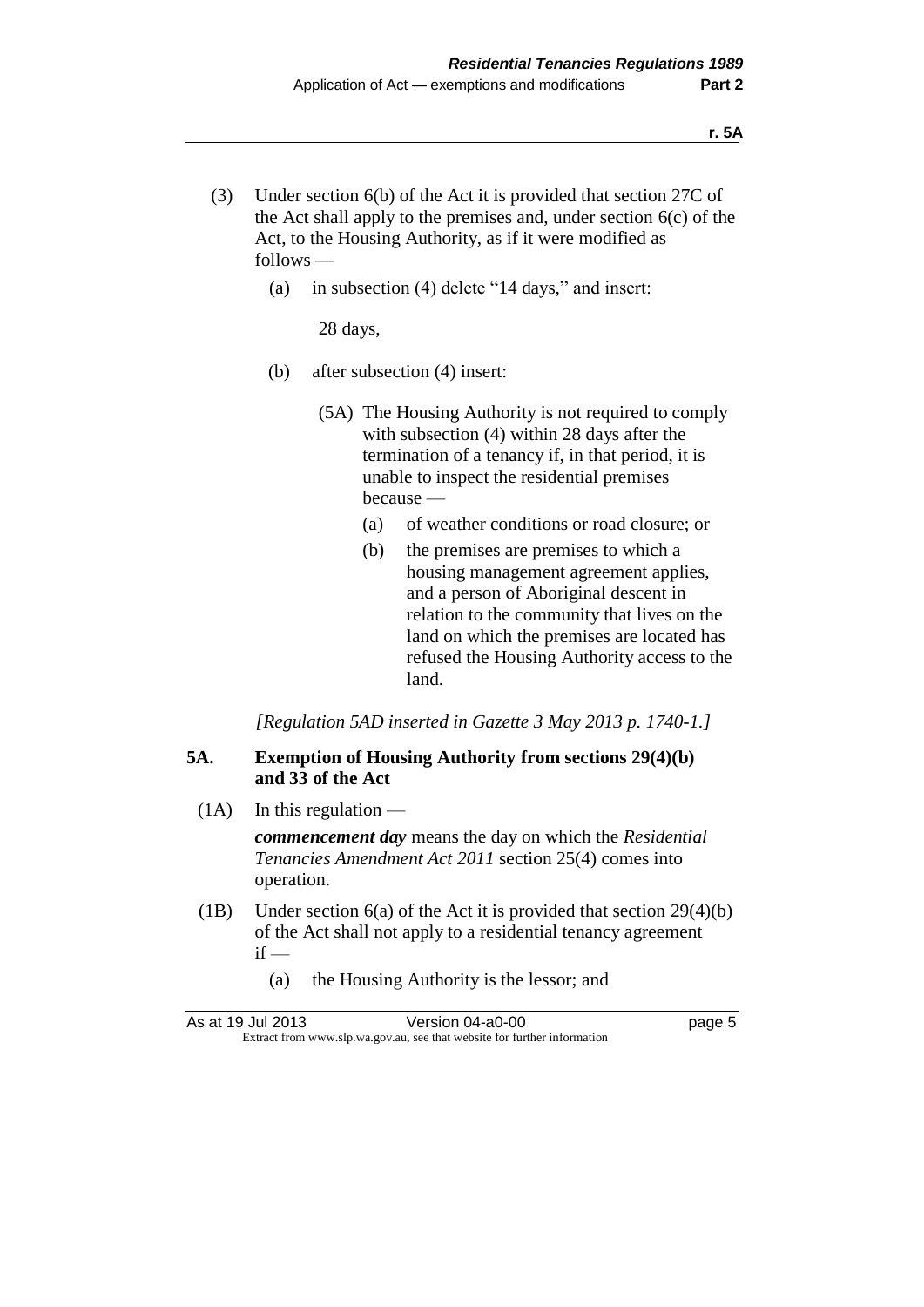**r. 5B**

- (b) the agreement was entered into before the commencement day.
- (1) The Housing Authority is prescribed under section 6(c) of the Act as an agency to which section 33 of the Act shall not apply.
- (2) If a residential tenancy agreement is entered into by the Housing Authority and a condition of the tenancy is that the tenant will pay a bond by instalments, under section 6(a) of the Act it is provided that section 29(4)(a) of the Act shall not apply to the residential tenancy agreement and, under section 6(c) of the Act, shall not apply to the Housing Authority.

*[Regulation 5A inserted in Gazette 13 Dec 1991 p. 6154; amended in Gazette 30 Dec 1994 p. 7231-2; 31 Jul 2007 p. 3790; 3 May 2013 p. 1741-2.]* 

#### **5B. Exemptions from section 30(1) of the Act**

 $(1)$  In this regulation —

*Government employee* has the meaning given in the *Government Employees' Housing Act 1964* section 5.

- (2A) Under section 6(a) of the Act it is provided that section 30(1) of the Act shall not apply to the following —
	- (a) a residential tenancy agreement if
		- (i) the lessor is an employer specified in the Table to this subregulation; and
		- (ii) an employee of an employer specified in the Table to this subregulation is a tenant under that agreement;
	- (b) a residential tenancy agreement if
		- (i) the lessor is the Housing Authority or a Department (as defined in the *Government Employees' Housing Act 1964* section 5); and
		- (ii) the premises are let to a Government employee under the *Government Employees' Housing Act 1964*.

page 6 Version 04-a0-00 As at 19 Jul 2013 Extract from www.slp.wa.gov.au, see that website for further information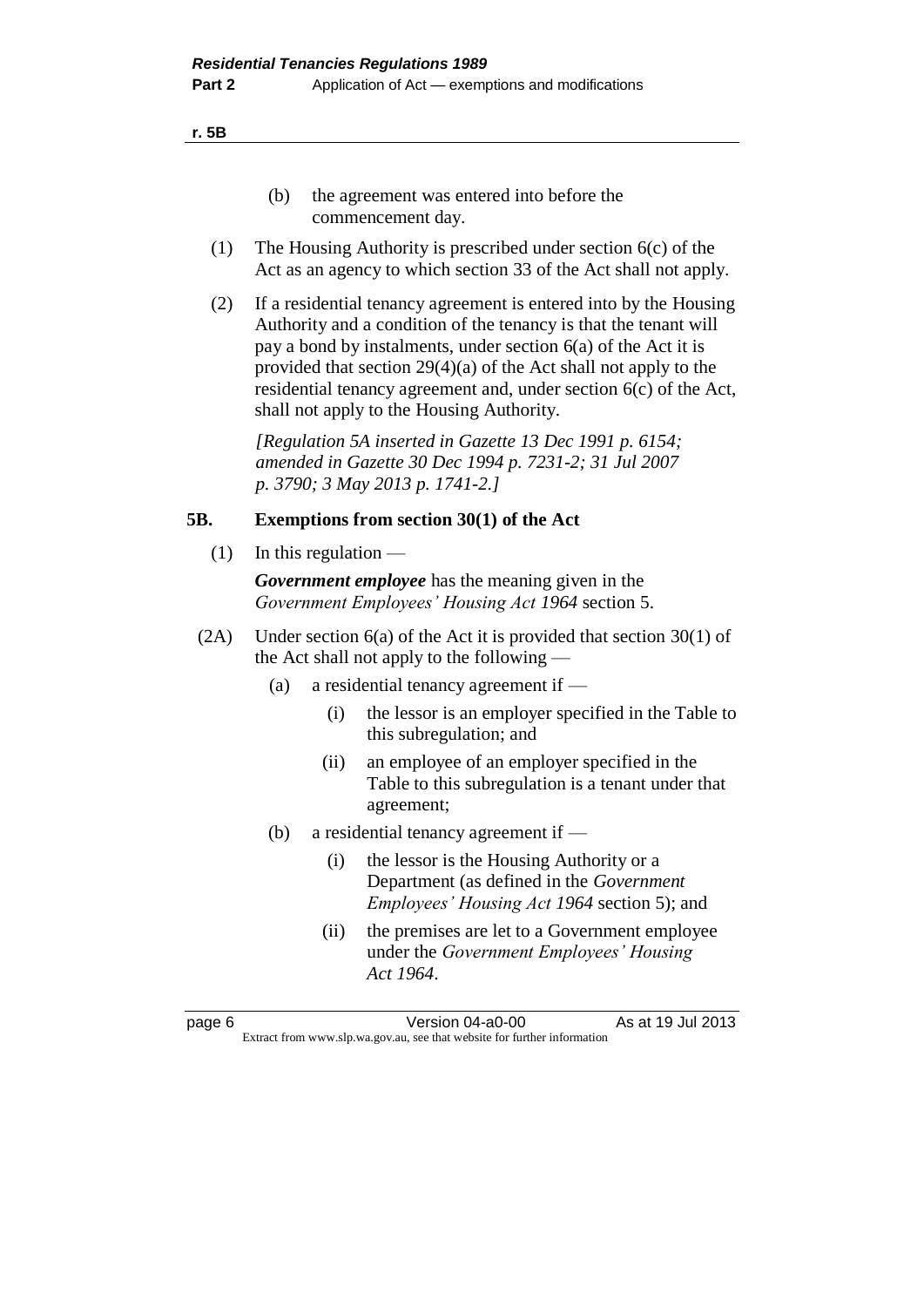**r. 5B**

#### **Table**

The Electricity Generation Corporation

The Electricity Networks Corporation

The Electricity Retail Corporation

The Public Transport Authority of Western Australia

The Regional Power Corporation

(2) The premises set out in the Table to this subregulation are prescribed under section 6(b) of the Act as premises to which section 30(1) of the Act shall not apply.

#### **Table**

"Butler's Cottage", Government House, 7-21 St. George's Terrace, Perth

(3) The agencies set out in the Table to this subregulation are prescribed under section  $6(c)$  of the Act as agencies to which section 30(1) of the Act shall not apply.

#### **Table**

The Botanic Gardens and Parks Authority

The Commissioner of Main Roads

- The department of the Public Service principally assisting in the administration of the *Agriculture Act 1988* <sup>3</sup>
- The department of the Public Service principally assisting in the administration of the *Sports Drug Testing Act 2001*
- The Housing Authority

The Western Australian Meat Industry Authority

- (4) A residential tenancy agreement
	- (a) in which the Crown, or a person or agency who acts on behalf of the Crown, acts in the capacity of the lessor of residential premises; and

| As at 19 Jul 2013 | Version 04-a0-00                                                         | page 7 |
|-------------------|--------------------------------------------------------------------------|--------|
|                   | Extract from www.slp.wa.gov.au, see that website for further information |        |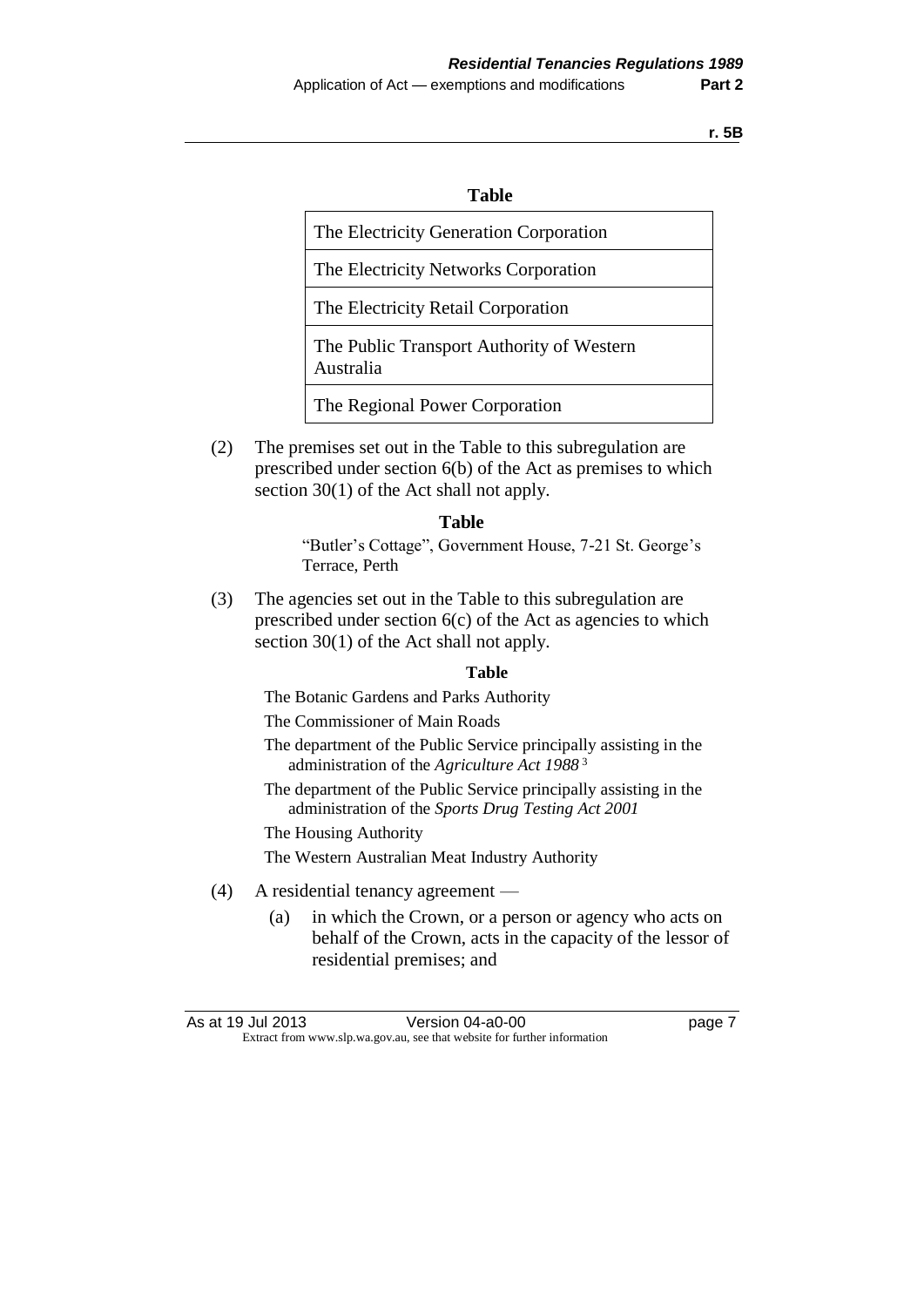**r. 5CA**

(b) under which an officer of the Public Service employed in a department specified in the Table to this subregulation is a tenant,

is prescribed under section 6(a) of the Act as a residential tenancy agreement to which section 30(1) of the Act shall not apply.

#### **Table**

The department of the Public Service principally assisting in the administration of the *Health Legislation Administration Act 1984*

*[Regulation 5B inserted in Gazette 6 Apr 1990 p. 1701; erratum in Gazette 12 Apr 1990 p. 1907; amended in Gazette 14 Jun 1991 p. 2872-3; 13 Dec 1991 p. 6153; 31 Mar 2006 p. 1351-2; 31 Jul 2007 p. 3791; 3 May 2013 p. 1742-3.]* 

#### **5CA. Modified application of section 30(2)(a) of the Act**

- (1) This regulation applies to a residential tenancy agreement  $that -$ 
	- (a) creates a tenancy for a fixed term; and
	- (b) was entered into before the day on which the *Residential Tenancies Amendment Act 2011* section 27(2) comes into operation.
- (2) Under section  $6(a)$  of the Act it is provided that section  $30(2)(a)$ of the Act shall apply to a residential tenancy agreement as if it were modified by deleting "the amount of the increase, or the method of calculating the amount of the increase, is set out in the agreement; and" and inserting:

the agreement provides that the rent may increase or be increased; and

*[Regulation 5CA inserted in Gazette 3 May 2013 p. 1744.]*

page 8 **Version 04-a0-00** As at 19 Jul 2013 Extract from www.slp.wa.gov.au, see that website for further information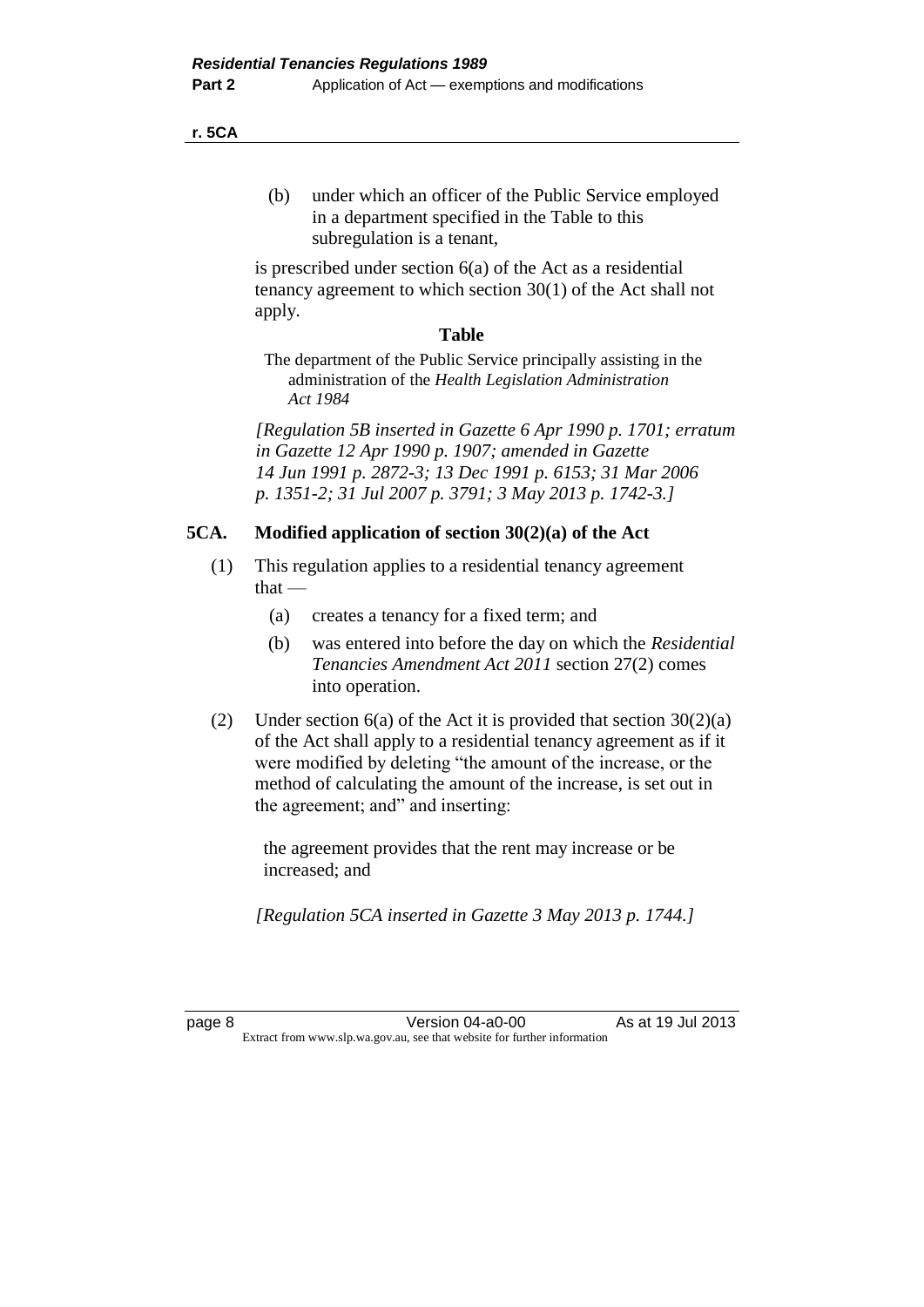### **5C. Exemption from section 33 of the Act for employment-linked residential tenancy agreements**

Under section 6(a) of the Act it is provided that section 33 of the Act shall not apply to a residential tenancy agreement under which —

- (a) an employer grants to an employee a right to occupy premises; and
- (b) employment with that employer is a condition of the employee having that right; and
- (c) the employee receives a pay slip or salary advice detailing the rent component deducted from the salary or wage; and
- (d) the method of payment of rent under the agreement is by direct deduction of the employee's salary or wage by the employer.

*[Regulation 5C inserted in Gazette 3 May 2013 p. 1744-5.]*

#### **5D. Exemption for certain agreements under** *Land Administration Act 1997*

- (1) The Minister for Lands in the exercise of a specified power is prescribed for the purposes of section 5(2)(f) of the Act.
- (2) In subregulation  $(1)$  —

*specified power* means the power to grant or issue a lease or licence under section 47, 48, 79, 80, 85, or under Part 7, of the *Land Administration Act 1997*.

*[Regulation 5D inserted in Gazette 19 Feb 1999 p. 554.]*

- *[5E. Deleted in Gazette 3 May 2013 p. 1745.]*
- **6. Modified application of section 43(3) of the Act when Housing Authority is lessor of premises outside metropolitan region**
	- (1) This regulation applies to a residential tenancy agreement
		- (a) under which the Housing Authority is the lessor; and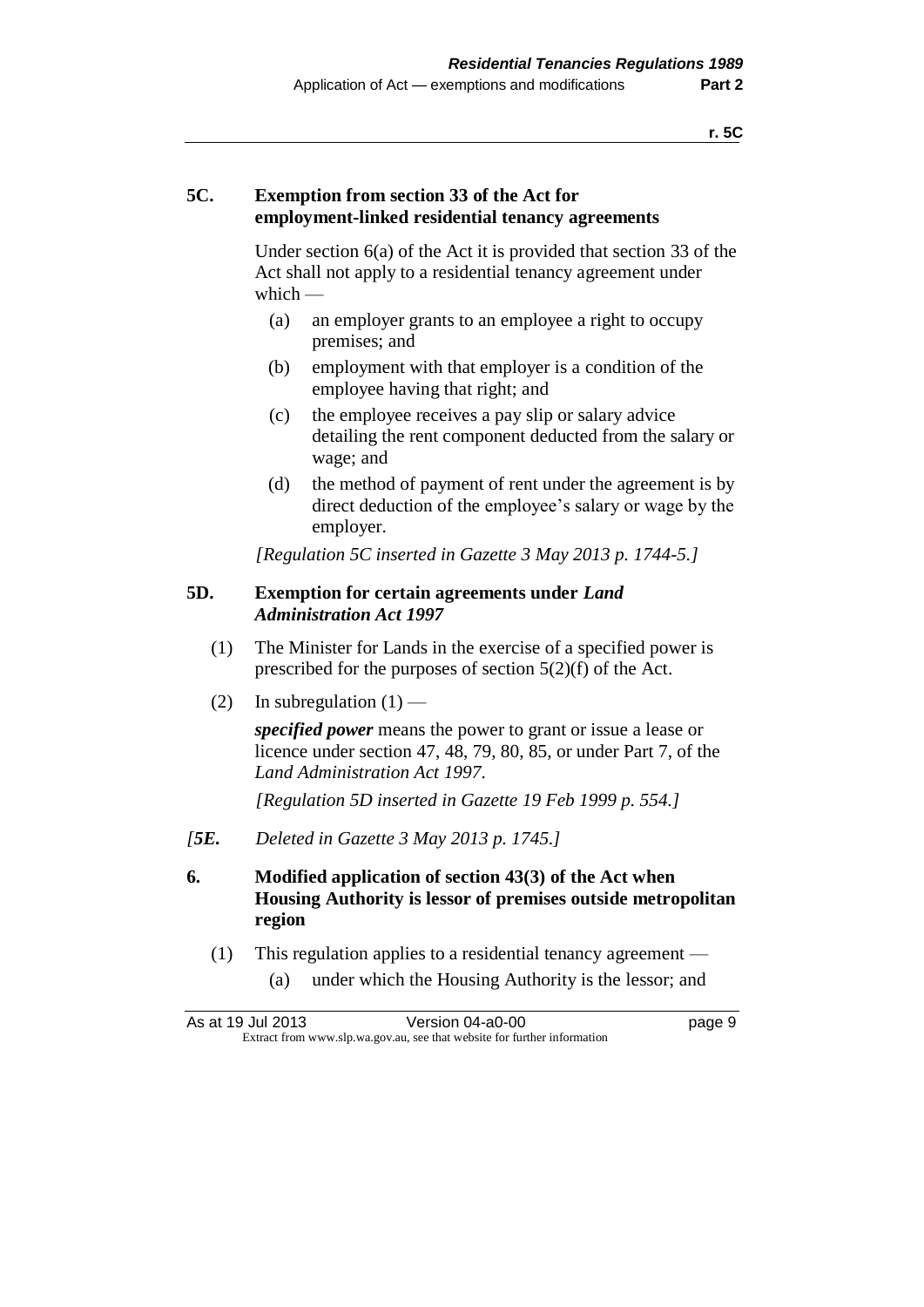**r. 7A**

- (b) for premises outside the metropolitan region (as defined in the *Planning and Development Act 2005* section  $4(1)$ ).
- (2) Under section 6(a) of the Act it is provided that section 43(3) of the Act shall apply to a residential tenancy agreement as if it were modified by deleting "as practicable after that notification —" and inserting:

as practicable after that notification, or fails to keep the tenant regularly informed of the efforts being made to do so —

*[Regulation 6 inserted in Gazette 3 May 2013 p. 1745.]*

#### **7A. Modified application of section 45 of the Act**

 $(1)$  In this regulation —

*Register of Heritage Places* has the meaning given in the *Heritage of Western Australia Act 1990* section 46;

*rural land* means land zoned for agricultural or rural use under a local planning scheme made under the *Planning and Development Act 2005*.

- (2) Under section 6(a) of the Act it is provided that section 45 of the Act shall apply to a residential tenancy agreement as if it were modified by deleting "It is a term" and inserting:
	- (a) if the lessor is the Housing Authority "On and after the day that is 4 years after the day on which the *Residential Tenancies Amendment Act 2011* section 41 comes into operation, it is a term"; and
	- (b) in any other case "On and after the day that is 2 years after the day on which the *Residential Tenancies Amendment Act 2011* section 41 comes into operation, it is a term".

page 10 **Version 04-a0-00** As at 19 Jul 2013 Extract from www.slp.wa.gov.au, see that website for further information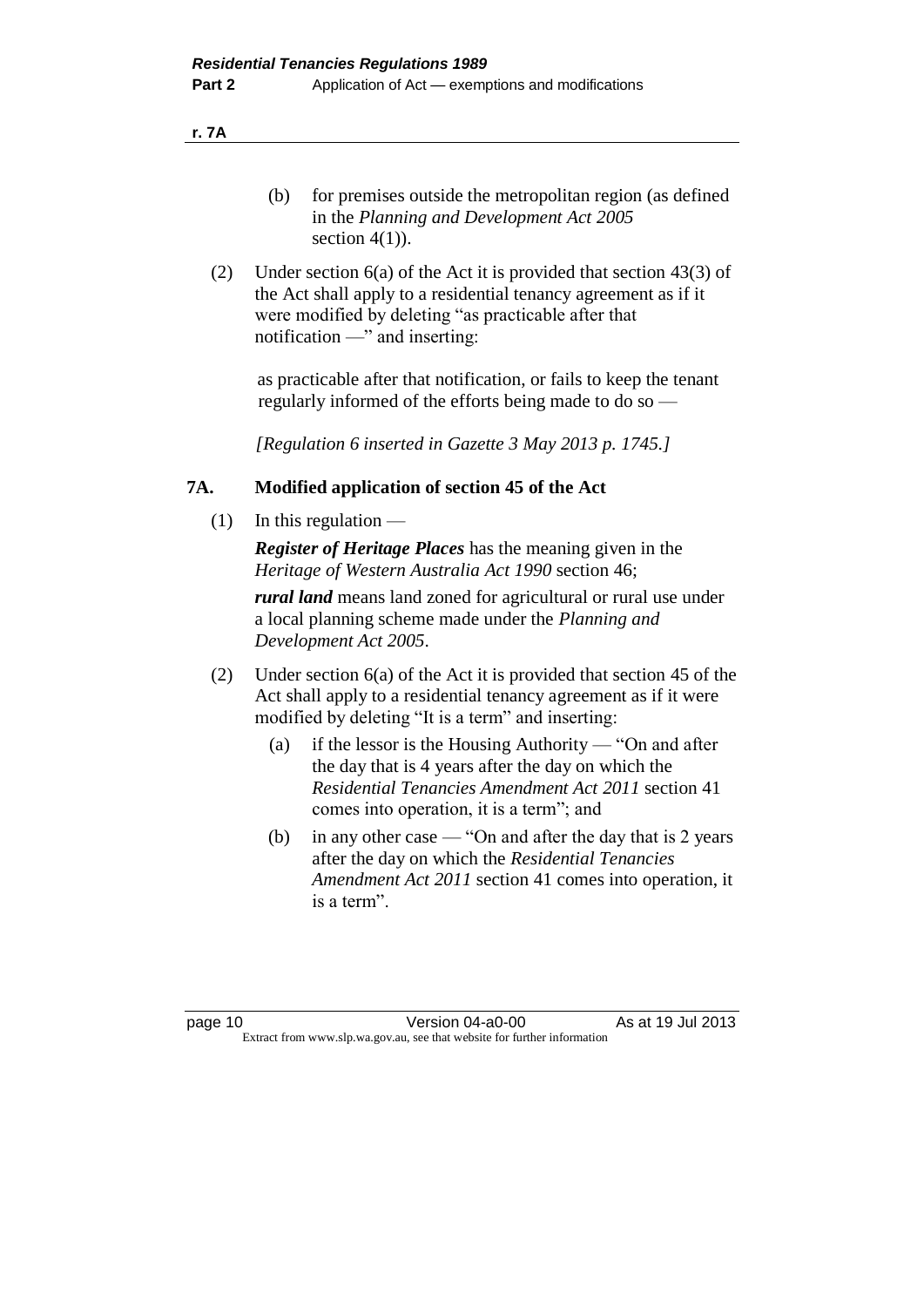- (3) Subregulation (4) applies if a residential tenancy agreement is for residential premises that —
	- (a) are the subject of an entry in the Register of Heritage Places; or
	- (b) comprise rural land; or
	- (c) are premises to which a housing management agreement applies.
- (4) Under section 6(a) of the Act it is provided that section 45(a) of the Act shall apply to the residential tenancy agreement as if it were modified by deleting "secure as are prescribed in the regulations; and" and inserting:

secure; and

*[Regulation 7A inserted in Gazette 3 May 2013 p. 1746-7.]*

#### **7B. Modified application of section 47(1)(b) of the Act for the Housing Authority**

Under section  $6(a)$  of the Act it is provided that section  $47(1)(b)$ of the Act shall apply to a residential tenancy agreement under which the lessor is the Housing Authority as if it were modified by deleting "consent." and inserting:

written consent.

*[Regulation 7B inserted in Gazette 3 May 2013 p. 1747.]*

#### **7C. Modified application of section 60(b) of the Act**

(1) This regulation applies to a residential tenancy agreement that creates a tenancy for a fixed term expiring on or before the day that is 30 days after the day on which the *Residential Tenancies Amendment Act 2011* section 59(1) comes into operation.

As at 19 Jul 2013 Version 04-a0-00 page 11 Extract from www.slp.wa.gov.au, see that website for further information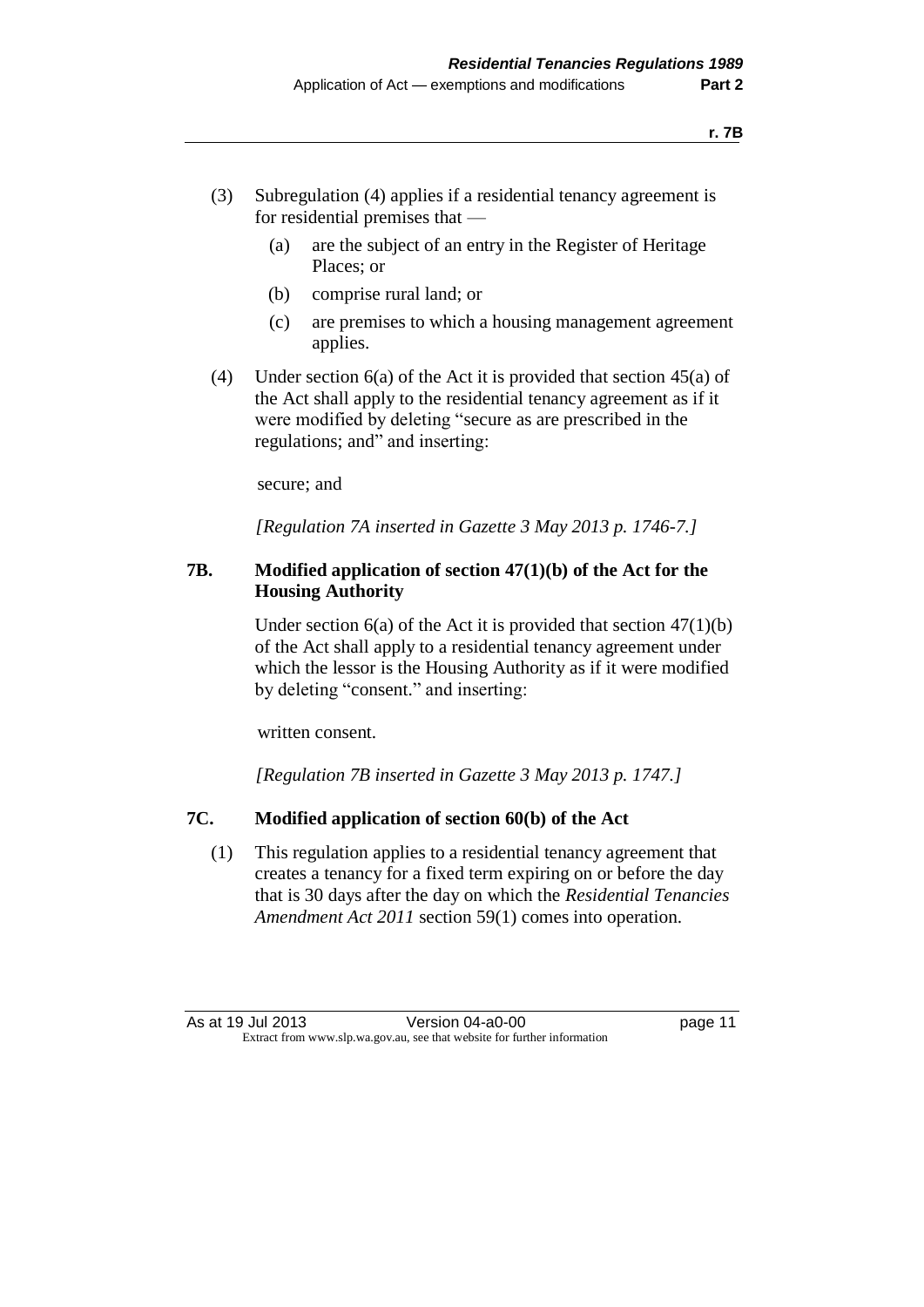**r. 7D**

- (2) Under section 6(a) of the Act it is provided that section 60 of the Act shall apply to a residential tenancy agreement as if it were modified by deleting paragraph (b) and inserting:
	- (b) in the case of a tenancy for a fixed term, where the term expires and —
		- (i) the tenant delivers up vacant possession of the premises on or after the expiration of the term; or
		- (ii) a competent court, upon application by the lessor, terminates the agreement under section 72;

*[Regulation 7C inserted in Gazette 3 May 2013 p. 1747-8.]*

#### **7D. Exemption from section 70A of the Act**

Under section 6(a) of the Act it is provided that section 70A of the Act shall not apply to a residential tenancy agreement that creates a tenancy for a fixed term expiring on or before the day that is 30 days after the day on which the *Residential Tenancies Amendment Act 2011* section 68 comes into operation.

*[Regulation 7D inserted in Gazette 3 May 2013 p. 1748.]*

#### **7E. Modified application of section 72 of the Act**

- (1) This regulation applies to a residential tenancy agreement that creates a tenancy for a fixed term expiring on or before the day that is 30 days after the day on which the *Residential Tenancies Amendment Act 2011* section 71(1) comes into operation.
- (2) Under section 6(a) of the Act it is provided that section 72 of the Act shall apply to a residential tenancy agreement as if it were modified by deleting subsections (1A) and (1) and inserting:
	- (1) If an agreement creates a tenancy for a fixed term and the tenant fails to deliver up possession of the premises on or after the expiration of the term, the lessor may, within 30 days after the expiration of the term, apply to

page 12 **Version 04-a0-00** As at 19 Jul 2013 Extract from www.slp.wa.gov.au, see that website for further information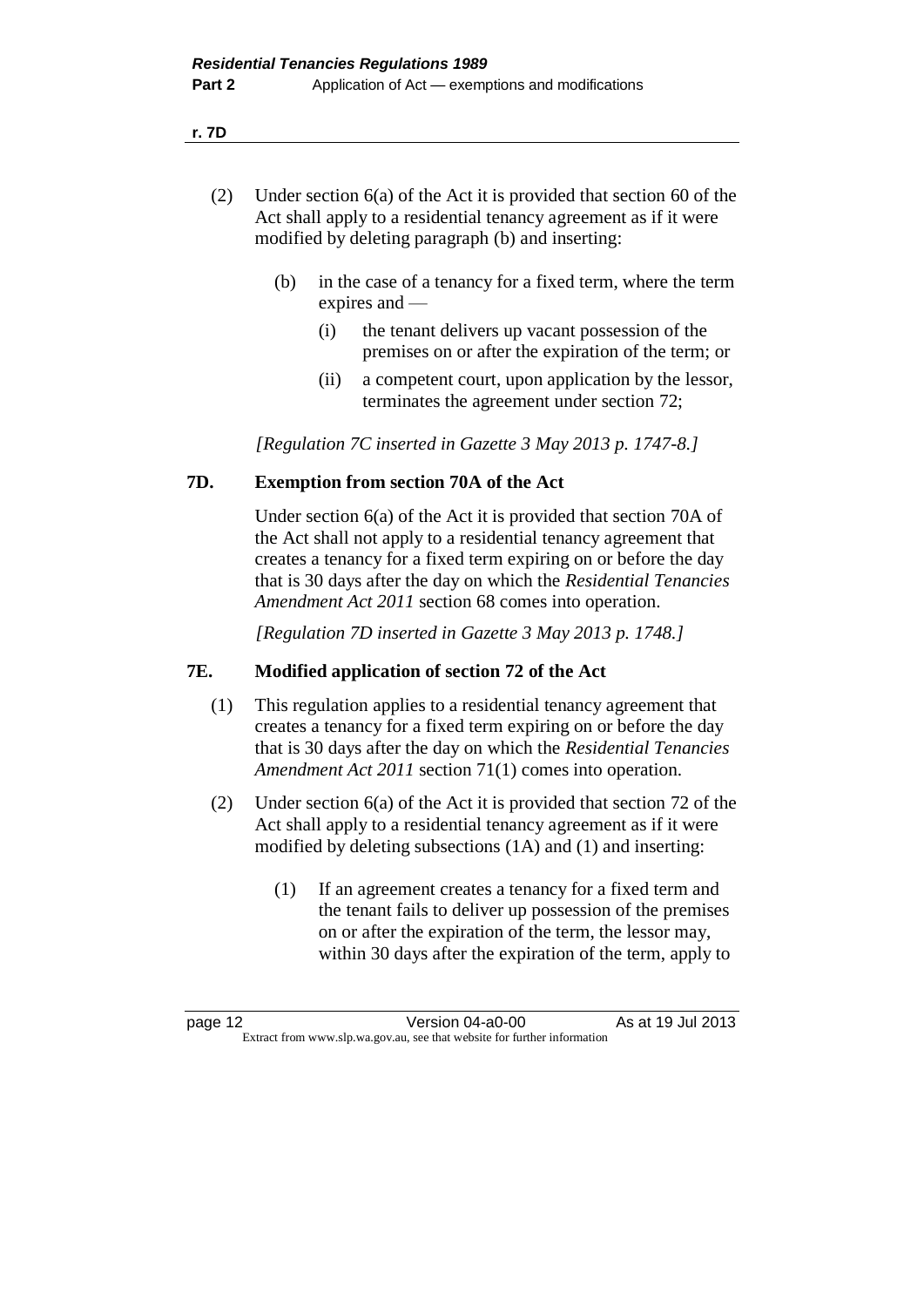a competent court for an order terminating the agreement and an order for possession of the premises.

*[Regulation 7E inserted in Gazette 3 May 2013 p. 1748.]*

#### **7F. Exemption from section 82 of the Act**

Under section 6(a) of the Act it is provided that section 82 of the Act shall not apply to a residential tenancy agreement if —

- (a) the Housing Authority is a party to the agreement; and
- (b) the agreement provides that, or is deemed to contain a provision to the effect that, the tenant may sub-let the premises; and
- (c) the agreement is entered into by the Housing Authority on the basis that the premises will be sub-let.

*[Regulation 7F inserted in Gazette 3 May 2013 p. 1749.]*

### **7G. Modified application of section 93 of the Act for the Housing Authority**

Under section  $6(c)$  of the Act it is provided that section  $93(1)(b)$ of the Act shall apply to the Housing Authority as if it were modified by deleting "18 months" and inserting:

7 years

*[Regulation 7G inserted in Gazette 3 May 2013 p. 1749.]*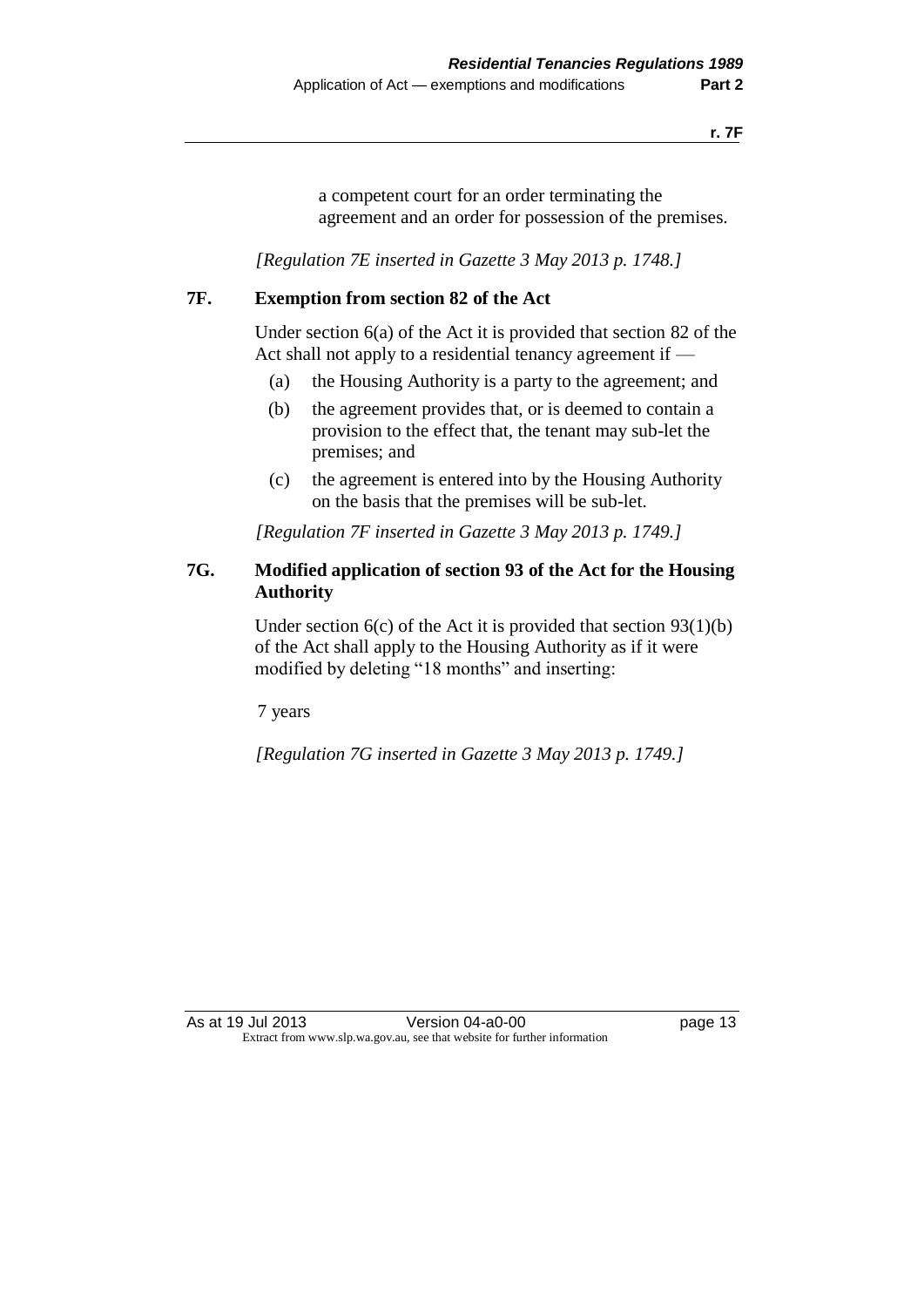**r. 7**

### **Part 3 — Other matters**

*[Heading inserted in Gazette 3 May 2013 p. 1749.]*

#### **7. Applications prescribed for the purposes of section 13A(2)(a) of the Act**

- (1) The following applications are prescribed for the purposes of section  $13A(2)(a)$  of the Act –
	- (aa) an application under section 59D(4) of the Act;
	- (a) an application under section 73(1) of the Act;
	- (ba) an application under section 76B(1) of the Act;
	- (b) an application under section 77(1) of the Act;
	- (ca) an application under section 78A(1) of the Act;
	- (cb) an application under section 78B(1) of the Act;
	- (c) an application under section 79(10) of the Act;
	- (d) an application under section 79(12) of the Act;
	- (ea) an application under section 80A(8) of the Act;
	- (e) an application under Schedule 1 clause 8(1) of the Act;
	- (f) any other application under the Act that is not an application in respect of which a party objects to a registrar of the Magistrates Court exercising the court's jurisdiction.
- *[(2) deleted]*
- (3) The registrar shall not
	- (a) exercise the power in section 25 of the Act; or
	- (b) issue a warrant under section 20(d) of the Act without the approval in writing of a magistrate.
- (4) The registrar may at any time adjourn the hearing or determination of any matter and —
	- (a) seek directions or further directions from; or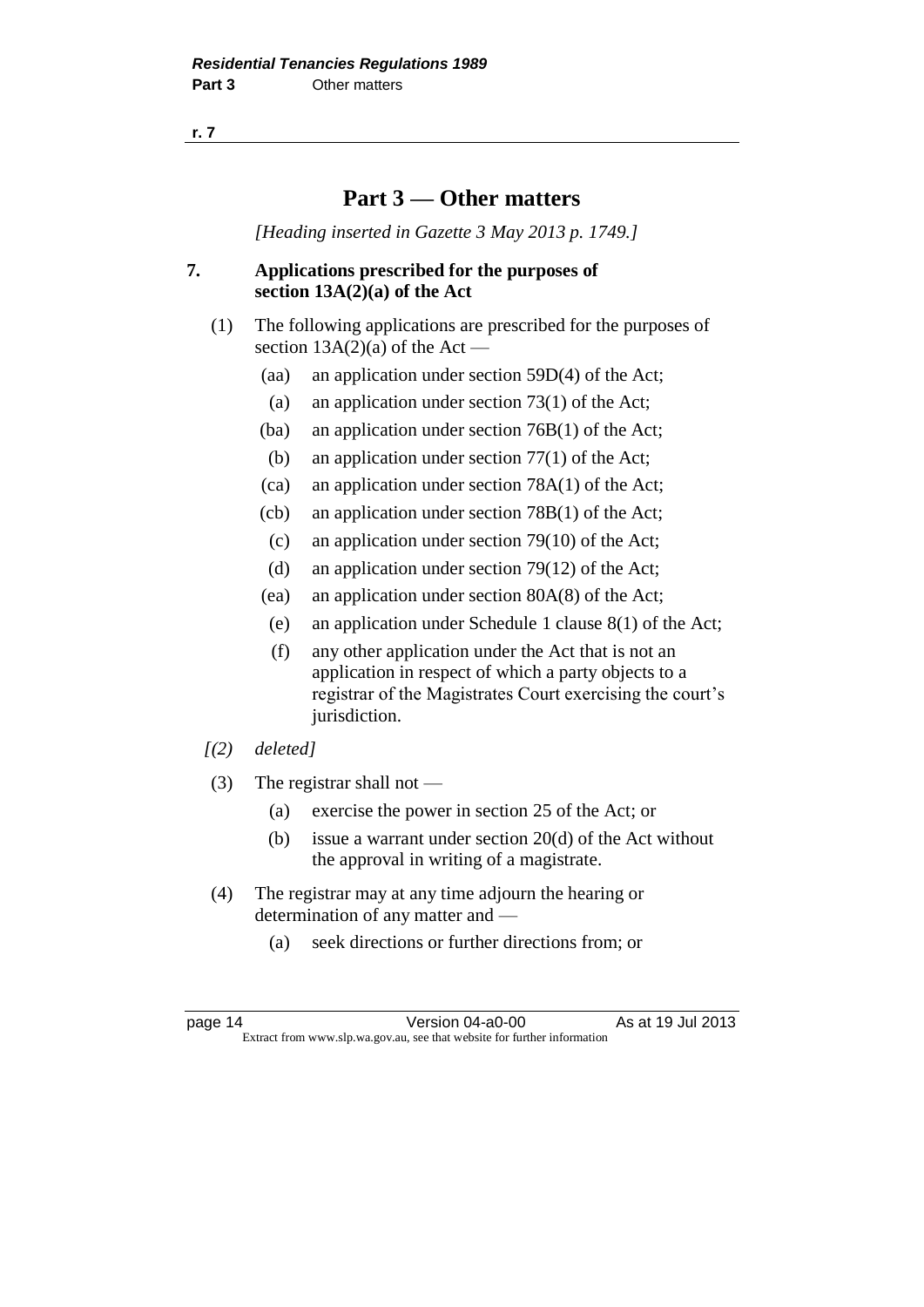(b) refer the matter for hearing or determination by,

the Magistrates Court constituted by a magistrate.

*[Regulation 7 amended in Gazette 16 Jun 1995 p. 2318; 29 Apr 2005 p. 1772-3; 3 May 2013 p. 1749-50.]* 

*[8. Deleted in Gazette 29 Apr 2005 p. 1773.]*

#### **9. Determination of nearest Magistrates Court**

For the purposes of section 13A(3) of the Act, the distance of the court from any premises is the distance by the most direct route using roads open to the public.

*[Regulation 9 amended in Gazette 29 Apr 2005 p. 1773.]*

#### **10. Scale of costs for section 24 of the Act**

Where a competent court awards costs under section 24 of the Act it shall do so, so far as the circumstances will allow, on the basis of any relevant legal costs determination within the meaning of the *Legal Practice Act 2003* <sup>4</sup> .

*[Regulation 10 amended in Gazette 19 Apr 2005 p. 1298; 29 Apr 2005 p. 1773.]*

#### **10AA. Form of written residential tenancy agreement for section 27A of the Act**

For the purposes of section 27A of the Act, the form prescribed for a written residential tenancy agreement is —

- (a) if the agreement is not a social housing tenancy agreement — Schedule 4 Form 1AA; and
- (b) if the agreement is a social housing tenancy agreement — Schedule 4 Form 1AB.

*[Regulation 10AA inserted in Gazette 3 May 2013 p. 1750.]* 

As at 19 Jul 2013 Version 04-a0-00 page 15 Extract from www.slp.wa.gov.au, see that website for further information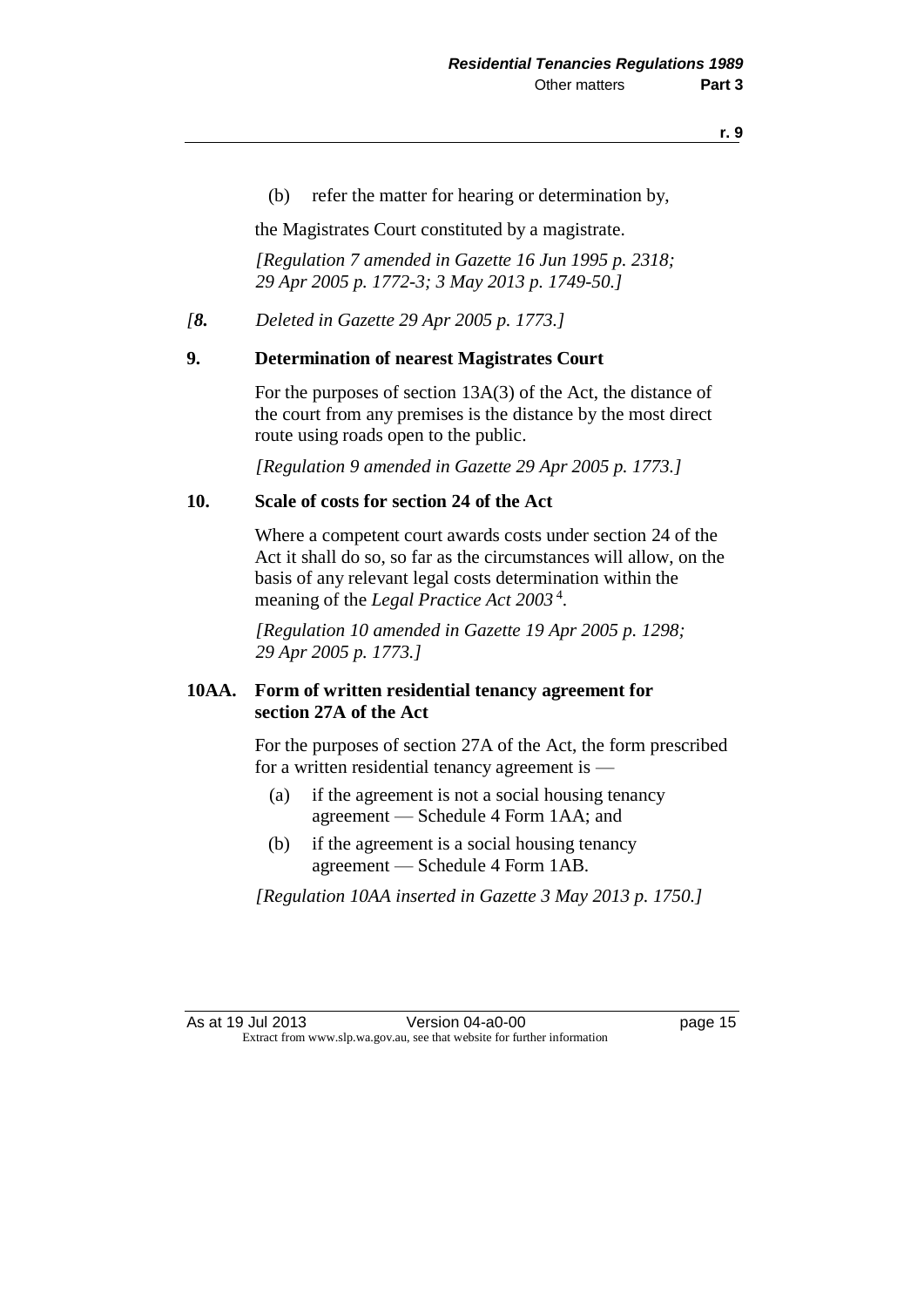#### **10AB. Information to be given to tenant for section 27B of the Act**

For the purposes of section 27B of the Act —

- (a) in the case of a written residential tenancy agreement the information set out in Schedule 4 Form 1AC is prescribed; and
- (b) in any other case the information set out in Schedule 4 Form 1AD is prescribed.

*[Regulation 10AB inserted in Gazette 3 May 2013 p. 1751.]* 

#### **10AC. Information to be included in property condition report for section 27C(6) of the Act**

For the purposes of section 27C(6) of the Act, the information set out in Schedule 4 Form 1 is prescribed as the information that is to be included in a property condition report.

*[Regulation 10AC inserted in Gazette 3 May 2013 p. 1751.]* 

#### **10AD. Amount prescribed for section 27(2)(a) of the Act**

For the purposes of section  $27(2)(a)$  of the Act, an amount set out in column 2 of the Table opposite a description of a residential tenancy agreement, is the amount prescribed in respect of such an agreement.

| Where the weekly rent under the residential<br>tenancy agreement is \$500 or less                                                                                             | \$50  |
|-------------------------------------------------------------------------------------------------------------------------------------------------------------------------------|-------|
| Where the weekly rent under the residential<br>tenancy agreement exceeds \$500                                                                                                | \$100 |
| Where the residential tenancy agreement is<br>for residential premises south of the 26 <sup>th</sup><br>parallel of south latitude and the weekly rent<br>is $$1 200$ or more |       |

*[Regulation 10AD inserted in Gazette 3 May 2013 p. 1751.]* 

page 16 **Version 04-a0-00** As at 19 Jul 2013 Extract from www.slp.wa.gov.au, see that website for further information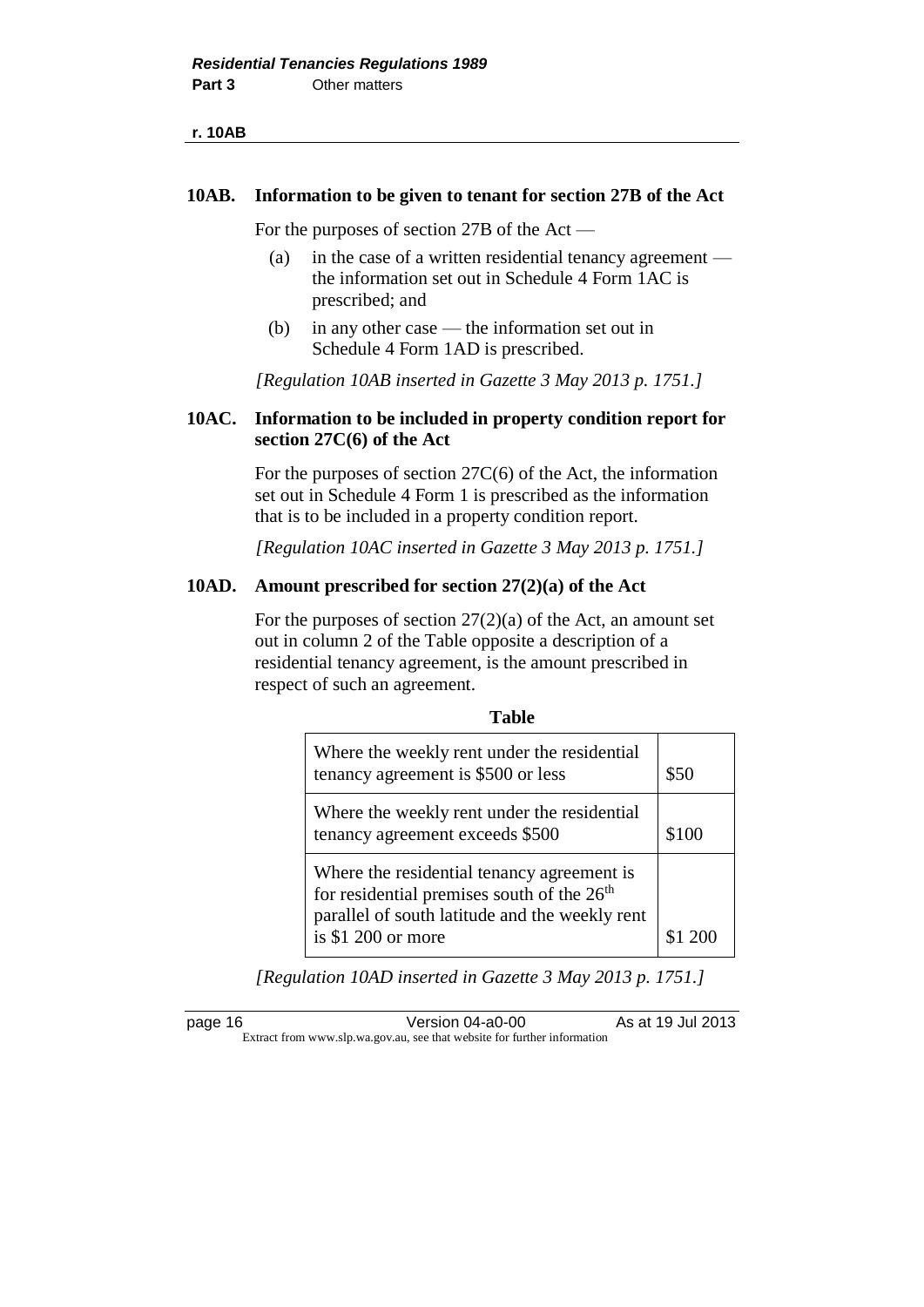#### **10A. Amount prescribed for section 29(1)(b)(ii) of the Act**

For the purposes of section  $29(1)(b)(ii)$  of the Act, the amount of \$260 is prescribed.

*[Regulation 10A inserted in Gazette 16 Jun 1995 p. 2318; amended in Gazette 24 May 2011 p. 1894.]* 

#### **11. Amount prescribed for section 29(2) of the Act**

The amount of \$1 200 is prescribed for the purposes of section 29(2) of the Act.

*[Regulation 11 amended in Gazette 24 May 2011 p. 1894; 3 May 2013 p. 1752.]* 

*[11A. Deleted in Gazette 3 May 2013 p. 1752.]*

#### **12A. Essential services prescribed for section 43(1) of the Act**

For the purposes of the definition of *urgent repairs* in section 43(1) of the Act, each of the following services is prescribed as an essential service —

- (a) electricity;
- (b) gas;
- (c) a functioning refrigerator, but only if it is provided with the premises;
- (d) sewerage, septic tank or other waste water management treatment;
- (e) water, including the supply of hot water.

*[Regulation 12A inserted in Gazette 3 May 2013 p. 1752.]* 

#### **12B. Means to secure residential premises prescribed for section 45(a) of the Act**

 $(1)$  In this regulation —

*AS 5039-2008* means Australian Standard AS 5039-2008 (*Security screen doors and security window grilles*), or any

As at 19 Jul 2013 Version 04-a0-00 page 17 Extract from www.slp.wa.gov.au, see that website for further information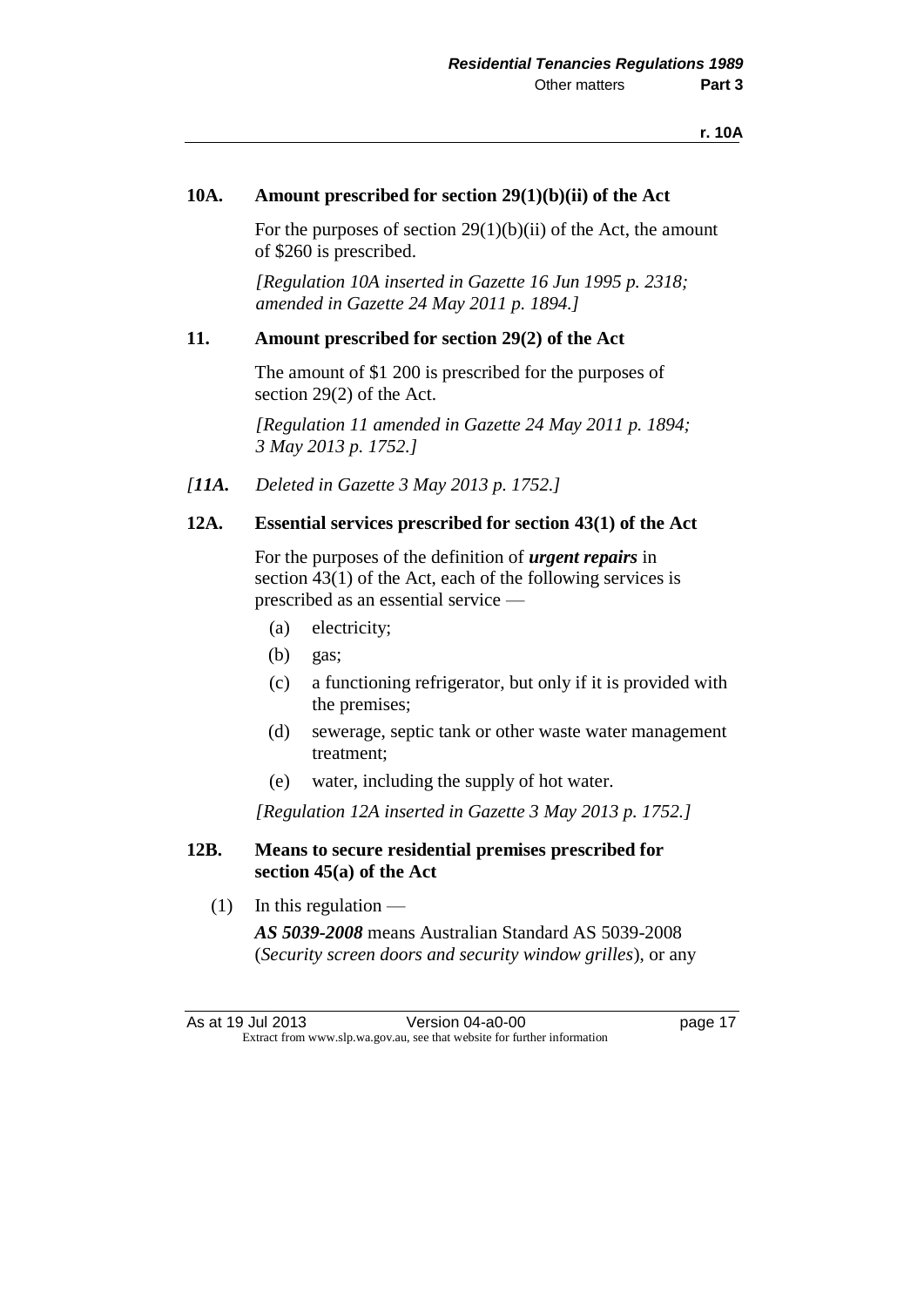#### **r. 12B**

subsequent version of, or amendments to, that standard, published by Standards Australia;

*deadlock* has the meaning given in Australian Standard AS 4145.1-2008 (*Locks and hardware for doors and windows — Glossary of terms and rating systems*), or any subsequent version of, or amendments to, that standard, published by Standards Australia.

- (2) The things set out in this regulation are prescribed for the purposes of section 45(a) of the Act as means to ensure that residential premises are reasonably secure.
- (3) Each external door to residential premises must be fitted with
	- (a) if it is the main entry door to the premises
		- (i) a deadlock; or
		- (ii) a key lockable security screen door that complies with AS 5039-2008;
	- (b) if it is not the main entry door to the premises
		- (i) a dead lock or, if a dead lock cannot be fitted, a patio bolt lock; or
		- (ii) a key lockable security screen door that complies with AS 5039-2008.
- (4) Subregulation (3) does not apply to a door to a balcony if there is no access to the balcony except from inside the residential premises.
- (5) Each exterior window of residential premises must be fitted with a lock, whether or not a key lock, that prevents the window from being opened from outside the premises unless the window —
	- (a) is on, or above, the second floor of a building and is not easily accessible from outside the premises; or
	- (b) is fitted with a security window grille that complies with AS 5039-2008.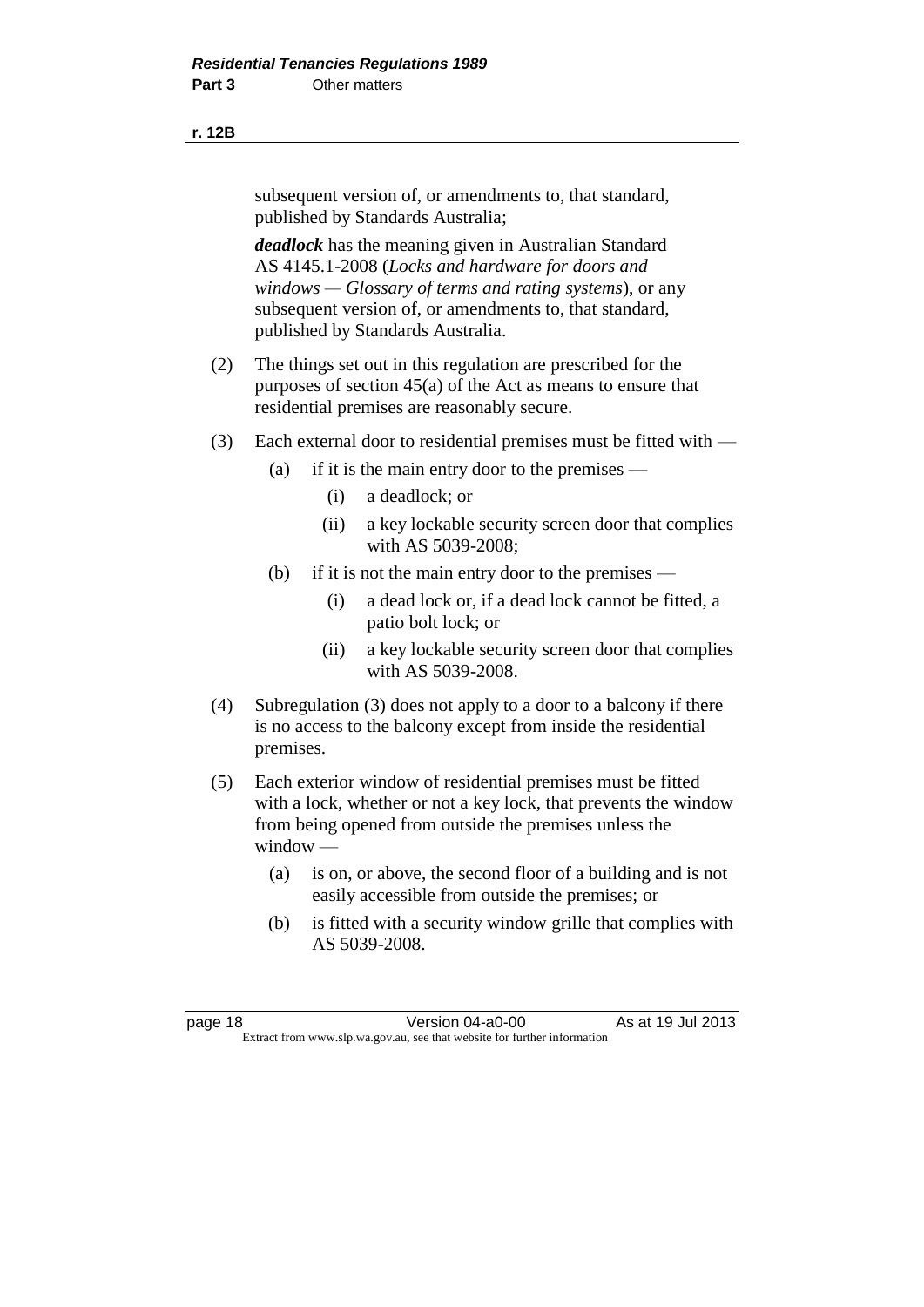- (6) Residential premises must have an electrical light fitted to or near the exterior of the premises that —
	- (a) is capable of illuminating the main entry to the premises; and
	- (b) is operable from inside the premises.
- (7) Subregulation (6) does not apply to residential premises to which the provisions of the *Strata Titles Act 1985* apply if the strata company relating to the premises provides and maintains adequate lighting, outside of daylight hours, to the main entry to the premises.

*[Regulation 12B inserted in Gazette 3 May 2013 p. 1752-4.]* 

#### **12C. Social housing tenancy agreement for the purposes of section 71A of the Act**

For the purposes of the definition of *social housing tenancy agreement* in section 71A of the Act, each of the following residential tenancy agreements is prescribed as an agreement that is not a social housing tenancy agreement —

- (a) a residential tenancy agreement for premises to which a housing management agreement applies;
- (b) a residential tenancy agreement if
	- (i) the lessor is the Housing Authority; and
	- (ii) the premises are let under the *Government Employees' Housing Act 1964*;
- (c) a residential tenancy agreement if
	- (i) the lessor is the Housing Authority; and
	- (ii) before the agreement is entered into, the Housing Authority determines, as the result of an assessment carried out under section 71D of the Act, that the tenant is not eligible to reside in social housing premises or to reside in the class of social housing premises to which the agreement relates.

*[Regulation 12C inserted in Gazette 3 May 2013 p. 1754-5.]* 

As at 19 Jul 2013 Version 04-a0-00 page 19 Extract from www.slp.wa.gov.au, see that website for further information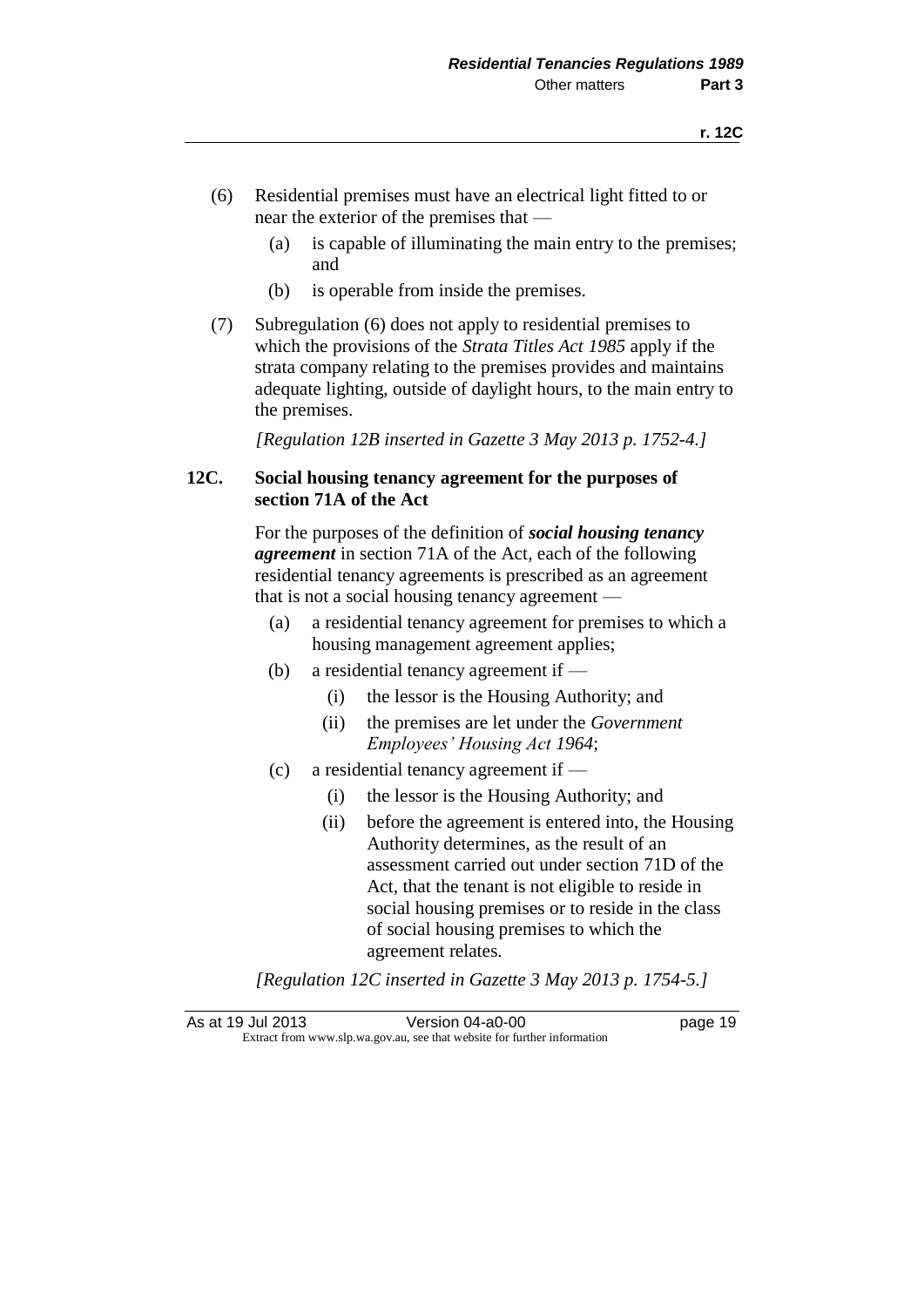**r. 12**

#### **12. Information prescribed for section 79(10) of the Act**

The following information is prescribed as that to be provided by a lessor who makes an application under section 79(10) of the Act —

- (a) the name and address of the lessor;
- (b) the name of the former tenant;
- (c) for each item sold under section 79(8) of the Act
	- (i) a short description of the item; and
	- (ii) the amount received for the item; and
	- (iii) the day on which it was sold;
- (d) particulars of the amount claimed by the lessor for  $-$ 
	- (i) the cost of removing, storing and selling the goods; and
	- (ii) money owing by the tenant under the former tenancy agreement.

*[Regulation 12 amended in Gazette 3 May 2013 p. 1755.]* 

#### **13. Infringement notices**

- (1) For the purposes of section 88A(2) of the Act, an offence specified in Schedule 5 is a prescribed offence.
- (2) The modified penalty specified opposite an offence in Schedule 5 is the modified penalty for that offence.

*[Regulation 13 inserted in Gazette 3 May 2013 p. 1755-6.]*

#### **14. Matters prescribed for section 94 of the Act**

 $(1)$  In this regulation —

*relevant bank accepted bills rate* means the 30 day bank accepted bills rate as published in Table F.1 of the "Reserve Bank of Australia Bulletin" for the month that is 2 months before the month in respect of which the interest is to be paid.

*For example*: the relevant bank accepted bills rate for May is the 30 day bank accepted bills rate for March.

page 20 **Version 04-a0-00** As at 19 Jul 2013 Extract from www.slp.wa.gov.au, see that website for further information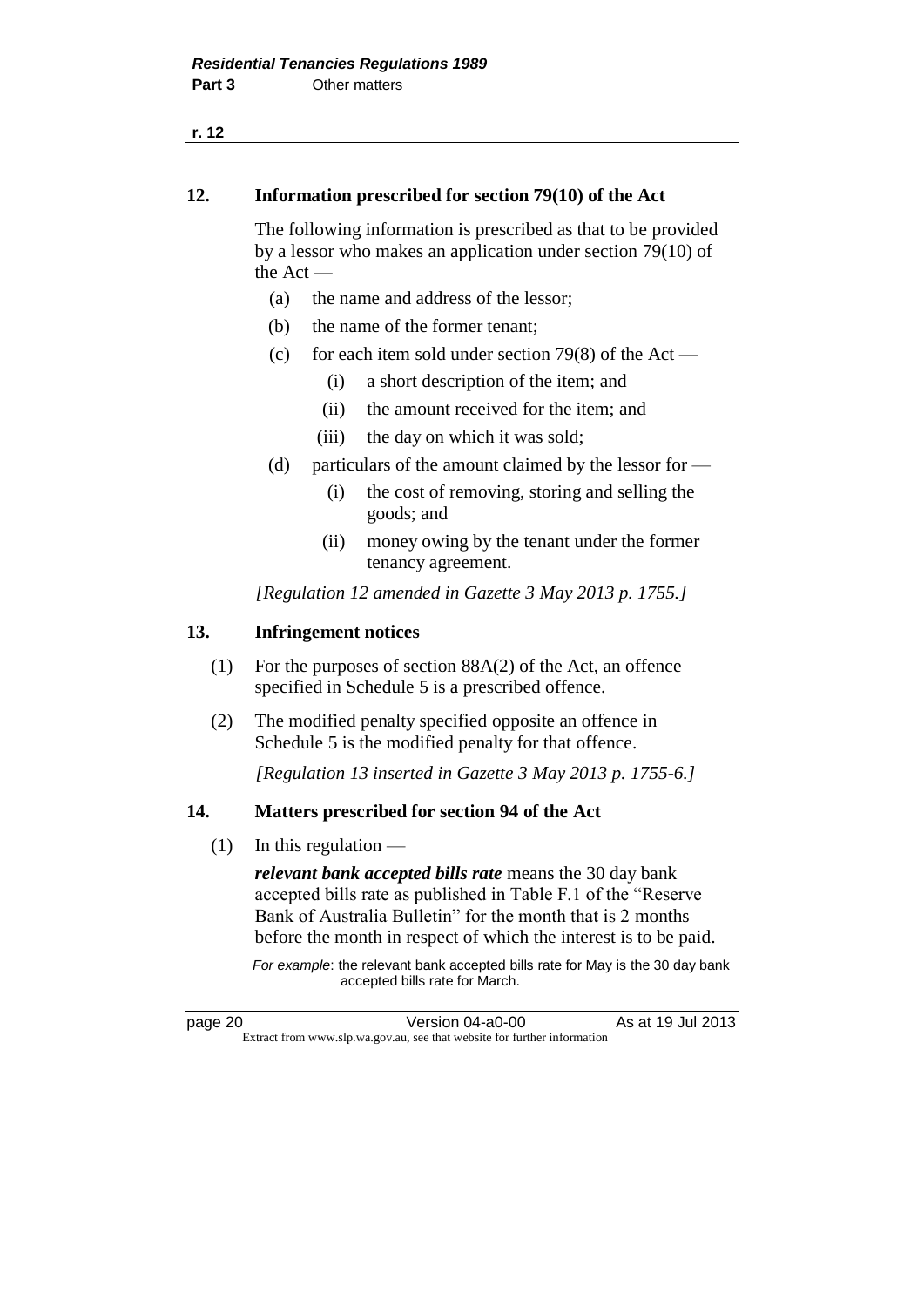- (2) For the purposes of section  $94(2)(a)$  of the Act, the interest rate is 70% of the relevant bank accepted bills rate calculated on a daily basis.
- (3) For the purposes of section  $94(2)(b)$  of the Act
	- (a) interest is to be paid within 5 working days after the end of each month; and
	- (b) the day on which a security bond or part of a security bond is paid to the tenant or the lessor is prescribed as the time for payment, to the person who paid the bond, of the amount representing interest above the prescribed rate.

*[Regulation 14 inserted in Gazette 3 May 2013 p. 1756.]*

#### **15. Disposal of unclaimed security bonds**

- (1) This regulation applies where a bond holder has reason to believe that 6 months have elapsed since the termination of a residential tenancy agreement and a security bond held in respect of that agreement —
	- (a) has not been paid in accordance with an application under clause  $5(1)(a)$  or  $7(1)(a)$  or  $(3)(a)$ <sup>5</sup> of Schedule 1 to the Act, as the case may require; or
	- (b) has not been the subject of an application under clause 8 of that Schedule.
- (2) Where this regulation applies, the bond holder shall give notice in writing to the owner and the tenant in whose names the security bond is held —
	- (a) informing them that the bond holder has reason to believe that 6 months have elapsed since the termination of the residential tenancy agreement and that the security bond has not been dealt with in accordance with the Act; and
	- (b) inviting them to apply under the Act for disposal of the security bond; and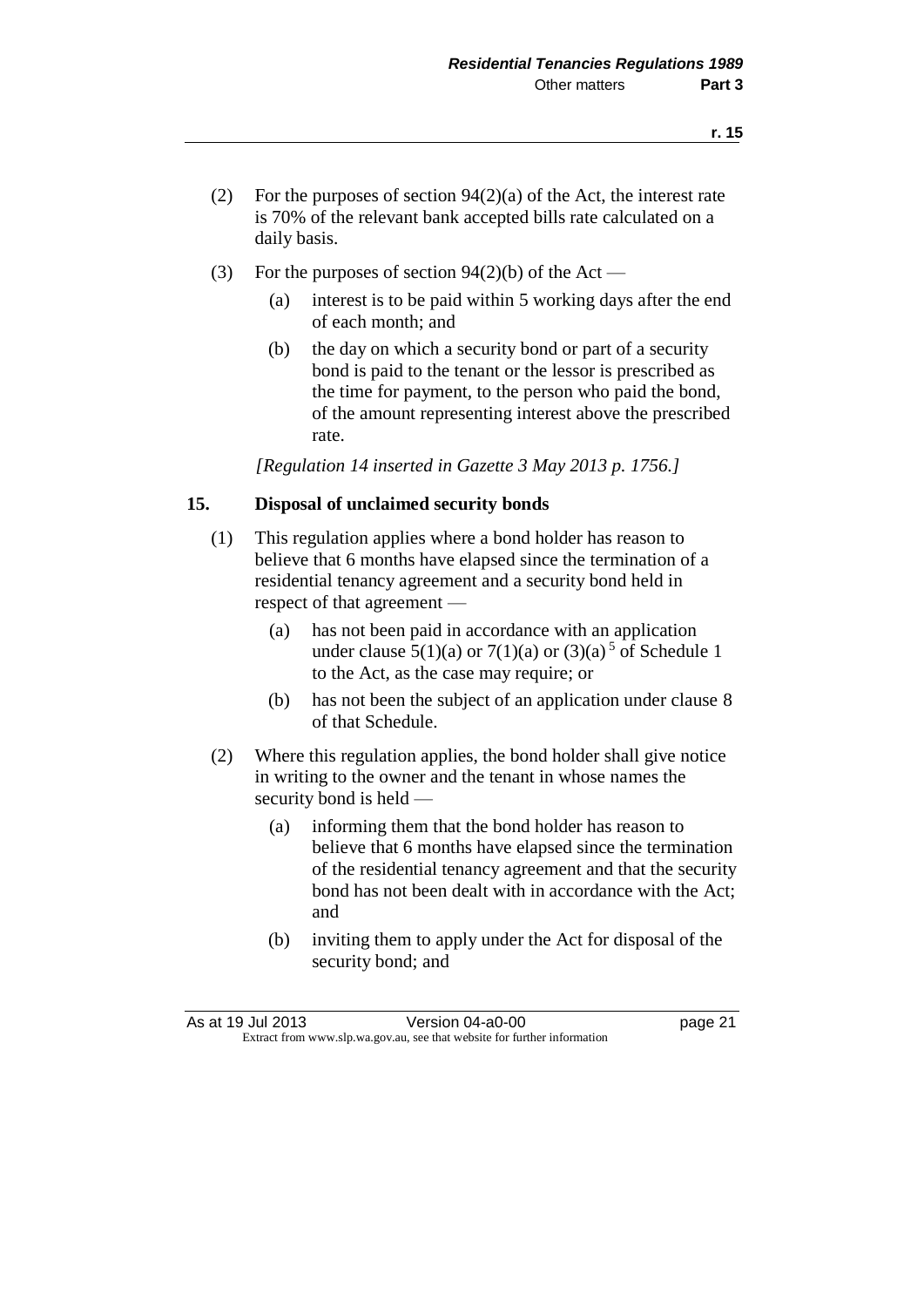**r. 17**

- (c) notifying them that if the security bond is still in the hands of the bond holder after 60 days from the date of the notice the amount will be paid to the Unclaimed Security Bond Account.
- (3) If after 60 days from the date of a notice under subregulation (2) the security bond is still in the hands of the bond holder, the bond holder shall pay the amount to the Unclaimed Security Bond Account.
- (4) A security bond that remains in the Unclaimed Security Bond Account at the expiration of 6 years from the day on which it is paid into that account shall be paid into the Consolidated Revenue Fund<sup>6</sup>.
- (5) Clauses 5(1), (2) and (3) and 8 of Schedule 1 to the Act apply to a security bond while it is in the Unclaimed Security Bond Account.
- (6) For the purposes of this regulation, the bond administrator shall establish in the Rental Accommodation Account referred to in clause 3 of Schedule 1 to the Act an account called the Unclaimed Security Bond Account.
- (7) In this regulation —

*bond holder* means the bond administrator or an authorised financial institution as defined in Schedule 1 of the Act;

*security bond* includes part of a security bond;

*Unclaimed Security Bond Account* means the account established under subregulation (6).

*[Regulation 15 amended in Gazette 25 Jun 1996 p. 2905; 31 Jul 2007 p. 3791.]* 

*[16. Deleted in Gazette 3 May 2013 p. 1756.]*

#### **17. Fees prescribed**

The fees set out in the third column of Schedule 3 are payable for the matters set out in the second column of that Schedule.

*[Regulation 17 amended in Gazette 29 Apr 2005 p. 1773.]*

page 22 **Version 04-a0-00** As at 19 Jul 2013 Extract from www.slp.wa.gov.au, see that website for further information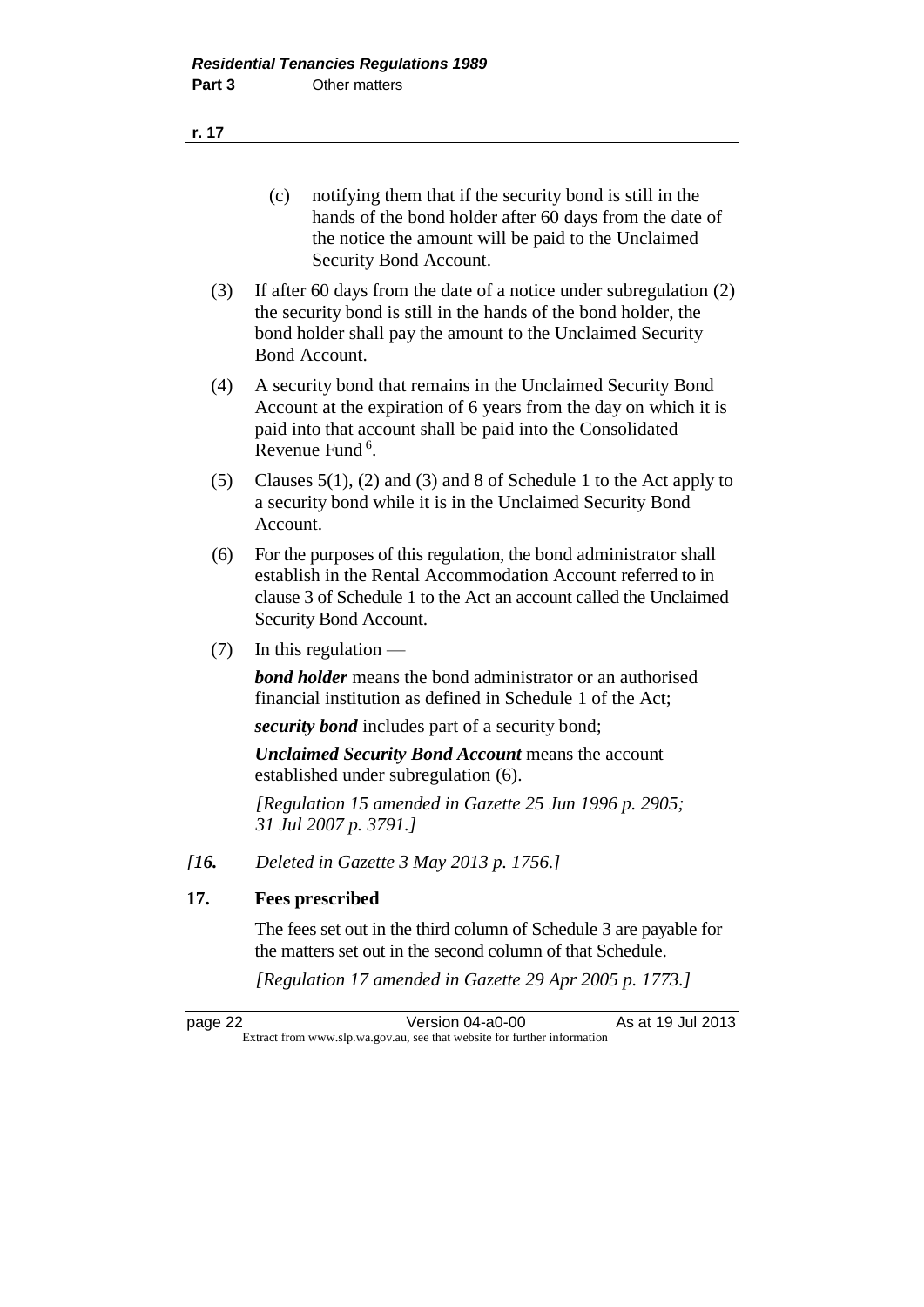#### **18. Forms**

The forms set out in Schedule 4 are prescribed in relation to the matters specified in those forms.

*[Regulation 18 inserted in Gazette 22 Sep 2006 p. 4127.]*

*[19, 20. Deleted in Gazette 3 May 2013 p. 1757.]*

*[Schedule 1 deleted in Gazette 30 Mar 2007 p. 1452.]*

*[Schedule 2 deleted in Gazette 3 May 2013 p. 1757.]*

As at 19 Jul 2013 Version 04-a0-00 page 23 Extract from www.slp.wa.gov.au, see that website for further information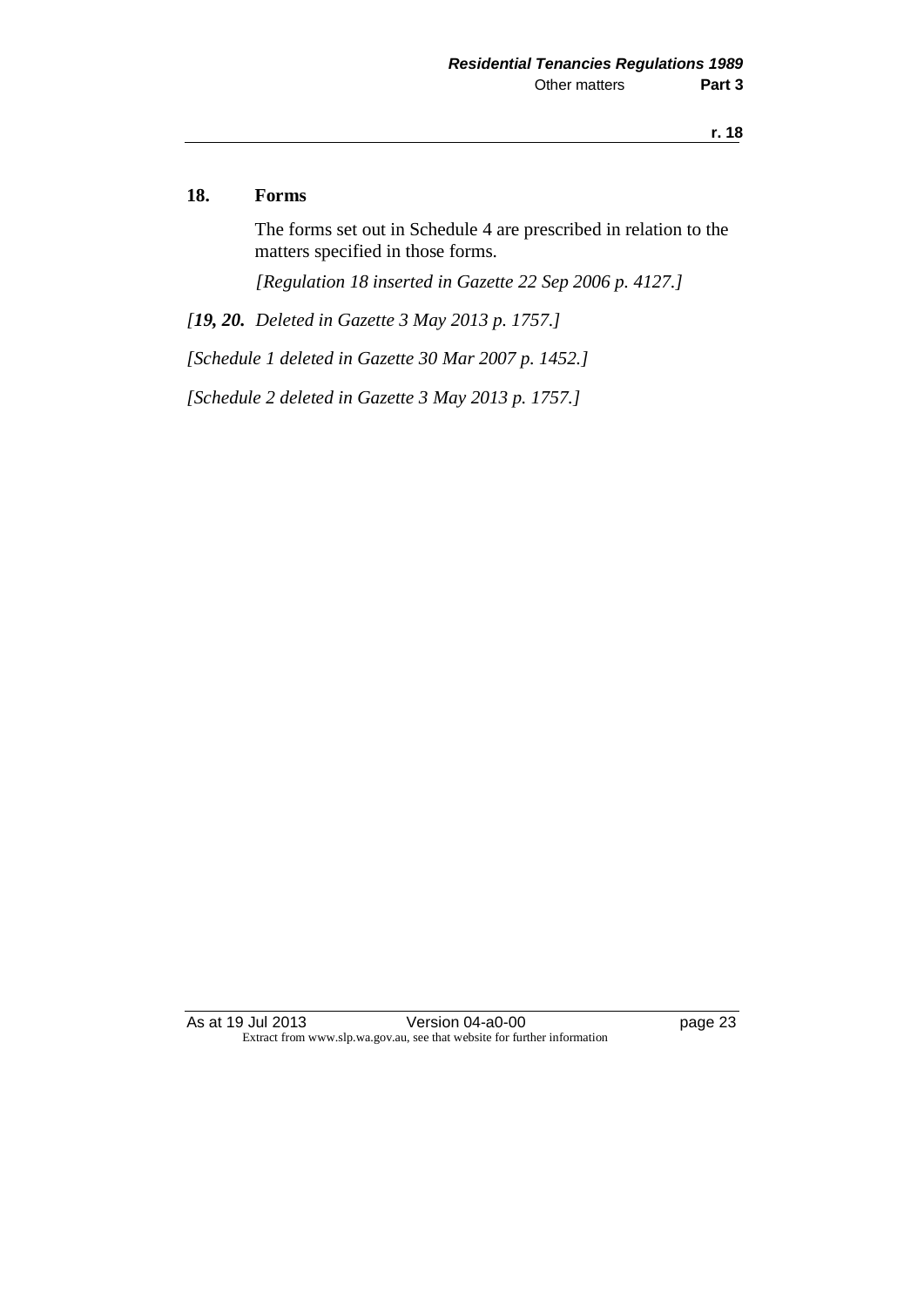### **Schedule 3**

|     |                                                                                                                                                                                                                                                                                                                                                                                                                | $[{\rm reg. 17}]$ |
|-----|----------------------------------------------------------------------------------------------------------------------------------------------------------------------------------------------------------------------------------------------------------------------------------------------------------------------------------------------------------------------------------------------------------------|-------------------|
|     |                                                                                                                                                                                                                                                                                                                                                                                                                | S                 |
| 1.  | Filing of an application under the Act by $-$<br>(a)                                                                                                                                                                                                                                                                                                                                                           |                   |
|     | (i)                                                                                                                                                                                                                                                                                                                                                                                                            | 19.50             |
|     | (ii)                                                                                                                                                                                                                                                                                                                                                                                                           | 26.50             |
|     | In sub-item $(a)(i)$ financially disadvantaged person<br>(b)                                                                                                                                                                                                                                                                                                                                                   |                   |
|     | $means -$                                                                                                                                                                                                                                                                                                                                                                                                      |                   |
|     | a person who produces, or in respect of whom there<br>(i)<br>is produced, to a registrar of the court evidence to<br>the satisfaction of the registrar showing that the<br>person holds a Health Care Card, a Health Benefit<br>Card, or a Pensioner Health Benefit Card issued by<br>the Department of Social Security or the<br>Department of Veteran's Affairs of the Government<br>of the Commonwealth; or |                   |
|     | a person who satisfies the registrar that he is, by<br>(ii)<br>reason of his financial circumstances, unable to pay<br>the prescribed fee.                                                                                                                                                                                                                                                                     |                   |
| 2.  | Filing under clause $8(3)$ of Schedule 1 to the Act of a notice                                                                                                                                                                                                                                                                                                                                                | 18.00             |
| 13. | deleted]                                                                                                                                                                                                                                                                                                                                                                                                       |                   |
| 4.  | Search of an application —                                                                                                                                                                                                                                                                                                                                                                                     |                   |
|     | (a) by a reporting service approved by the Attorney General                                                                                                                                                                                                                                                                                                                                                    | 00.60             |
|     | (b)                                                                                                                                                                                                                                                                                                                                                                                                            | 04.00             |
| 5.  | Photocopy of any document —                                                                                                                                                                                                                                                                                                                                                                                    |                   |
|     | (a)                                                                                                                                                                                                                                                                                                                                                                                                            | 03.00             |
|     |                                                                                                                                                                                                                                                                                                                                                                                                                | 00.70             |
|     |                                                                                                                                                                                                                                                                                                                                                                                                                | per page          |
| 6.  | Certification that document is a true copy, for each document                                                                                                                                                                                                                                                                                                                                                  | 03.00             |
|     | [Schedule 3 amended in Gazette 29 Apr 2005 p. 1774-5.]                                                                                                                                                                                                                                                                                                                                                         |                   |

page 24 Version 04-a0-00 As at 19 Jul 2013 Extract from www.slp.wa.gov.au, see that website for further information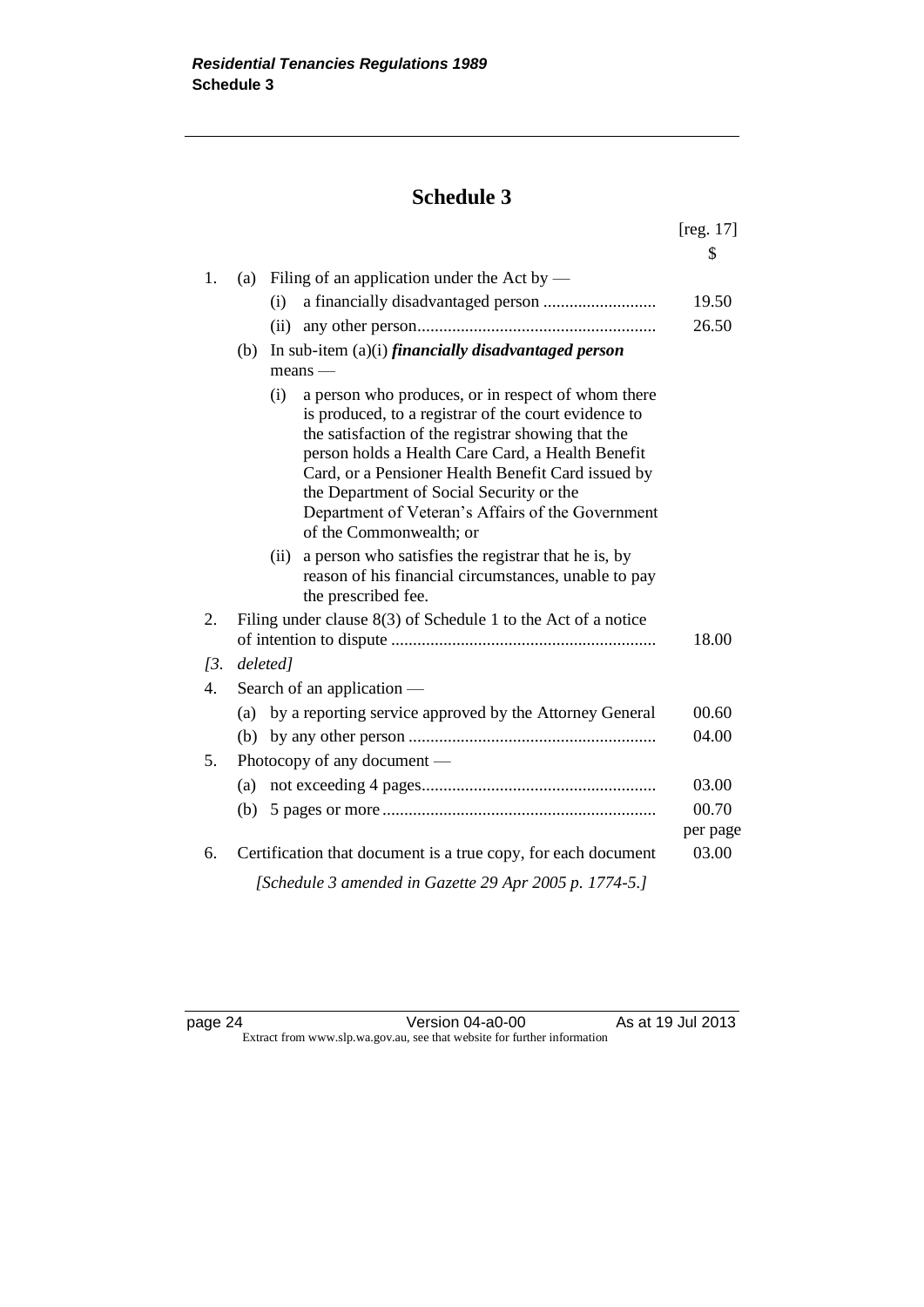#### **Form 1AA**

#### **Schedule 4 — Forms**

[r. 10AA, 10AB, 10AC and 18]

*[Heading inserted in Gazette 3 May 2013 p. 1757.]*

#### **FORM 1AA**

*RESIDENTIAL TENANCIES ACT 1987*

Section 27A

#### **RESIDENTIAL TENANCY AGREEMENT**

#### **PART A**

#### **This agreement is made between:**

Lessor :-

Tenant :-

**Lessor's property manager**

N/A

#### **TERM OF AGREEMENT**

\* This residential tenancy agreement is periodic starting on \_\_\_\_\_\_\_\_\_\_\_\_\_

].*Note: The start date for the agreement should not be a date prior to the date on which the tenant is entitled to enter into occupation of the premises.*

#### **RESIDENTIAL PREMISES**

The residential premises are

#### **MAXIMUM NUMBER OF OCCUPANTS**

No more than one persons may ordinarily live at the premises at any one time unless .

#### **RENT**

The rent is \$[*insert amount*] per week/calculated by reference to tenants income [*insert calculation*] payable weekly/fortnightly\* in advance starting on [*insert date*].

(\* *delete as appropriate*)

As at 19 Jul 2013 Version 04-a0-00 page 25 Extract from www.slp.wa.gov.au, see that website for further information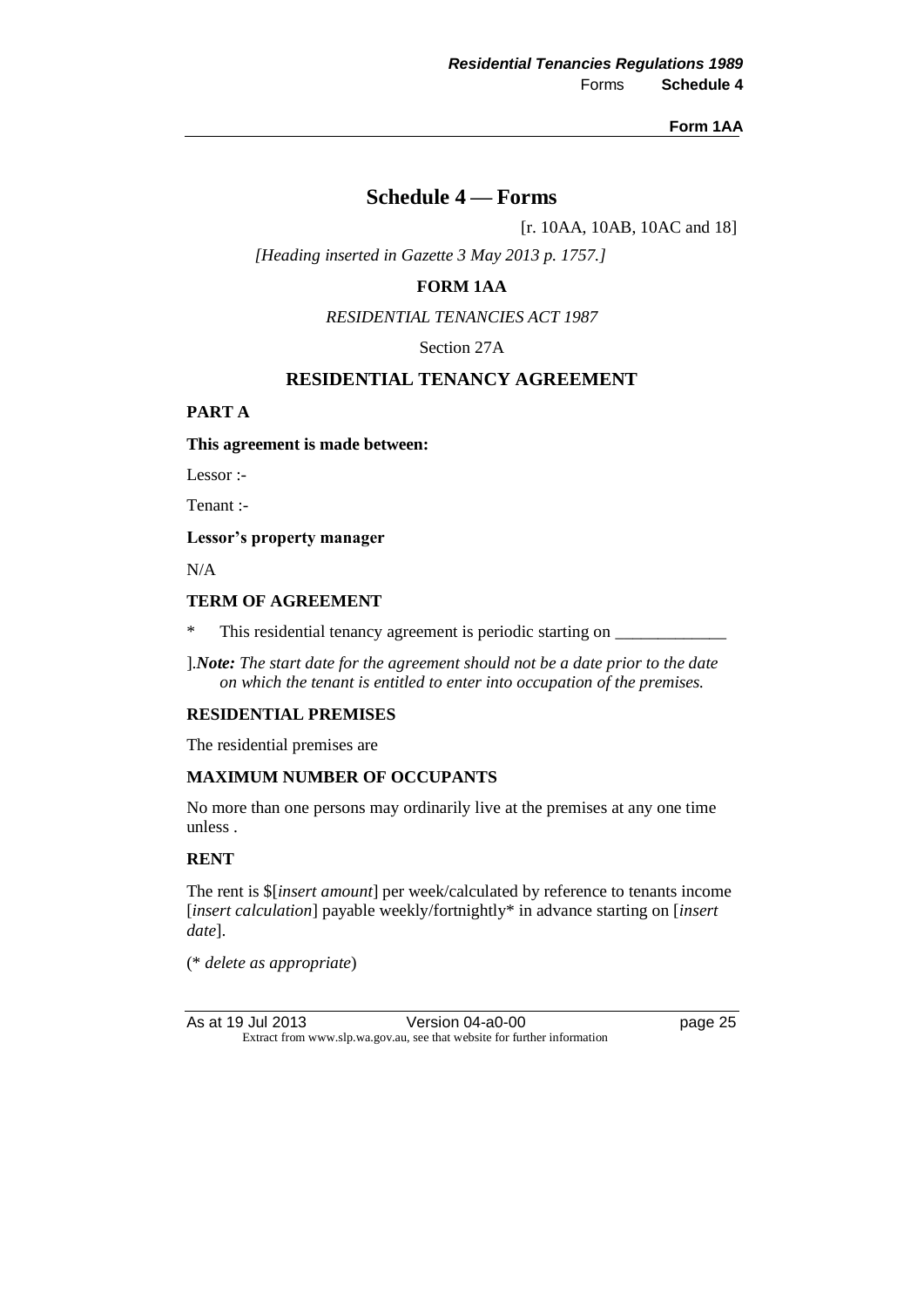#### **Form 1AA**

The method by which the rent must be paid is:

(c) as follows:

Fortnightly in advance by Direct Credit from Centrelink

Centrepay..................................................................................................

#### **SECURITY BOND**

A security bond of \$[*insert amount*] and a pet bond of \$[*insert amount*] must be paid by the tenant on signing this agreement.

*Note: Unless the rent for the premises exceeds \$1 200 per week, the security bond must not exceed the sum of 4 weeks rent plus a pet bond not exceeding \$260 (if a pet is permitted to be kept at the premises). The pet bond is to be used to meet costs of fumigation of the premises.*

#### **RENT INCREASE**

In the case of a periodic tenancy (see "TERM OF AGREEMENT") any rent increase will be no sooner than 6 months after the commencement of this tenancy agreement and the date of the last increase. The lessor must give at least 60 days notice of the increase.

*Note: If rent is calculated by reference to income, the requirement to provide a notice of rent increase only applies if the method of calculating the rent is changed.*

In the case of a fixed term tenancy (see "TERM OF AGREEMENT") the rent increase will be [*insert maximum increase or method of calculating increase, e.g. CPI or percentage*] and take effect no sooner than 6 months after the commencement of this tenancy agreement and the date of the last increase. The lessor must give at least 60 days notice of the increase.

*Note: For fixed term lease agreements exceeding 12 months, refer to Part C for details of subsequent rent increases.*

#### **WATER SERVICES**

Is scheme water connected to the premises? Yes  $\square$ /No  $\square$ 

*Note: If the property is not connected to scheme water, the tenant may have to purchase water at his or her own expense.*

#### **WATER USAGE COSTS (SCHEME WATER)**

page 26 Version 04-a0-00 As at 19 Jul 2013 Extract from www.slp.wa.gov.au, see that website for further information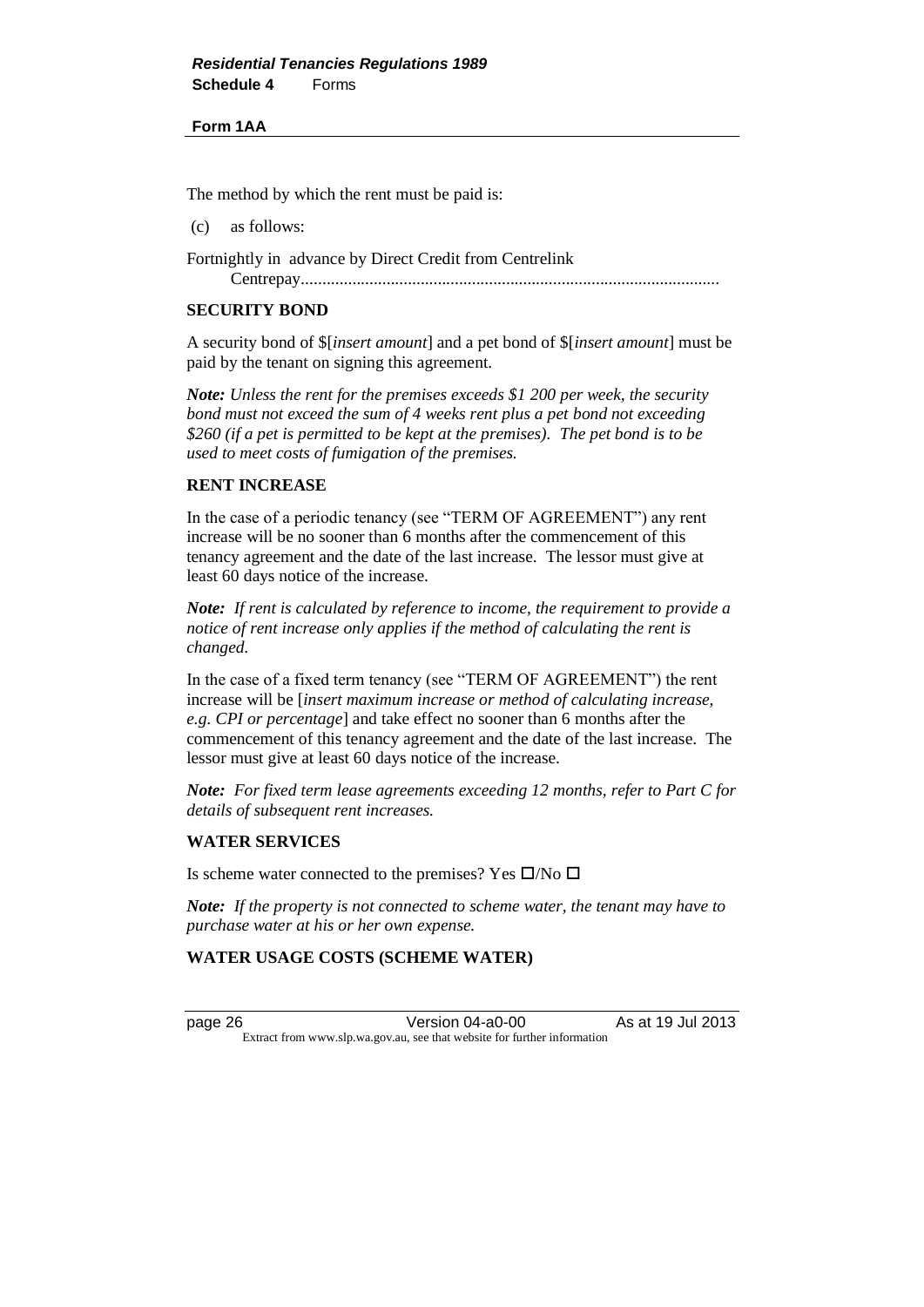The tenant is required to pay [*insert number*]% of water consumption costs.

#### **PERMISSION TO CONTACT THE WATER SERVICES PROVIDER**

Does the tenant have the lessor's permission to contact the water services provider for the premises to access accounts for water consumption at the premises and to communicate with the water services provider in relation to concessions available to the tenant or supply faults at the premises? Yes  $\square/N$ o  $\square$ 

#### **ELECTRICITY, GAS AND OTHER UTILITIES**

Indicate for the utilities below whether or not the premises are separately metered:

- Electricity: Yes  $\square/N$ o  $\square$
- Gas: Yes  $\Box$ /No  $\Box$
- Water: Yes  $\square/N_0 \square$
- Other (*please specify*): ...........................................................................

Where the premises are separately metered to measure consumption of a specific utility, the tenant must pay for the connection and consumption costs as per the relevant account for the premises.

Where the premises are not separately metered to measure the consumption of a specific utility, the tenant must pay the consumption costs for that utility which will be calculated as follows:

- Electricity: [*insert method of calculation*]
- Gas: [*insert method of calculation*]
- Water: [*insert method of calculation*]
- Other (*please specify*): [*insert method of calculation*]

#### **STRATA BY-LAWS**

Strata by-laws ARE/ARE NOT\* (*\* delete as appropriate*) applicable to the residential premises. A copy of the by-laws are attached: Yes  $\square/N_0 \square$ 

#### **PETS**

As at 19 Jul 2013 Version 04-a0-00 page 27 Extract from www.slp.wa.gov.au, see that website for further information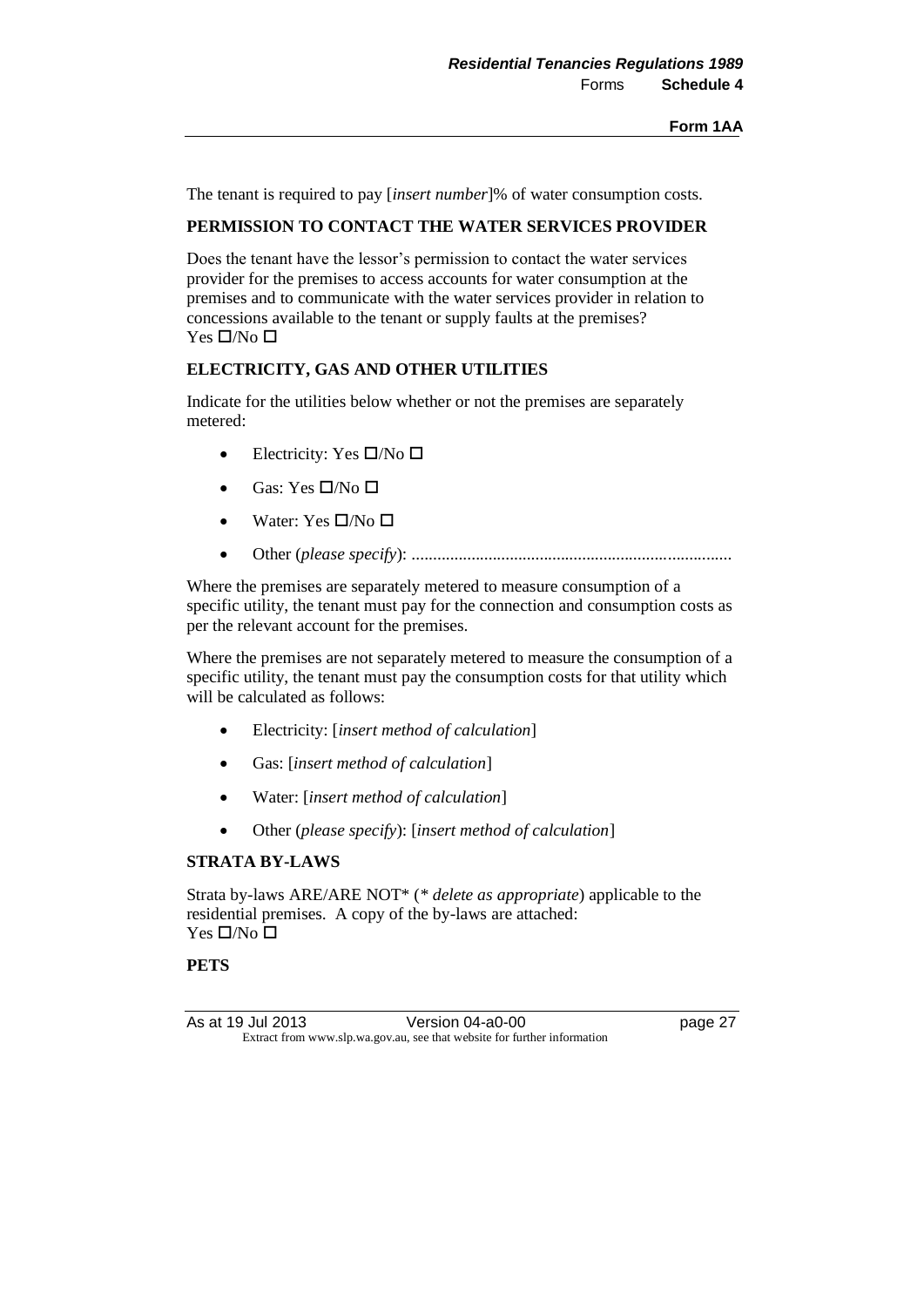#### **Form 1AA**

The pets listed below may be kept at the premises: ..............................................

#### **RIGHT OF TENANT TO ASSIGN OR SUB-LET**

- \* The tenant may assign the tenant's interest under this agreement or sub-let the premises.
- \* The tenant may not assign the tenant's interest under this agreement or sub-let the premises.
- \* The tenant may assign the tenant's interest under this agreement or sub-let the premises only with the written consent of the lessor.

(\* *delete as appropriate*)

#### **RIGHT OF TENANT TO AFFIX AND REMOVE FIXTURES**

- \* The tenant must not affix any fixture or make any renovation, alteration or addition to the premises.
- \* The tenant may only affix any fixture or make any renovation, alteration or addition to the premises with the lessor's written permission.

(\* *delete as appropriate*)

#### **PROPERTY CONDITION REPORTS**

A property condition report detailing the condition of the premises must be completed by or on behalf of the lessor and 2 copies provided to the tenant within 7 days of the tenant moving into the premises.

If the tenant disagrees with any information contained in the property condition report, the tenant must note his or her disagreement on a copy of the property condition report and return this to the lessor or property manager within 7 days of receipt of the property condition report from the lessor. If the tenant does not give a copy of the property condition report back to the lessor, the tenant is taken to accept the property condition report as a true and accurate description of the condition of the premises.

A final property condition report must be completed by or on behalf of the lessor and provided to the tenant as soon as practicable but in any event within 14 days of the termination of the tenancy. The tenant must be given a reasonable opportunity to be present at the final inspection.

#### **PART B**

page 28 **Version 04-a0-00** As at 19 Jul 2013 Extract from www.slp.wa.gov.au, see that website for further information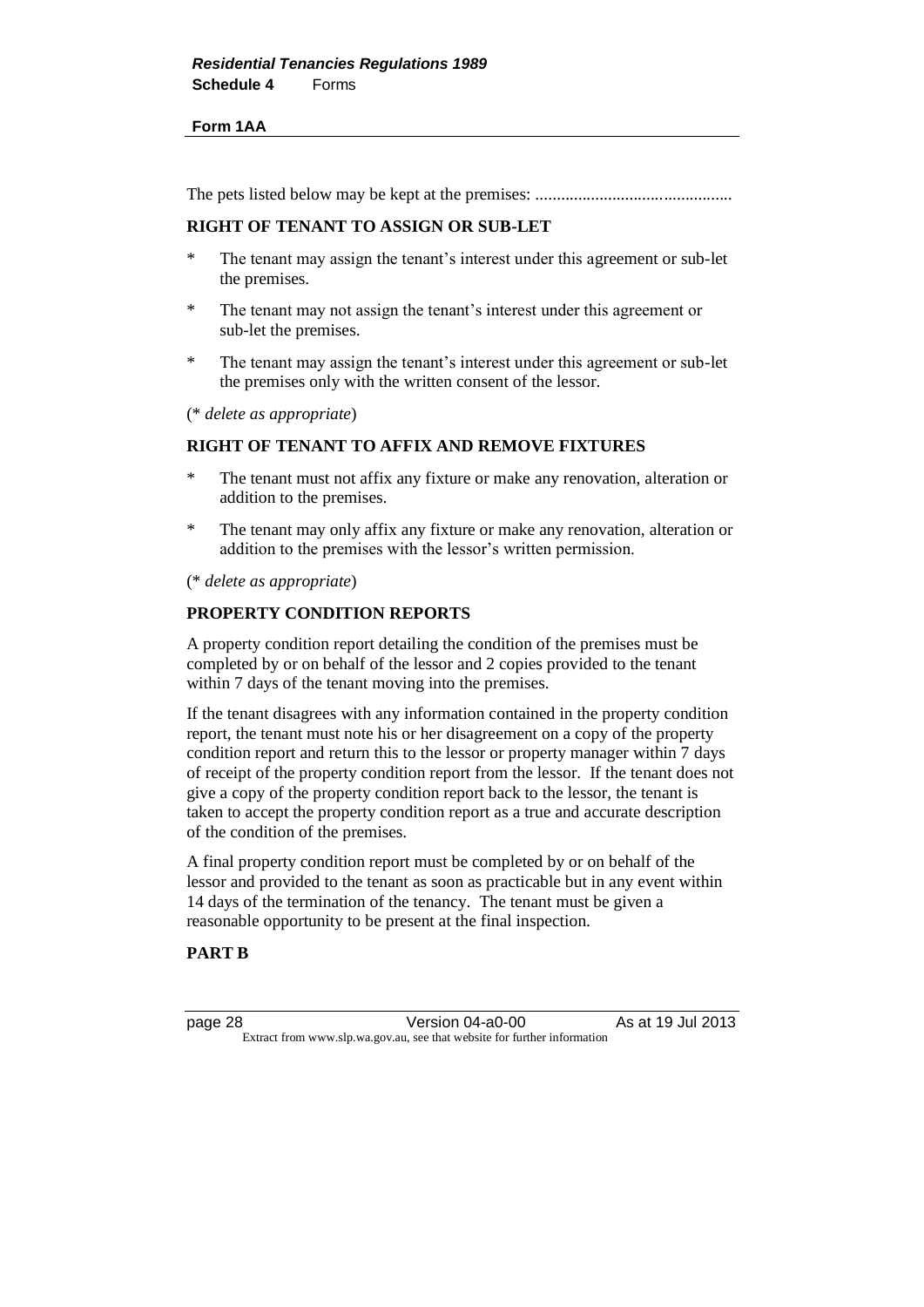#### **STANDARD TERMS APPLICABLE TO ALL RESIDENTIAL TENANCY AGREEMENTS**

The *Residential Tenancies Act 1987* and the *Residential Tenancies Regulations 1989* apply to this agreement. Both the lessor and the tenant must comply with these laws. Some of the rights and obligations in that legislation are outlined below.

#### **RIGHT TO OCCUPY THE PREMISES**

1. The tenant has the right to exclusive occupation and quiet enjoyment of the residential premises during the tenancy. The residential premises include the additional items but do not include the exclusions noted under "RESIDENTIAL PREMISES" in Part A.

#### **COPY OF AGREEMENT**

- 2. The lessor or the property manager must give the tenant:
	- 2.1 a copy of this agreement when this agreement is signed by the tenant; and
	- 2.2 a copy of this agreement signed by both the lessor or the property manager and the tenant within 14 days after it has been signed and delivered by the tenant.

#### **RENT**

- 3. The tenant must pay rent on time or the lessor may issue a notice of termination and, if the rent is still not paid in full, the lessor may take action through the court to evict the tenant.
- 4. The tenant must not withhold rent because the tenant is of the view that the lessor is in breach of the agreement.
- 5. The lessor or property manager must not:
	- 5.1 require the tenant to pay more than 2 weeks rent in advance; or
	- 5.2 require the tenant to pay rent by post-dated cheque; or
	- 5.3 use rent paid by the tenant for the purpose of any amount payable by the tenant other than rent; or
	- 5.4 require the tenant to pay any monetary amount other than rent, security bond and pet bond.

As at 19 Jul 2013 Version 04-a0-00 page 29 Extract from www.slp.wa.gov.au, see that website for further information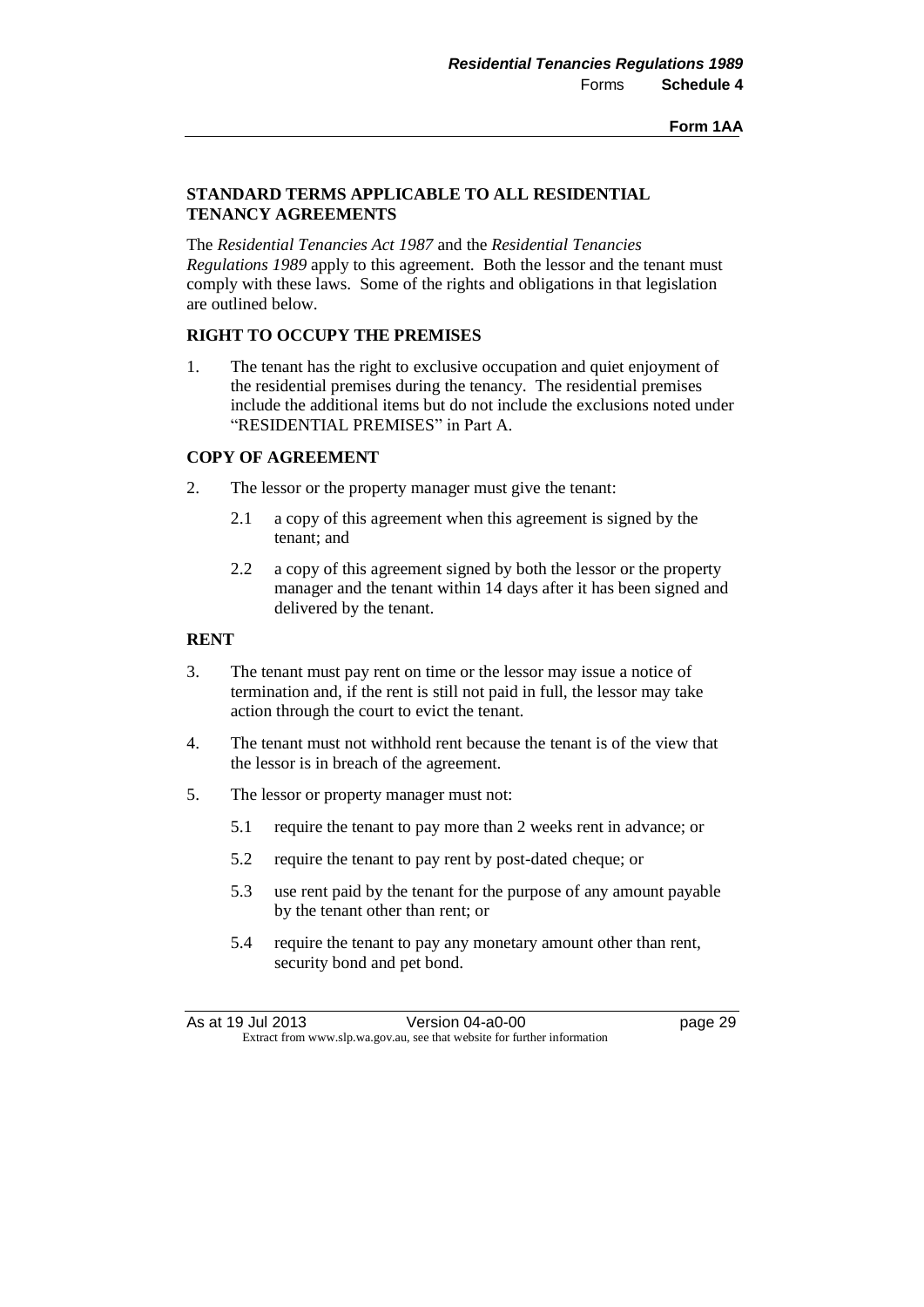#### **Form 1AA**

- 6. The lessor or property manager must give a rent receipt to the tenant within 3 days of the rent being paid unless the rent is paid into an authorised bank or credit union account nominated by the lessor.
- 7. A tenancy agreement cannot contain a provision for a penalty, damages or extra payment if the tenant fails to keep to the agreement or breaches any law. If an agreement allows a reduced rent or a rebate, refund or other benefit if the tenant does not breach the agreement, the tenant is entitled to the reduction, rebate, refund or other benefit in any event.
- 8. **Warning:** it is an offence for a tenant to fail or refuse to pay any rent due under a residential tenancy agreement with the intention that the amount of such rent be recovered by the lessor from the tenant's security bond.

#### **PAYMENT OF COUNCIL RATES, LAND TAX, WATER AND OTHER CHARGES**

9. The lessor must pay all rates, taxes or charges imposed in respect of the premises under the *Local Government Act 1995*, the *Land Tax Act 2002* or any written law under which a rate, tax or charge is imposed for water supply or sewerage services under the *Water Agencies (Powers) Act 1984* (other than a charge for water consumed). The lessor is responsible for any contribution levied under the *Strata Titles Act 1985* and any contribution levied on a proprietor under the *Strata Titles Act 1985*.

#### **PUBLIC UTILITY SERVICES**

- 10. *Public utility services* has the meaning given in the *Land Administration Act 1997* and refers to services such as gas, electricity and water.
- 11. If the premises are not separately metered to measure the tenant's consumption of a public utility service at the premises and the tenant is expected to pay for his or her consumption of the public utility service, the lessor and tenant must agree in writing an alternative method of calculating the charge to be paid by the tenant for the consumption of that public utility service.
- 12. The tenant must not be required to pay a charge in relation to a public utility service provided to the premises unless the charge is calculated by reference to the tenant's actual consumption of the public utility service at the premises and the tenant is given written notice of the charge.
- 13. If the premises are separately metered, the notice of the charge must specify:

page 30 Version 04-a0-00 As at 19 Jul 2013 Extract from www.slp.wa.gov.au, see that website for further information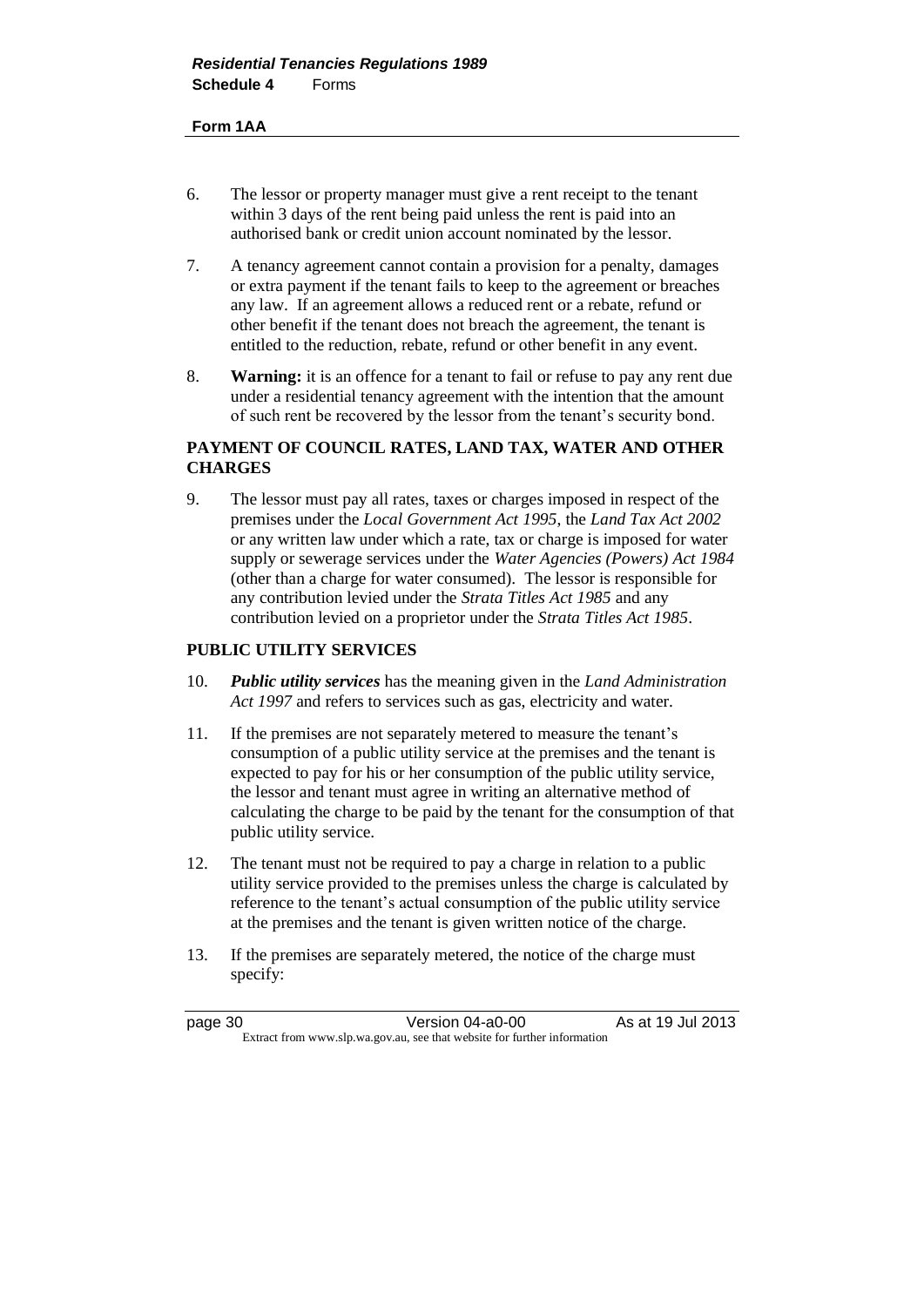- 13.1 the relevant meter reading or readings; and
- 13.2 the charge per metered unit; and
- 13.3 the amount of GST payable in respect of the provision of the public utility service to the residential premises.
- 14. If the premises are not separately metered, the notice of the charge must specify:
	- 14.1 the calculation as per the agreed method; and
	- 14.2 the amount of GST payable in respect of the provision of the public utility service to the residential premises.

### **POSSESSION OF THE PREMISES**

- 15. The lessor must:
	- 15.1 give the tenant vacant possession of the premises on the day on which the tenant is entitled to enter into occupation of the premises under the agreement; and
	- 15.2 take all reasonable steps to ensure that, at the time of signing this agreement, there is no legal reason why the tenant cannot occupy the premises as a residence for the term of this agreement.

# **TENANT'S RIGHT TO QUIET ENJOYMENT**

- 16. The tenant is entitled to quiet enjoyment of the premises without interruption by the lessor or any person claiming by, through or under the lessor or having superior title to that of the lessor.
- 17. The lessor or the property manager will not interfere with, or cause or permit any interference with, the reasonable peace, comfort or privacy of the tenant in the use of the premises. The lessor or the property manager must also take all reasonable steps to ensure that the lessor's other neighbouring tenants do not interfere with the reasonable peace, comfort or privacy of the tenant in the use of the premises.

### **USE OF THE PREMISES BY TENANT**

- 18. The tenant must:
	- 18.1 use the premises as a place of residence; and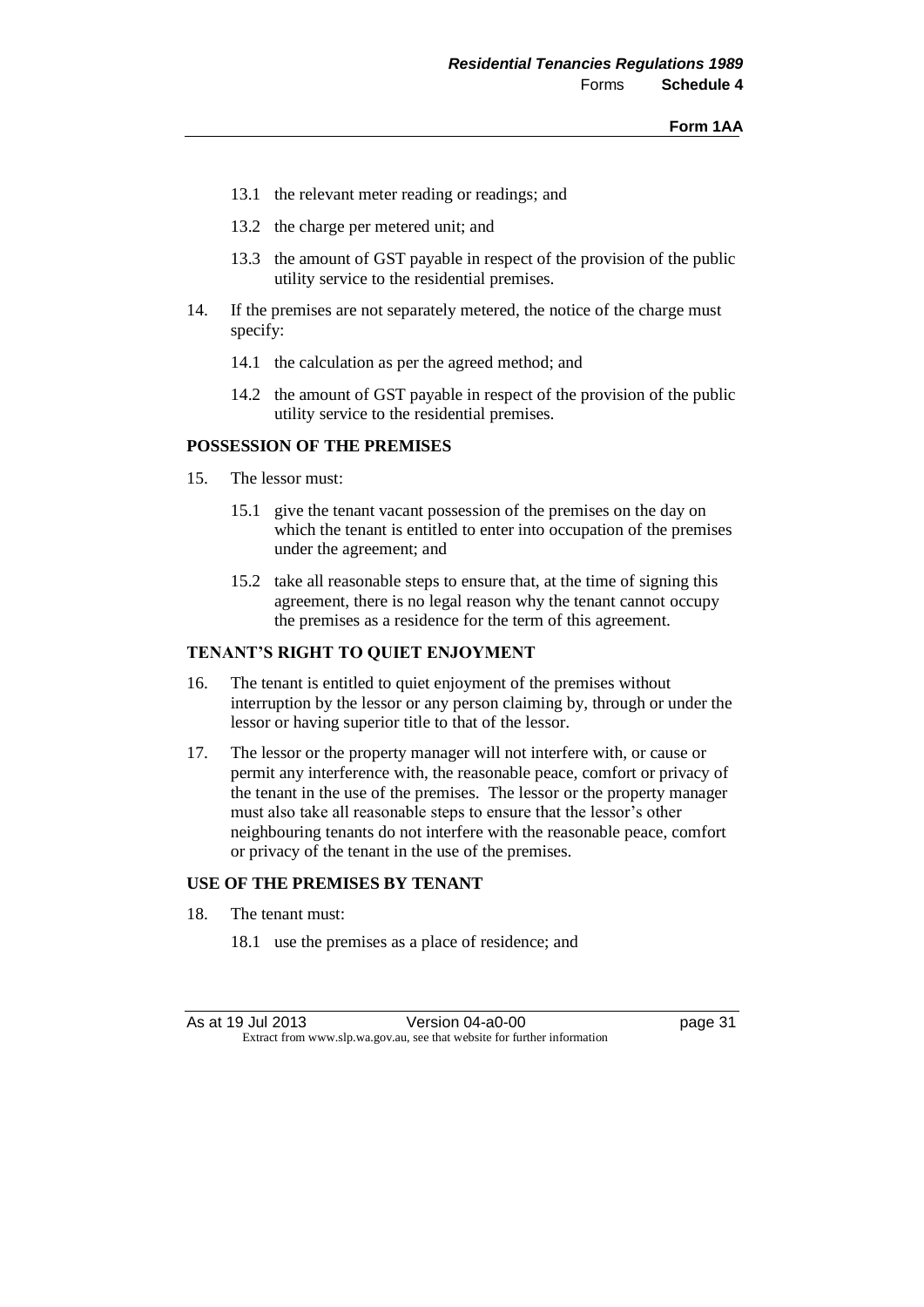#### **Form 1AA**

- 18.2 not use or allow the premises to be used for any illegal purpose; and
- 18.3 not cause or permit a nuisance; and
- 18.4 not intentionally or negligently cause or permit damage to the residential premises; and
- 18.5 advise the lessor or property manager as soon as practicable if any damage occurs; and
- 18.6 keep the premises in a reasonable state of cleanliness; and
- 18.7 not cause or allow to be caused injury to the lessor, property manager or any person lawfully on adjacent premises; and
- 18.8 not allow anyone who is lawfully at the premises to breach the terms of this agreement.
- 19. The tenant is responsible for the conduct or omission of any person lawfully on the premises that results in a breach of the agreement.

# **LESSOR'S GENERAL OBLIGATIONS FOR RESIDENTIAL PREMISES**

- 20. In this clause, *premises* includes fixtures and chattels provided with the premises but does not include:
	- 20.1 any fixture or chattel disclosed by the lessor to the tenant as not functioning before the agreement was entered into; or
	- 20.2 any other fixture or chattel that the tenant could not reasonably have expected to be functioning at the time the agreement was entered into.
- 21. The lessor must:
	- 21.1 provide vacant possession of the premises and in a reasonable state of cleanliness and repair; and
	- 21.2 maintain and repair the premises in a timely manner; and
	- 21.3 comply with all laws affecting the premises including building, health and safety laws.

page 32 **Version 04-a0-00** As at 19 Jul 2013 Extract from www.slp.wa.gov.au, see that website for further information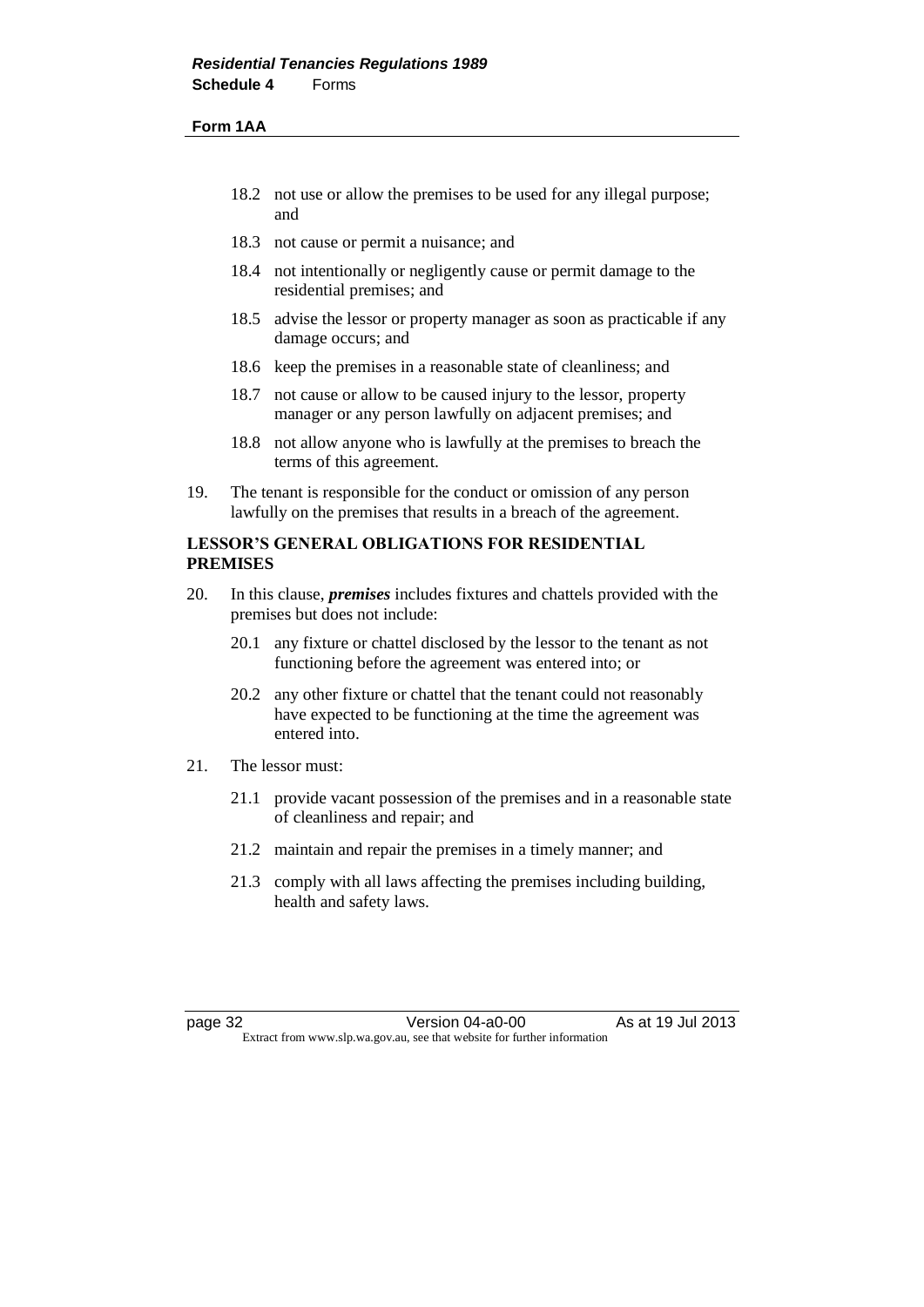## **URGENT REPAIRS**

- 22. *Urgent repairs* are defined by the *Residential Tenancies Act 1987* and fall into 2 categories: repairs that are necessary for the supply or restoration of an essential service and other urgent repairs. Essential services are listed in the *Residential Tenancies Regulations 1989* as electricity, gas, a functioning refrigerator (if one is provided with the premises), waste water management treatment and water (including the supply of hot water). Arrangements for repairs that are necessary to supply or restore an essential service must be made with a suitable repairer within 24 hours. Other urgent repairs are those that are not necessary for the supply or restoration of an essential service, but may nevertheless cause damage to the premises, injure a person or cause undue hardship or inconvenience to the tenant. Arrangements for these repairs must be made within 48 hours.
- 23. In every tenancy, if the need for urgent repair arises other than as a result of a breach of the agreement by the tenant:
	- 23.1 the tenant is to notify the lessor or the property manager of the need for urgent repairs as soon as practicable; and
	- 23.2 the lessor is to ensure that the repairs are carried out by a suitable repairer as soon as practicable after that notification; and
	- 23.3 if, within 24 hours (in the case of repairs for the supply or restoration of essential services) or 48 hours (in the case of other urgent repairs), the lessor or property manager cannot be contacted, or, having notified the lessor or property manager of the need for the repairs, the lessor fails to ensure that the repairs will be carried out by a suitable repairer as soon as practicable after that notification, the tenant may arrange for the repairs to be carried out by a suitable repairer to the minimum extent necessary to effect those repairs; and
	- 23.4 if a tenant arranges for repairs to be carried out under clause 23.3, the lessor must, as soon as practicable after the repairs are carried out, reimburse the tenant for any reasonable expense incurred by the tenant in arranging for those repairs to be carried out and paying for those repairs.

# **LESSOR'S ACCESS TO THE PREMISES**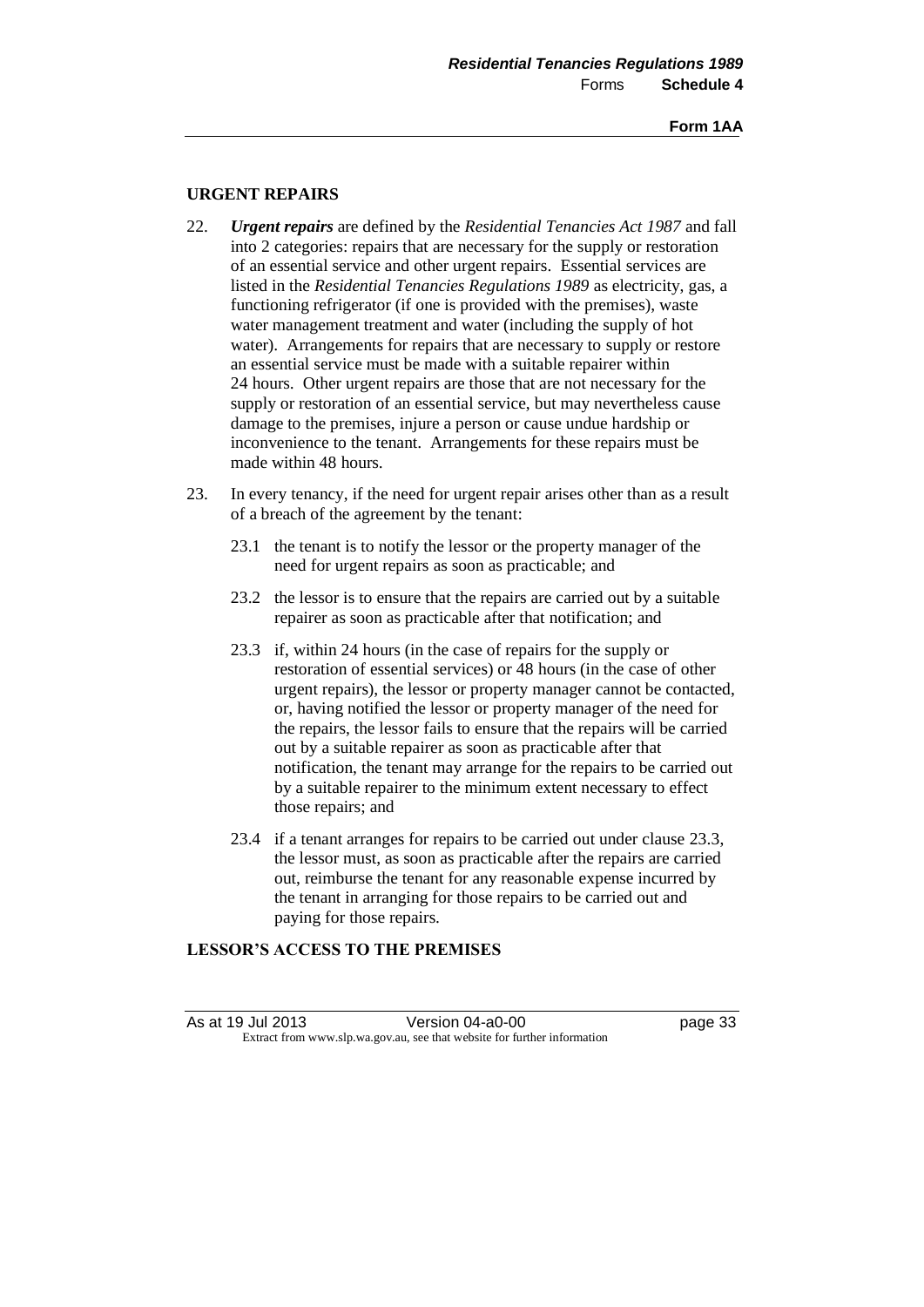#### **Form 1AA**

- 24. The lessor, property manager or person acting on behalf of the lessor, can only enter the premises in the following circumstances:
	- 24.1 in any case of emergency;
	- 24.2 to conduct up to 4 routine inspections in a 12 month period after giving the tenant at least 7 days, but not more than 14 days, written notice;
	- 24.3 where the agreement allows the rent to be collected at the premises where rent is payable not more frequently than once every week;
	- 24.4 to inspect and secure the premises if there are reasonable grounds to believe that the premises have been abandoned and the tenant has not responded to a notice from the lessor;
	- 24.5 carrying out or inspecting necessary repairs to or maintenance of the premises, at any reasonable time, after giving the tenant not less than 72 hours notice in writing before the proposed entry;
	- 24.6 showing the premises to prospective tenants, at any reasonable time and on a reasonable number of occasions during the period of 21 days preceding the termination of the agreement, after giving the tenant reasonable notice in writing;
	- 24.7 showing the premises to prospective purchasers, at any reasonable time and on a reasonable number of occasions, after giving the tenant reasonable notice in writing;
	- 24.8 if the tenant agrees at, or immediately before, the time of entry.
- 25. There are directions within the *Residential Tenancies Act 1987* which guide tenants, lessors and property managers on appropriate behaviour in relation to gaining or granting access to the premises. The following summary may assist.

### **REASONABLE TIME**

- 26. *Reasonable time* means:
	- 26.1 between 8.00 a.m. and 6.00 p.m. on a weekday; or
	- 26.2 between 9.00 a.m. and 5.00 p.m. on a Saturday; or
	- 26.3 at any other time agreed between the lessor and each tenant.

page 34 Version 04-a0-00 As at 19 Jul 2013 Extract from www.slp.wa.gov.au, see that website for further information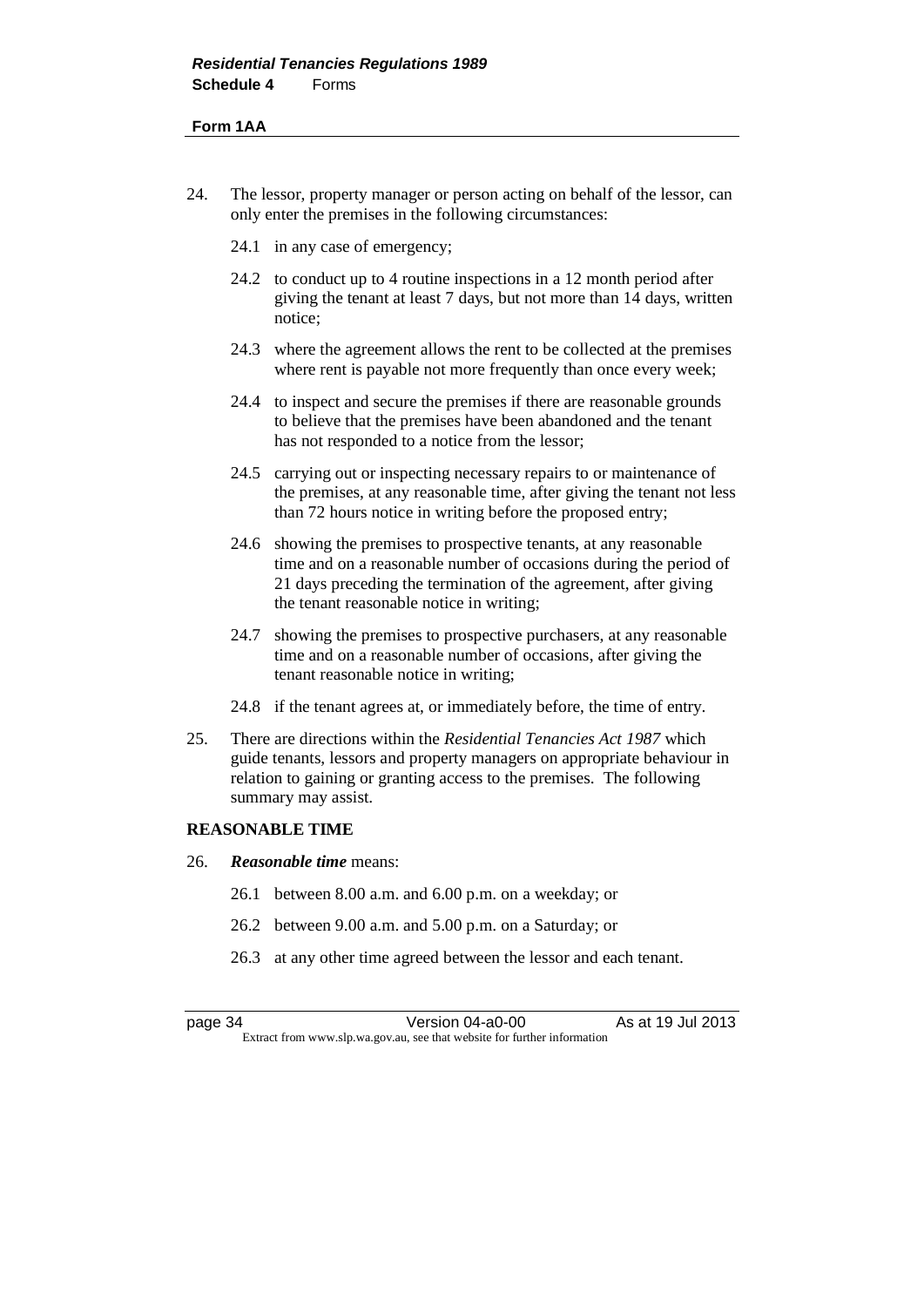## **REQUIREMENT TO NEGOTIATE A DAY AND TIME FOR A PROPOSED ENTRY BY THE LESSOR**

27. The lessor or property manager must make a reasonable attempt to negotiate a day and time that does not unduly inconvenience the tenant.

# **REQUIREMENT TO GIVE TENANT NOTICE OF PROPOSED ENTRY**

28. Where the lessor or property manager gives a tenant notice of an intention to enter premises on a particular day, the notice must specify the day and whether it will be before or after 12.00 p.m.

### **TENANT ENTITLED TO BE PRESENT**

29. The tenant is entitled to be on the premises during the entry by the lessor, the property manager or any other person acting on behalf of the lessor.

# **ENTRY MUST BE REASONABLE AND NO LONGER THAN NECESSARY**

- 30. The lessor or property manager exercising a right of entry:
	- 30.1 must do so in a reasonable manner; and
	- 30.2 must not, without the tenant's consent, stay or permit others to stay on the premises longer than is necessary to achieve the purpose of the entry.

# **LESSOR'S OBLIGATION TO COMPENSATE TENANT IF DAMAGE TO TENANT'S GOODS**

31. If the lessor or property manager (or any person accompanying the lessor or property manager) causes damage to the tenant's goods when exercising a right of entry, the lessor is obliged to compensate the tenant.

# **ALTERATIONS AND ADDITIONS TO THE PREMISES**

- 32. If the tenancy agreement allows the tenant to affix a fixture or make a renovation, alteration or addition to the premises, then:
	- 32.1 the tenant must obtain permission from the lessor prior to affixing any fixture or making any renovation, alteration or addition to the premises; and
	- 32.2 the tenant must obtain permission from the lessor to remove any fixture attached by the tenant and make good any damage; and

As at 19 Jul 2013 Version 04-a0-00 page 35 Extract from www.slp.wa.gov.au, see that website for further information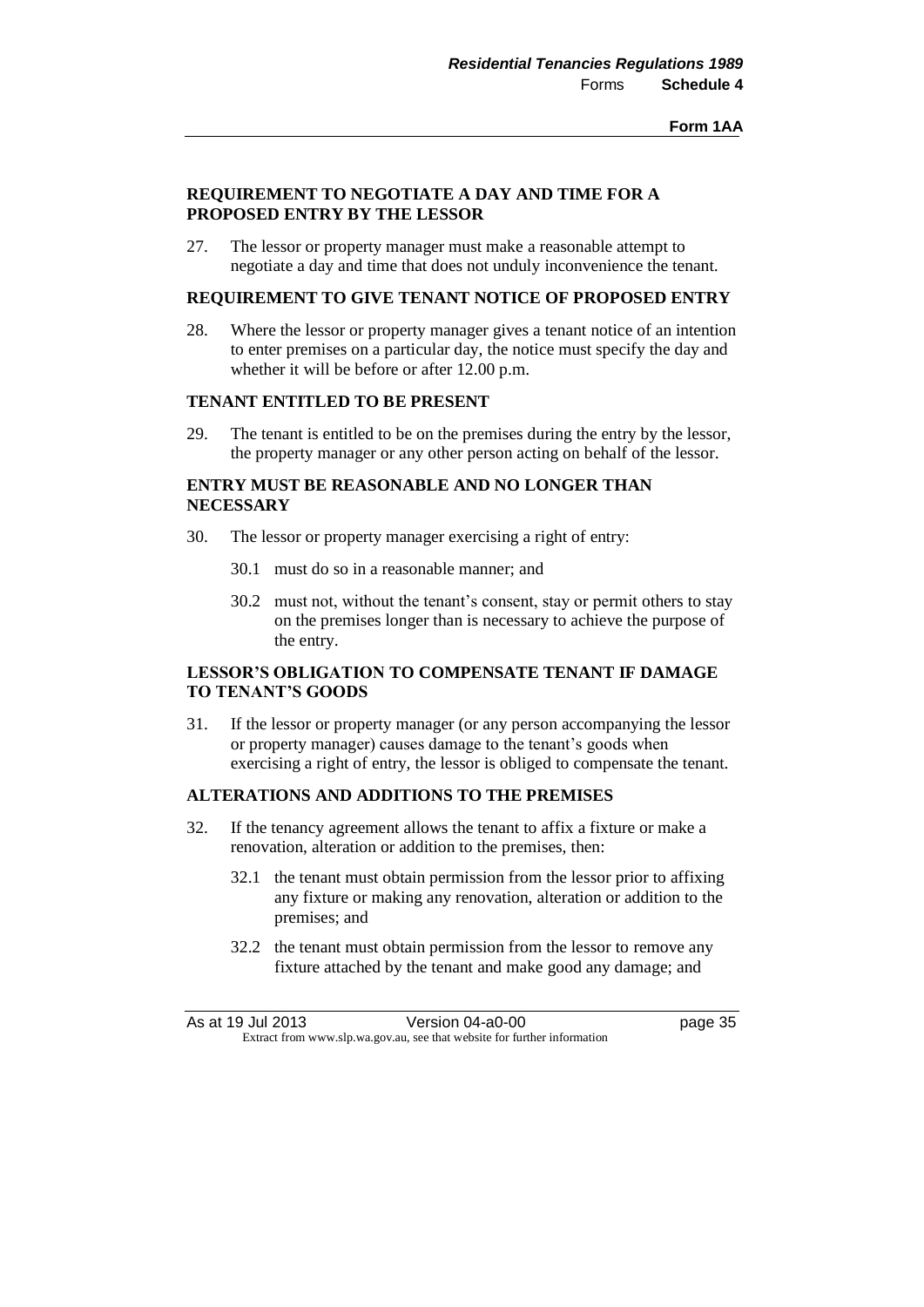#### **Form 1AA**

- 32.3 notify the lessor of any damage caused by removing any fixture and, at the option of the lessor, repair the damage or compensate the lessor for any reasonable expenses incurred by the lessor in repairing the damage; and
- 32.4 the lessor must not unreasonably refuse permission for the installation of a fixture or an alteration, addition or renovation by the tenant.
- 33. If the lessor wants to make an alteration or addition or affix a fixture to the premises, then:
	- 33.1 the lessor must obtain the tenant's permission prior to affixing any fixture or making any renovation, alteration or addition to the premises; and
	- 33.2 the tenant must not unreasonably refuse permission for the lessor to affix any fixture or make any renovation, alteration or addition to the premises.

# **LOCKS AND SECURITY DEVICES**

- 34. The prescribed means of securing the premises are specified in the *Residential Tenancies Regulations 1989*. In every tenancy:
	- 34.1 the lessor must provide and maintain such means to ensure the premises are reasonably secure as prescribed in the regulations; and
	- 34.2 any lock or security device at the premises must not be altered, removed or added by a lessor or tenant without the consent of the other; and
	- 34.3 the lessor or the tenant must not unreasonably withhold that consent.

## **TRANSFER OF TENANCY OR SUB-LETTING BY TENANT**

- 35. If the tenancy agreement allows the tenant to assign his or her interest or sub-let the premises with the lessor's consent:
	- 35.1 the tenant cannot assign his or her interest or sub-let the premises without the written consent of the lessor; and
	- 35.2 the lessor must not unreasonably withhold such consent; and

page 36 **Version 04-a0-00** As at 19 Jul 2013 Extract from www.slp.wa.gov.au, see that website for further information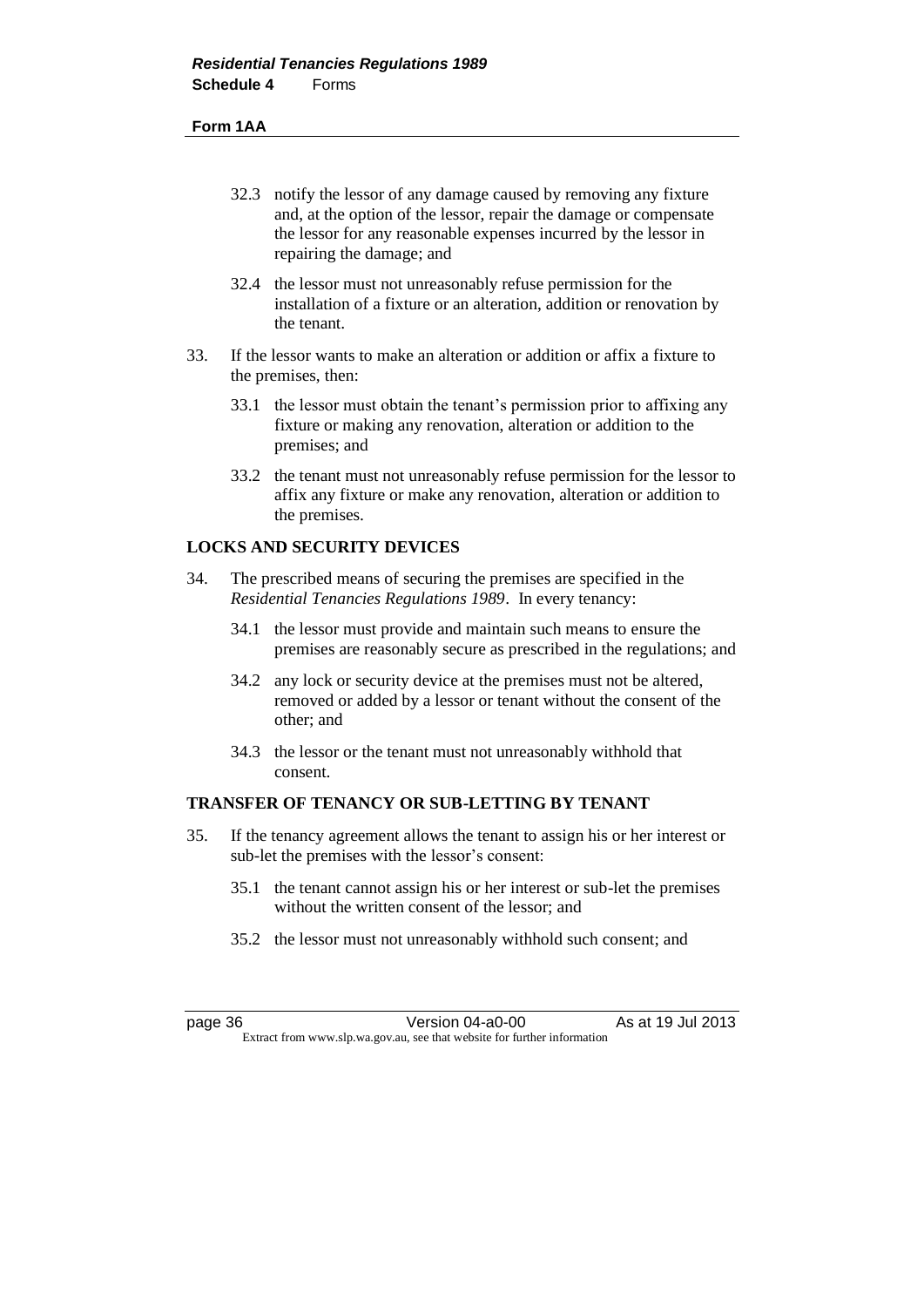35.3 the lessor must not make any charge for giving such consent other than the lessor's reasonable incidental expenses.

## **CONTRACTING OUT**

36. It is an offence to contract out of any provision of the *Residential Tenancies Act 1987*.

# **ENDING THE RESIDENTIAL TENANCY AGREEMENT**

- 37. This residential tenancy agreement can only be terminated in certain circumstances.
- 38. The tenant agrees, when this agreement ends, to give vacant possession of the premises to the lessor. Before giving vacant possession to the lessor the tenant must:
	- 38.1 remove all the tenant's goods from the residential premises; and
	- 38.2 leave the residential premises as closely as possible in the same condition, fair wear and tear excepted, as at the commencement of the tenancy; and
	- 38.3 return to the lessor all keys, and other opening devices or similar devices, provided by the lessor.
- 39. The tenant may be liable for losses incurred by the lessor if the above requirements are not met.

### **ENDING A FIXED TERM AGREEMENT**

- 40. If this agreement is a fixed term agreement it may be ended:
	- 40.1 by agreement in writing between the lessor and the tenant; or
	- 40.2 if either the lessor or tenant does not want to renew the agreement, by giving written notice of termination. The notice must be given to the other party at least 30 days prior to the date on which vacant possession of the premises is to be delivered to the lessor. The notice may be given at any time up until the end of the fixed term but cannot take effect until the term ends.

# **ENDING A PERIODIC AGREEMENT**

41. If this agreement is a periodic agreement it may be ended: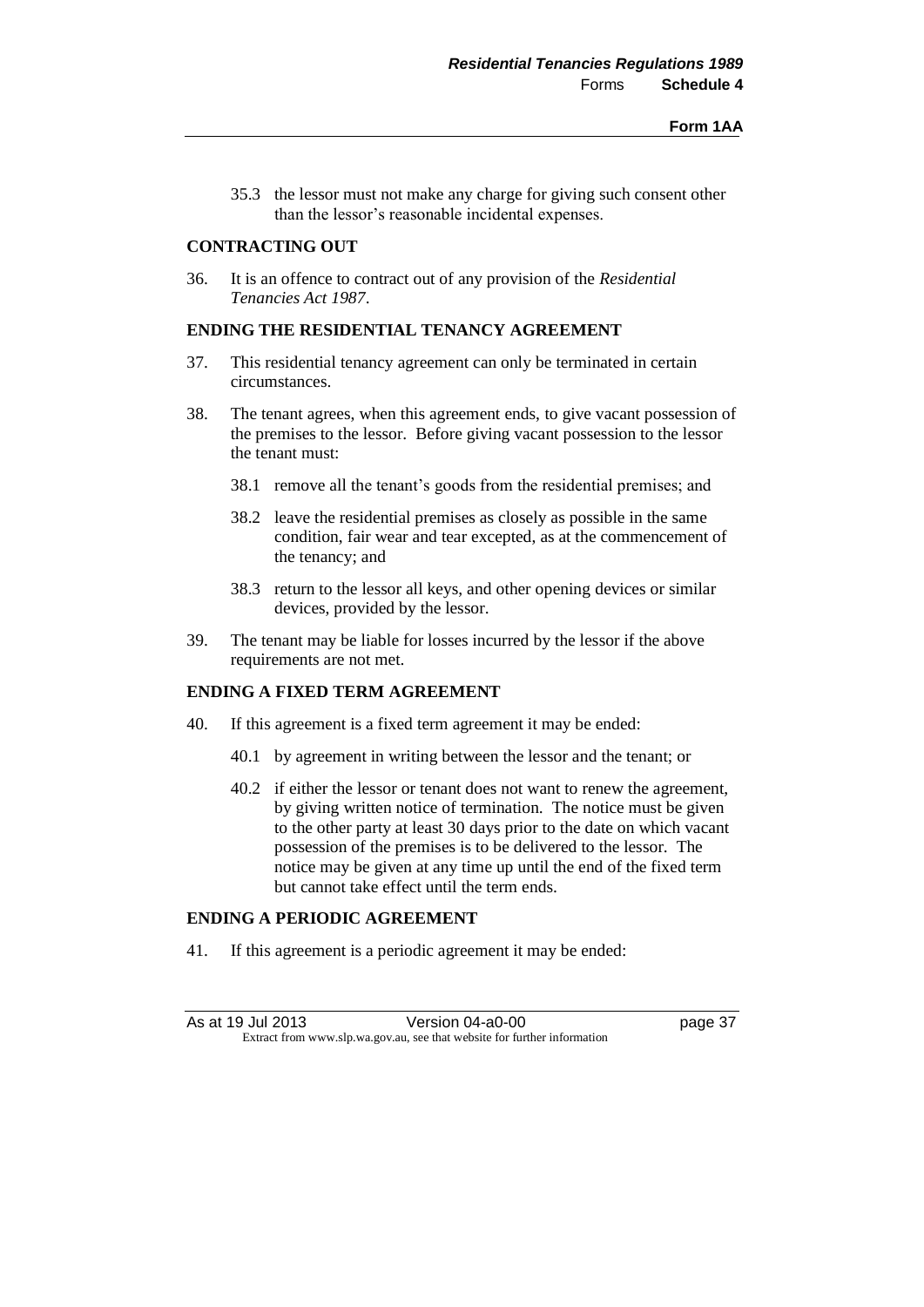### **Form 1AA**

- 41.1 by agreement in writing between the lessor and the tenant; or
- 41.2 by either the lessor or the tenant by giving written notice of termination to the other party. The notice may be given at any time. The lessor must give at least 60 days notice and the tenant must give at least 21 days notice.

# **OTHER GROUNDS FOR ENDING AGREEMENT**

- 42. The *Residential Tenancies Act 1987* also authorises the lessor and tenant to end this agreement on other grounds. The grounds for the lessor include sale of the residential premises, breach of this agreement by the tenant, where the agreement is frustrated (e.g. where the premises are destroyed or become uninhabitable) and hardship. The grounds for the tenant include breach of this agreement by the lessor, where the agreement is frustrated (e.g. where the premises are destroyed or become uninhabitable) and hardship.
- 43. For more information, refer to the *Residential Tenancies Act 1987* or contact the Department of Commerce on 1300 30 40 54 or visit [www.commerce.wa.gov.au/ConsumerProtection.](file:///C:/PCO%20Work/Regs/Residential%20Tenancies%20Amendment%20Regulations%202013/www.commerce.wa.gov.au/ConsumerProtection)

## 44. **Warning:**

- 44.1 It is an offence for any person to obtain possession of the residential premises without an order of the Magistrates Court if the tenant does not willingly move out (a termination notice issued by the lessor or property manager is not a court order). The court may order fines and compensation to be paid for such an offence.
- 44.2 It is an offence for a tenant to fail to provide the lessor with a forwarding address when vacating the premises.

## **SECURITY BOND**

- 45. The security bond is held by the Bond Administrator.
- 46. The lessor agrees that where the lessor or the property manager applies to the Bond Administrator for the release of the security bond at the end of the tenancy, the lessor or property manager will provide the tenant with evidence to support the amount claimed.
- 47. The Bond Administrator can only release the security bond when it receives either:

page 38 Version 04-a0-00 As at 19 Jul 2013 Extract from www.slp.wa.gov.au, see that website for further information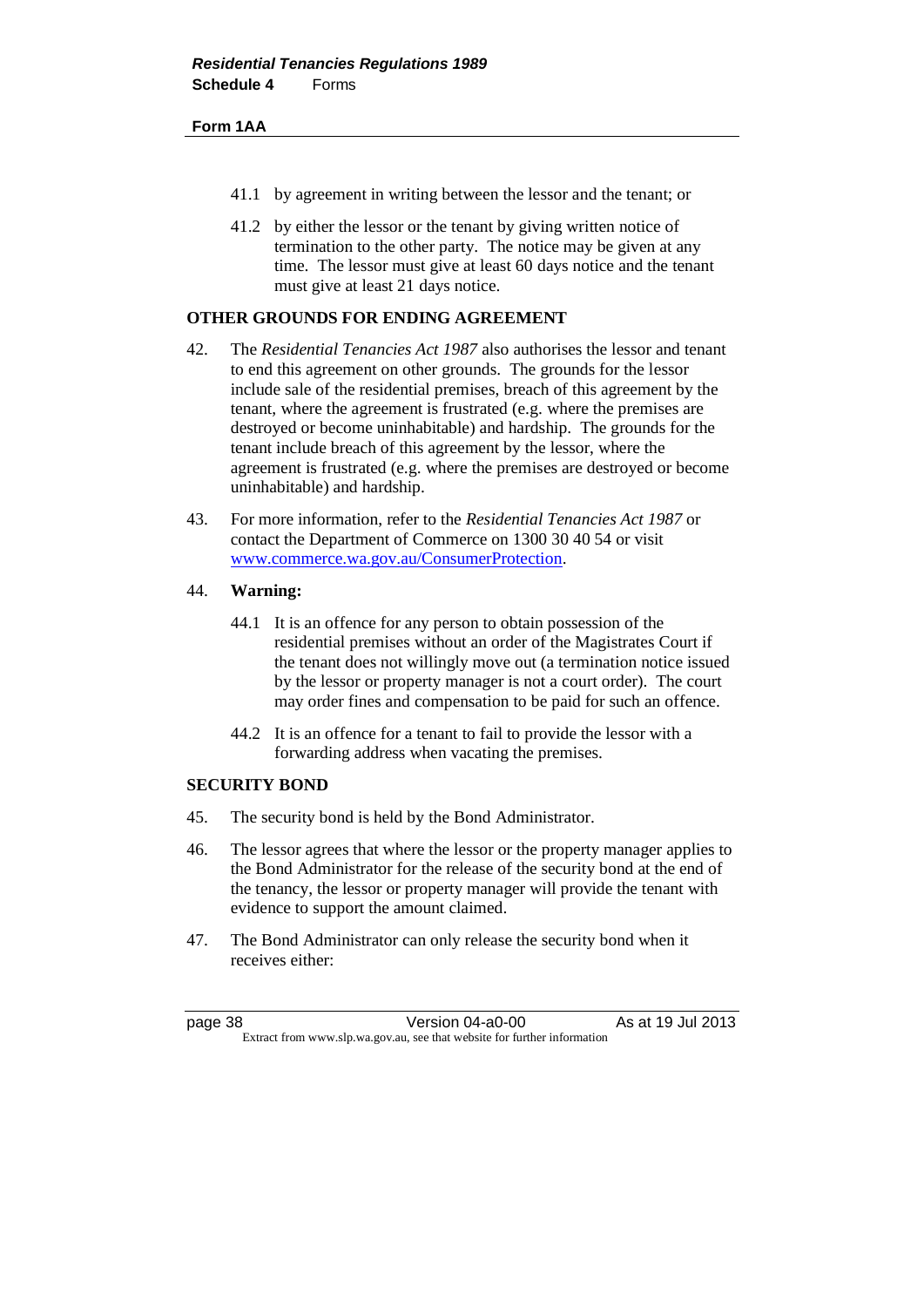- 47.1 a Joint Application for Disposal of Security Bond form signed by all the parties to the tenancy agreement; or
- 47.2 an order of the court.
- 48. If the parties cannot agree on how the security bond is to be dispersed, either party can apply to the Magistrates Court to have the dispute decided.
- 49. **Warning:** It is an offence for a lessor or a property manager to require a tenant to sign a Joint Application for Disposal of Security Bond form unless the residential tenancy agreement has terminated and the amount of the security bond to be paid to the tenant or lessor is stipulated on the form.

# **TENANCY DATABASES**

- 50. A lessor or property manager can only list a person on a residential tenancy database if:
	- 50.1 the person is a named tenant on the residential tenancy agreement; and
	- 50.2 the residential tenancy agreement has been terminated; and
	- 50.3 the person owes the lessor a debt that is greater than the security bond or a court has made an order terminating the tenancy agreement.

## **ADVICE, COMPLAINTS AND DISPUTES**

### **DEPARTMENT OF COMMERCE**

- 51. The *Residential Tenancies Act 1987* allows the Commissioner for Consumer Protection to give advice to parties to a residential tenancy agreement, to look into complaints and, wherever possible, help to settle them. The Department of Commerce may be contacted by telephone on 1300 30 40 54 or by visiting one of the Department's offices.
- 52. The tenant should generally approach the lessor or property manager to solve any problem before approaching the Department of Commerce. The Department's role is one of mediation and conciliation, it cannot issue orders or make determinations in respect of disputes.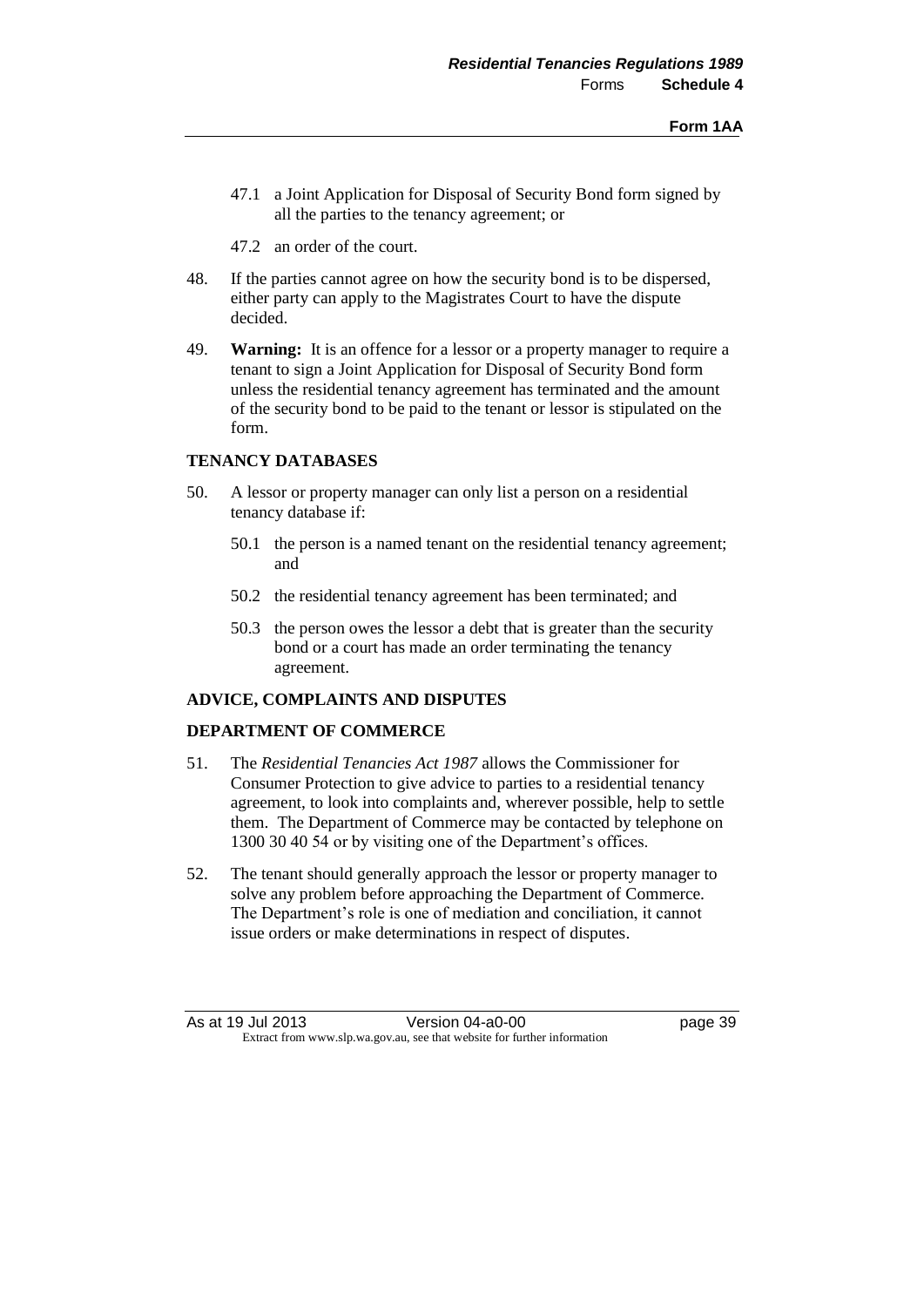**Form 1AA**

### **IF A DISPUTE CANNOT BE RESOLVED**

- 53. If a dispute arises between the lessor and the tenant and the dispute cannot be resolved, either party may apply to the Magistrates Court to have the dispute decided by the court. The court can make a range of orders, including:
	- 53.1 restraining any action in breach of the agreement; and
	- 53.2 requiring a party to the agreement to perform a certain action under the agreement; and
	- 53.3 order the payment of any amount owing under the agreement; and
	- 53.4 order the payment of compensation for loss or injury.

## **PART C**

### **IMPORTANT INFORMATION**

Additional terms may be included in this agreement if:

- (a) both the lessor and tenant agree to the terms; and
- (b) they do not conflict with the *Residential Tenancies Act 1987*, the *Residential Tenancies Regulations 1989*, or any other law; and
- (c) they do not breach the provisions about unfair contract terms in the *Fair Trading Act 2010*; and
- (d) they do not conflict with the standard terms of this agreement.

ADDITIONAL TERMS ARE NOT REQUIRED BY THE *RESIDENTIAL TENANCIES ACT 1987*. HOWEVER, ONCE THE PARTIES SIGN THIS AGREEMENT, THE ADDITIONAL TERMS ARE BINDING UPON THE PARTIES UNLESS THE TERM IS FOUND TO BE UNLAWFUL.

ADDITIONAL TERMS: .......................................................................................

THE LESSOR AND TENANT ENTER INTO THIS AGREEMENT AND AGREE TO ALL ITS TERMS.

SIGNED BY THE LESSOR/PROPERTY MANAGER

............................................................... [*Signature of lessor/property manager*]

page 40 **Version 04-a0-00** As at 19 Jul 2013 Extract from www.slp.wa.gov.au, see that website for further information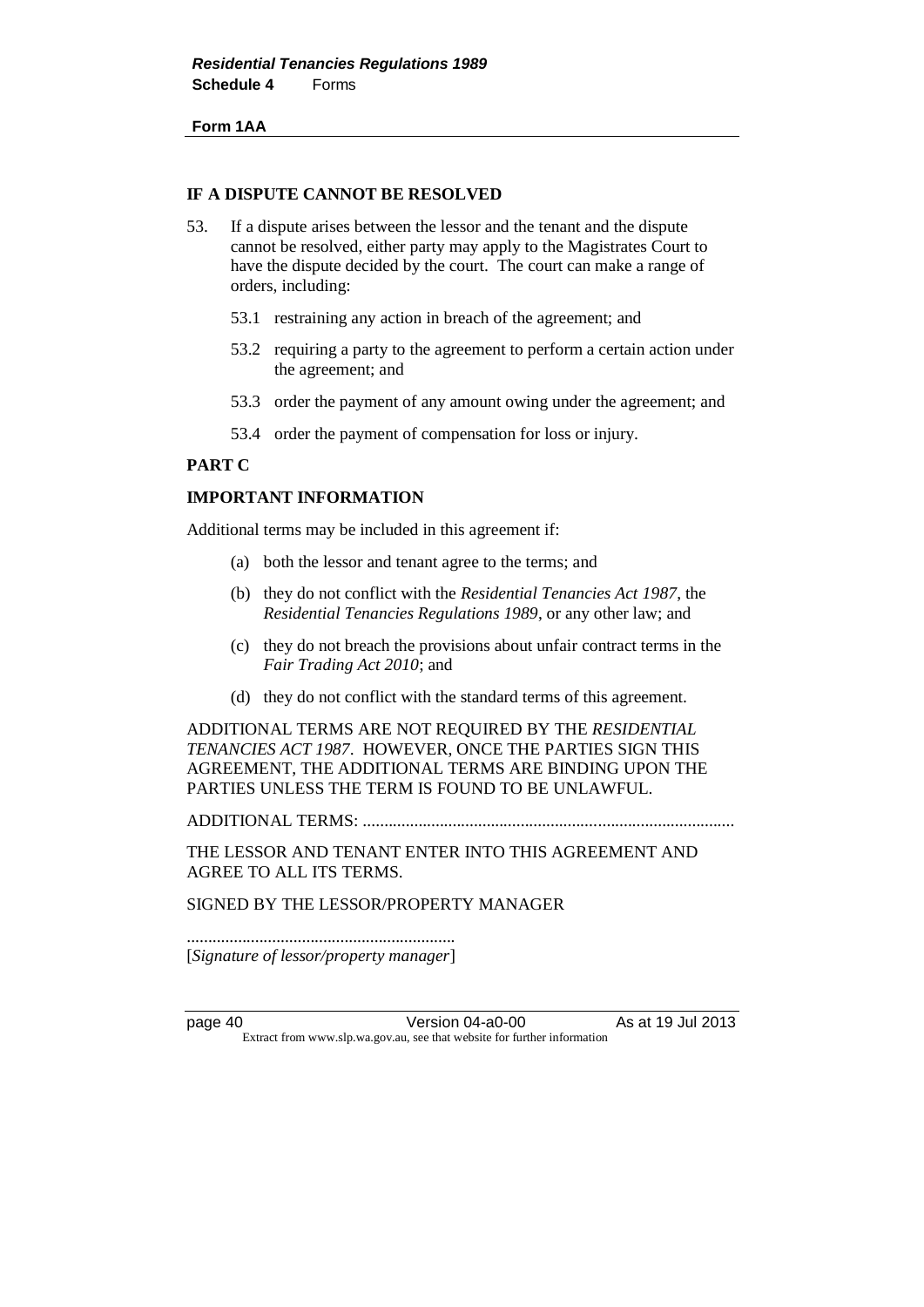**Form 1AA**

Date: ...................................

in the presence of:

............................................ [*Name of witness*]

............................................

[*Signature of witness*]

SIGNED BY THE TENANT

.............................................

[*Signature of tenant*]

Date: ...................................

in the presence of:

............................................

[*Name of witness*]

............................................ [*Signature of witness*]

For information about your rights and obligations as a lessor or tenant, contact the Department of Commerce on 1300 30 40 54 or visit [www.commerce.wa.gov.au/ConsumerProtection.](http://www.commerce.wa.gov.au/ConsumerProtection)

*[Form 1AA inserted in Gazette 3 May 2013 p. 1757-76.]*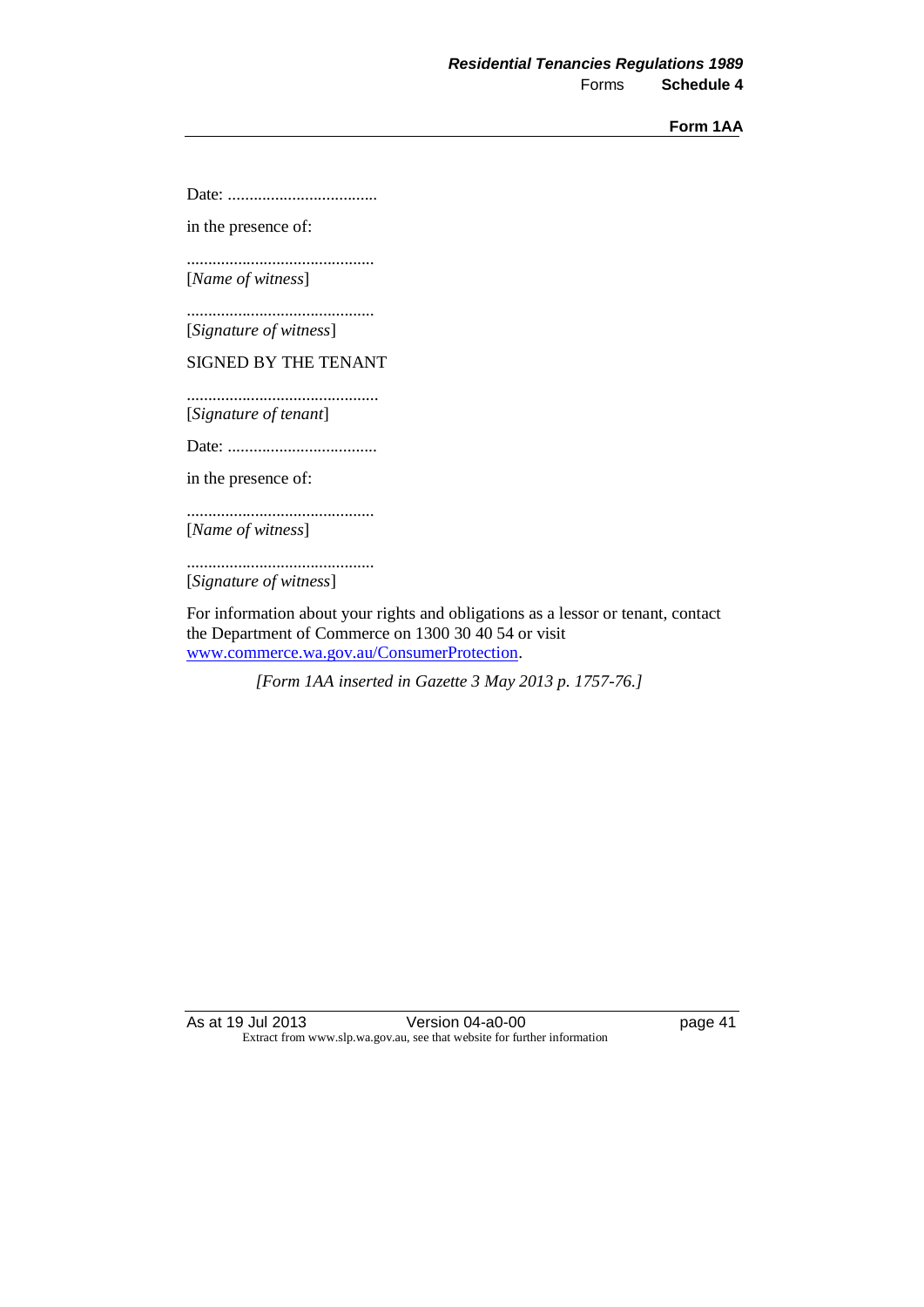## **FORM 1AB**

## *RESIDENTIAL TENANCIES ACT 1987*

Section 27A

### **SOCIAL HOUSING RESIDENTIAL TENANCY AGREEMENT**

**PART A**

**This agreement is made between:**

Lessor: - Brunswick River Cottages (Inc) and

Tenant: -

**Lessor's property manager**

 $N/A$ 

### **TERM OF AGREEMENT**

\* This residential tenancy agreement is periodic starting on [*insert date*].

*Note: The start date for the agreement should not be a date prior to the date on which the tenant is entitled to enter into occupation of the premises.*

#### **RESIDENTIAL PREMISES**

The residential premises are **Unit \_\_\_\_\_, 126 Clifton Road, Brunswick. WA. 6224.**

Parking: The Tenant will not allow any vehicle to be parked on the complex in a place other than a place designated for the tenants vehicle or visitors.

## **MAXIMUM AND MINIMUM NUMBER OF OCCUPANTS**

No more than [*insert number*] persons and no fewer than [*insert number*] persons may ordinarily live in the premises at any one time.

**RENT**

The rent is \$[*insert amount*] per week/calculated by reference to tenant's income [*insert calculation*] payable fortnightly\* in advance starting on [*insert date*].

(\* *delete as appropriate*)

page 42 Version 04-a0-00 As at 19 Jul 2013 Extract from www.slp.wa.gov.au, see that website for further information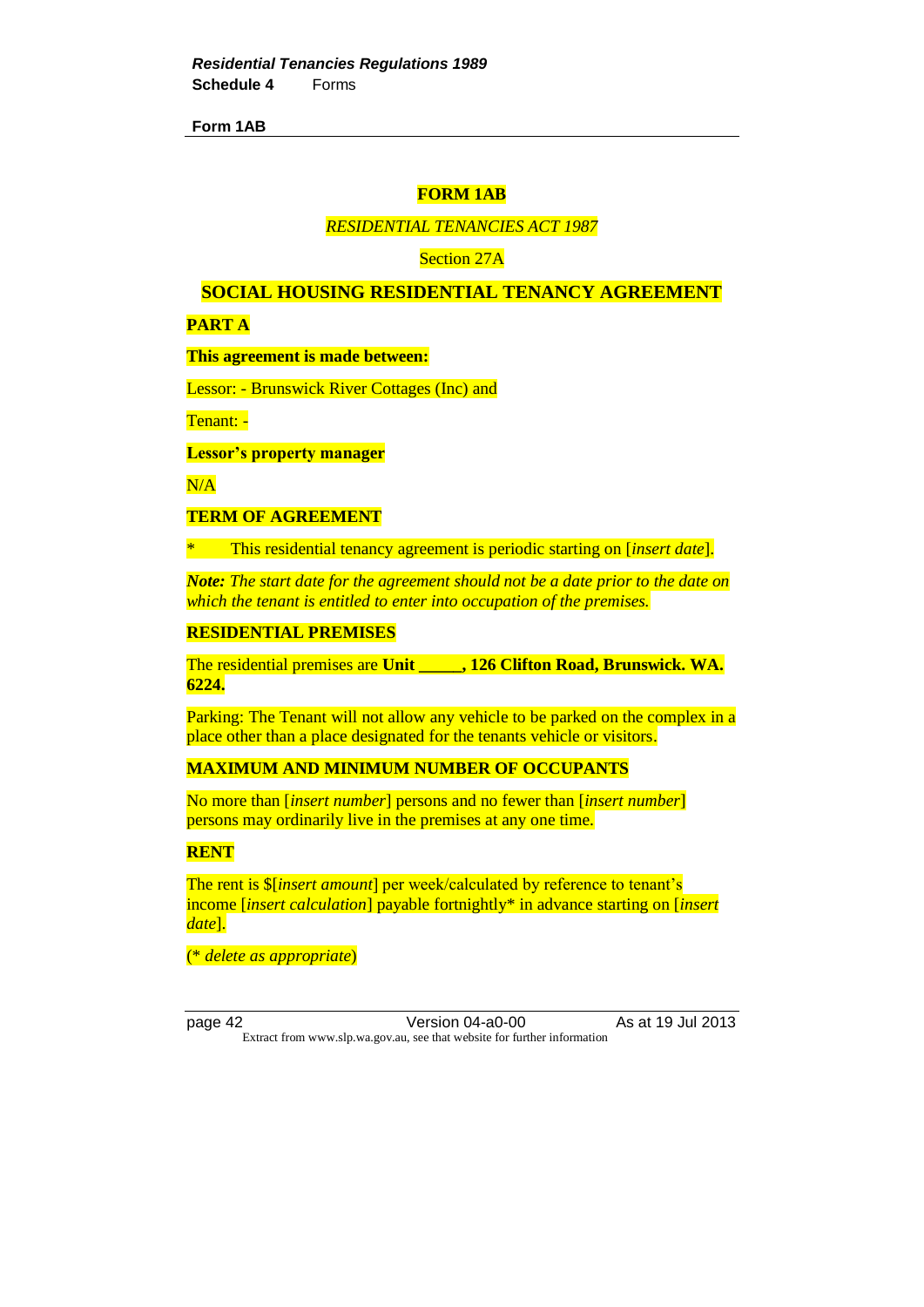### The method by which the rent must be paid is:

- (a) by cash or cheque; or
- (b) into the following account or any other account nominated by the lessor:

BSB number:

account number:

account name:

payment reference:

or

(c) as follows: .................................................

### **SECURITY BOND**

\* A security bond of \$[*insert amount*] and a pet bond of \$[*insert amount*] must be paid by the tenant on signing this agreement.

*Note: The security bond must not exceed the sum of 4 weeks rent plus a pet bond not exceeding \$260 (if a pet is permitted to be kept at the premises). The pet bond is to be used to meet costs of fumigation of the premises.*

## **RENT INCREASE**

In the case of a periodic tenancy (see "TERM OF AGREEMENT") any rent increase will be no sooner than 6 months after the commencement of this tenancy agreement and the date of the last increase. The lessor must give at least 60 days notice of the increase.

*Note: If rent is calculated by reference to income, the requirement to provide a notice of a rent increase only applies if the method of calculating the rent is changed.*

In the case of a fixed term tenancy (see "TERM OF AGREEMENT") the rent increase will be [*insert maximum increase or method of calculating increase, e.g. CPI or percentage*] and take effect no sooner than 6 months after the commencement of this tenancy agreement and the date of the last increase. The lessor must give at least 60 days notice of the increase.

*Note: For fixed term lease agreements exceeding 12 months, refer to Part C for details of subsequent rent increases.*

# **WATER SERVICES**

As at 19 Jul 2013 Version 04-a0-00 page 43 Extract from www.slp.wa.gov.au, see that website for further information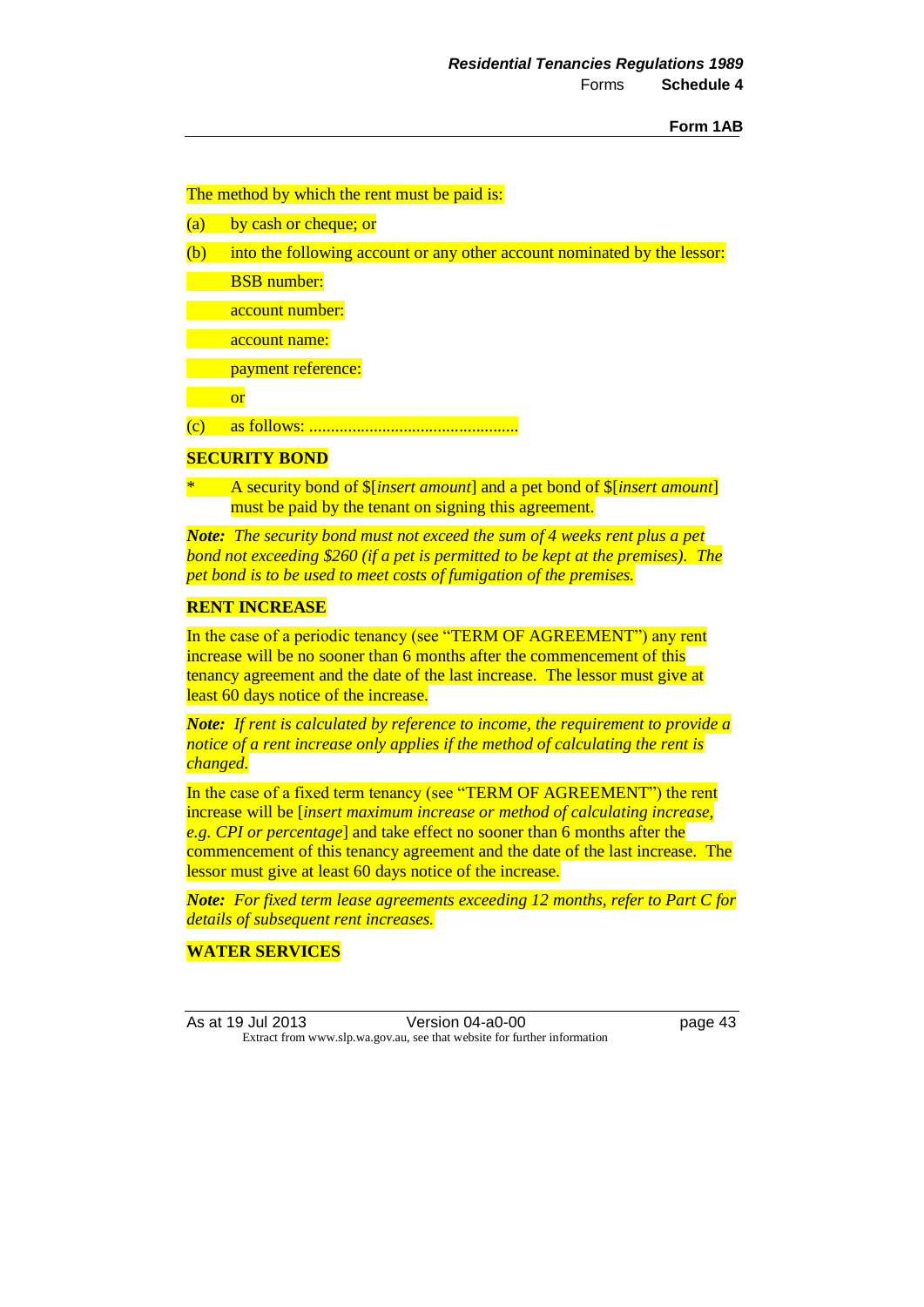### Is scheme water connected to the premises? Yes  $\Box$ /No  $\Box$

*Note: If the property is not connected to scheme water, the tenant may have to purchase water at his or her own expense.*

## **WATER USAGE COSTS (SCHEME WATER)**

The tenant is required to pay [*insert number*]% of water consumption costs.

### **PERMISSION TO CONTACT THE WATER SERVICES PROVIDER**

Does the tenant have the lessor's permission to contact the water services provider for the premises to access accounts for water consumption at the premises and to communicate with the water services provider in relation to concessions available to the tenant or supply faults at the premises?  $Yes \Box/No \Box$ 

# **ELECTRICITY, GAS AND OTHER UTILITIES**

Indicate for the utilities below whether or not the premises are separately metered:

- Electricity: Yes  $\Box/N$ o  $\Box$
- Gas: Yes  $\Box/\mathrm{No}\ \Box$
- Water: Yes  $\square/N$ o  $\square$
- Other (*please specify*): ...........................................................................

Where the premises are separately metered to measure consumption of a specific utility, the tenant must pay for the connection and consumption costs as per the relevant account for the premises.

Where the premises are not separately metered to measure the consumption of a specific utility, the tenant must pay the consumption costs for that utility which will be calculated as follows:

- Electricity: [*insert method of calculation*]
- Gas: [*insert method of calculation*]
- Water: [*insert method of calculation*]
- Other (please sepcify):

page 44 Version 04-a0-00 As at 19 Jul 2013 Extract from www.slp.wa.gov.au, see that website for further information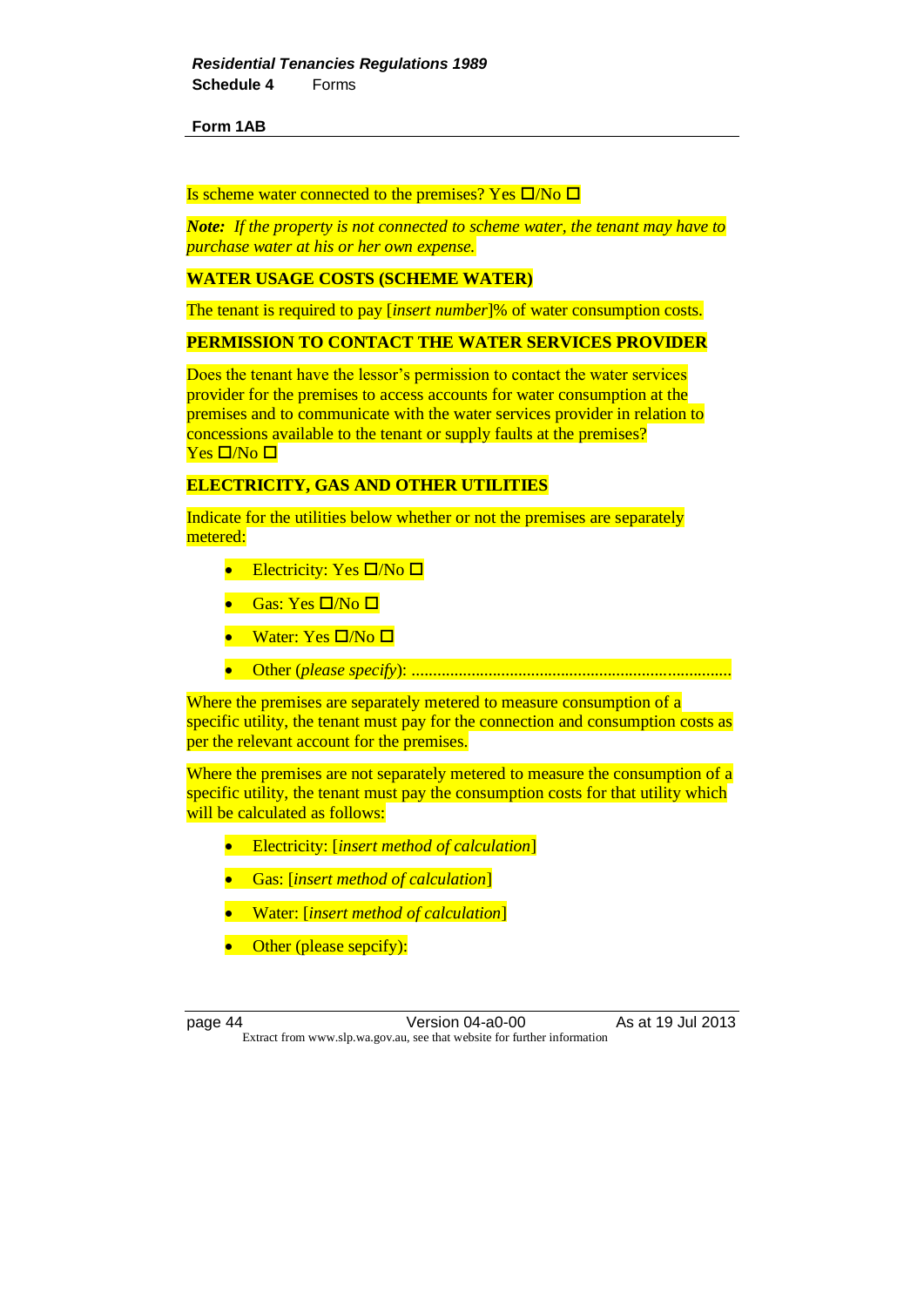# **STRATA BY-LAWS**

Strata by-laws ARE/ARE NOT\* (\* *delete as appropriate*) applicable to the residential premises. A copy of the by-laws are attached.  $Yes \Box/No \Box$ 

## **PETS**

The pets listed below may be kept at the premises: ..............................................

# **RIGHT OF TENANT TO ASSIGN OR SUB-LET**

- The tenant may assign the tenant's interest under this agreement or sub-let the premises.
- The tenant may not assign the tenant's interest under this agreement or sub-let the premises.
- The tenant may assign the tenant's interest under this agreement or sub-let the premises only with the written consent of the lessor.

(\* *delete as appropriate*)

### **RIGHT OF TENANT TO AFFIX AND REMOVE FIXTURES**

- The tenant must not affix any fixture or make any renovation, alteration or addition to the premises or common areas.
- \* The tenant must not affix any fixture or make any renovation, alteration or addition to the premises or common areas without the prior written consent of the lessor, such consent not to be withheld unreasonably.

### (\* *delete as appropriate*)

## **PROPERTY CONDITION REPORTS**

A property condition report detailing the condition of the premises must be completed by or on behalf of the lessor and 2 copies provided to the tenant within 7 days of the tenant moving into the premises.

If the tenant disagrees with any information contained in the property condition report, the tenant must note his or her disagreement on a copy of the property condition report and return this to the lessor or property manager within 7 days of receipt of the property condition report from the lessor. If the tenant does not give a copy of the property condition report back to the lessor, the tenant is

As at 19 Jul 2013 Version 04-a0-00 page 45 Extract from www.slp.wa.gov.au, see that website for further information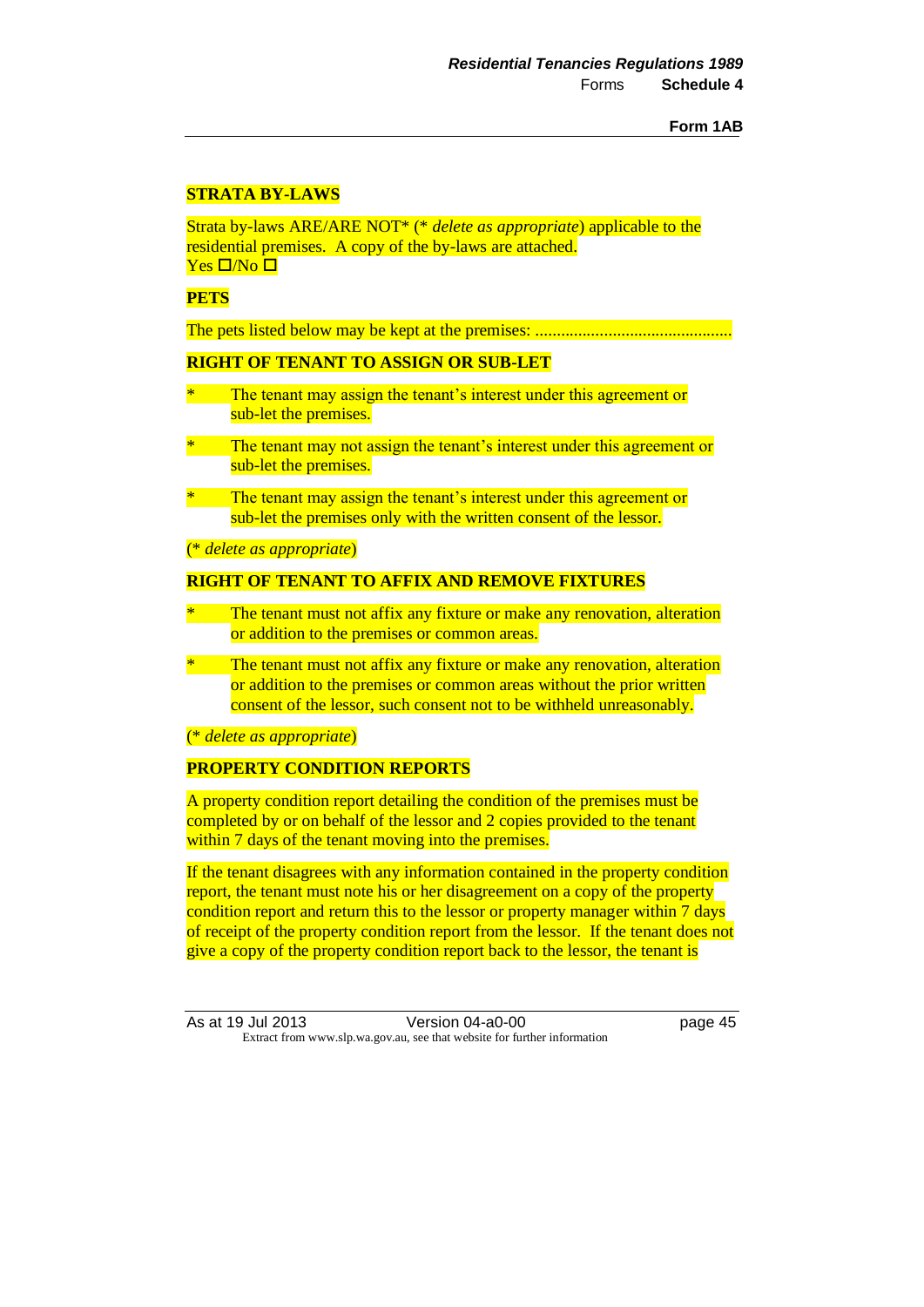taken to accept the property condition report as a true and accurate description of the condition of the premises.

A final property condition report must be completed by or on behalf of the lessor and provided to the tenant within 14 days of the termnation of the tenancy. The tannat must be given a reasonable opportunity to be present at the final inspection.

## **PART B**

# **STANDARD TERMS APPLICABLE TO ALL SOCIAL HOUSING TENANCY AGREEMENTS**

The *Residential Tenancies Act 1987* and the *Residential Tenancies Regulations 1989* apply to this agreement. Both the lessor and the tenant must comply with these laws. Some of the rights and obligations in that legislation are outlined below.

## **RIGHT TO OCCUPY THE PREMISES**

1. The tenant has the right to exclusive occupation and quiet enjoyment of the residential premises during the tenancy. The residential premises include the additional items but do not include the exclusions noted under "RESIDENTIAL PREMISES" in Part A.

# **TENANT'S ELIGIBILITY TO RESIDE IN SOCIAL HOUSING PREMISES**

- 2. The social housing tenancy agreement is entered into with the tenant on the grounds that the tenant is eligible to reside in social housing premises.
- 3. If requested to do so by the lessor, the tenant must provide any information that is reasonably required to allow the lessor to determine that the tenant continues to be eligible to reside in the premises. If the tenant refuses to provide the requested information, the lessor may decide that the tenant is no longer eligible to reside in the premises.
- 4. If the tenant is no longer eligible to reside in the premises, the lessor may seek to terminate the social housing tenancy agreement.

## **COPY OF AGREEMENT**

5. The lessor or the property manager must give the tenant:

page 46 **Version 04-a0-00** As at 19 Jul 2013 Extract from www.slp.wa.gov.au, see that website for further information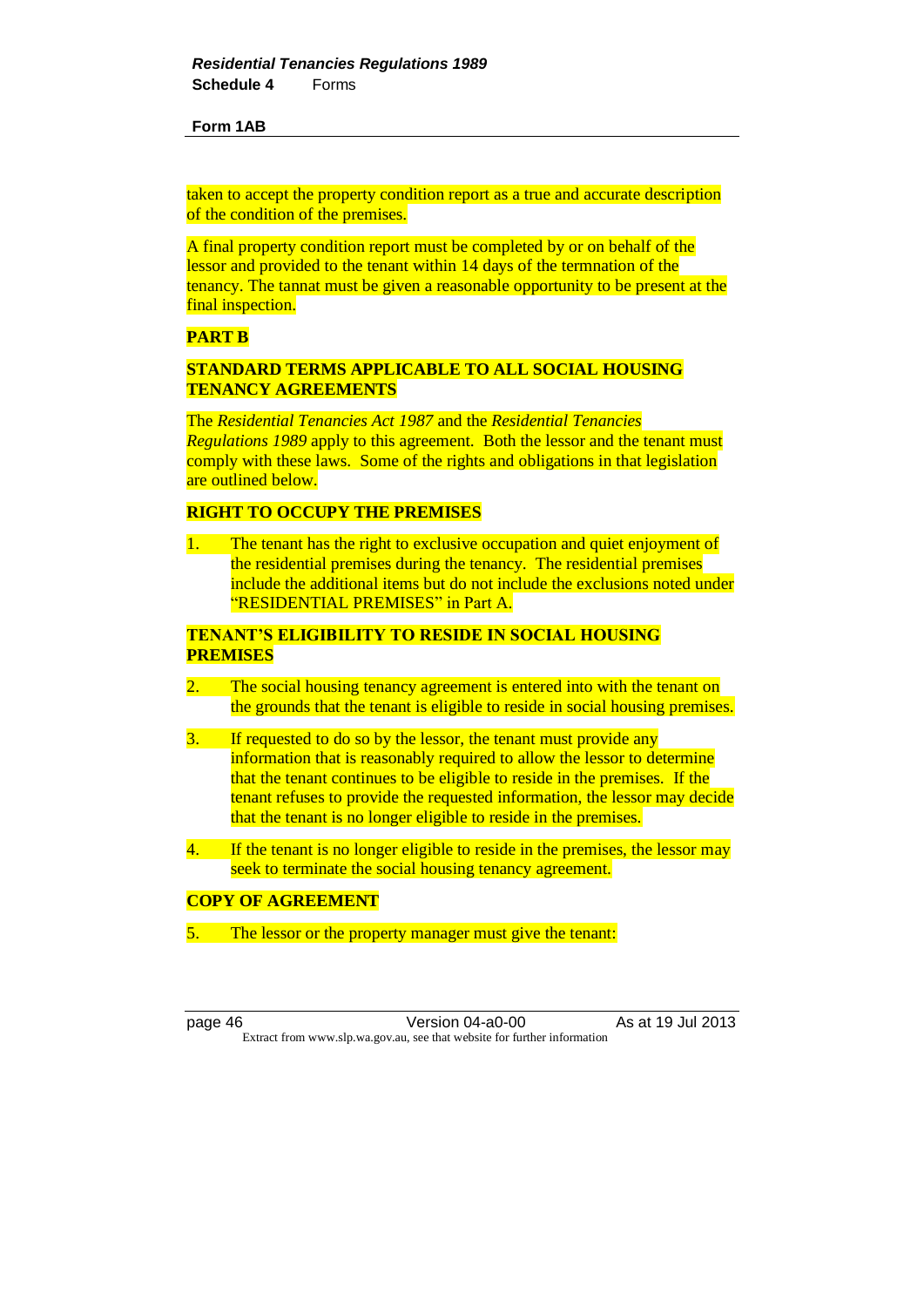|             | 5.1<br>a copy of this agreement when this agreement is signed by the<br>tenant; and                                                                                                                                                                                                                                                                                                |  |
|-------------|------------------------------------------------------------------------------------------------------------------------------------------------------------------------------------------------------------------------------------------------------------------------------------------------------------------------------------------------------------------------------------|--|
|             | 5.2<br>a copy of this agreement signed by both the lessor or the property<br>manager and the tenant within 14 days after it has been signed and<br>delivered by the tenant.                                                                                                                                                                                                        |  |
| <b>RENT</b> |                                                                                                                                                                                                                                                                                                                                                                                    |  |
| 6.          | The tenant must pay rent on time or the lessor may issue a notice of<br>termination and, if the rent is still not paid in full, the lessor may take<br>action through the court to evict the tenant.                                                                                                                                                                               |  |
| 7.          | The tenant must not withhold rent because the tenant is of the view that<br>the lessor is in breach of the agreement.                                                                                                                                                                                                                                                              |  |
| 8.          | The lessor or property manager must not:                                                                                                                                                                                                                                                                                                                                           |  |
|             | 8.1<br>require the tenant to pay more than 2 weeks rent in advance; or                                                                                                                                                                                                                                                                                                             |  |
|             | 8.2<br>require the tenant to pay rent by post-dated cheque; or                                                                                                                                                                                                                                                                                                                     |  |
|             | 8.3<br>use rent paid by the tenant for the purpose of any amount payable<br>by the tenant other than rent; or                                                                                                                                                                                                                                                                      |  |
|             | 8.4<br>require the tenant to pay any monetary amount for or in relation to<br>a residential tenancy agreement other than rent, security bond and<br>pet bond.                                                                                                                                                                                                                      |  |
| 9.          | A tenancy agreement cannot contain a provision for a penalty, damages<br>or extra payment if the tenant fails to keep the agreement or breaches any<br>law. If an agreement allows a reduced rent or a rebate, a refund or other<br>benefit if the tenant does not breach the agreement, the tenant is entitled<br>to the reduction, rebate, refund or other benefit in any event. |  |
| 10.         | Warning: It is an offence for a tenant to fail or refuse to pay any rent due<br>under a residential tenancy agreement with the intention that the amount<br>of such rent be recovered by the lessor from the tenant's security bond.                                                                                                                                               |  |
|             | PAYMENT OF COUNCIL RATES, LAND TAX, WATER AND OTHER<br><b>CHARGES</b>                                                                                                                                                                                                                                                                                                              |  |
| 11.         | The lessor must pay all rates, taxes or charges imposed in respect of the<br>premises under the Local Government Act 1995, the Land Tax Act 2002<br>or any written law under which a rate, tax or charge is imposed for water                                                                                                                                                      |  |

As at 19 Jul 2013 Version 04-a0-00 page 47 Extract from www.slp.wa.gov.au, see that website for further information

supply or sewerage services under the *Water Agencies (Powers) Act 1984*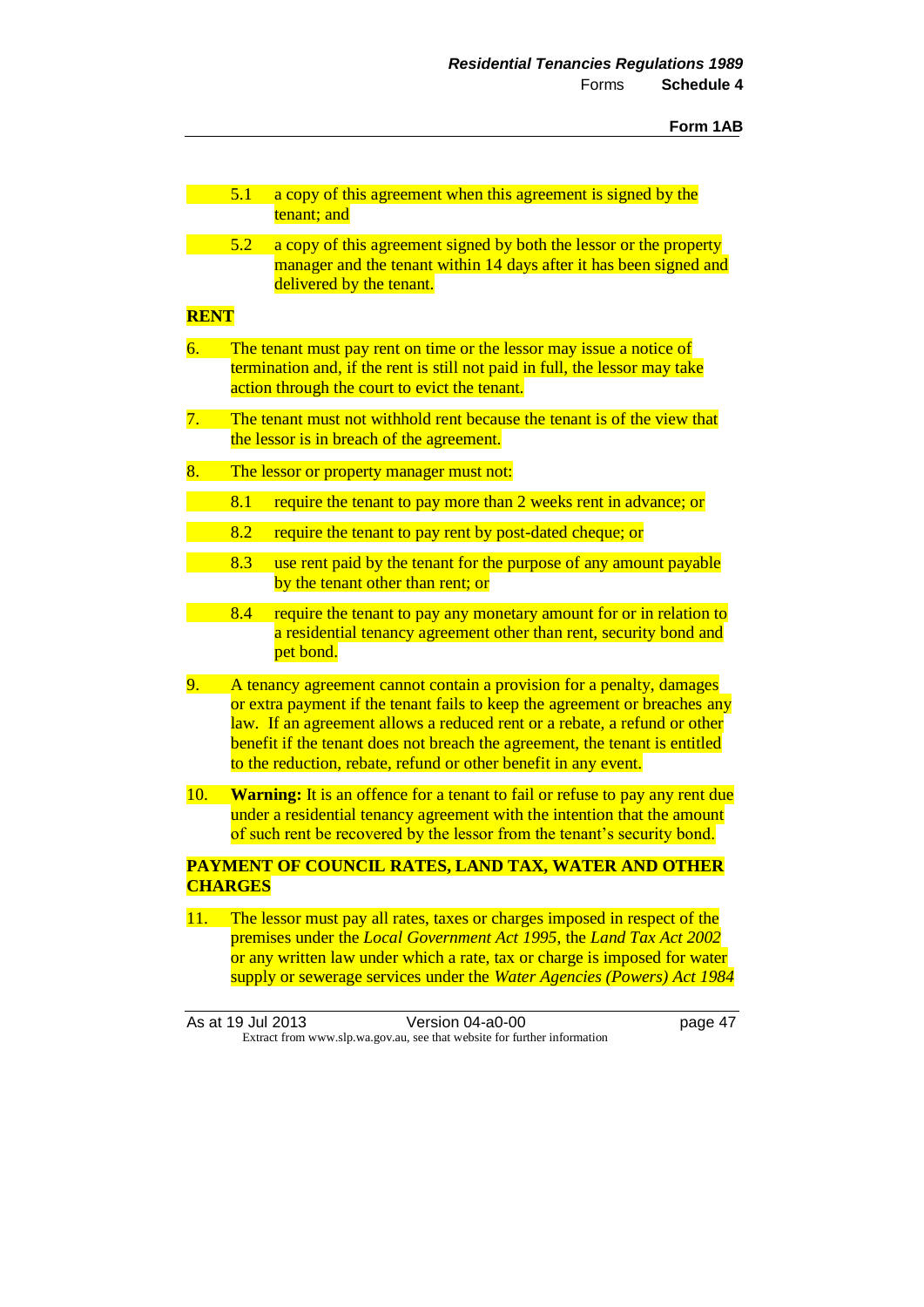(other than a charge for water consumed). The lessor is responsible for any contribution levied under the *Strata Titles Act 1985* and any contribution levied on a proprietor under the *Strata Titles Act 1985*.

# **PUBLIC UTILITY SERVICES**

- 12. *Public utility services* has the meaning given in the *Land Administration Act* 1997 and refers to services such as gas, electricity and water.
- 13. If the premises are not separately metered to measure the tenant's consumption of a public utility service at the premises and the tenant is expected to pay for his or her consumption of the public utility service, the lessor and tenant must agree in writing an alternative method of calculating the charge to be paid by the tenant for the consumption of that public utility service.
- 14. The tenant must not be required to pay a charge in relation to a public utility service provided to the premises unless the charge is calculated by reference to the tenant's actual consumption of the public utility service at the premises and the tenant is given written notice of the charge.
- 15. If the premises are separately metered, the notice of the charge must specify:
	- 15.1 the relevant meter reading or readings; and
	- 15.2 the charge per metered unit; and
	- 15.3 the amount of GST payable in respect of the provision of the public utility service to the residential premises.
- 16. If the premises are not separately metered, the notice of the charge must specify:
- 16.1 the calculation as per the agreed method; and
- 16.2 the amount of GST payable in respect of the provision of the public utility service to the residential premises.

# **POSSESSION OF THE PREMISES**

- 17. The lessor must:
- 17.1 give the tenant vacant possession of the premises on the day on which the tenant is entitled to enter into occupation of the premises under the agreement; and

page 48 Version 04-a0-00 As at 19 Jul 2013 Extract from www.slp.wa.gov.au, see that website for further information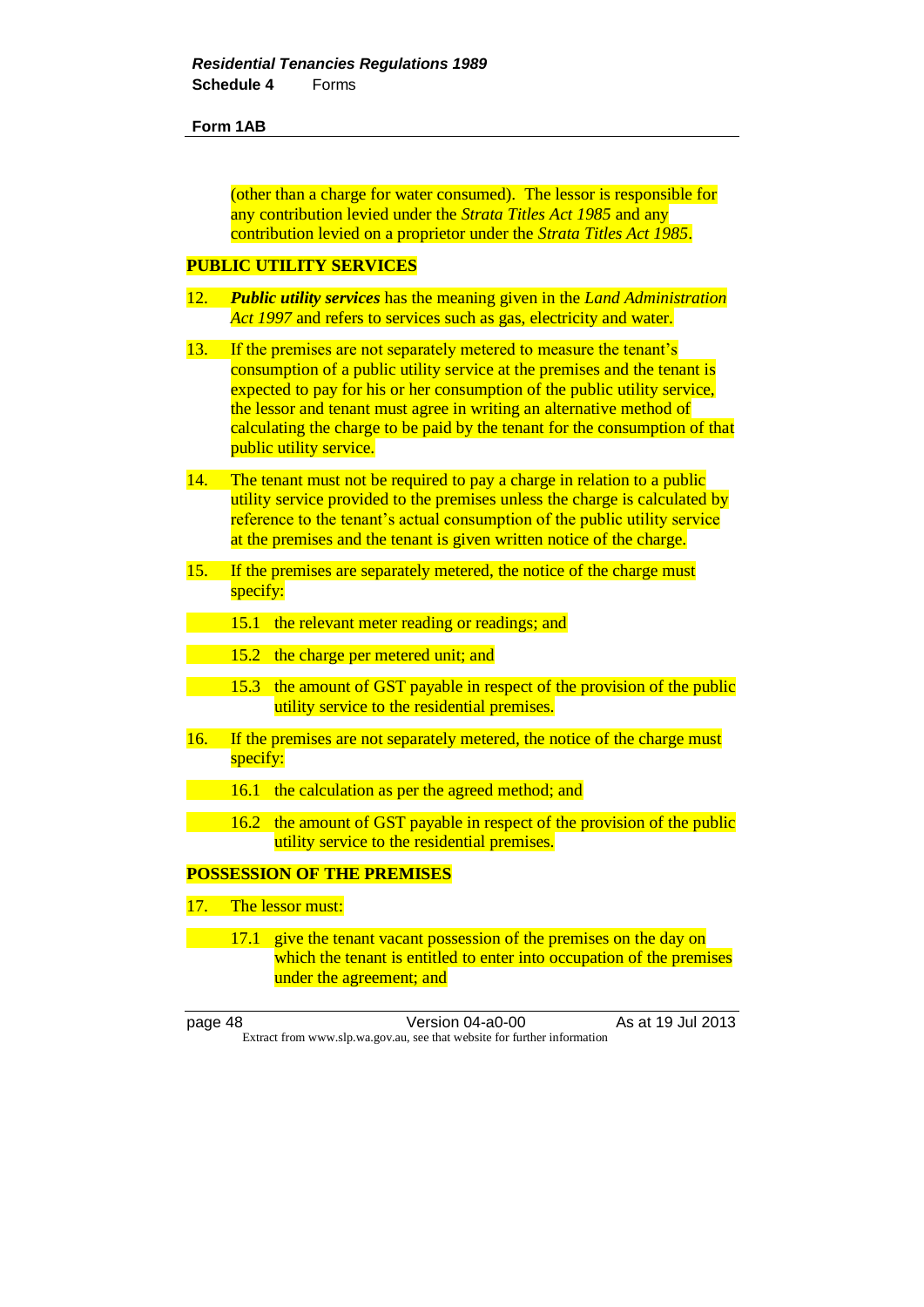17.2 take all reasonable steps to ensure that, at the time of signing this agreement, there is no legal reason why the tenant cannot occupy the premises as a residence for the term of this agreement.

## **TENANT'S RIGHT TO QUIET ENJOYMENT**

- 18. The tenant is entitled to quiet enjoyment of the premises without interruption by the lessor or any person claiming by, through or under the lessor or having superior title to that of the lessor.
- 19. The lessor or the property manager will not interfere with, or cause or permit any interference with, the reasonable peace, comfort or privacy of the tenant in the use of the premises. The lessor or the property manager must also take all reasonable steps to ensure that the lessor's other neighbouring tenants do not interfere with the reasonable peace, comfort or privacy of the tenant in the use of the premises.

### **USE OF THE PREMISES BY TENANT**

- 20. The tenant must:
	- 20.1 use the premises as a place of residence; and
	- 20.2 not use or allow the premises to be used for any illegal purpose; and
	- 20.3 not cause or permit a nuisance; and
	- 20.4 not cause, or permit to be caused, an interference with the reasonable peace, comfort or privacy of a person residing in the immediate vicinity of the premises; and
	- 20.5 not intentionally or negligently cause or permit damage to the residential premises; and
	- 20.6 advise the lessor or property manager as soon as practicable if any damage occurs; and
	- 20.7 keep the premises in a reasonable state of cleanliness; and
	- 20.8 not cause or allow to be caused injury to the lessor, property manager or any person lawfully on adjacent premises; and
- 20.9 not allow anyone who is lawfully at the premises to breach the terms of this agreement.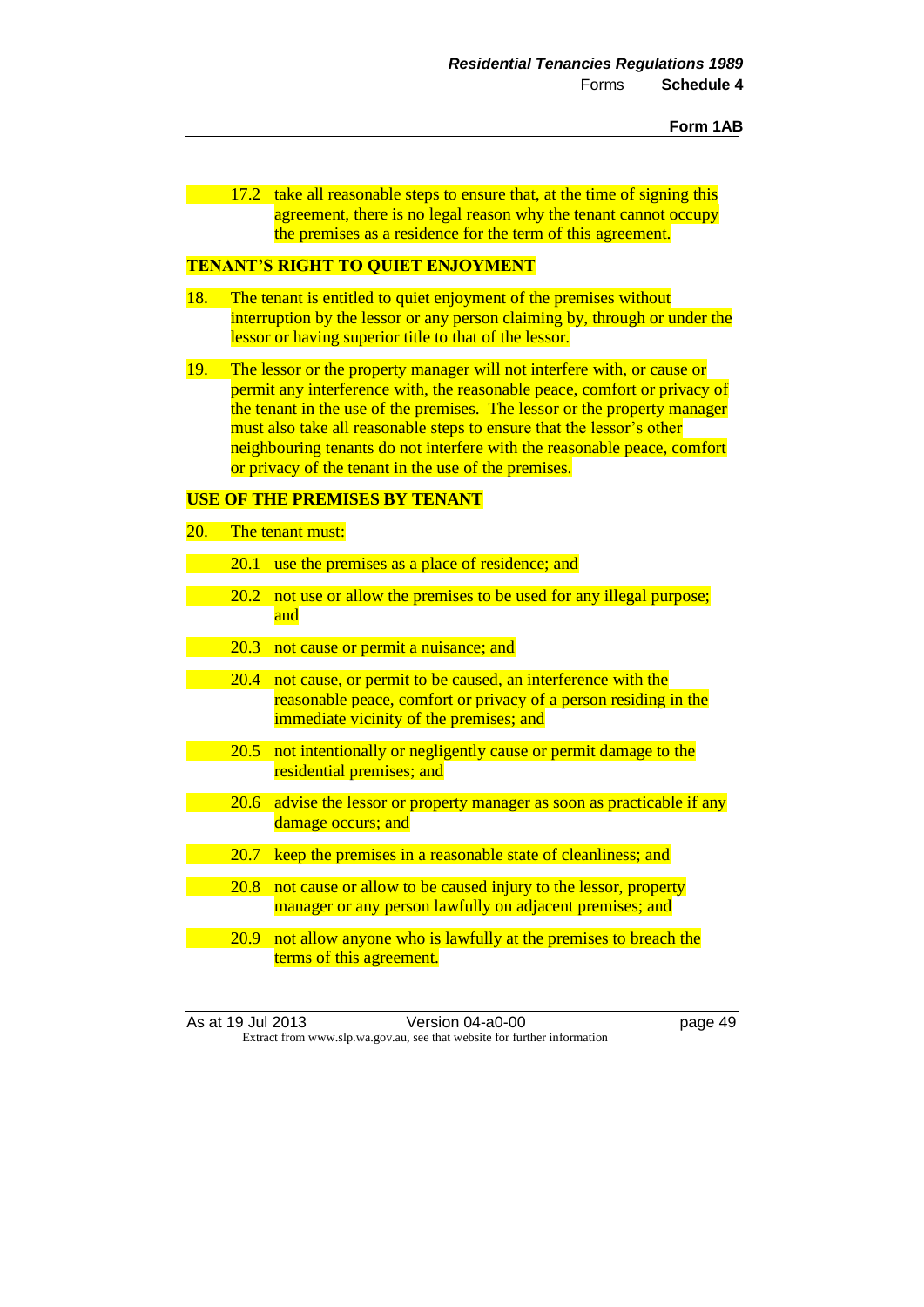21. The tenant is responsible for the conduct or omission of any person lawfully on the premises that results in a breach of the agreement.

# **LESSOR'S GENERAL OBLIGATIONS FOR RESIDENTIAL PREMISES**

- 22. In this clause, *premises* includes fixtures and chattels provided with the premises but does not include:
	- 22.1 any fixture or chattel disclosed by the lessor to the tenant as not functioning before the agreement was entered into; or
	- 22.2 any other fixture or chattel that the tenant could not reasonably have expected to be functioning at the time the agreement was entered into.
- 23. The lessor must:
	- 23.1 provide vacant possession of the premises and in a reasonable state of cleanliness and repair; and
	- 23.2 maintain and repair the premises in a timely manner; and
	- 23.3 comply with all laws affecting the premises including building, health and safety laws.

## **URGENT REPAIRS**

- 24. *Urgent repairs* are defined by the *Residential Tenancies Act 1987* and fall into 2 categories: repairs that are necessary for the supply or restoration of an essential service and other urgent repairs. Essential services are listed in the *Residential Tenancies Regulations 1989* as electricity, gas, a functioning refrigerator (if one is provided with the premises), waste water management treatment and water (including the supply of hot water). Arrangements for repairs that are necessary to supply or restore an essential service must be made with a suitable repairer within 24 hours. Other urgent repairs are those that are not necessary for the supply or restoration of an essential service, but may nevertheless cause damage to the premises, injure a person or cause undue hardship or inconvenience to the tenant. Arrangements for these repairs must be made within 48 hours.
- 25. In every tenancy, if the need for urgent repair arises other than as a result of a breach of the agreement by the tenant:

page 50 **Version 04-a0-00** As at 19 Jul 2013 Extract from www.slp.wa.gov.au, see that website for further information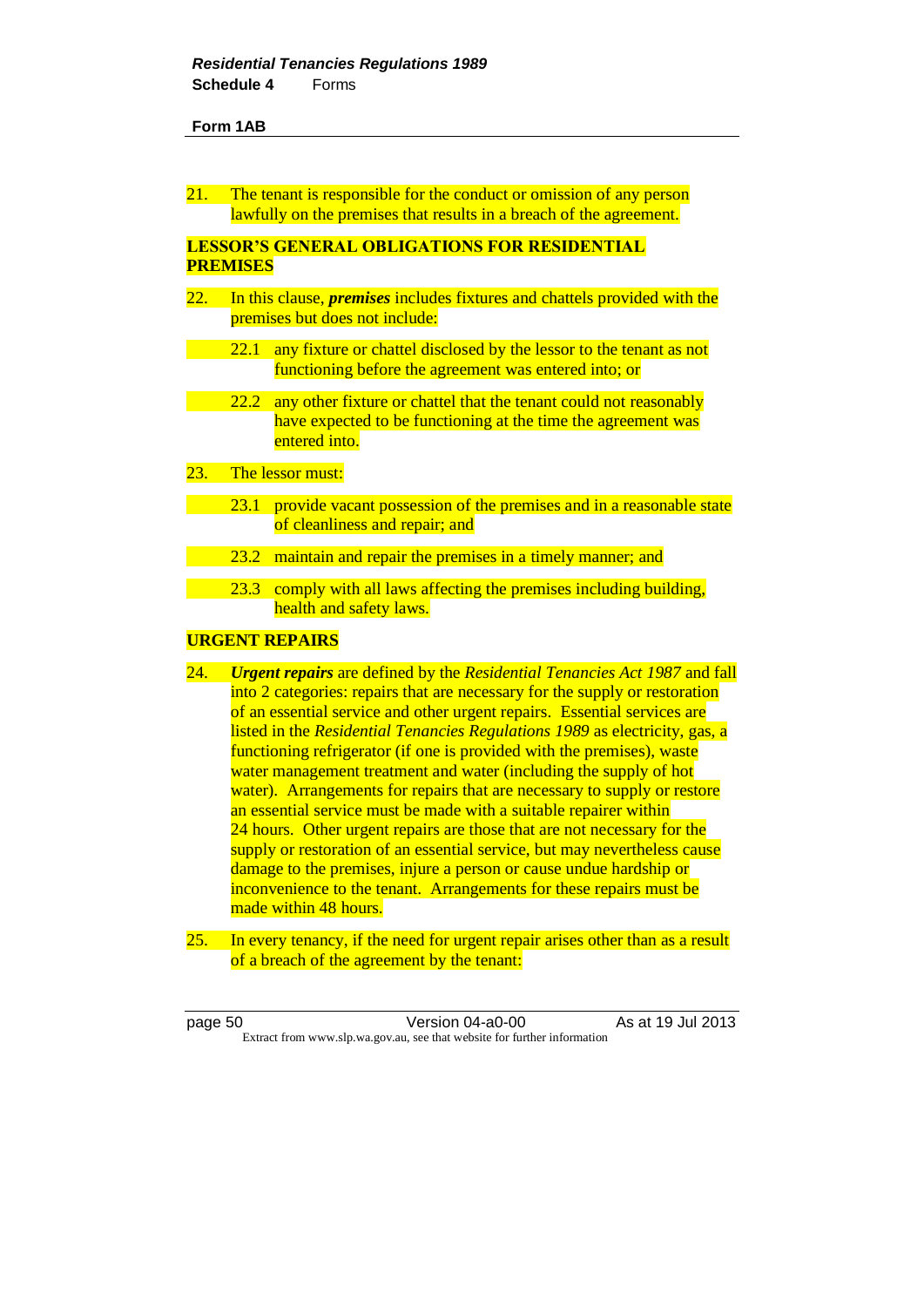- 25.1 the tenant is to notify the lessor or the property manager of the need for urgent repairs as soon as practicable; and
- 25.2 the lessor is to ensure that the repairs are carried out by a suitable repairer as soon as practicable after that notification; and
- 25.3 if, within 24 hours (in the case of repairs for the supply or restoration of essential services) or 48 hours (in the case of other urgent repairs), the lessor or property manager cannot be contacted, or, having notified the lessor or property manager of the need for the repairs, the lessor fails to ensure that the repairs will be carried out by a suitable repairer as soon as practicable after that notification, the tenant may arrange for the repairs to be carried out by a suitable repairer to the minimum extent necessary to effect those repairs; and
	- 25.4 if a tenant arranges for repairs to be carried out under clause 25.3, the lessor must, as soon as practicable after the repairs are carried out, reimburse the tenant for any reasonable expense incurred by the tenant in arranging for those repairs to be carried out and paying for those repairs.

## **LESSOR'S ACCESS TO THE PREMISES**

- 26. The lessor, property manager or person acting on behalf of the lessor, can only enter the premises in the following circumstances:
	- 26.1 in any case of emergency;
	- 26.2 to conduct up to 4 routine inspections in a 12 month period after giving the tenant at least 7 days, but not more than 14 days, written notice;
	- 26.3 where the agreement allows the rent to be collected at the premises where rent is payable not more frequently than once every week;
	- 26.4 to inspect and secure the premises if there are reasonable grounds to believe that the premises have been abandoned and the tenant has not responded to a notice from the lessor;
		- 26.5 carrying out or inspecting necessary repairs to or maintenance of the premises, at any reasonable time, after giving the tenant not less than 72 hours notice in writing before the proposed entry;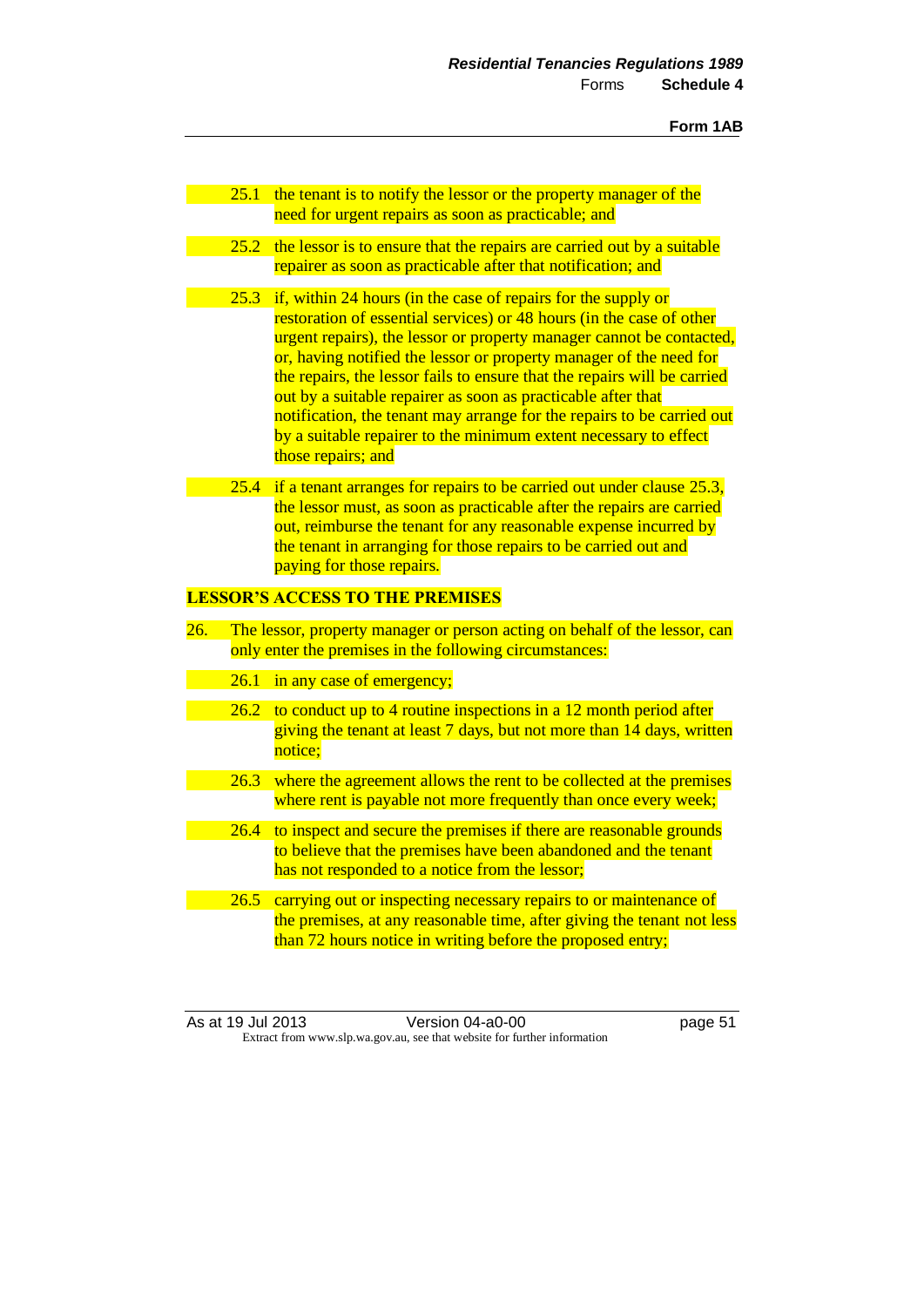| 26.6 showing the premises to prospective tenants, at any reasonable |
|---------------------------------------------------------------------|
| time and on a reasonable number of occasions during the period of   |
| 21 days preceding the termination of the agreement, after giving    |
| the tenant reasonable notice in writing;                            |

- 26.7 showing the premises to prospective purchasers, at any reasonable time and on a reasonable number of occasions, after giving the tenant reasonable notice in writing;
- 26.8 if the tenant agrees at, or immediately before, the time of entry.
- 27. There are directions within the *Residential Tenancies Act 1987* which guide tenants, lessors and property managers on appropriate behaviour in relation to gaining or granting access to the premises. The following summary may assist.

### **REASONABLE TIME**

- 28. *Reasonable time* means:
	- 28.1 between 8.00 a.m. and 6.00 p.m. on a weekday; or
	- 28.2 between 9.00 a.m. and 5.00 p.m. on a Saturday; or
	- 28.3 at any other time agreed between the lessor and each tenant.

## **REQUIREMENT TO NEGOTIATE A DAY AND TIME FOR A PROPOSED ENTRY BY THE LESSOR**

29. The lessor or property manager must make a reasonable attempt to negotiate a day and time that does not unduly inconvenience the tenant.

### **REQUIREMENT TO GIVE TENANT NOTICE OF PROPOSED ENTRY**

30. Where the lessor or property manager gives a tenant notice of an intention to enter premises on a particular day, the notice must specify the day and whether it will be before or after 12.00 p.m.

## **TENANT ENTITLED TO BE PRESENT**

31. The tenant is entitled to be on the premises during the entry by the lessor, the property manager or any other person acting on behalf of the lessor.

## **ENTRY MUST BE REASONABLE AND NO LONGER THAN NECESSARY**

32. The lessor or property manager exercising a right of entry:

page 52 Version 04-a0-00 As at 19 Jul 2013 Extract from www.slp.wa.gov.au, see that website for further information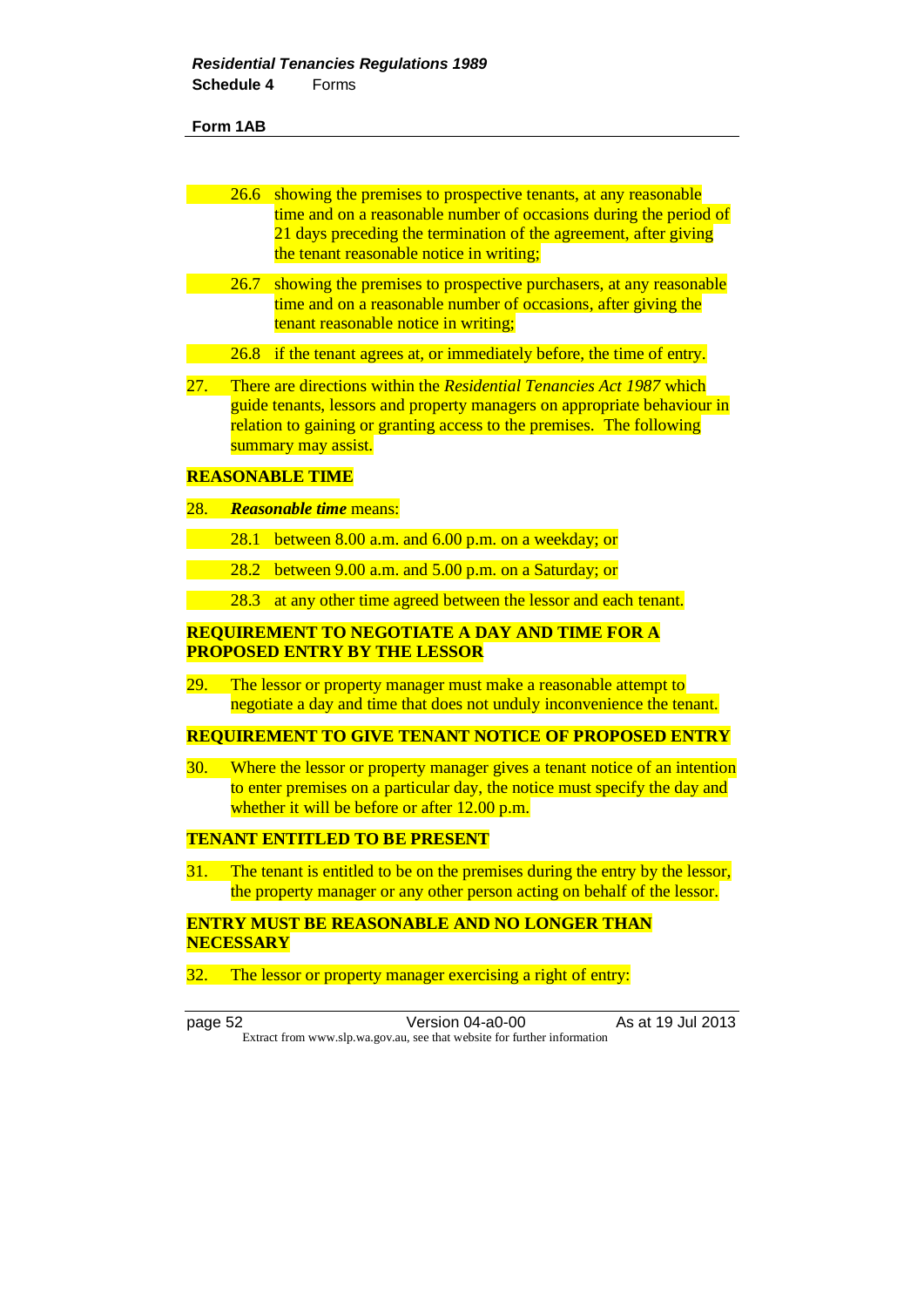### 32.1 must do so in a reasonable manner; and

32.2 must not, without the tenant's consent, stay or permit others to stay on the premises longer than is necessary to achieve the purpose of the entry.

## **LESSOR'S OBLIGATION TO COMPENSATE TENANT IF DAMAGE TO TENANT'S GOODS**

33. If the lessor or property manager (or any person accompanying the lessor or property manager), causes damage to the tenant's goods when exercising a right of entry, the lessor is obliged to compensate the tenant.

# **ALTERATIONS AND ADDITIONS TO THE PREMISES**

- 34. If the tenancy agreement in Part A allows the tenant to affix a fixture or make a renovation, alteration or addition to the premises, then:
	- 34.1 the tenant must obtain written permission from the lessor prior to affixing any fixture or making any renovation, alteration or addition to the premises; and
		- 34.2 the tenant must obtain written permission from the lessor to remove any fixture attached by the tenant; and
	- 34.3 notify the lessor of any damage caused by removing any fixture and, at the option of the lessor, repair the damage or compensate the lessor for any reasonable expenses incurred by the lessor in repairing the damage; and
	- 34.4 the lessor must not unreasonably refuse permission for the installation of a fixture or an alteration, addition or renovation by the tenant.
- 35. If the lessor wants to make an alteration or addition or affix a fixture to the premises, then:
	- 35.1 the lessor must obtain the tenant's permission prior to affixing any fixture or making any renovation, alteration or addition to the premises; and
	- 35.2 the tenant must not unreasonably refuse permission for the lessor to affix any fixture or make any renovation, alteration or addition to the premises.

## **LOCKS AND SECURITY DEVICES**

|  | As at 19 Jul 2013                                                        | Version 04-a0-00 | page 53 |
|--|--------------------------------------------------------------------------|------------------|---------|
|  | Extract from www.slp.wa.gov.au, see that website for further information |                  |         |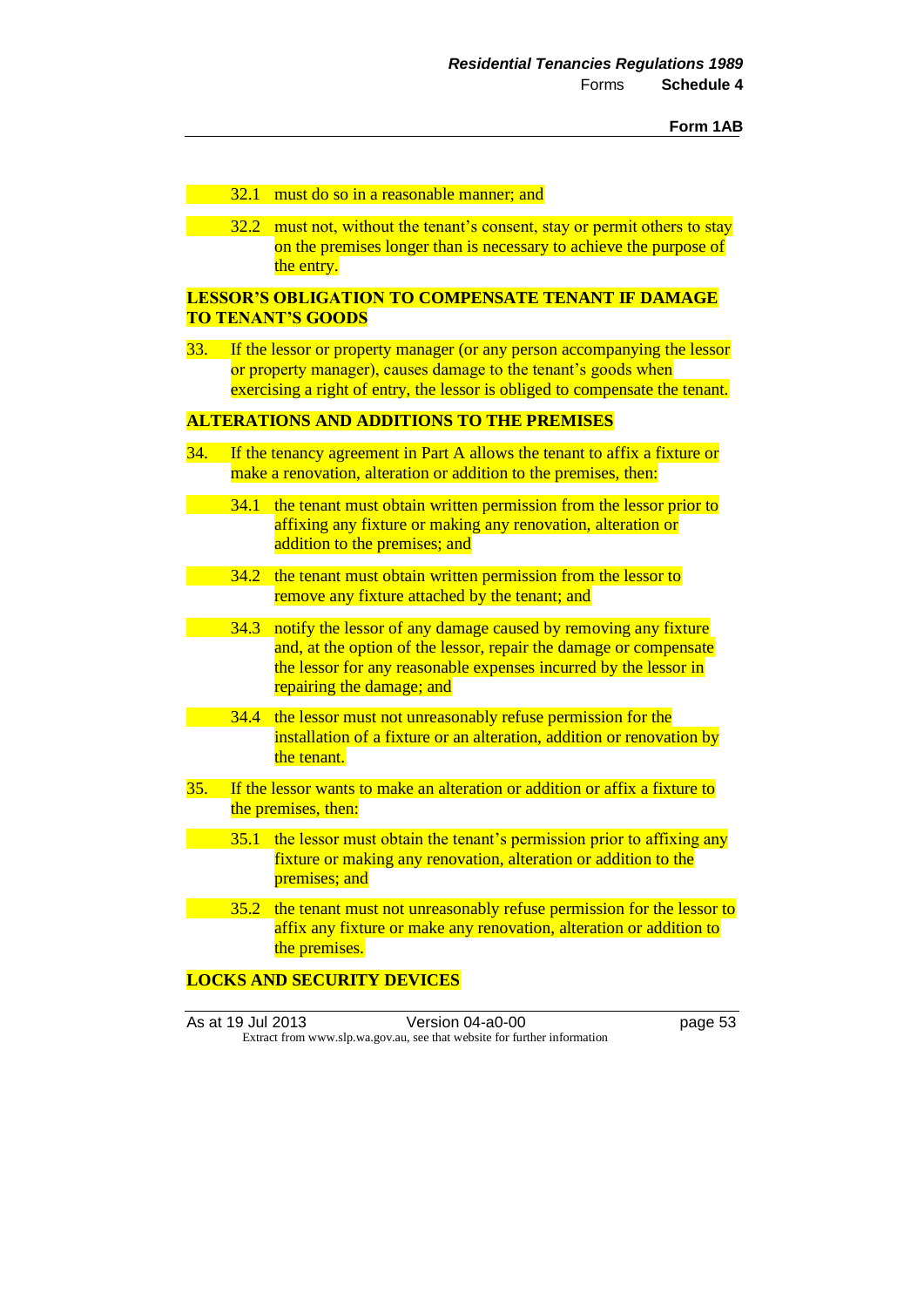| 36.        | The prescribed means of securing the premises are specified in the<br><b>Residential Tenancies Regulations 1989. In every tenancy:</b> |                                                                                                                                                                            |  |
|------------|----------------------------------------------------------------------------------------------------------------------------------------|----------------------------------------------------------------------------------------------------------------------------------------------------------------------------|--|
|            | 36.1                                                                                                                                   | the lessor must provide and maintain such means to ensure the<br>premises are reasonably secure as prescribed in the regulations; and                                      |  |
|            | 36.2                                                                                                                                   | any lock or security device at the premises must not be altered,<br>removed or added by a lessor or tenant without the consent of the<br>other; and                        |  |
|            | 36.3                                                                                                                                   | the lessor or the tenant must not unreasonably withhold that<br>consent.                                                                                                   |  |
|            |                                                                                                                                        | <b>TRANSFER OF TENANCY OR SUB-LETTING BY TENANT</b>                                                                                                                        |  |
| 37.        |                                                                                                                                        | If the tenancy agreement allows the tenant to assign his or her interest or<br>sub-let the premises with the lessor's consent:                                             |  |
|            | 37.1                                                                                                                                   | the tenant cannot assign his or her interest or sub-let the premises<br>without the written consent of the lessor; and                                                     |  |
|            | 37.2                                                                                                                                   | the lessor must not unreasonably withhold such consent; and                                                                                                                |  |
|            | 37.3                                                                                                                                   | the lessor must not make any charge for giving such consent other<br>than the lessor's reasonable incidental expenses.                                                     |  |
|            |                                                                                                                                        | <b>CONTRACTING OUT</b>                                                                                                                                                     |  |
| 38.        |                                                                                                                                        | It is an offence to contract out of any provision of the Residential<br>Tenancies Act 1987.                                                                                |  |
|            |                                                                                                                                        | <b>ENDING THE RESIDENTIAL TENANCY AGREEMENT</b>                                                                                                                            |  |
| <b>39.</b> |                                                                                                                                        | This residential tenancy agreement can only be terminated in certain<br>circumstances.                                                                                     |  |
| 40.        |                                                                                                                                        | The tenant agrees, when this agreement ends, to give vacant possession of<br>the premises to the lessor. Before giving vacant possession to the lessor<br>the tenant must: |  |
|            |                                                                                                                                        | 40.1 remove all the tenant's goods from the residential premises; and                                                                                                      |  |
|            | 40.2                                                                                                                                   | leave the residential premises as closely as possible in the same<br>condition, fair wear and tear excepted, as at the commencement of<br>the tenancy; and                 |  |

page 54 Version 04-a0-00 As at 19 Jul 2013 Extract from www.slp.wa.gov.au, see that website for further information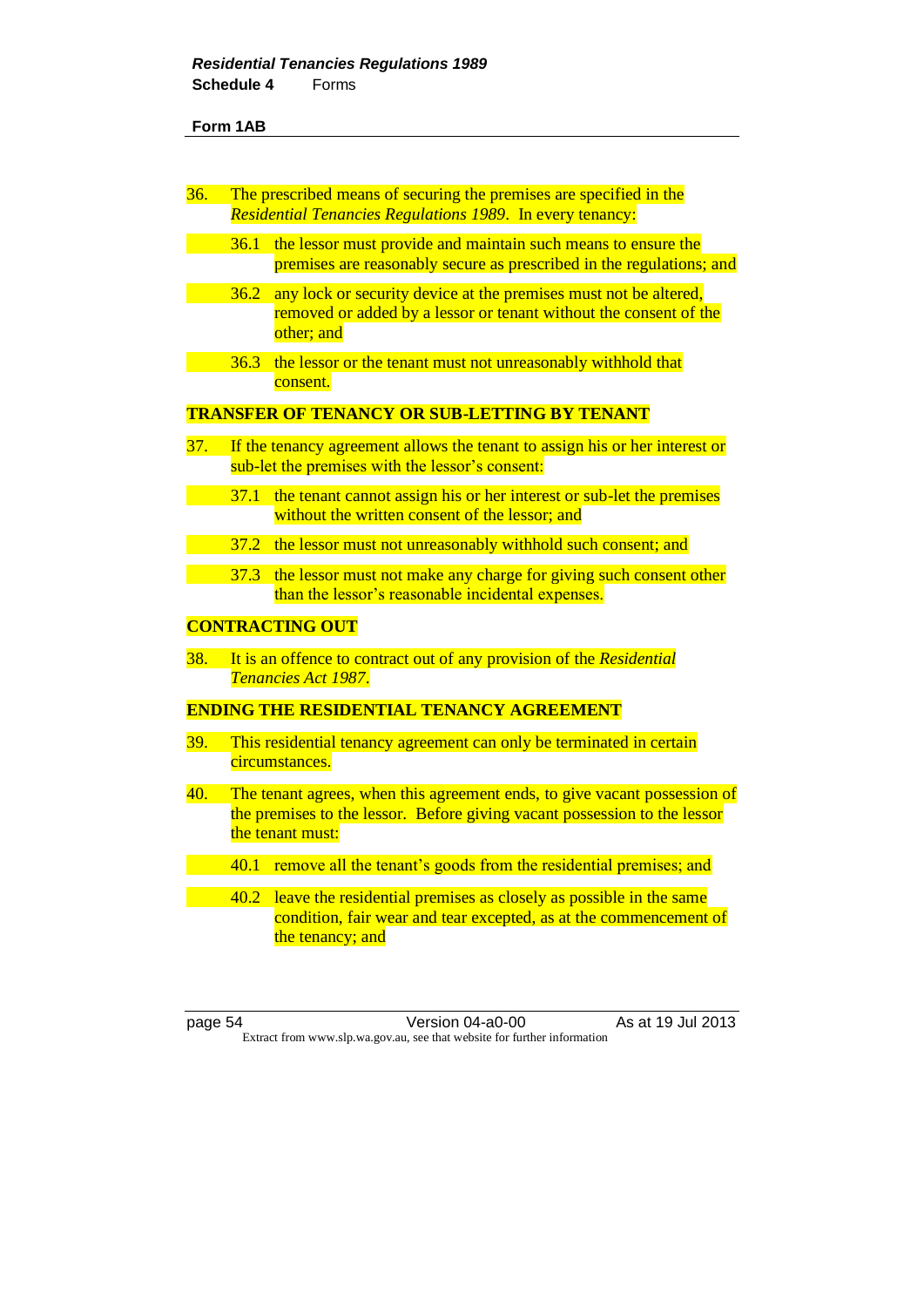- 40.3 return to the lessor all keys, and other opening devices or similar devices, provided by the lessor.
- 41. The tenant may be liable for losses incurred by the lessor if the above requirements are not met.

# **ENDING A FIXED TERM AGREEMENT**

- 42. If this agreement is a fixed term agreement it may be ended:
	- 42.1 by agreement in writing between the lessor and the tenant; or
	- 42.2 if either the lessor or tenant does not want to renew the agreement, by giving written notice of termination. The notice must be given to the other party at least 30 days prior to the date on which vacant possession of the premises is to be delivered to the lessor. The notice may be given at any time up until the end of the fixed term but cannot take effect until the term ends.

# **ENDING A PERIODIC AGREEMENT**

- 43. If this agreement is a periodic agreement it may be ended:
	- 43.1 by agreement in writing between the lessor and the tenant; or
- 43.2 by either the lessor or the tenant by giving written notice of termination to the other party. The notice may be given at any time. The lessor must give at least 60 days notice and the tenant must give at least 21 days notice.

# **OBJECTIONABLE BEHAVIOUR**

- 44. The lessor may apply to the Magistrates Court for an order terminating the tenancy agreement if the tenant:
	- 44.1 uses or allows the premises to be used for any illegal purpose; or
	- 44.2 causes or permits a nuisance; or
	- 44.3 causes, or permits to be caused, an interference with the reasonable peace, comfort or privacy of a person residing in the immediate vicinity of the premises.

# **TENANT IS NO LONGER ELIGIBLE FOR SOCIAL HOUSING PREMISES**

As at 19 Jul 2013 Version 04-a0-00 page 55 Extract from www.slp.wa.gov.au, see that website for further information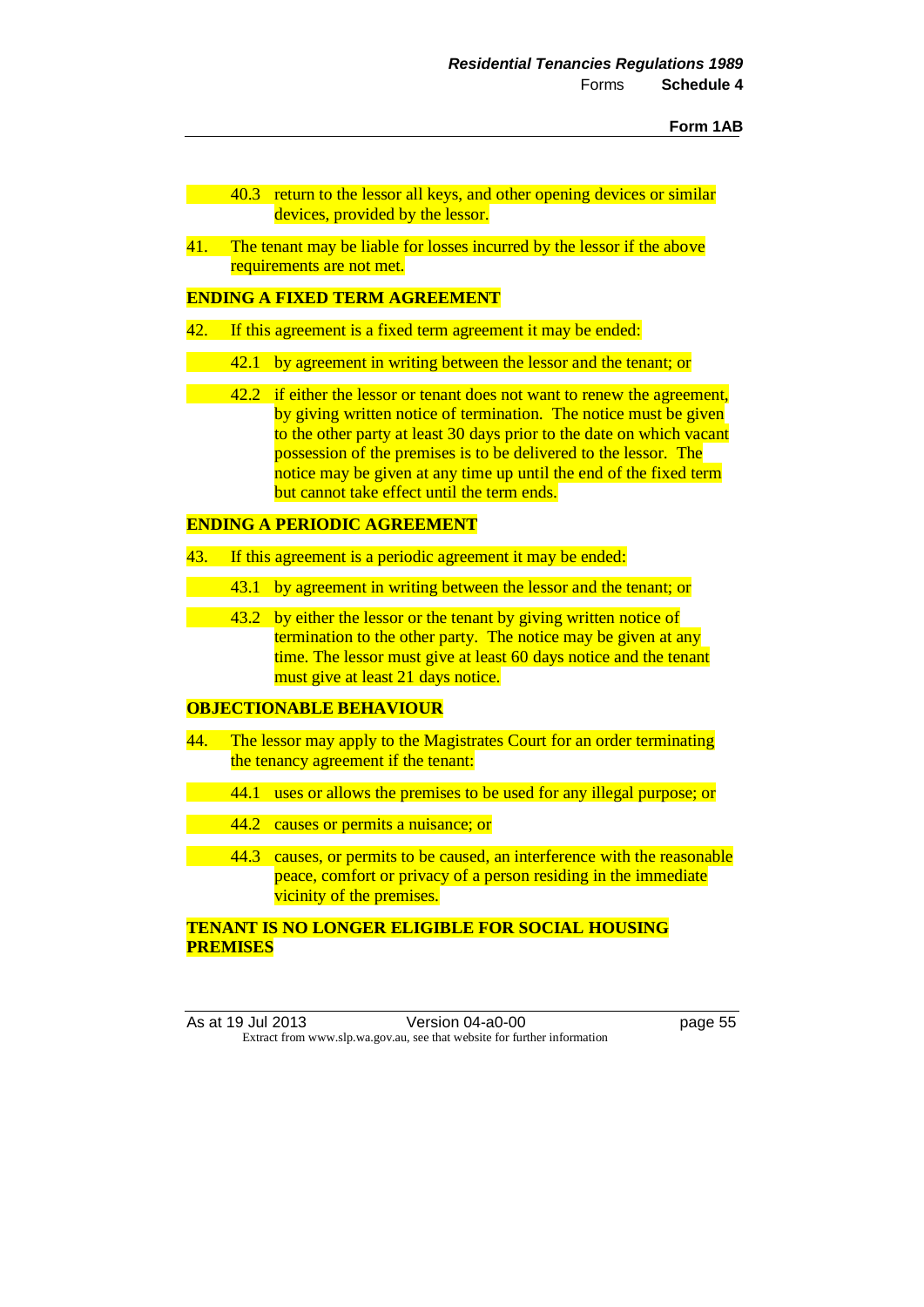45. If the lessor determines that the tenant is no longer eligible to reside in the social housing premises, the lessor may issue the tenant a notice of termination of the tenancy agreement ONLY after the lessor has notified the tenant in writing of the lessor's decision and given the tenant an opportunity to seek a review of this decision and to make oral or written representations to the lessor why the agreement should not be terminated.

# **TENANT HAS BEEN OFFERED ALTERNATIVE SOCIAL HOUSING PREMISES**

46. The lessor may issue the tenant a notice of termination of the tenancy agreement on the grounds that the lessor has offered the tenant alternative social housing premises ONLY after the lessor has notified the tenant in writing of the lessor's decision and given the tenant an opportunity to seek a review of this decision and to make oral or written representations to the lessor why the agreement should not be terminated.

## **OTHER GROUNDS FOR ENDING AGREEMENT**

- 47. The *Residential Tenancies Act 1987* also authorises the lessor and the tenant to end this agreement on other grounds. The grounds for the lessor include sale of the residential premises, breach of this agreement by the tenant, where the agreement is frustrated (e.g. where the premises are destroyed or become uninhabitable) and hardship. The grounds for the tenant include breach of this agreement by the lessor, where the agreement is frustrated (e.g. where the premises are destroyed or become uninhabitable) and hardship.
- 48. For more information, refer to the *Residential Tenancies Act 1987* or contact the Department of Commerce on 1300 30 40 54 or visit [www.commerce.wa.gov.au/ConsumerProtection.](http://www.commerce.wa.gov.au/ConsumerProtection)

## 49. **Warning:**

- 49.1 It is an offence for any person to obtain possession of the residential premises without an order of the Magistrates Court if the tenant does not willingly move out (a termination notice issued by the lessor or property manager is not a court order). The court can order fines and compensation to be paid for such an offence.
- 49.2 It is an offence for a tenant to fail to provide the lessor with a forwarding address when vacating the premises.

# **SECURITY BOND**

page 56 **Version 04-a0-00** As at 19 Jul 2013 Extract from www.slp.wa.gov.au, see that website for further information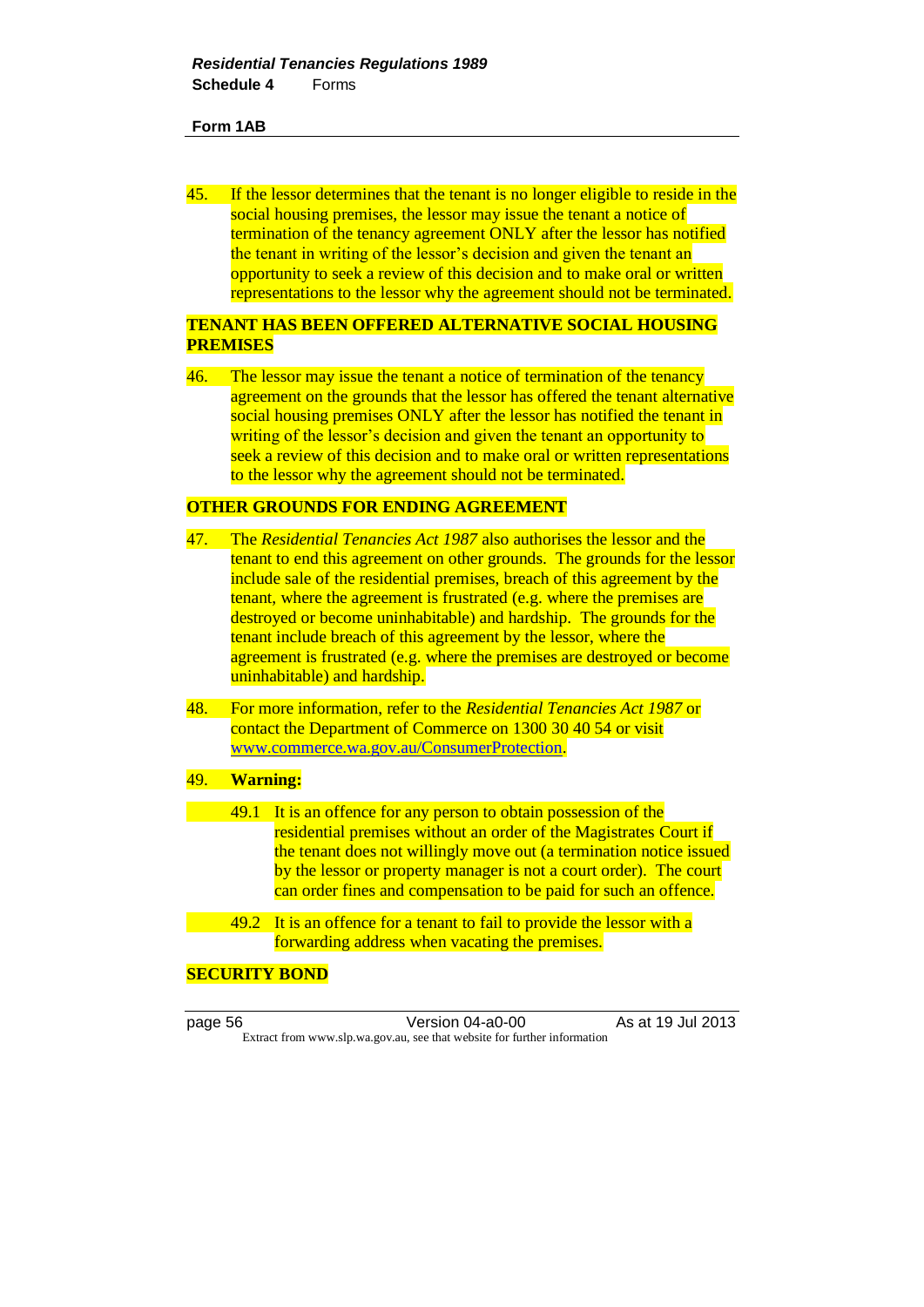- 50. If a security bond is required, it may be paid by instalments, and is to be held by the Bond Administrator.
- 51. The lessor agrees that where the lessor or the property manager applies to the Bond Administrator for the release of the security bond at the end of the tenancy, the lessor or property manager will provide the tenant with evidence to support the amount claimed.
- 52. The Bond Administrator can only release the security bond when it receives either:
- 52.1 a Joint Application for Disposal of Security Bond form signed by all the parties to the tenancy agreement; or

52.2 an order of the court.

- 53. If the parties cannot agree on how the security bond is to be dispersed, either party can apply to the Magistrates Court to have the dispute decided.
- 54. **Warning:** It is an offence for a lessor or a property manager to require a tenant to sign a Joint Application for Disposal of Security Bond form unless the residential tenancy agreement has terminated and the amount of the security bond to be paid to the tenant or lessor is stipulated on the form.

# **ADVICE, COMPLAINTS AND DISPUTES**

# **DEPARTMENT OF COMMERCE**

- 55. The *Residential Tenancies Act 1987* allows the Commissioner for Consumer Protection to give advice to parties to a residential tenancy agreement, to look into complaints and, wherever possible, help to settle them. Parties may contact the Department of Commerce on 1300 30 40 54 or visit one of the Department's offices.
- 56. The tenant should generally approach the lessor or the property manager to solve any problem before approaching the Department of Commerce. The Department's role is one of mediation and conciliation, it cannot issue orders or make determinations in respect of disputes.

### **IF A DISPUTE CANNOT BE RESOLVED**

57. If a dispute arises between the lessor and the tenant and the dispute cannot be resolved, either party may apply to the Magistrates Court to

As at 19 Jul 2013 Version 04-a0-00 page 57 Extract from www.slp.wa.gov.au, see that website for further information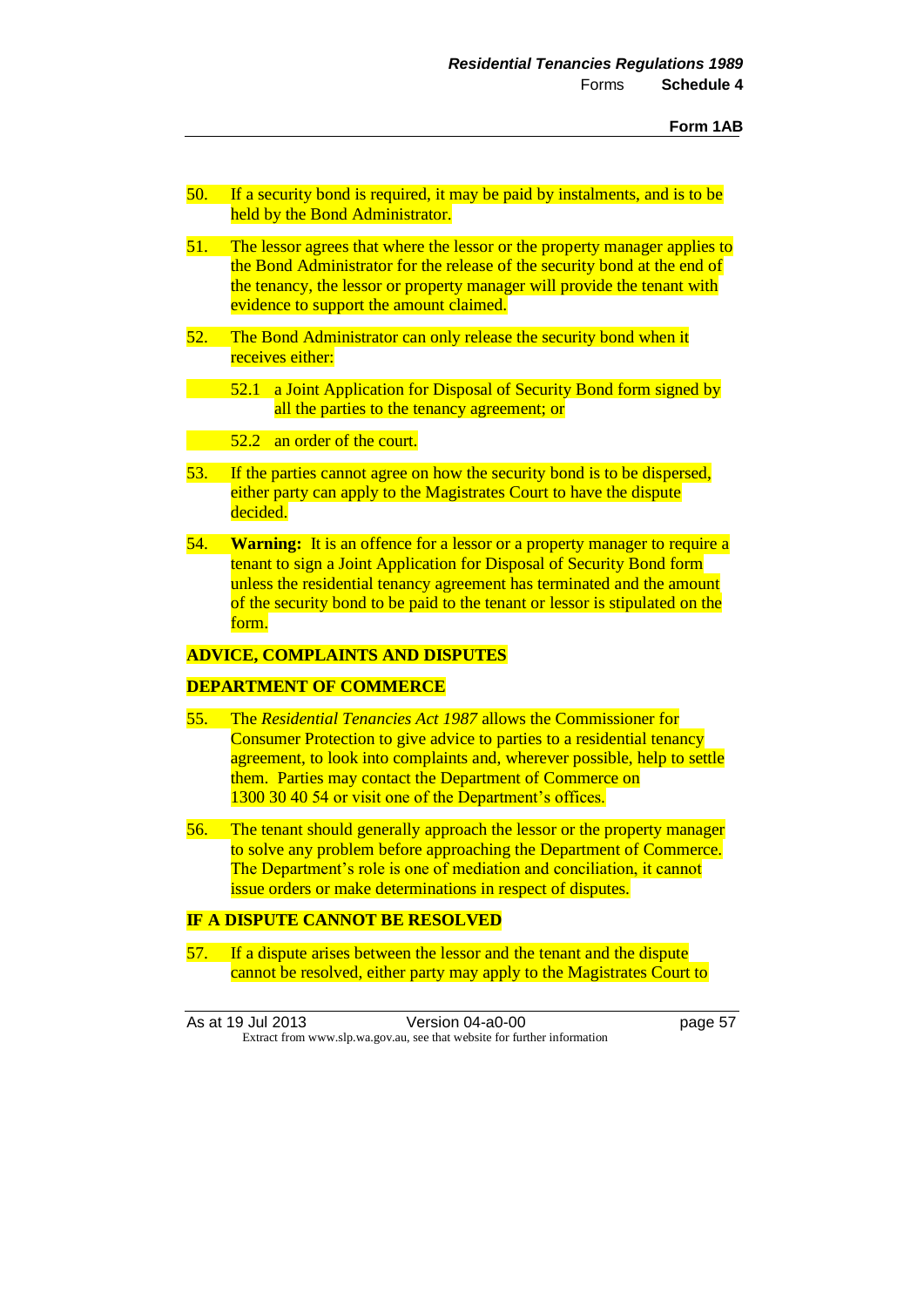have the dispute decided by the court. The court can make a range of orders, including:

- 57.1 restraining any action in breach of the agreement; and
- 57.2 requiring a party to the agreement to perform a certain action under the agreement; and
- 57.3 order the payment of any amount owing under the agreement; and
- 57.4 order the payment of compensation for loss or injury.

# **PART C**

### **IMPORTANT INFORMATION**

Additional terms may be included in this agreement if:

- (a) both the lessor and tenant agree to the terms; and
- (b) they do not conflict with the *Residential Tenancies Act 1987*, the *Residential Tenancies Regulations 1989*, or any other law; and
- (c) they do not breach the provisions about unfair contract terms in the *Fair Trading Act 2010*; and
- (d) they do not conflict with the standard terms of this agreement.

ADDITIONAL TERMS ARE NOT REQUIRED BY THE *RESIDENTIAL TENANCIES ACT 1987*. HOWEVER, ONCE THE PARTIES SIGN THIS AGREEMENT, THE ADDITIONAL TERMS ARE BINDING UPON THE PARTIES UNLESS THE TERM IS FOUND TO BE UNLAWFUL.

#### ADDITIONAL TERMS:

Rent and Bond adjustment terms and conditions:

- (a) The tenant must provide 6 monthly income statements (to reflect Centrelink payment increases, usually effective from 20<sup>th</sup> March and 20<sup>th</sup> September each year). The lessor will send a letter requesting the statements at the appropriate time.
- (b) The lessor will calculate the tenants rent deductions based on the income statements.

page 58 Version 04-a0-00 As at 19 Jul 2013 Extract from www.slp.wa.gov.au, see that website for further information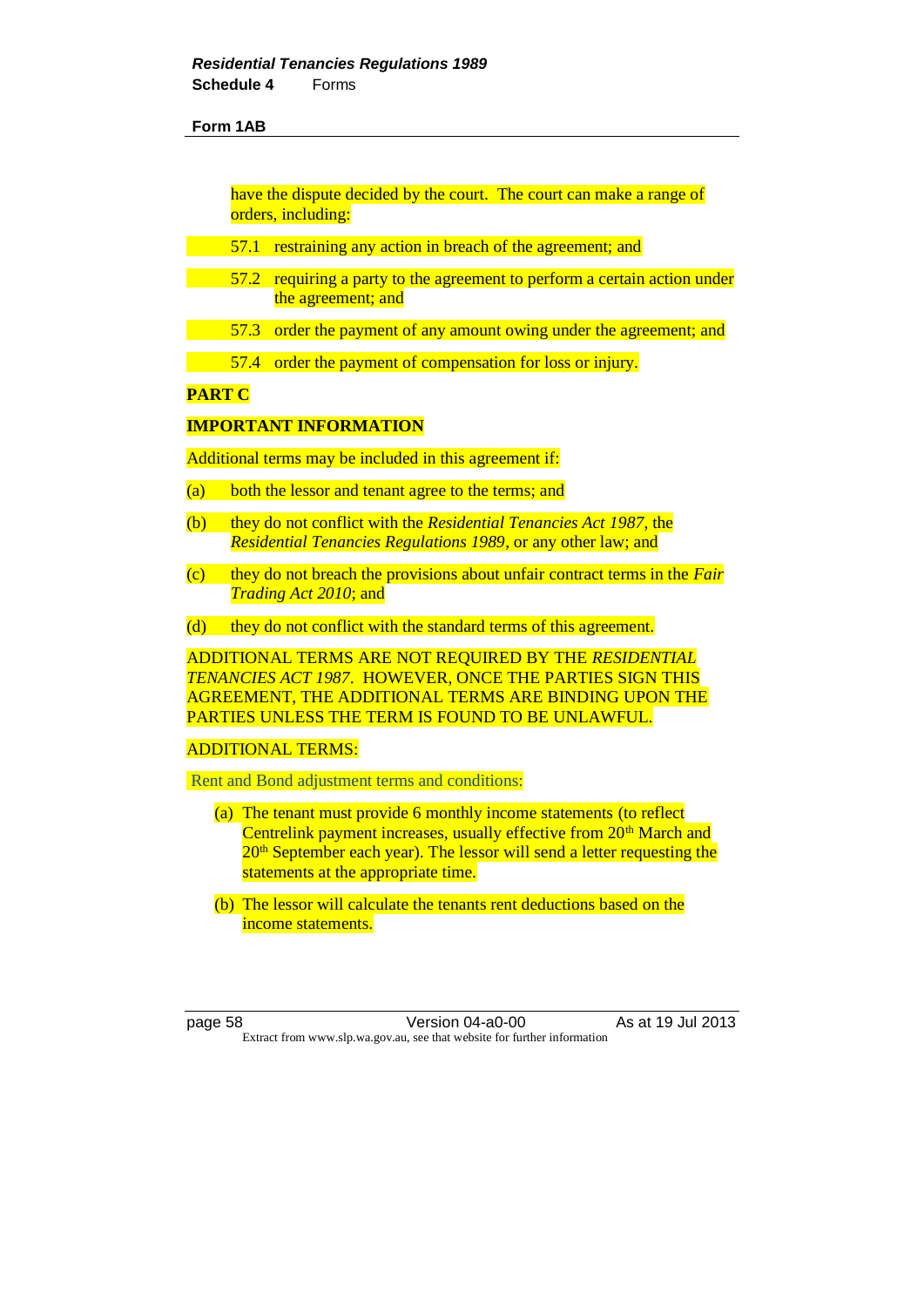- (c) This will be followed by a letter from the lessor to the tenant advising of the adjusted rent deduction and the date by which the adjusted rent needs to actioned.
- (d) The tenant will be advised by the lessor of the annual bond adjustment calculated to equal thee value of 4 weeks rent.
- (e) The tenant is to pay the difference of the adjusted bond within the required time specified in the letter sent by the lessor.

# THE LESSOR AND TENANT ENTER INTO THIS AGREEMENT AND AGREE TO ALL ITS TERMS.

SIGNED BY THE LESSOR/PROPERTY MANAGER

............................................................... [*Signature of lessor/property manager*]

Date: .....................................

in the presence of:

............................................... [*Name of witness*]

............................................... [*Signature of witness*]

SIGNED BY THE TENANT

.............................................. [*Signature of tenant*]

Date: ...................................

in the presence of:

............................................ [*Name of witness*]

........................................... [*Signature of witness*]

As at 19 Jul 2013 Version 04-a0-00 page 59 Extract from www.slp.wa.gov.au, see that website for further information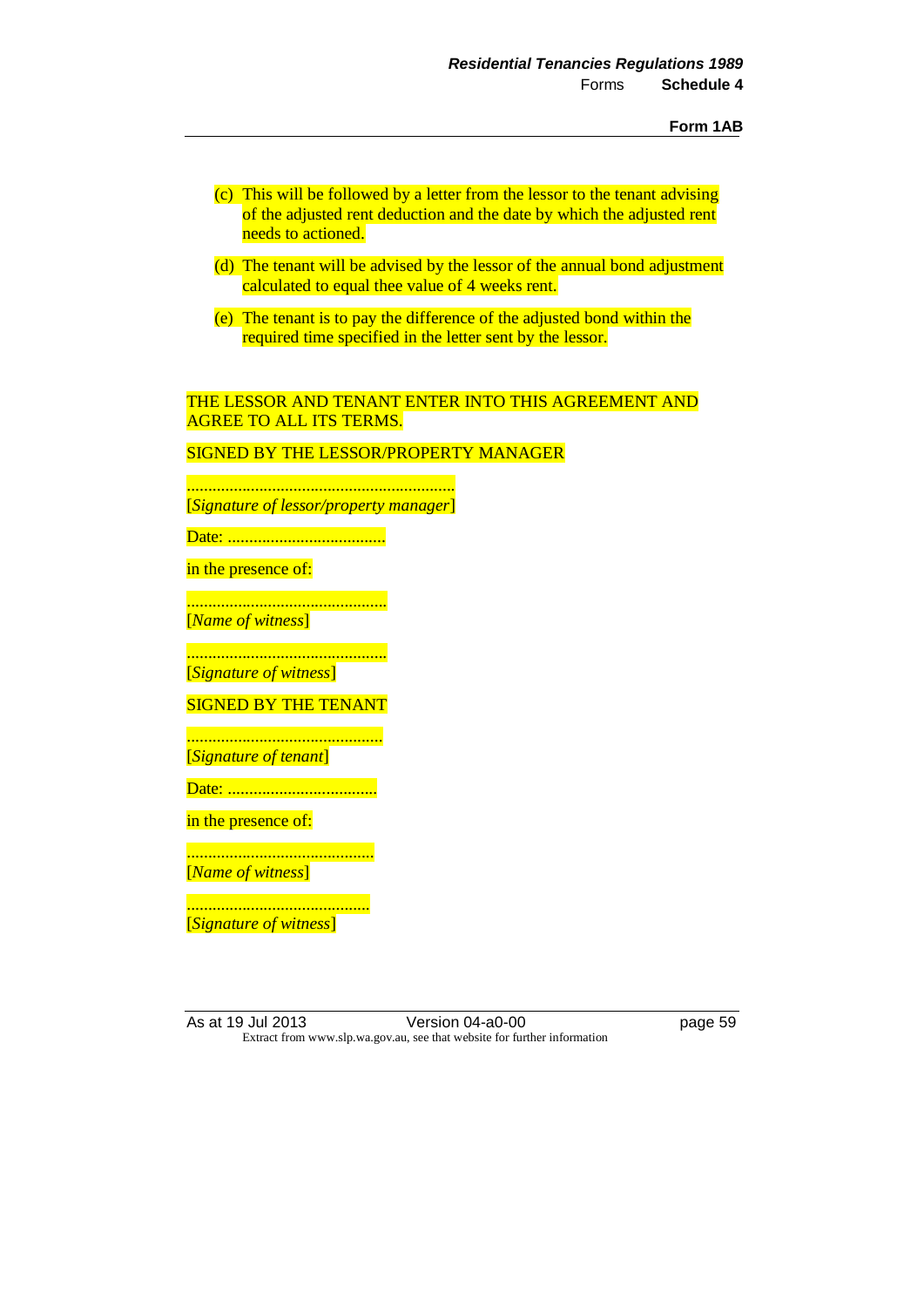For information about your rights and obligations as a lessor or tenant, contact the Department of Commerce on 1300 30 40 54 or visit [www.commerce.wa.gov.au/ConsumerProtection.](http://www.commerce.wa.gov.au/ConsumerProtection)

*[Form 1AB inserted in Gazette 3 May 2013 p. 1776-96.]*

page 60 Version 04-a0-00 As at 19 Jul 2013 Extract from www.slp.wa.gov.au, see that website for further information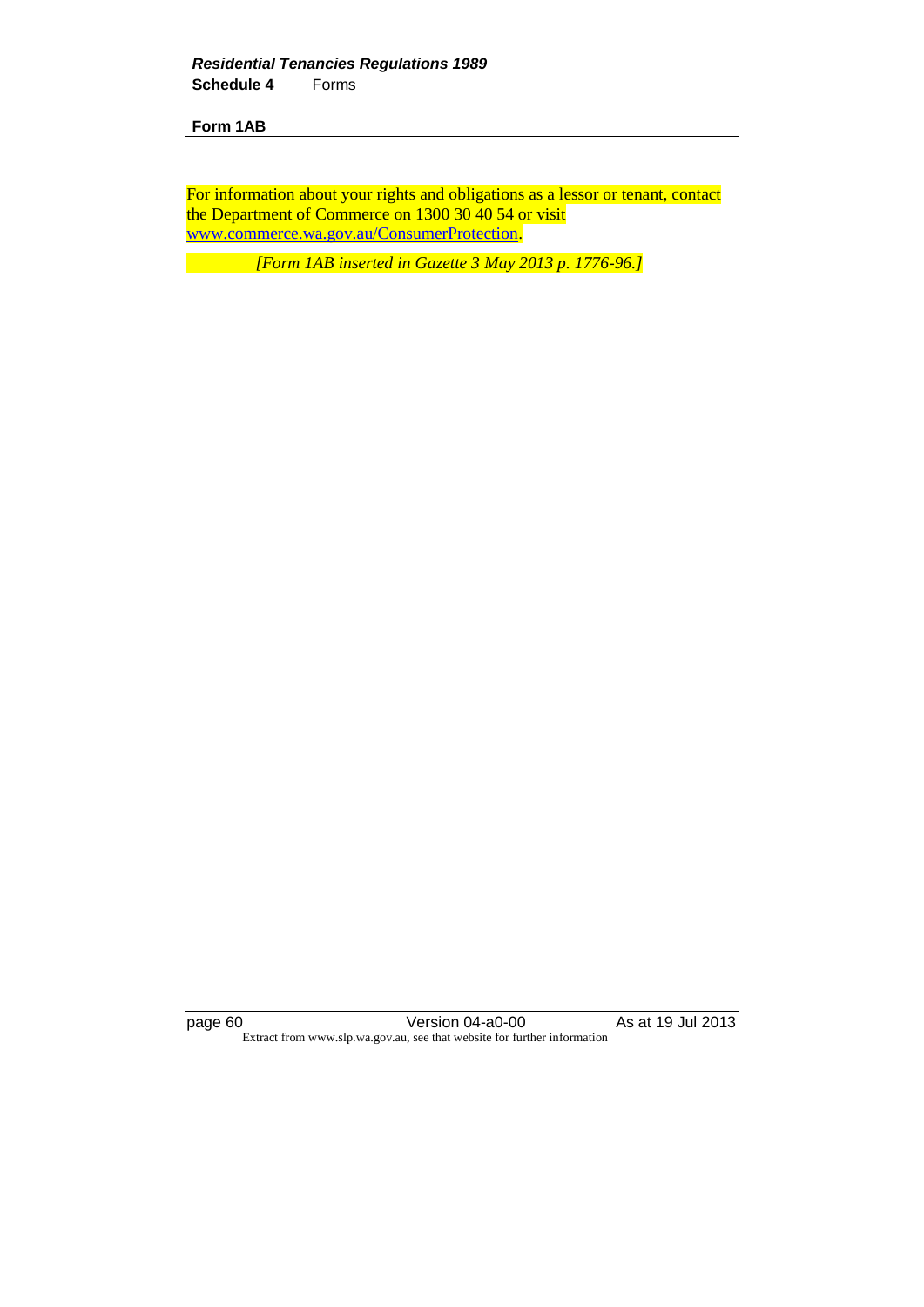#### **Form 1AC**

## **FORM 1AC**

## *RESIDENTIAL TENANCIES ACT 1987*

Section 27B

# **INFORMATION FOR TENANT**

## **WHAT YOU MUST KNOW ABOUT YOUR TENANCY**

At the start of your tenancy you must be given the following by the lessor or the property manager of the premises:

- a copy of this information statement
- a copy of your residential tenancy agreement
- 2 copies of the property condition report (must be received within 7 days after you have entered into occupation of the premises)
- a bond lodgment form for you to sign (if you are paying a security bond), so that it can be lodged with the Bond Administrator
- keys to your new home.

# **UPFRONT COSTS**

You are not required to pay:

- more than 2 weeks rent in advance (see "ESSENTIALS FOR TENANTS" below for more information)
- more than 4 weeks rent as a security bond (if the rent is less than \$1 200) per week)
- more than \$260 for a pet bond (if you are allowed to keep a pet on the premises)
- any other amount.

### **ESSENTIALS FOR TENANTS**

Follow these useful tips and pieces of information to help avoid problems while you are renting:

• If you have paid a security bond, you should receive a Record of Payment of Security Bond (*record of payment*) when the bond is lodged

As at 19 Jul 2013 Version 04-a0-00 page 61 Extract from www.slp.wa.gov.au, see that website for further information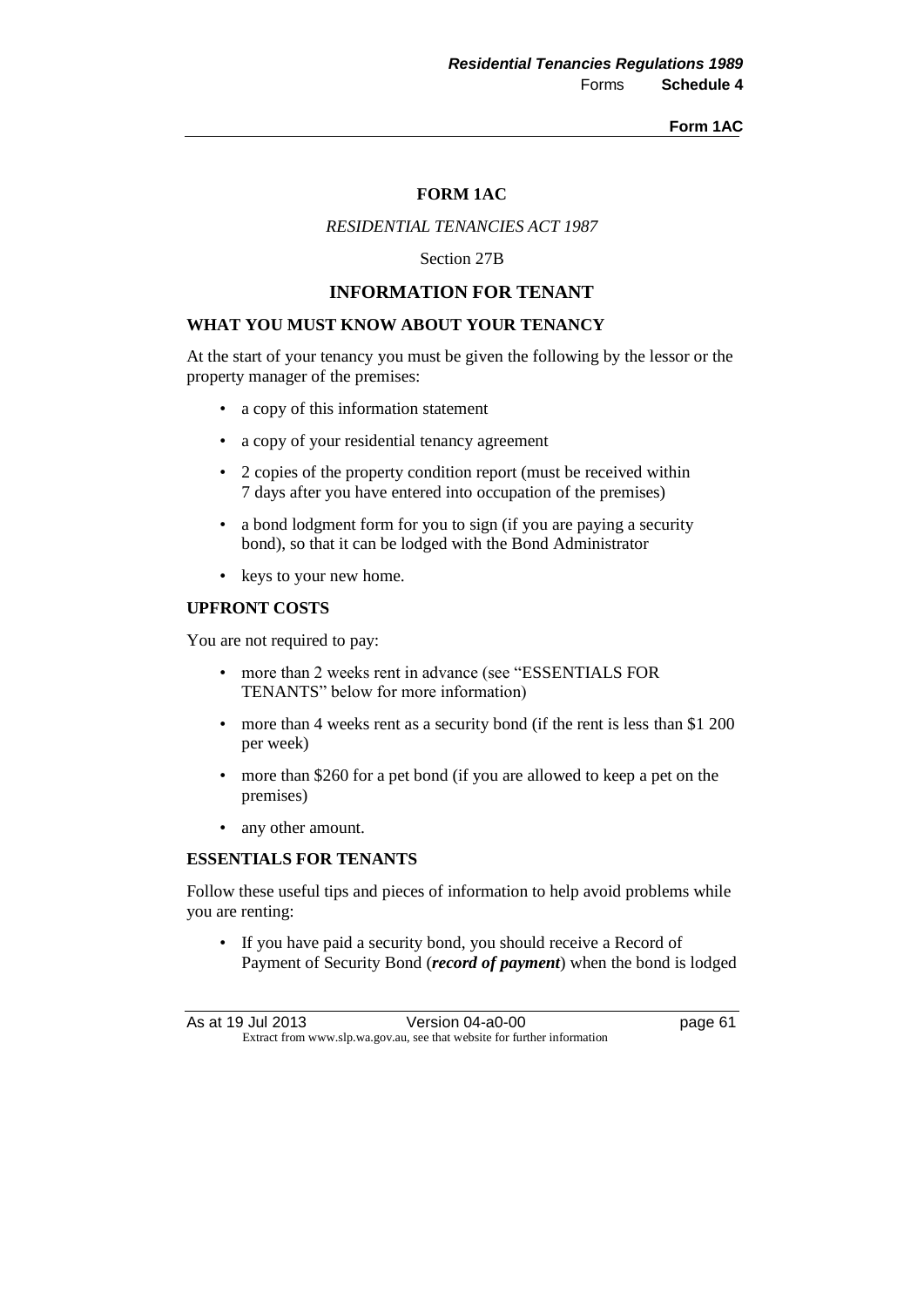#### **Form 1AC**

with the Bond Administrator at the Department of Commerce. If you do not receive the record of payment within 4 weeks of paying the bond, contact the Consumer Protection Advice Line on 1300 30 40 54 to make sure it has been lodged correctly. The record of payment will also advise you of your Rental Bond Reference Number.

- If you do not agree with the property condition report, mark your concerns on the report and return it to the lessor. The property condition report is an important piece of evidence. If you do not take the time to complete it accurately, money could be taken out of your bond to pay for damage that was already there when you moved in.
- If you paid an option fee, it should be applied to your rent or returned to you.
- The lessor cannot require you to pay more than 2 weeks rent in advance at any time during the tenancy agreement. However, at any time during the tenancy agreement, you can choose to pay more.
- Never stop paying your rent, even if the lessor is not complying with their side of the agreement (e.g. by failing to do repairs) — you could end up being evicted if you stop paying rent.
- You must not stop paying rent with the intention that the lessor will take the rent from the security bond.
- You or the lessor will need to give notice in writing before ending the tenancy agreement (see "ENDING THE RESIDENTIAL TENANCY AGREEMENT" in your residential tenancy agreement).
- On the day your tenancy agreement ends, you must give vacant possession of the premises to the lessor (this includes handing over the keys to the lessor or the property manager). You may be liable to pay damages to the lessor if you do not vacate on time.
- If the property has a pool or garden, be clear about what the lessor expects you to do to maintain them.
- Be careful with what you sign relating to your tenancy, and do not let anybody rush you. Never sign a blank form, such as a claim for refund of bond.
- Keep a copy of your property condition report, rent receipts, bond receipt, record of payment of bond and copies of letters/emails you send

| page 62 | Version 04-a0-00                                                         | As at 19 Jul 2013 |
|---------|--------------------------------------------------------------------------|-------------------|
|         | Extract from www.slp.wa.gov.au, see that website for further information |                   |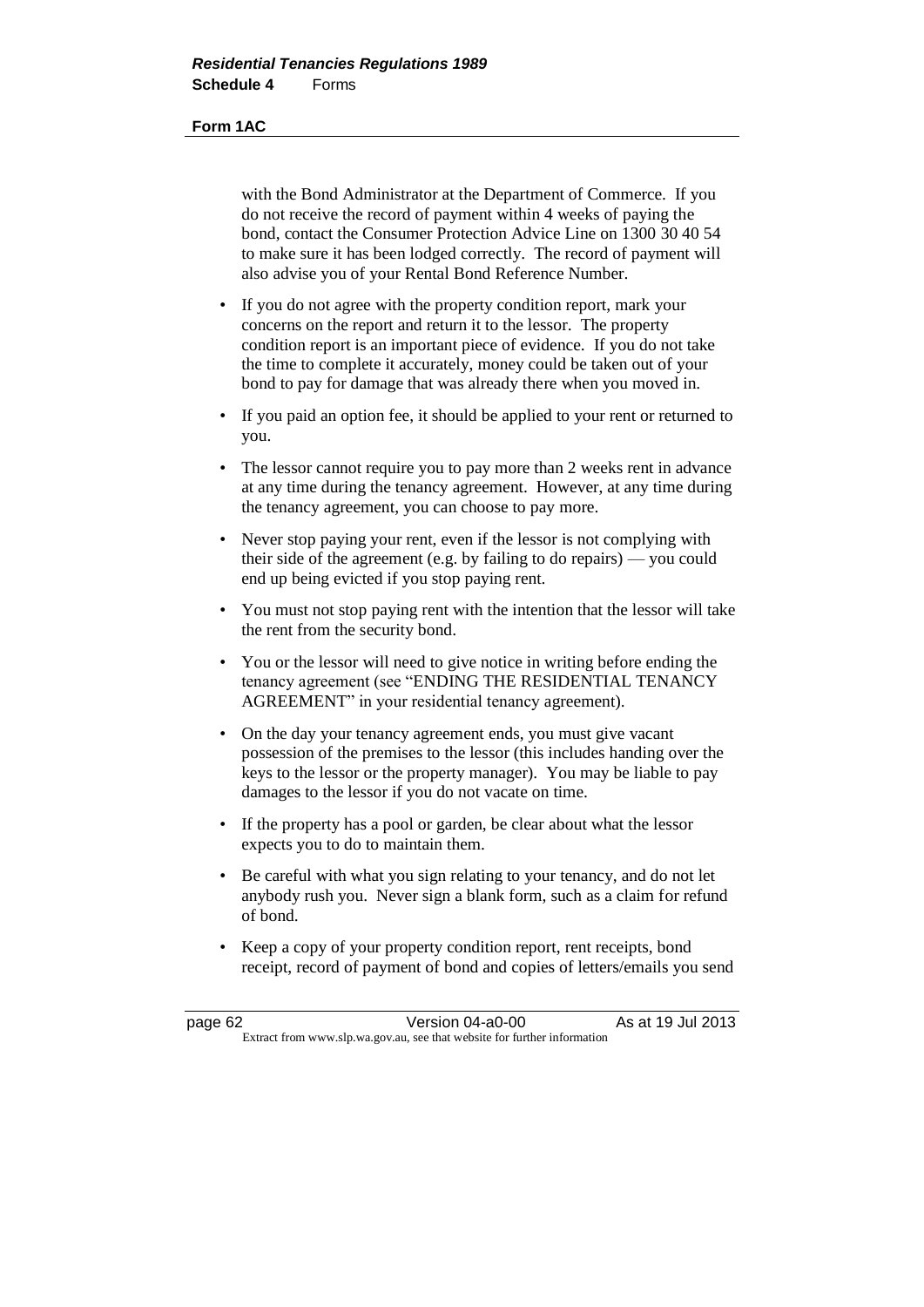or receive in a designated tenancy file or folder. Keep it somewhere you can easily find it.

• You must provide a forwarding address to the lessor or the property manager of the premises when you leave the premises. It is an offence not to do so.

# **COMPLAINTS AND DISPUTES**

If a dispute between a lessor and a tenant is to be decided by the court, it must be dealt with by a court that has jurisdiction to hear and determine the application. The Magistrates Court has exclusive jurisdiction to hear and determine applications relating to bond and other tenancy matters that do not involve a claim over \$10 000. When making an application to the Magistrates Court, you must always use the name of the lessor on the application form and not the property manager or agent.

If you need to give the lessor a notice under the *Residential Tenancies Act 1987*, it should be in writing and can be given to the lessor or the property manager of the premises, someone living with the lessor who appears to be over the age of 16, or to the person who usually receives the rent.

If the lessor needs to give you a notice under the *Residential Tenancies Act 1987*, they can do so by posting it to you or by giving it to someone living in the rented premises who appears to be over 16 or to the person who usually pays the rent.

Where there are 2 or more lessors or tenants, notice only needs to be given to one of them.

For information about the Magistrates Court, including what forms you should use, visit their website at www.magistratescourt.wa.gov.au or go to the Department of Commerce website at

[www.commerce.wa.gov.au/ConsumerProtection](http://www.commerce.wa.gov.au/ConsumerProtection) to view general information publications about disputes and about the Magistrates Court process.

## **FURTHER INFORMATION**

# **CONSUMER PROTECTION DIVISION, DEPARTMENT OF COMMERCE**

Perth office: Forrest Centre, 219 St Georges Terrace Perth, Western Australia 6000 (hours 8:30 a.m. — 5:00 p.m.)

As at 19 Jul 2013 Version 04-a0-00 page 63 Extract from www.slp.wa.gov.au, see that website for further information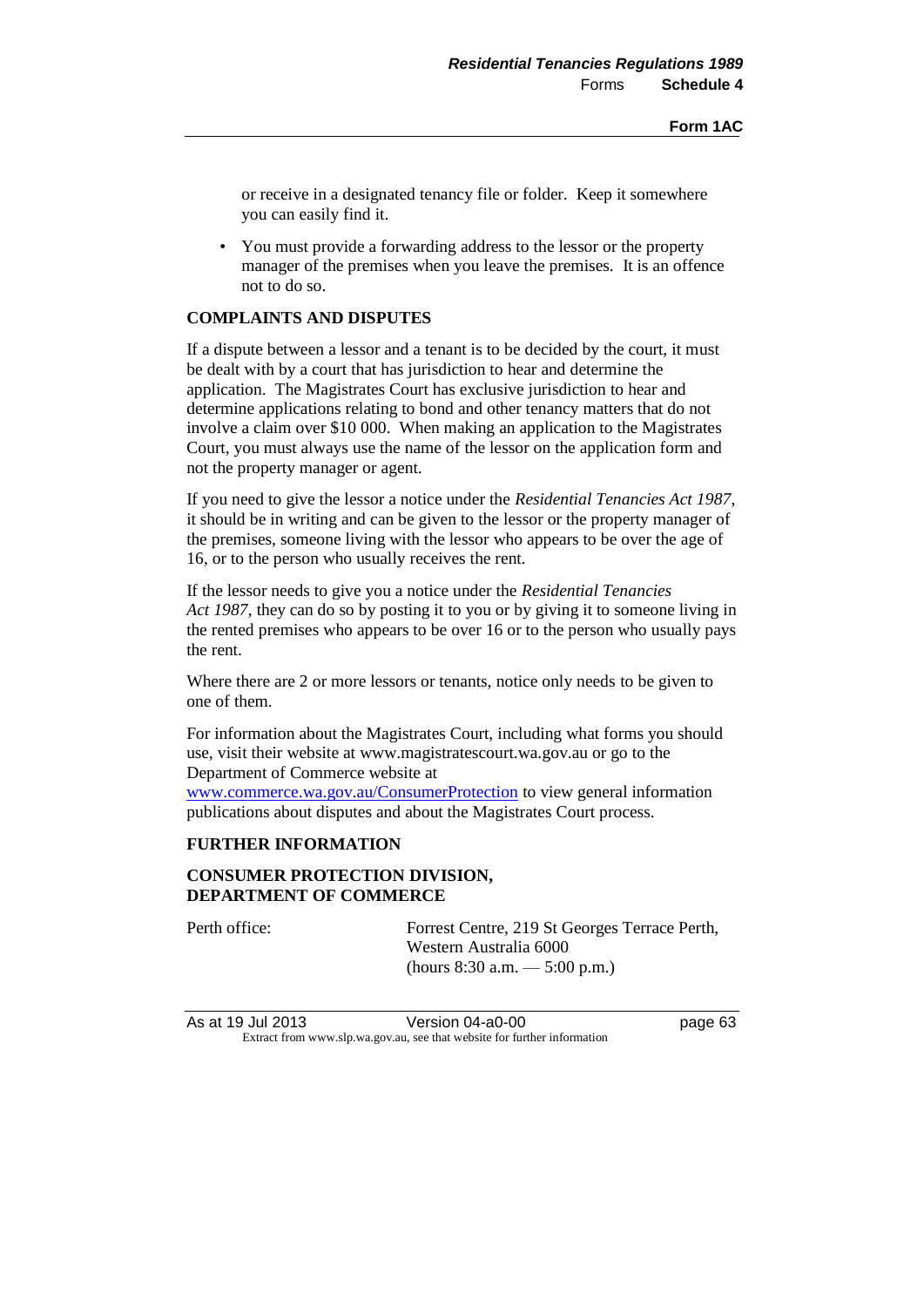## **Form 1AC**

General Advice Line: 1300 30 40 54

Email: consumer@commerce.wa.gov.au

Internet: [www.commerce.wa.gov.au/ConsumerProtection](http://www.commerce.wa.gov.au/ConsumerProtection)

| $(08)$ 9026 3250 |
|------------------|
| $(08)$ 9842 8366 |
| $(08)$ 9191 8400 |
| $(08)$ 9722 2888 |
| $(08)$ 9185 0900 |
| $(08)$ 9920 9800 |
|                  |

The WA Government provides funding assistance to the WA Tenancy Network which provides advice, information and advocacy to tenants throughout Western Australia. Contact the Consumer Protection Advice Line on 1300 30 40 54 for referral to a centre near you.

*[Form 1AC inserted in Gazette 3 May 2013 p. 1797-800.]*

page 64 Version 04-a0-00 As at 19 Jul 2013 Extract from www.slp.wa.gov.au, see that website for further information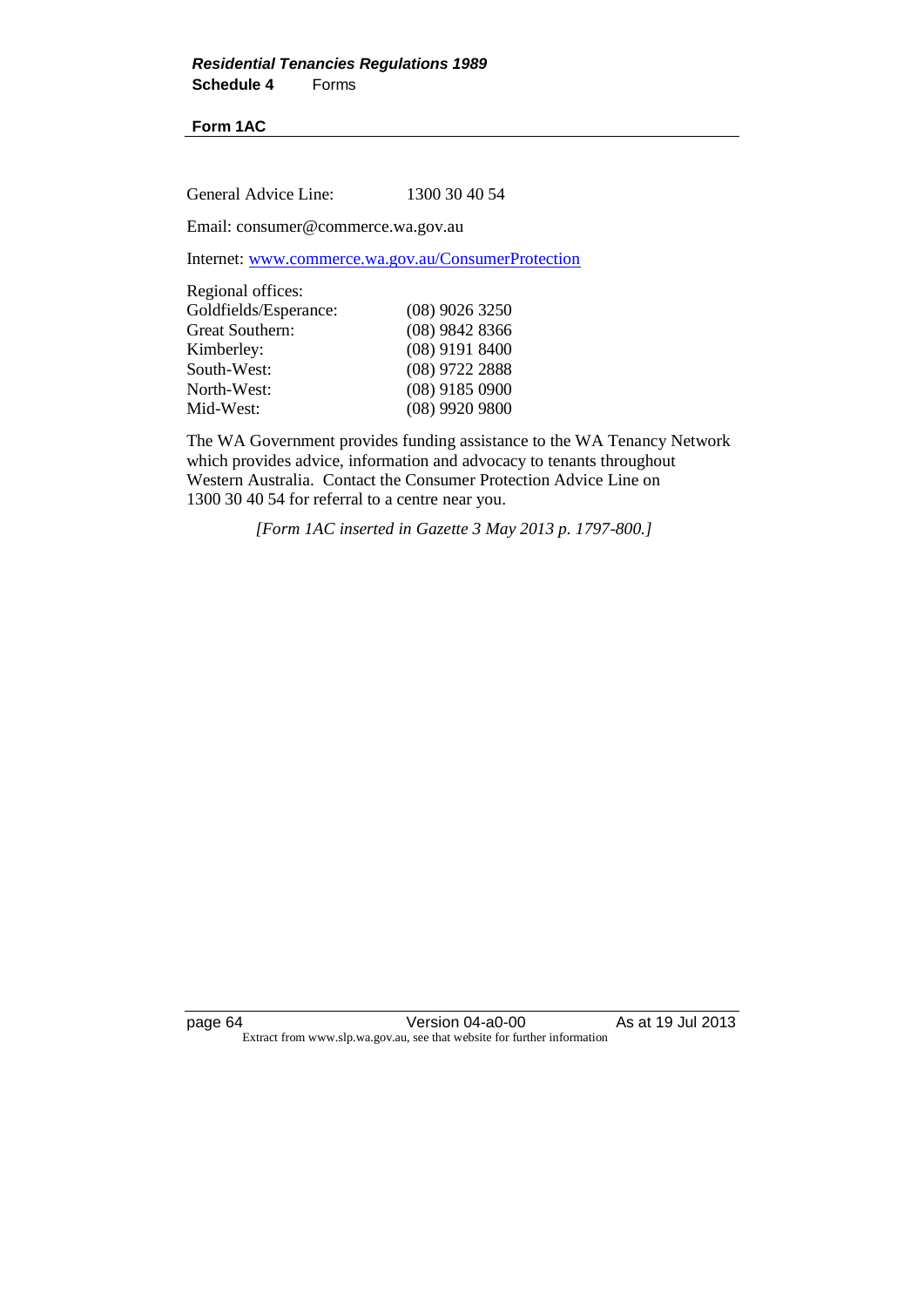#### **Form 1AD**

## **FORM 1AD**

### *RESIDENTIAL TENANCIES ACT 1987*

Section 27B

# **INFORMATION FOR TENANT WITH NON-WRITTEN RESIDENTIAL TENANCY AGREEMENT**

### **WHAT YOU MUST KNOW ABOUT YOUR TENANCY**

Although you do not have a written residential tenancy agreement you and the lessor still have to comply with the *Residential Tenancies Act 1987*.

At the start of your tenancy you must be given the following by the lessor or the property manager of the premises:

- a copy of this information statement
- 2 copies of the property condition report (must be received within 7 days after you have entered into occupation of the premises)
- a bond lodgment form for you to sign (if you are paying a security bond), so that it can be lodged with the Bond Administrator
- keys to your new home.

## **UPFRONT COSTS**

You are not required to pay:

- more than 2 weeks rent in advance (see "ESSENTIALS FOR TENANTS" below for more information)
- more than 4 weeks rent as a security bond (if the rent is less than \$1 200) per week)
- more than \$260 for a pet bond (if you are allowed to keep a pet on the premises)
- any other amount.

### **ESSENTIALS FOR TENANTS**

Follow these useful tips and pieces of information to help avoid problems while you are renting:

• If you have paid a security bond, you should receive a Record of Payment of Security Bond (*record of payment*) when the bond is lodged

As at 19 Jul 2013 Version 04-a0-00 page 65 Extract from www.slp.wa.gov.au, see that website for further information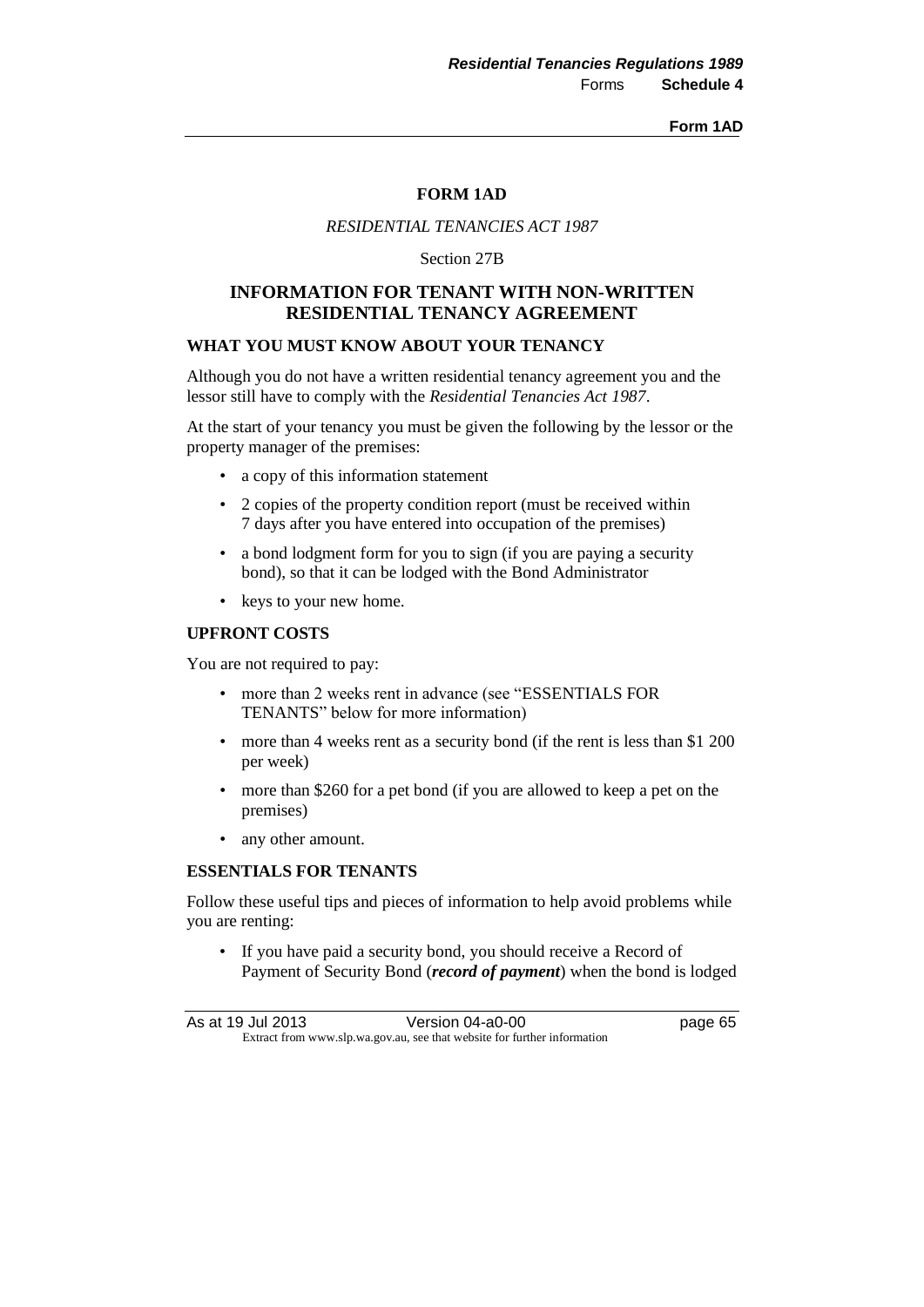#### **Form 1AD**

with the Bond Administrator at the Department of Commerce. If you do not receive the record of payment within 4 weeks of paying the bond, contact the Consumer Protection Advice Line on 1300 30 40 54 to make sure it has been lodged correctly. The record of payment will also advise you of your Rental Bond Reference Number.

- If you do not agree with the property condition report, mark your concerns on the report and return it to the lessor. The property condition report is an important piece of evidence. If you do not take the time to complete it accurately, money could be taken out of your bond to pay for damage that was already there when you moved in.
- If you paid an option fee, it should be applied to your rent or returned to you.
- The lessor cannot require you to pay more than 2 weeks rent in advance at any time during the tenancy agreement. However, at any time during the tenancy agreement, you can choose to pay more.
- Never stop paying your rent, even if the lessor is not complying with their side of the agreement (e.g. by failing to do repairs) — you could end up being evicted if you stop paying rent.
- You must not stop paying rent with the intention that the lessor will take the rent from the security bond.
- You or the lessor will need to give notice in writing before ending the tenancy agreement.
- On the day your tenancy agreement ends, you must give vacant possession of the premises to the lessor (this includes handing over the keys to the lessor or the property manager). You may be liable to pay damages to the lessor if you do not vacate on time.
- If the property has a pool or garden, be clear about what the lessor expects you to do to maintain them.
- Be careful with what you sign relating to your tenancy, and do not let anybody rush you. Never sign a blank form, such as a claim for refund of bond.
- Keep a copy of your property condition report, rent receipts, bond receipt, record of payment of bond and copies of letters/emails you send or receive in a designated tenancy file or folder. Keep it somewhere you can easily find it.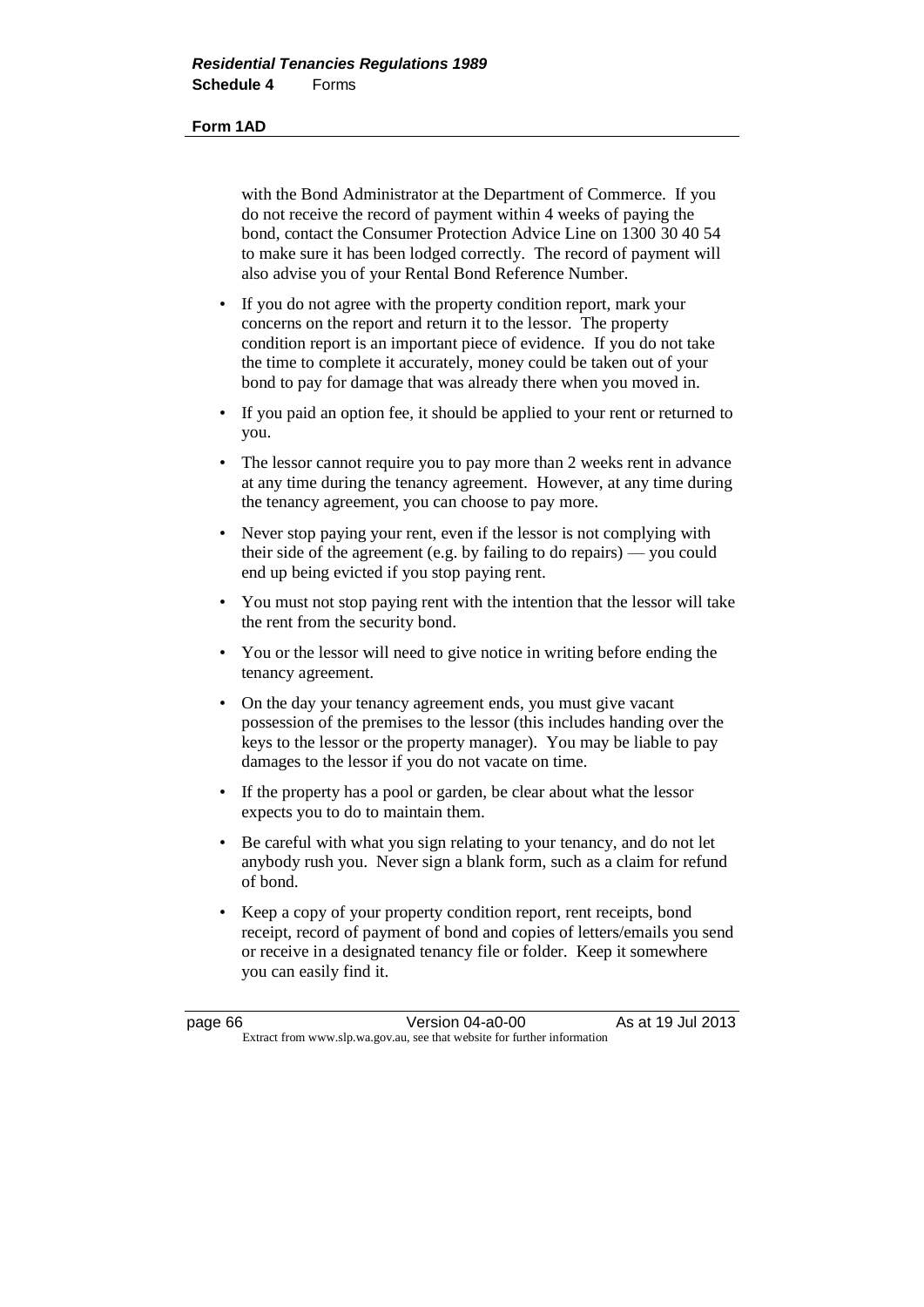• You must provide a forwarding address to the lessor or the property manager of the premises when you leave the premises. It is an offence not to do so.

## **COMPLAINTS AND DISPUTES**

If a dispute between a lessor and a tenant is to be decided by the court, it must be dealt with by a court that has jurisdiction to hear and determine the application. The Magistrates Court has exclusive jurisdiction to hear and determine applications relating to bond and other tenancy matters that do not involve a claim over \$10 000. When making an application to the Magistrates Court, you must always use the name of the lessor on the application form and not the property manager or agent.

If you need to give the lessor a notice under the *Residential Tenancies Act 1987*, it should be in writing and can be given to the lessor or the property manager of the premises, someone living with the lessor who appears to be over the age of 16, or to the person who usually receives the rent.

If the lessor needs to give you a notice under the *Residential Tenancies Act 1987*, they can do so by posting it to you or by giving it to someone living in the rented premises who appears to be over 16 or to the person who usually pays the rent.

Where there are 2 or more lessors or tenants, notice only needs to be given to one of them.

For information about the Magistrates Court, including what forms you should use, visit their website at www.magistratescourt.wa.gov.au or go to the Department of Commerce website at

[www.commerce.wa.gov.au/ConsumerProtection](file:///C:/PCO%20Work/Regs/Residential%20Tenancies%20Amendment%20Regulations%202013/www.commerce.wa.gov.au/ConsumerProtection) to view general information publications about disputes and about the Magistrates Court process.

## **FURTHER INFORMATION**

## **CONSUMER PROTECTION DIVISION, DEPARTMENT OF COMMERCE**

| Perth office:        | Forrest Centre, 219 St Georges Terrace<br>Perth, Western Australia 6000<br>(hours 8:30 a.m. $-$ 5:00 p.m.) |
|----------------------|------------------------------------------------------------------------------------------------------------|
| General Advice Line: | 1300 30 40 54                                                                                              |

As at 19 Jul 2013 Version 04-a0-00 page 67 Extract from www.slp.wa.gov.au, see that website for further information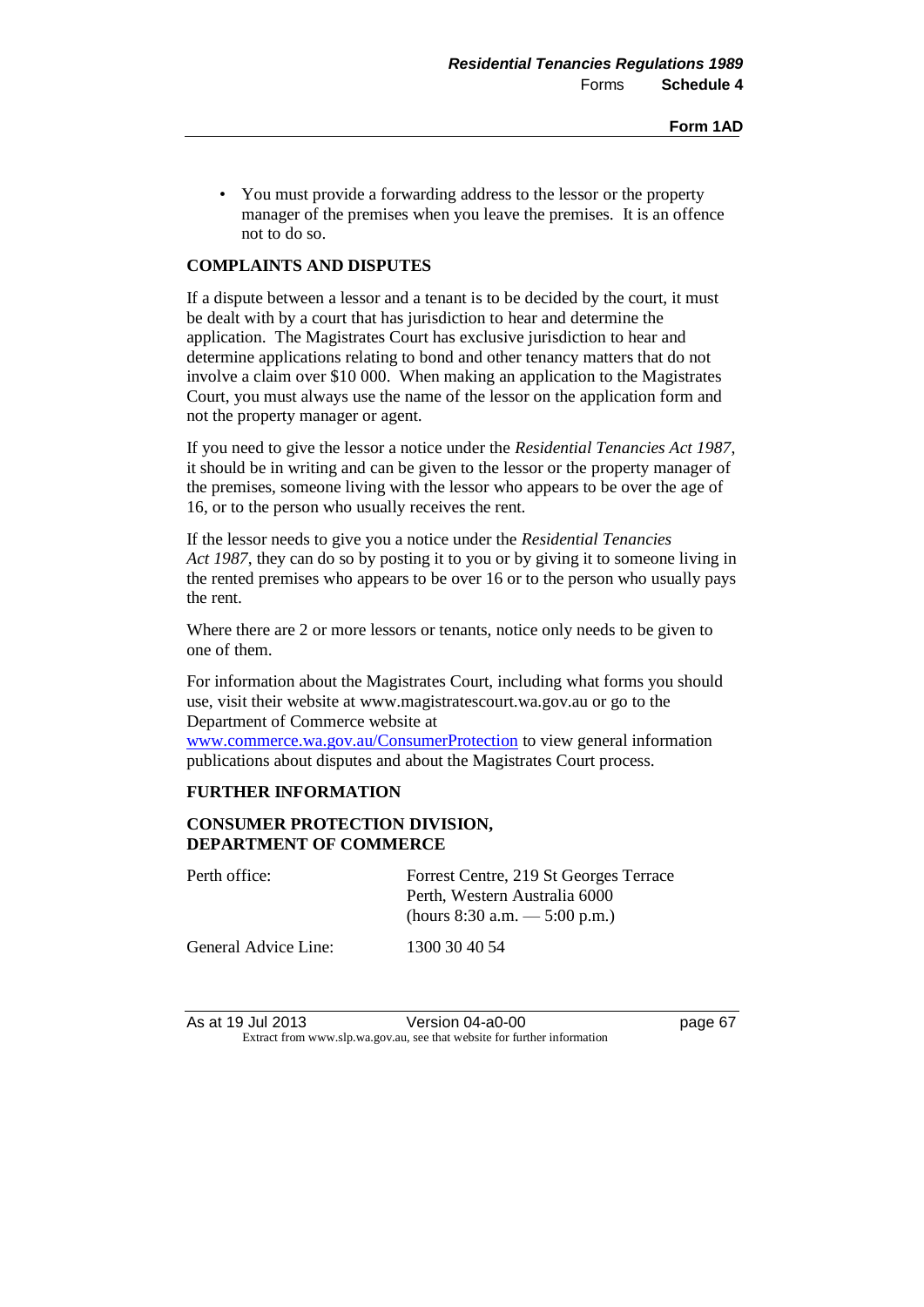## **Form 1AD**

Email: consumer@commerce.wa.gov.au

Internet: [www.commerce.wa.gov.au/ConsumerProtection](http://www.commerce.wa.gov.au/ConsumerProtection)

| Regional offices:     |                  |
|-----------------------|------------------|
| Goldfields/Esperance: | $(08)$ 9026 3250 |
| Great Southern:       | $(08)$ 9842 8366 |
| Kimberley:            | $(08)$ 9191 8400 |
| South-West:           | (08) 9722 2888   |
| North-West:           | $(08)$ 9185 0900 |
| Mid-West:             | $(08)$ 9920 9800 |

The WA Government provides funding assistance to the WA Tenancy Network which provides advice, information and advocacy to tenants throughout Western Australia. Contact the Consumer Protection Advice Line on 1300 30 40 54 for referral to a centre near you.

## **STANDARD TERMS APPLICABLE TO ALL RESIDENTIAL TENANCY AGREEMENTS**

The *Residential Tenancies Act 1987* and the *Residential Tenancies Regulations 1989* apply to this agreement. Both the lessor and the tenant must comply with these laws. Some of the rights and obligations in that legislation are outlined below.

# **RIGHT TO OCCUPY THE PREMISES**

1. The tenant has the right to exclusive occupation and quiet enjoyment of the residential premises during the tenancy.

## **RENT**

- 2. The tenant must pay rent on time or the lessor may issue a notice of termination and, if the rent is still not paid in full, the lessor may take action through the court to evict the tenant.
- 3. The tenant must not withhold rent because the tenant is of the view that the lessor is in breach of the agreement.
- 4. The lessor or property manager must not:
	- 4.1 require the tenant to pay more than 2 weeks rent in advance; or
	- 4.2 require the tenant to pay rent by post-dated cheque; or

page 68 Version 04-a0-00 As at 19 Jul 2013 Extract from www.slp.wa.gov.au, see that website for further information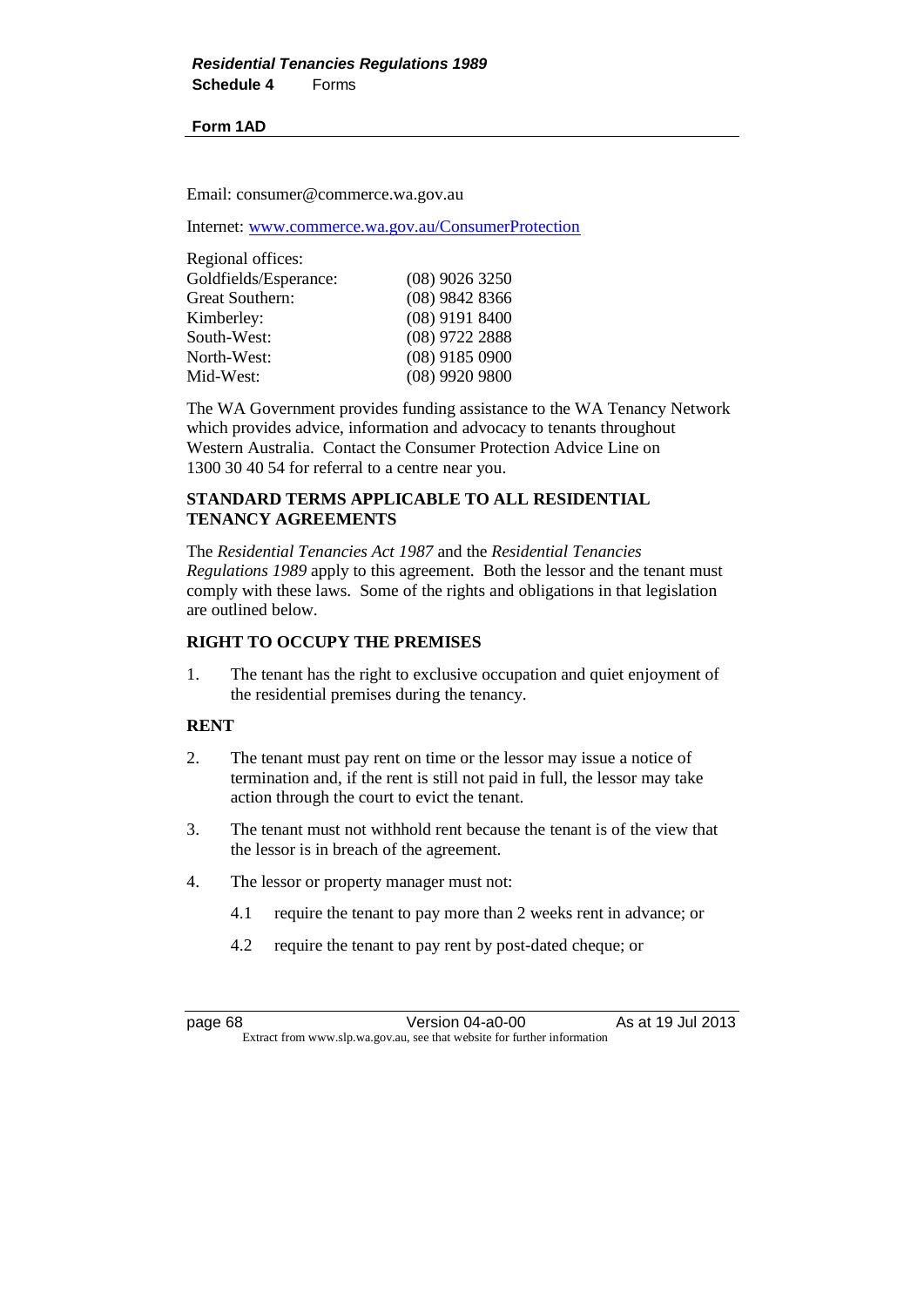- 4.3 use rent paid by the tenant for the purpose of any amount payable by the tenant other than rent; or
- 4.4 require the tenant to pay any monetary amount other than rent, security bond and pet bond.
- 5. The lessor or property manager must give a rent receipt to the tenant within 3 days of the rent being paid unless the rent is paid into an authorised bank or credit union account nominated by the lessor.
- 6. A tenancy agreement cannot contain a provision for a penalty, damages or extra payment if the tenant fails to keep to the agreement or breaches any law. If an agreement allows a reduced rent or a rebate, a refund or other benefit if the tenant does not breach the agreement, the tenant is entitled to the reduction, rebate, refund or other benefit in any event.
- 7. **Warning:** it is an offence for a tenant to fail or refuse to pay any rent due under a residential tenancy agreement with the intention that the amount of such rent be recovered by the lessor from the tenant's security bond.

# **PAYMENT OF COUNCIL RATES, LAND TAX, WATER AND OTHER CHARGES**

8. The lessor must pay all rates, taxes or charges imposed in respect of the premises under the *Local Government Act 1995*, the *Land Tax Act 2002* or any written law under which a rate, tax or charge is imposed for water supply or sewerage services under the *Water Agencies (Powers) Act 1984* (other than a charge for water consumed). The lessor is responsible for any contribution levied under the *Strata Titles Act 1985* and any contribution levied on a proprietor under the *Strata Titles Act 1985*.

# **PUBLIC UTILITY SERVICES**

- 9. *Public utility services* has the meaning given in the *Land Administration Act 1997* and refers to services such as gas, electricity and water.
- 10. If the premises are not separately metered to measure the tenant's consumption of a public utility service at the premises and the tenant is expected to pay for his or her consumption of the public utility service, the lessor and tenant must agree in writing an alternative method of calculating the charge to be paid by the tenant for the consumption of that public utility service.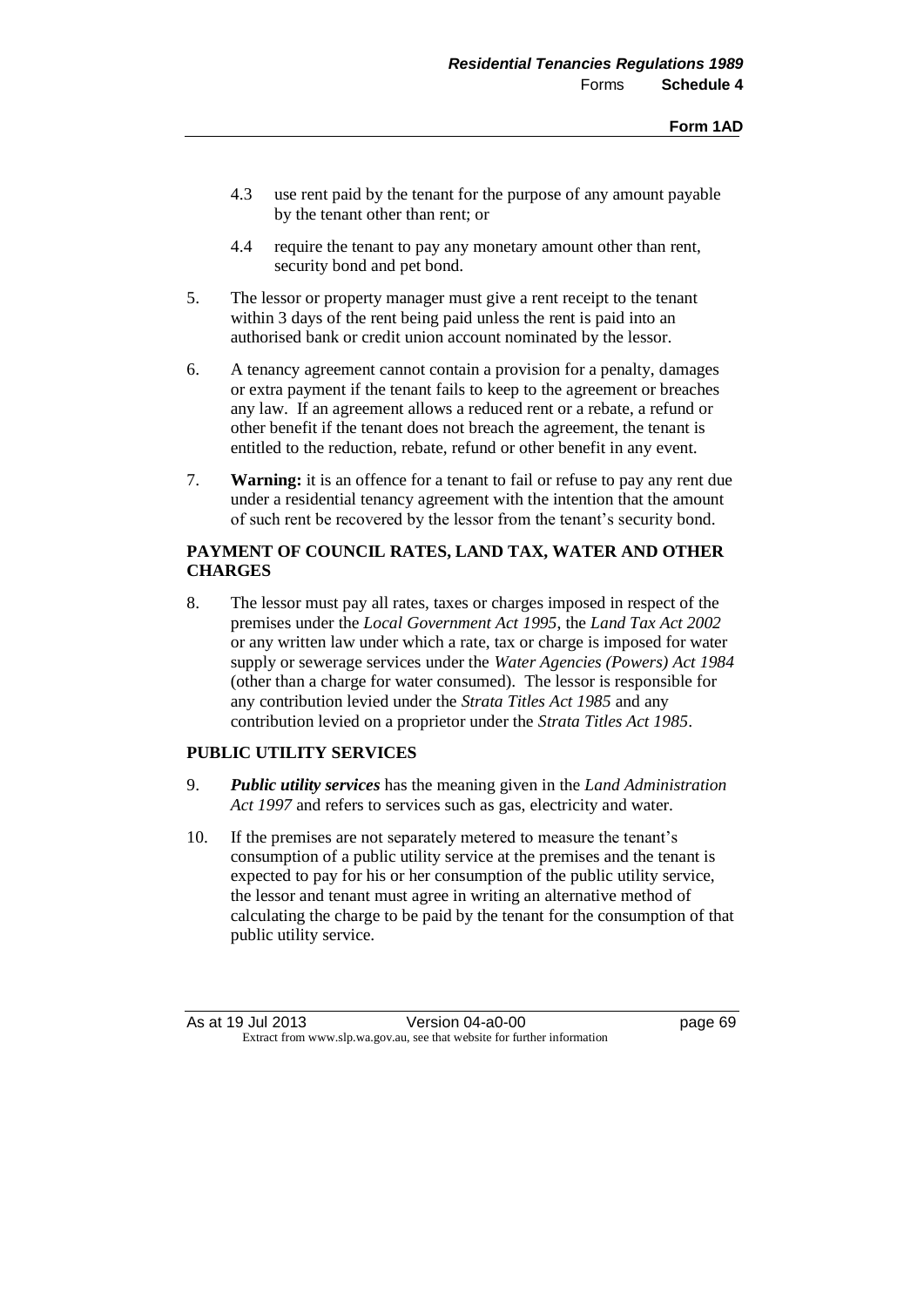#### **Form 1AD**

- 11. The tenant must not be required to pay a charge in relation to a public utility service provided to the premises unless the charge is calculated by reference to the tenant's actual consumption of the public utility service at the premises and the tenant is given written notice of the charge.
- 12. If the premises are separately metered, the notice of the charge must specify:
	- 12.1 the relevant meter reading or readings; and
	- 12.2 the charge per metered unit; and
	- 12.3 the amount of GST payable in respect of the provision of the public utility service to the residential premises.
- 13. If the premises are not separately metered, the notice of the charge must specify:
	- 13.1 the calculation as per the agreed method; and
	- 13.2 the amount of GST payable in respect of the provision of the public utility service to the residential premises.

## **POSSESSION OF THE PREMISES**

- 14. The lessor must:
	- 14.1 give the tenant vacant possession of the premises on the day on which the tenant is entitled to enter into occupation of the premises under the agreement; and
	- 14.2 take all reasonable steps to ensure that, at the time of signing this agreement, there is no legal reason why the tenant cannot occupy the premises as a residence for the term of this agreement.

## **TENANT'S RIGHT TO QUIET ENJOYMENT**

- 15. The tenant is entitled to quiet enjoyment of the premises without interruption by the lessor or any person claiming by, through or under the lessor or having superior title to that of the lessor.
- 16. The lessor or the property manager will not interfere with, or cause or permit any interference with, the reasonable peace, comfort or privacy of the tenant in the use of the premises. The lessor or the property manager must also take all reasonable steps to ensure that the lessor's other

page 70 **Version 04-a0-00** As at 19 Jul 2013 Extract from www.slp.wa.gov.au, see that website for further information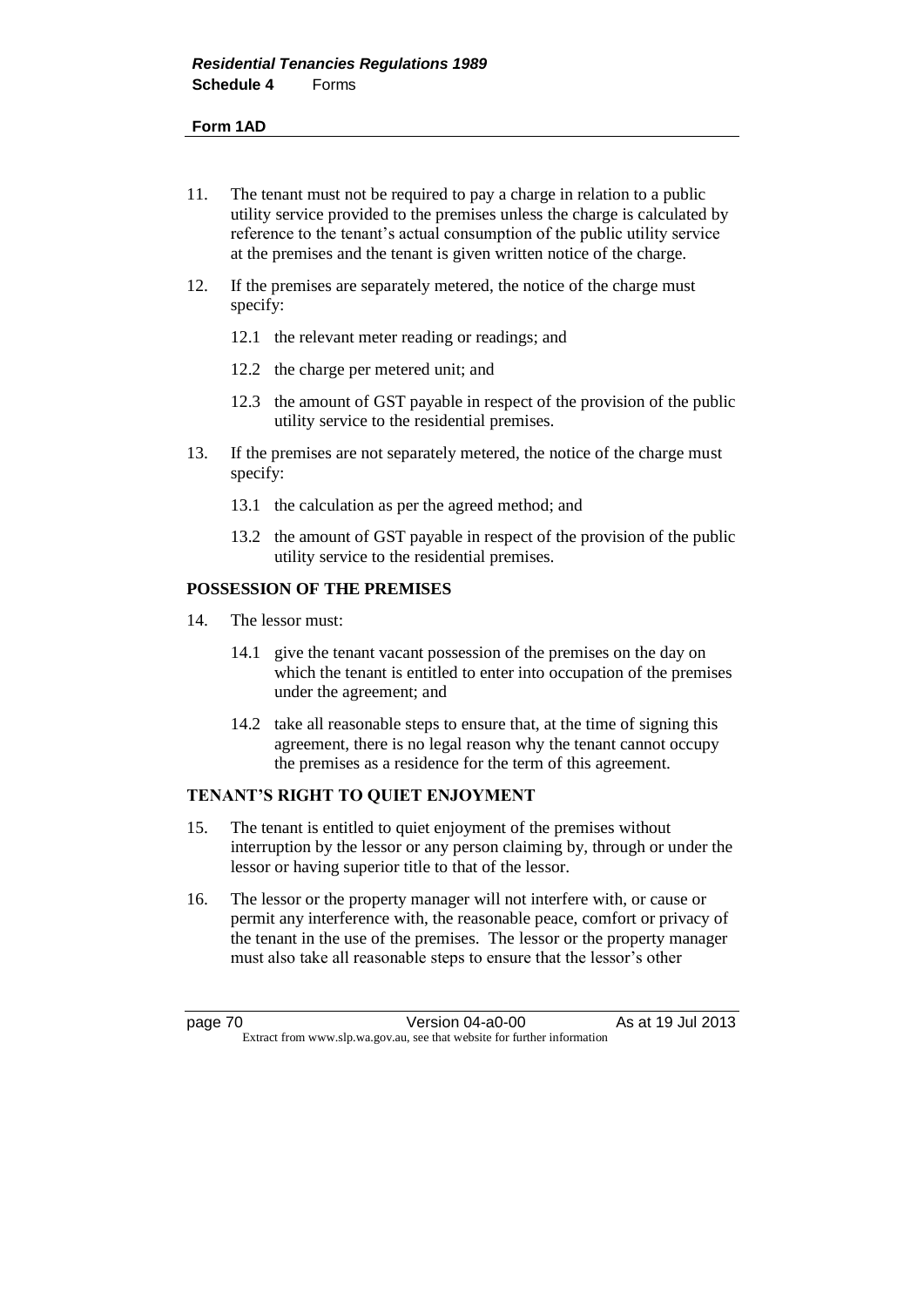neighbouring tenants do not interfere with the reasonable peace, comfort or privacy of the tenant in the use of the premises.

## **USE OF THE PREMISES BY TENANT**

- 17. The tenant must:
	- 17.1 use the premises as a place of residence; and
	- 17.2 not use or allow the premises to be used for any illegal purpose; and
	- 17.3 not cause or permit a nuisance; and
	- 17.4 not intentionally or negligently cause or permit damage to the residential premises; and
	- 17.5 advise the lessor or property manager as soon as practicable if any damage occurs; and
	- 17.6 keep the premises in a reasonable state of cleanliness; and
	- 17.7 not cause or allow to be caused injury to the lessor, property manager or any person lawfully on adjacent premises; and
	- 17.8 not allow anyone who is lawfully at the premises to breach the terms of this agreement.
- 18. The tenant is responsible for the conduct or omission of any person lawfully on the premises that results in a breach of the agreement.

# **LESSOR'S GENERAL OBLIGATIONS FOR RESIDENTIAL PREMISES**

- 19. In this clause, *premises* includes fixtures and chattels provided with the premises but does not include:
	- 19.1 any fixture or chattel disclosed by the lessor to the tenant as not functioning before the agreement was entered into; or
	- 19.2 any other fixture or chattel that the tenant could not reasonably have expected to be functioning at the time the agreement was entered into.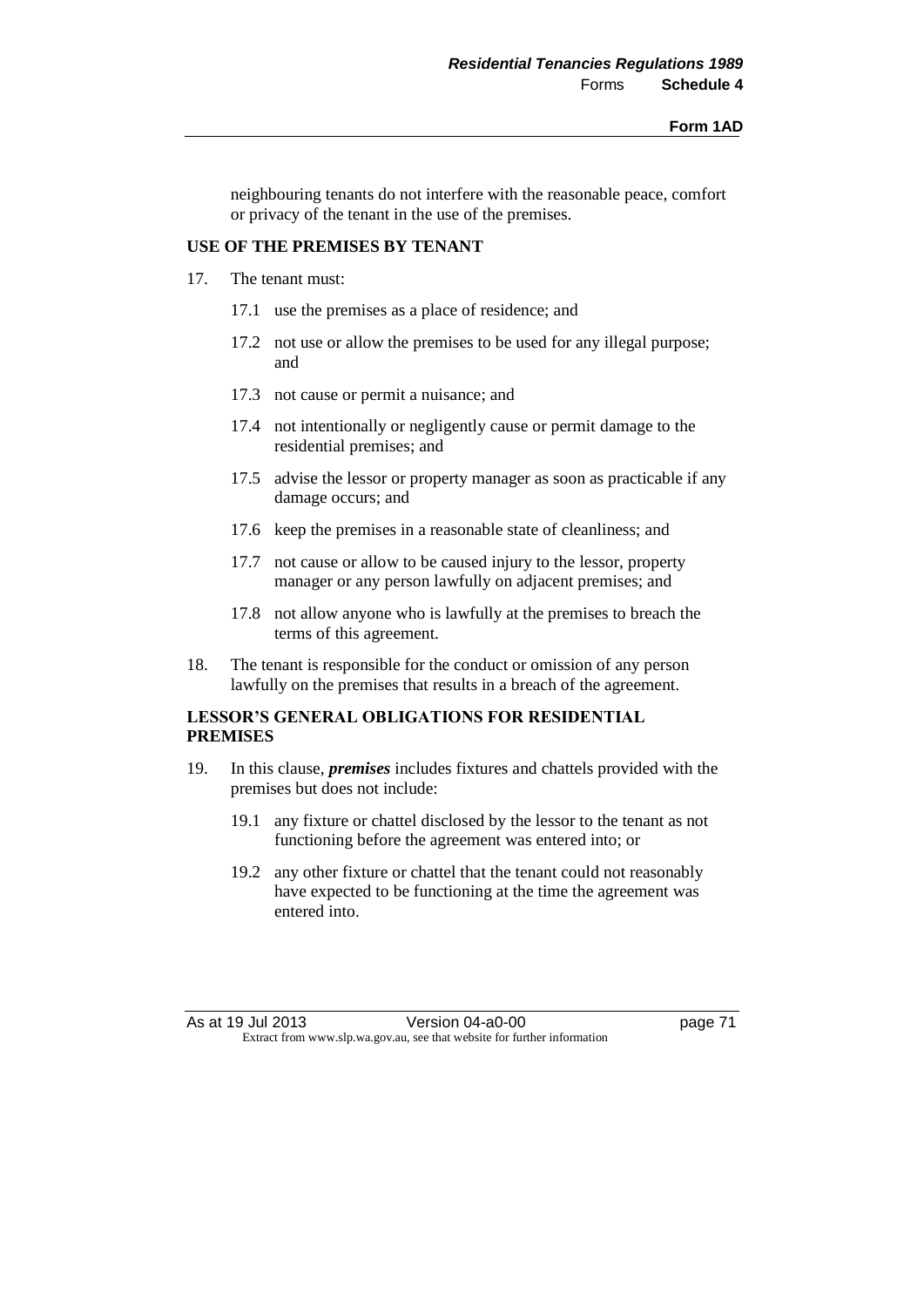#### **Form 1AD**

- 20. The lessor must:
	- 20.1 provide vacant possession of the premises and in a reasonable state of cleanliness and repair; and
	- 20.2 maintain and repair the premises in a timely manner; and
	- 20.3 comply with all laws affecting the premises including building, health and safety laws.

## **URGENT REPAIRS**

- 21. *Urgent repairs* are defined by the *Residential Tenancies Act 1987* and fall into 2 categories: repairs that are necessary for the supply or restoration of an essential service and other urgent repairs. Essential services are listed in the *Residential Tenancies Regulations 1989* as electricity, gas, a functioning refrigerator (if one is provided with the premises), waste water management treatment and water (including the supply of hot water). Arrangements for repairs that are necessary to supply or restore an essential service must be made with a suitable repairer within 24 hours.Other urgent repairs are those that are not necessary for the supply or restoration of an essential service, but may nevertheless cause damage to the premises, injure a person or cause undue hardship or inconvenience to the tenant. Arrangements for these repairs must be made within 48 hours.
- 22. In every tenancy, if the need for urgent repair arises other than as a result of a breach of the agreement by the tenant:
	- 22.1 the tenant is to notify the lessor or the property manager of the need for urgent repairs as soon as practicable; and
	- 22.2 the lessor is to ensure that the repairs are carried out by a suitable repairer as soon as practicable after that notification; and
	- 22.3 if, within 24 hours (in the case of repairs for the supply or restoration of essential services) or 48 hours (in the case of other urgent repairs), the lessor or property manager cannot be contacted, or, having notified the lessor or property manager of the need for the repairs, the lessor fails to ensure that the repairs will be carried out by a suitable repairer as soon as practicable after that notification, the tenant may arrange for the repairs to be carried out by a suitable repairer to the minimum extent necessary to effect those repairs; and

page 72 Version 04-a0-00 As at 19 Jul 2013 Extract from www.slp.wa.gov.au, see that website for further information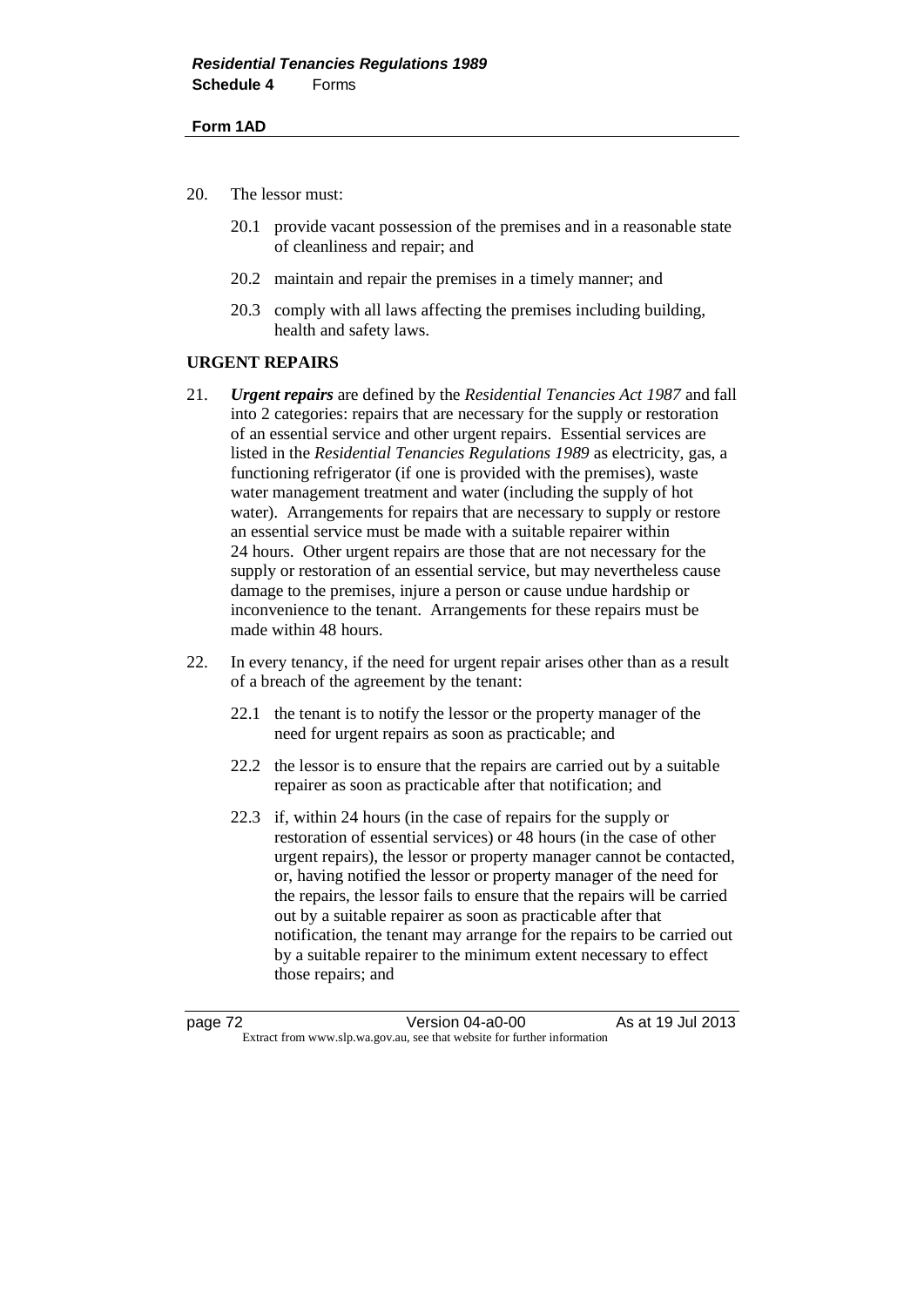22.4 if a tenant arranges for repairs to be carried out under clause 22.3, the lessor must, as soon as practicable after the repairs are carried out, reimburse the tenant for any reasonable expense incurred by the tenant in arranging for those repairs to be carried out and paying for those repairs.

## **LESSOR'S ACCESS TO THE PREMISES**

- 23. The lessor, property manager or person acting on behalf of the lessor, can only enter the premises in the following circumstances:
	- 23.1 in any case of emergency;
	- 23.2 to conduct up to 4 routine inspections in a 12 month period after giving the tenant at least 7 days, but not more than 14 days, written notice;
	- 23.3 where the agreement allows the rent to be collected at the premises where rent is payable not more frequently than once every week;
	- 23.4 to inspect and secure the premises if there are reasonable grounds to believe that the premises have been abandoned and the tenant has not responded to a notice from the lessor;
	- 23.5 carrying out or inspecting necessary repairs to or maintenance of the premises, at any reasonable time, after giving the tenant not less than 72 hours notice in writing before the proposed entry;
	- 23.6 showing the premises to prospective tenants, at any reasonable time and on a reasonable number of occasions during the period of 21 days preceding the termination of the agreement, after giving the tenant reasonable notice in writing;
	- 23.7 showing the premises to prospective purchasers, at any reasonable time and on a reasonable number of occasions, after giving the tenant reasonable notice in writing;
	- 23.8 if the tenant agrees at, or immediately before, the time of entry.
- 24. There are directions within the *Residential Tenancies Act 1987* which guide tenants, lessors and property managers on appropriate behaviour in relation to gaining or granting access to the premises. The following summary may assist.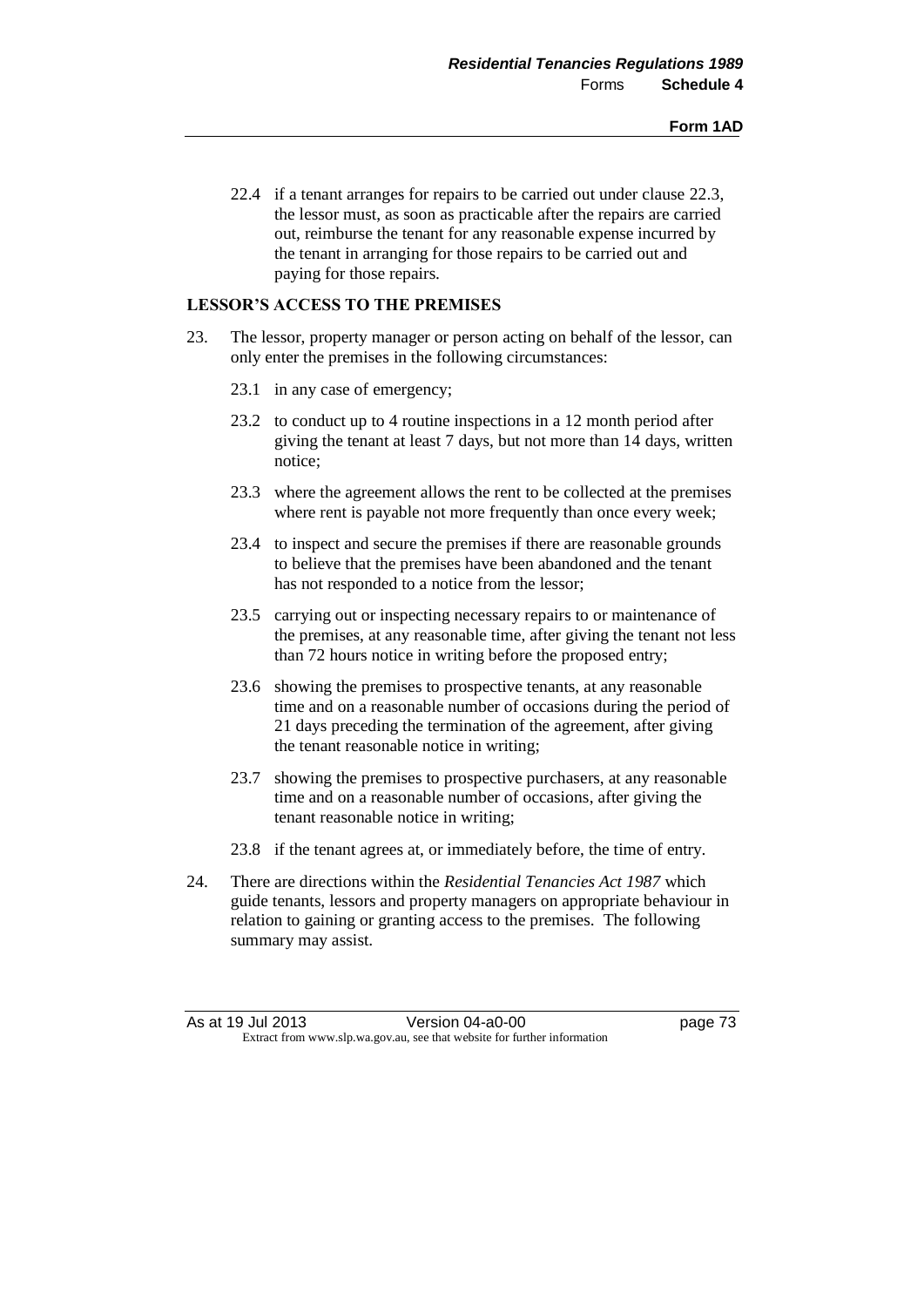**Form 1AD**

#### **REASONABLE TIME**

#### 25. *Reasonable time* means:

- 25.1 between 8.00 a.m. and 6.00 p.m. on a weekday; or
- 25.2 between 9.00 a.m. and 5.00 p.m. on a Saturday; or
- 25.3 at any other time agreed between the lessor and each tenant.

## **REQUIREMENT TO NEGOTIATE A DAY AND TIME FOR A PROPOSED ENTRY BY THE LESSOR**

26. The lessor or property manager must make a reasonable attempt to negotiate a day and time that does not unduly inconvenience the tenant.

#### **REQUIREMENT TO GIVE TENANT NOTICE OF PROPOSED ENTRY**

27. Where the lessor or property manager gives a tenant notice of an intention to enter premises on a particular day, the notice must specify the day and whether it will be before or after 12.00 p.m.

## **TENANT ENTITLED TO BE PRESENT**

28. The tenant is entitled to be on the premises during the entry by the lessor, the property manager or any other person acting on behalf of the lessor.

## **ENTRY MUST BE REASONABLE AND NO LONGER THAN NECESSARY**

- 29. The lessor or property manager exercising a right of entry:
	- 29.1 must do so in a reasonable manner; and
	- 29.2 must not, without the tenant's consent, stay or permit others to stay on the premises longer than is necessary to achieve the purpose of the entry.

## **LESSOR'S OBLIGATION TO COMPENSATE TENANT IF DAMAGE TO TENANT'S GOODS**

30. If the lessor or property manager (or any person accompanying the lessor or property manager) causes damage to the tenant's goods when exercising a right of entry, the lessor is obliged to compensate the tenant.

page 74 Version 04-a0-00 As at 19 Jul 2013 Extract from www.slp.wa.gov.au, see that website for further information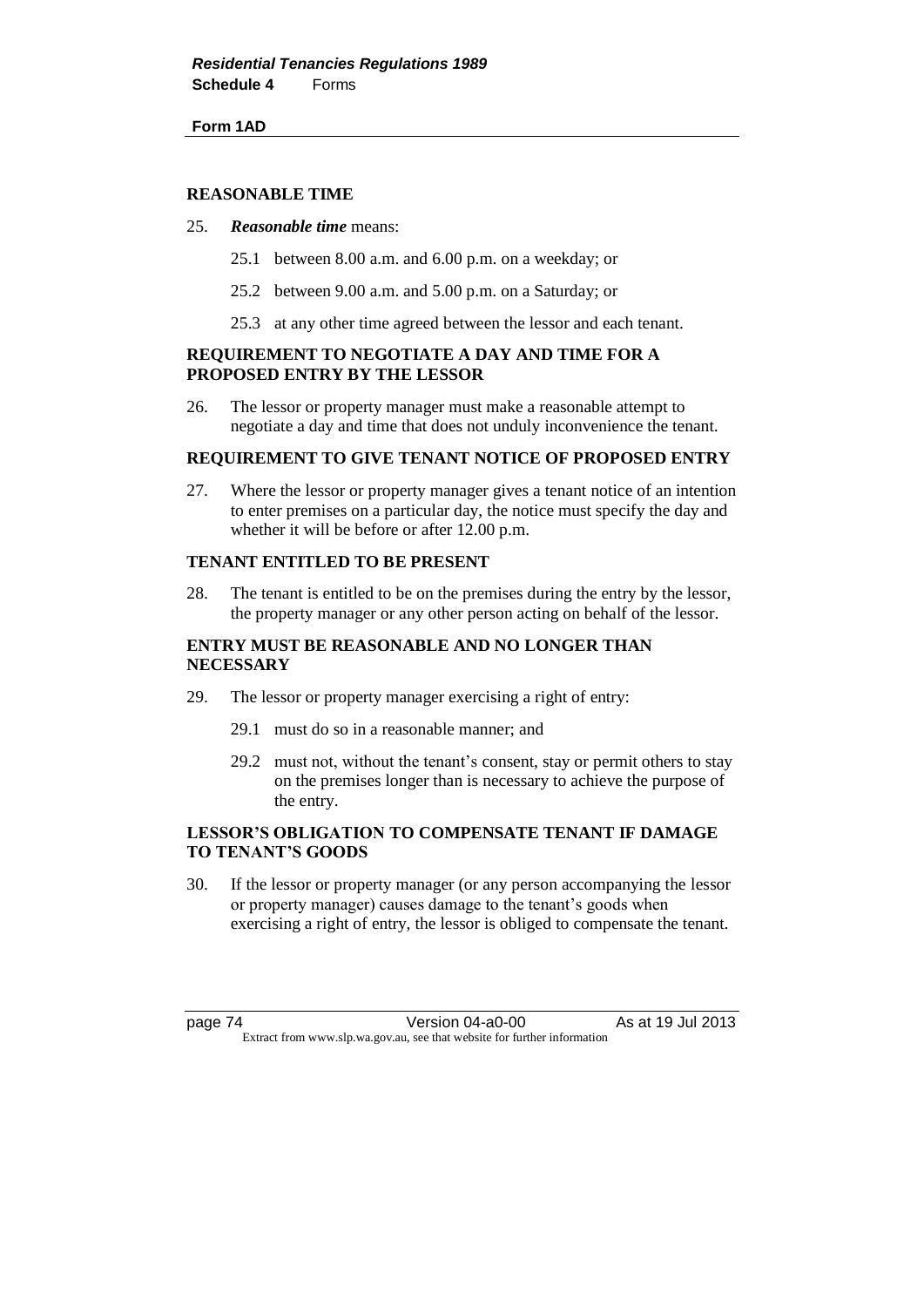#### **ALTERATIONS AND ADDITIONS TO THE PREMISES**

- 31. If the tenancy agreement allows the tenant to affix a fixture or make a renovation, alteration or addition to the premises, then:
	- 31.1 the tenant must obtain permission from the lessor prior to affixing any fixture or making any renovation, alteration or addition to the premises; and
	- 31.2 the tenant must obtain permission from the lessor to remove any fixture attached by the tenant and make good any damage; and
	- 31.3 notify the lessor of any damage caused by removing any fixture and, at the option of the lessor, repair the damage or compensate the lessor for any reasonable expenses incurred by the lessor in repairing the damage; and
	- 31.4 the lessor must not unreasonably refuse permission for the installation of a fixture or an alteration, addition or renovation by the tenant.
- 32. If the lessor wants to make an alteration or addition or affix a fixture to the premises, then:
	- 32.1 the lessor must obtain the tenant's permission prior to affixing any fixture or making any renovation, alteration or addition to the premises; and
	- 32.2 the tenant must not unreasonably refuse permission for the lessor to affix any fixture or make any renovation, alteration or addition to the premises.

## **LOCKS AND SECURITY DEVICES**

- 33. The prescribed means of securing the premises are specified in the *Residential Tenancies Regulations 1989*. In every tenancy:
	- 33.1 the lessor must provide and maintain such means to ensure the premises are reasonably secure as prescribed in the regulations; and
	- 33.2 any lock or security device at the premises must not be altered, removed or added by a lessor or tenant without the consent of the other; and
	- 33.3 the lessor or the tenant must not unreasonably withhold that consent.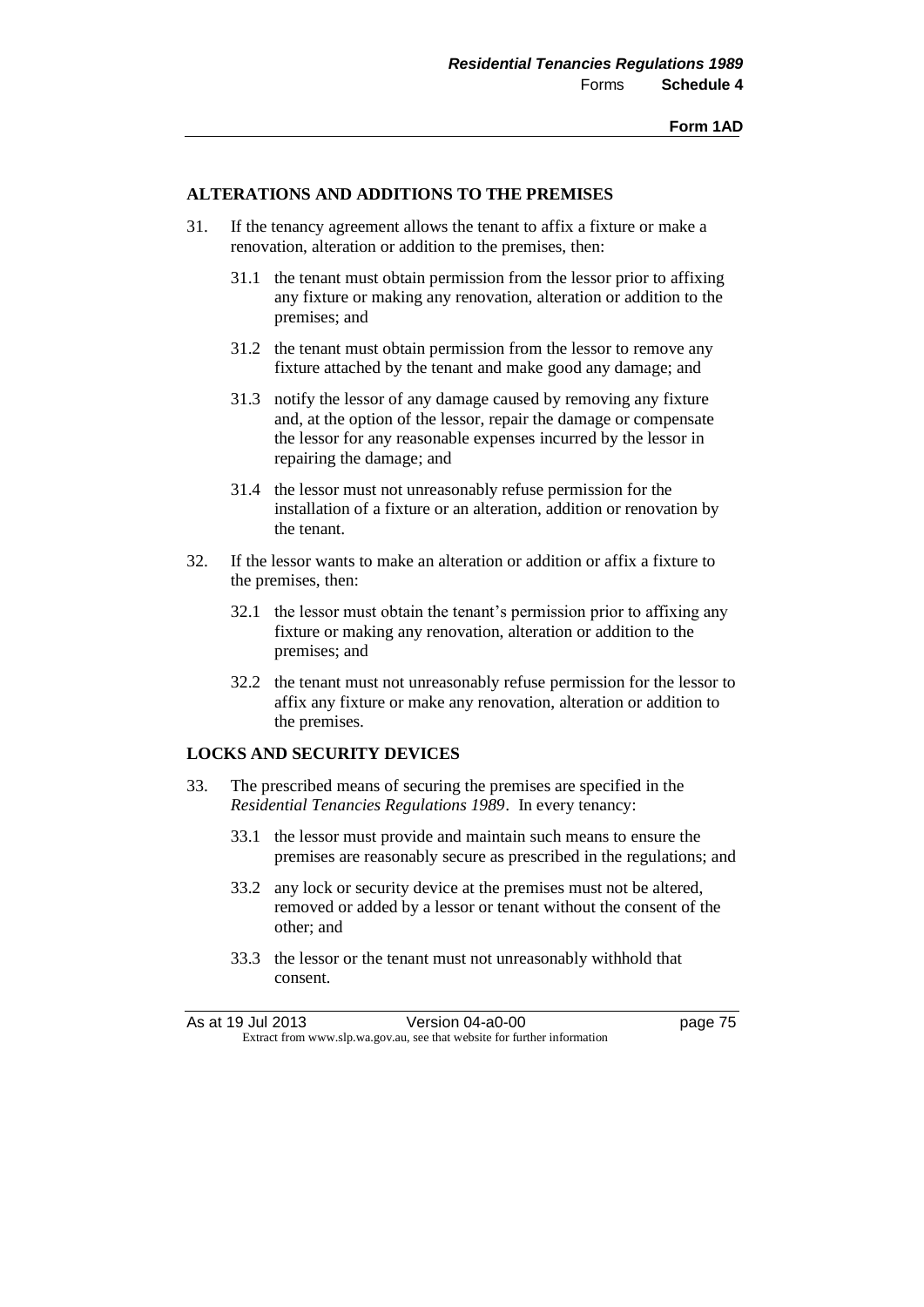#### **Form 1AD**

#### **TRANSFER OF TENANCY OR SUB-LETTING BY TENANT**

- 34. If the tenancy agreement allows the tenant to assign his or her interest or sub-let the premises with the lessor's consent:
	- 34.1 the tenant cannot assign his or her interest or sub-let the premises without the written consent of the lessor; and
	- 34.2 the lessor must not unreasonably withhold such consent; and
	- 34.3 the lessor must not make any charge for giving such consent other than the lessor's reasonable incidental expenses.

#### **CONTRACTING OUT**

35. It is an offence to contract out of any provision of the *Residential Tenancies Act 1987*.

#### **ENDING THE RESIDENTIAL TENANCY AGREEMENT**

- 36. This residential tenancy agreement can only be terminated in certain circumstances.
- 37. The tenant agrees, when this agreement ends, to give vacant possession of the premises to the lessor. Before giving vacant possession to the lessor the tenant must:
	- 37.1 remove all the tenant's goods from the residential premises; and
	- 37.2 leave the residential premises as closely as possible in the same condition, fair wear and tear excepted, as at the commencement of the tenancy; and
	- 37.3 return to the lessor all keys, and other opening devices or similar devices, provided by the lessor.
- 38. The tenant may be liable for losses incurred by the lessor if the above requirements are not met.

## **ENDING A FIXED TERM AGREEMENT**

- 39. If this agreement is a fixed term agreement it may be ended:
	- 39.1 by agreement in writing between the lessor and the tenant; or
	- 39.2 if either the lessor or tenant does not want to renew the agreement, by giving written notice of termination. The notice must be given

page 76 **Version 04-a0-00** As at 19 Jul 2013 Extract from www.slp.wa.gov.au, see that website for further information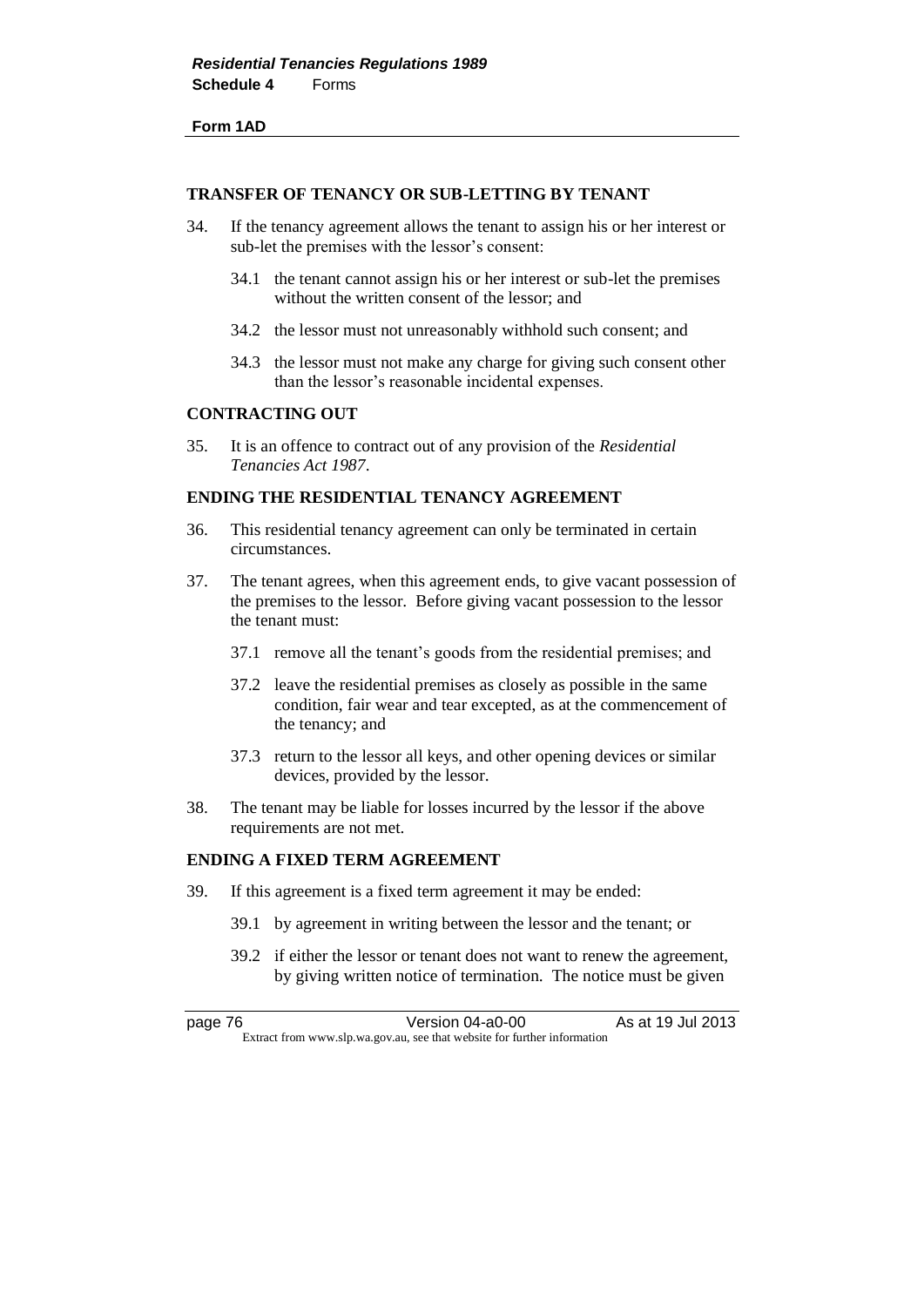to the other party at least 30 days prior to the date on which vacant possession of the premises is to be delivered to the lessor. The notice may be given at any time up until the end of the fixed term but cannot take effect until the term ends.

## **ENDING A PERIODIC AGREEMENT**

- 40. If this agreement is a periodic agreement it may be ended:
	- 40.1 by agreement in writing between the lessor and the tenant; or
	- 40.2 by either the lessor or the tenant by giving written notice of termination to the other party. The notice may be given at any time. The lessor must give at least 60 days notice and the tenant must give at least 21 days notice.

# **OTHER GROUNDS FOR ENDING AGREEMENT**

- 41. The *Residential Tenancies Act 1987* also authorises the lessor and the tenant to end this agreement on other grounds. The grounds for the lessor include sale of the residential premises, breach of this agreement by the tenant, where the agreement is frustrated (e.g. where the premises are destroyed or become uninhabitable) and hardship. The grounds for the tenant include breach of this agreement by the lessor, where the agreement is frustrated (e.g. where the premises are destroyed or become uninhabitable) and hardship.
- 42. For more information, refer to the *Residential Tenancies Act 1987* or contact the Department of Commerce on 1300 30 40 54 or visit [www.commerce.wa.gov.au/ConsumerProtection.](http://www.commerce.wa.gov.au/ConsumerProtection)

## 43. **Warning:**

- 43.1 It is an offence for any person to obtain possession of the residential premises without an order of the Magistrates Court if the tenant does not willingly move out (a termination notice issued by the lessor or property manager is not a court order). The court may order fines and compensation to be paid for such an offence.
- 43.2 It is an offence for a tenant to fail to provide the lessor with a forwarding address when vacating the premises.

#### **SECURITY BOND**

44. The security bond is held by the Bond Administrator.

As at 19 Jul 2013 Version 04-a0-00 page 77 Extract from www.slp.wa.gov.au, see that website for further information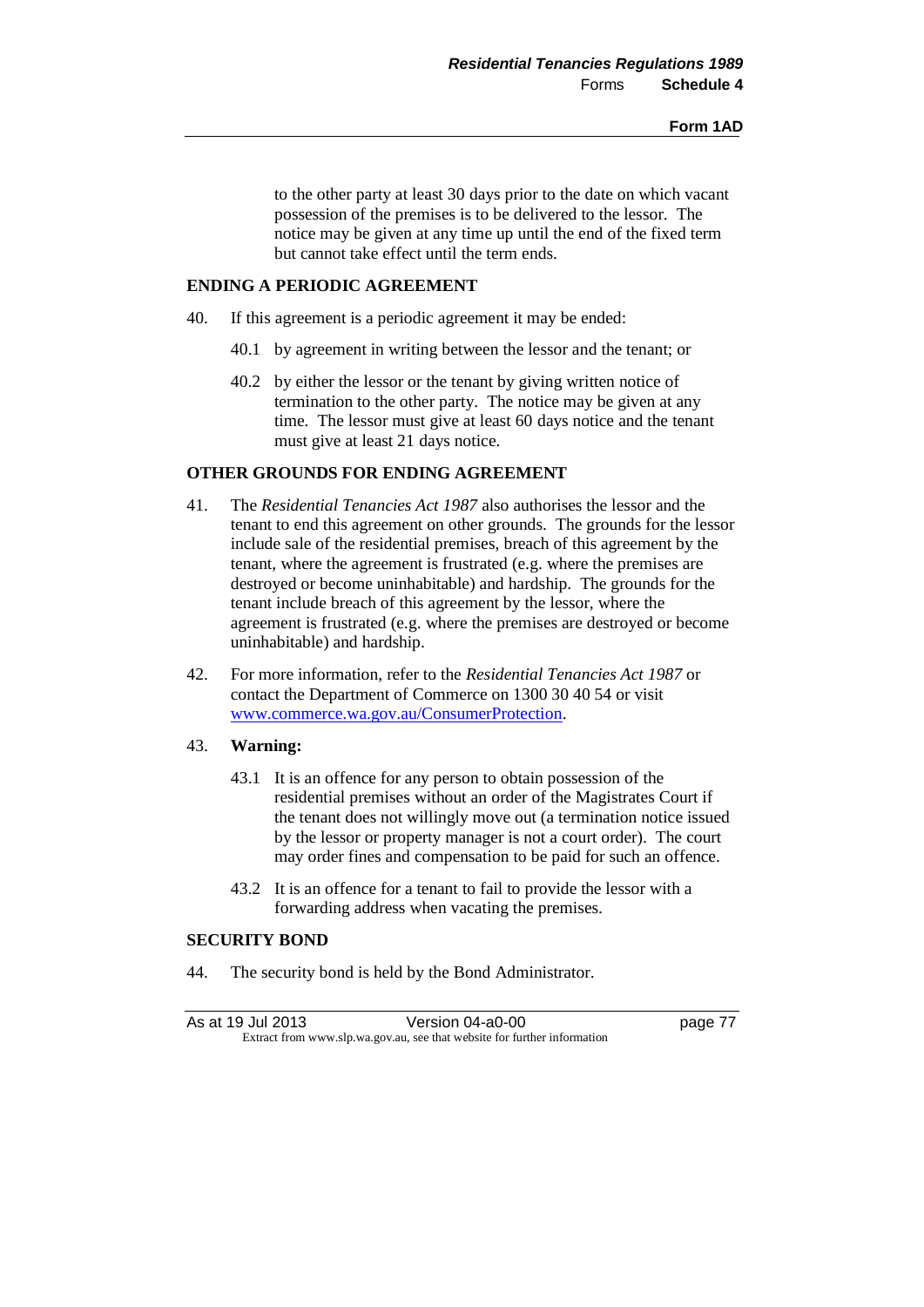#### **Form 1AD**

- 45. The lessor agrees that where the lessor or the property manager applies to the Bond Administrator for the release of the security bond at the end of the tenancy, the lessor or property manager will provide the tenant with evidence to support the amount claimed.
- 46. The Bond Administrator can only release the security bond when it receives either:
	- 46.1 a Joint Application for Disposal of Security Bond form signed by all the parties to the tenancy agreement; or
	- 46.2 an order of the court.
- 47. If the parties cannot agree on how the security bond is to be dispersed, either party can apply to the Magistrates Court to have the dispute decided.
- 48. **Warning:** It is an offence for a lessor or a property manager to require a tenant to sign a Joint Application for Disposal of Security Bond form unless the residential tenancy agreement has terminated and the amount of the security bond to be paid to the tenant or lessor is stipulated on the form.

## **TENANCY DATABASES**

- 49. A lessor or property manager can only list a person on a residential tenancy database if:
	- 49.1 the person is a named tenant on the residential tenancy agreement; and
	- 49.2 the residential tenancy agreement has been terminated; and
	- 49.3 the person owes the lessor a debt that is greater than the security bond or a court has made an order terminating the tenancy agreement.

# **ADVICE, COMPLAINTS AND DISPUTES**

## **DEPARTMENT OF COMMERCE**

50. The *Residential Tenancies Act 1987* allows the Commissioner for Consumer Protection to give advice to parties to a residential tenancy agreement, to look into complaints and, wherever possible, help to settle them. The Department of Commerce may be contacted by telephone on 1300 30 40 54 or by visiting one of the Department's offices.

page 78 **Version 04-a0-00** As at 19 Jul 2013 Extract from www.slp.wa.gov.au, see that website for further information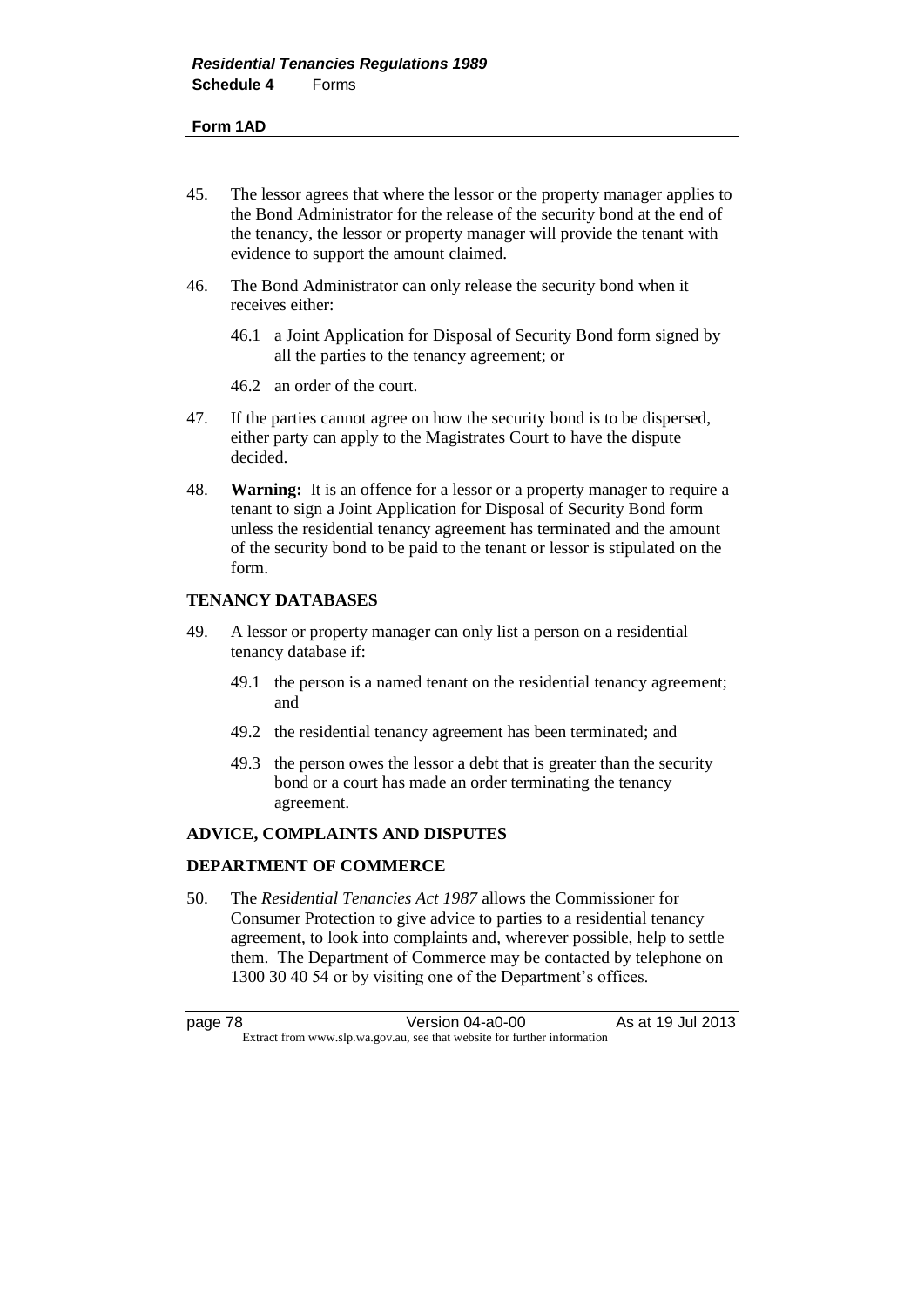51. The tenant should generally approach the lessor or property manager to solve any problem before approaching the Department of Commerce. The Department's role is one of mediation and conciliation, it cannot issue orders or make determinations in respect of disputes.

# **IF A DISPUTE CANNOT BE RESOLVED**

- 52. If a dispute arises between the lessor and the tenant and the dispute cannot be resolved, either party may apply to the Magistrates Court to have the dispute decided by the court. The court can make a range of orders, including:
	- 52.1 restraining any action in breach of the agreement; and
	- 52.2 requiring a party to the agreement to perform a certain action under the agreement; and
	- 52.3 order the payment of any amount owing under the agreement; and
	- 52.4 order the payment of compensation for loss or injury.

*[Form 1AD inserted in Gazette 3 May 2013 p. 1801-17.]*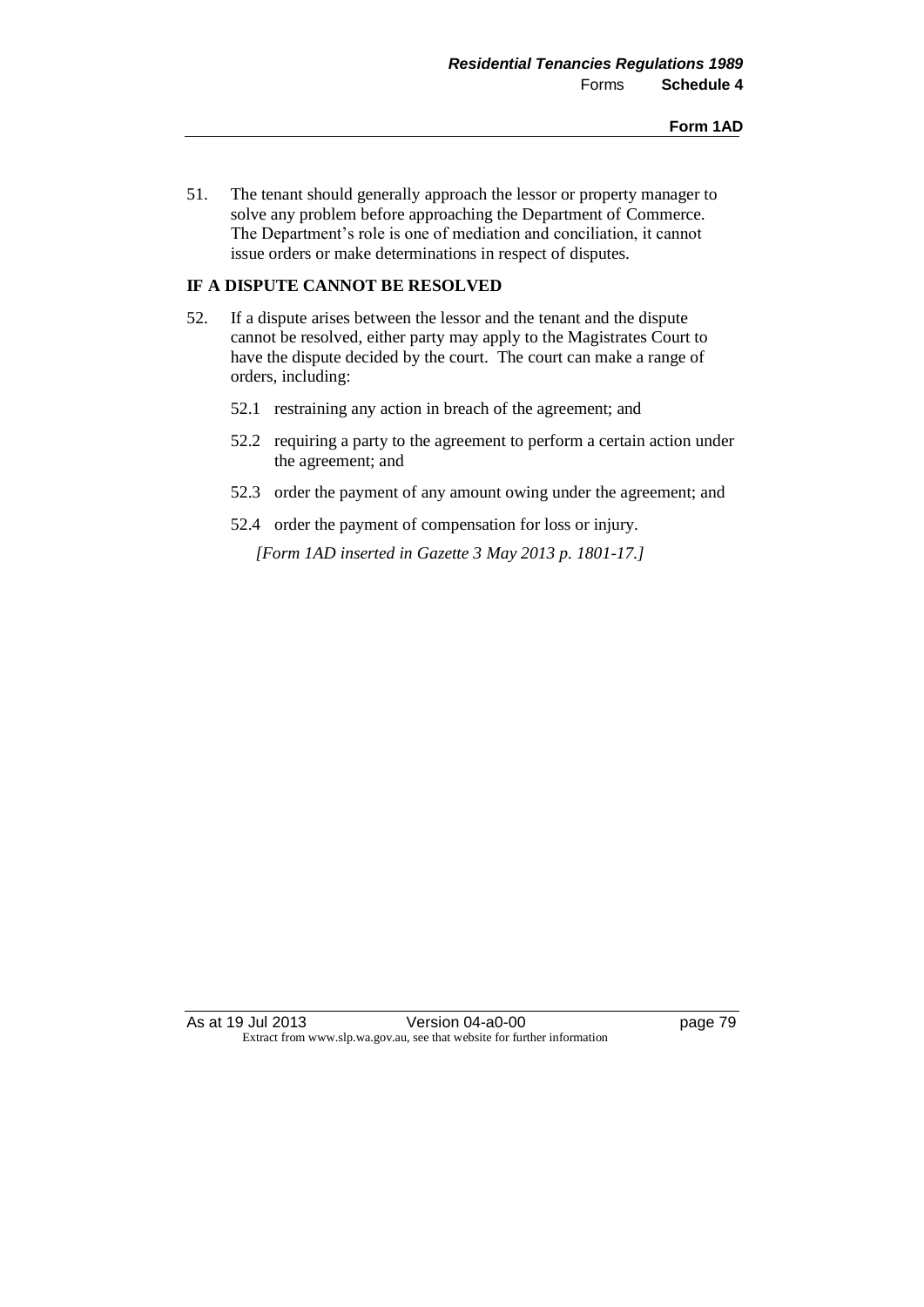## **FORM 1**

# *RESIDENTIAL TENANCIES ACT 1987*

Section 27C(6)

## **PROPERTY CONDITION REPORT**

## **HOW TO COMPLETE THIS FORM**

- 1. Before the tenancy begins, the lessor or the property manager should inspect the residential premises and record the condition of the premises by indicating whether the particular room item is clean, undamaged and working by placing "Y" (YES) or "N" (NO) in the appropriate column. Where necessary, comments should be included in the report.
- 2. Two copies of the report, which has been filled out and signed by the lessor or the property manager, must be given to the tenant within 7 days of the tenant moving into the premises.
- 3. As soon as possible after the tenant receives the property condition report, the tenant should inspect the residential premises and complete the tenant section on both copies of the report. The tenant indicates agreement or disagreement with the condition indicated by the lessor or the property manager by placing "Y" (YES) or "N" (NO) in the appropriate column and by making any appropriate comments on the form.
- 4. The tenant must return one copy of the completed property condition report to the lessor or the property manager within 7 days after receiving it. The tenant should keep the second copy of the property condition report.
- 5. If photographs or video recordings are taken at the time the property inspection is carried out, it is recommended that all photographs or video recordings are signed and dated by all parties. NOTE: Photographs and/or video recordings are not a substitute for accurate written descriptions of the condition of the property.
- 6. As soon as practicable, and in any event within 14 days after the termination of the tenancy agreement, the lessor or the property manager should complete a property condition report, indicating the condition of the premises at the end of the tenancy. This should be done in the presence of the tenant, unless the tenant has been given a reasonable opportunity to be present and has not attended the inspection.

page 80 Version 04-a0-00 As at 19 Jul 2013 Extract from www.slp.wa.gov.au, see that website for further information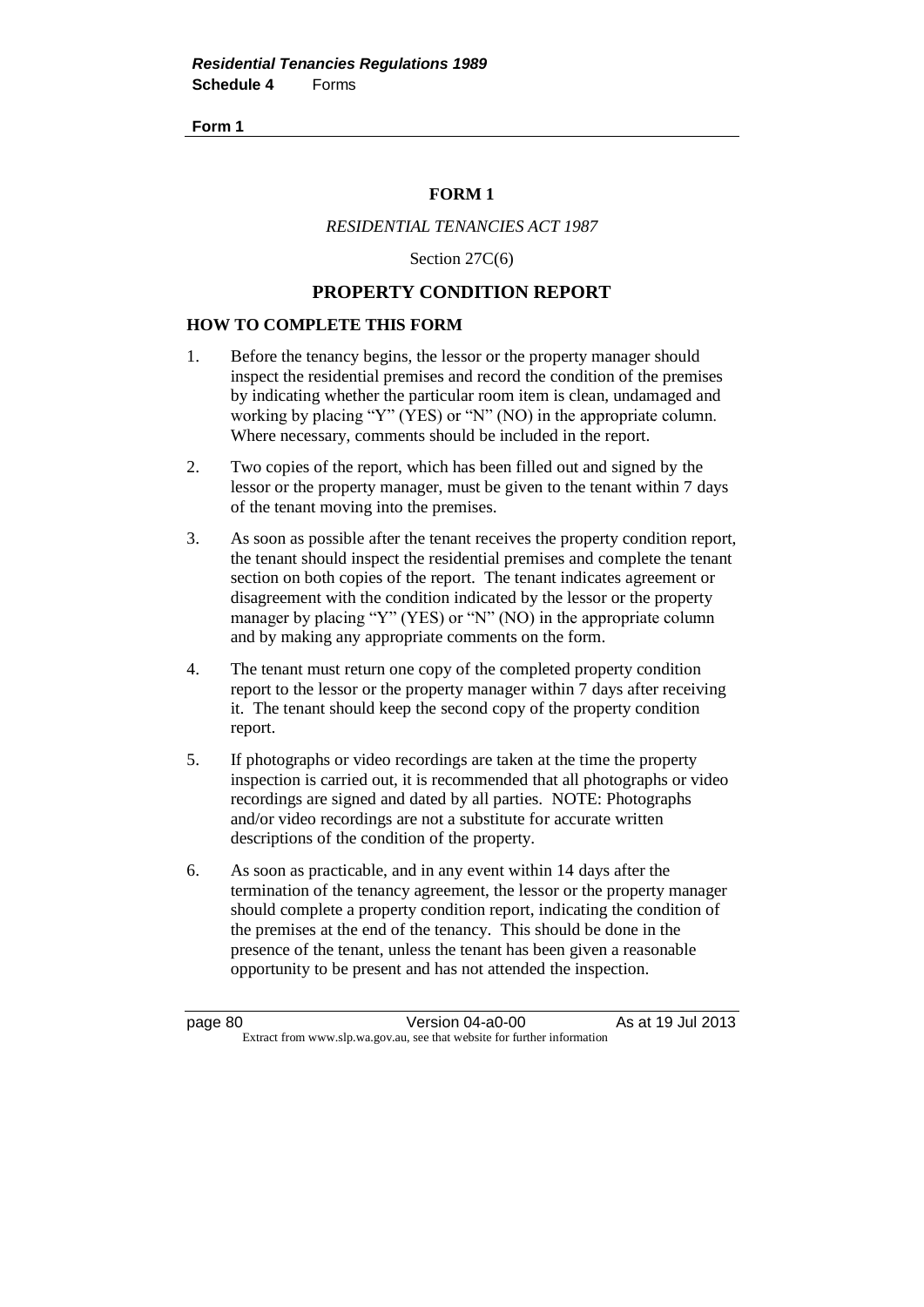## **IMPORTANT NOTES ABOUT THIS PROPERTY CONDITION REPORT**

- 1. This property condition report is an important record of the condition of the residential premises when the tenancy begins. It may be used as evidence of the state of repair or general condition of the premises at the commencement of the tenancy if there is a dispute, particularly about the return of the security bond money and any damage to the premises. It is important to complete the property condition report accurately.
- 2. A property condition report must be filled out whether or not a security bond is paid.
- 3. At the end of the tenancy the premises must be inspected and the condition of the premises at that time will be compared to that stated in the original property condition report.
- 4. A tenant is not responsible for fair wear and tear to the premises.Fair wear and tear is a general term for anything that occurs through ordinary use such as the carpet becoming worn in frequently used areas. Wilful and intentional damage, or damage caused by negligence, is not fair wear and tear.
- 5. If you do not have enough space on the report, attach a separate sheet. All attachments should be signed and dated by all of the parties to the residential tenancy agreement.
- 6. Information about the rights and responsibilities of lessors and tenants may be obtained by contacting the Department of Commerce on 1300 30 40 54 or visiting [www.commerce.wa.gov.au/ConsumerProtection.](http://www.commerce.wa.gov.au/ConsumerProtection)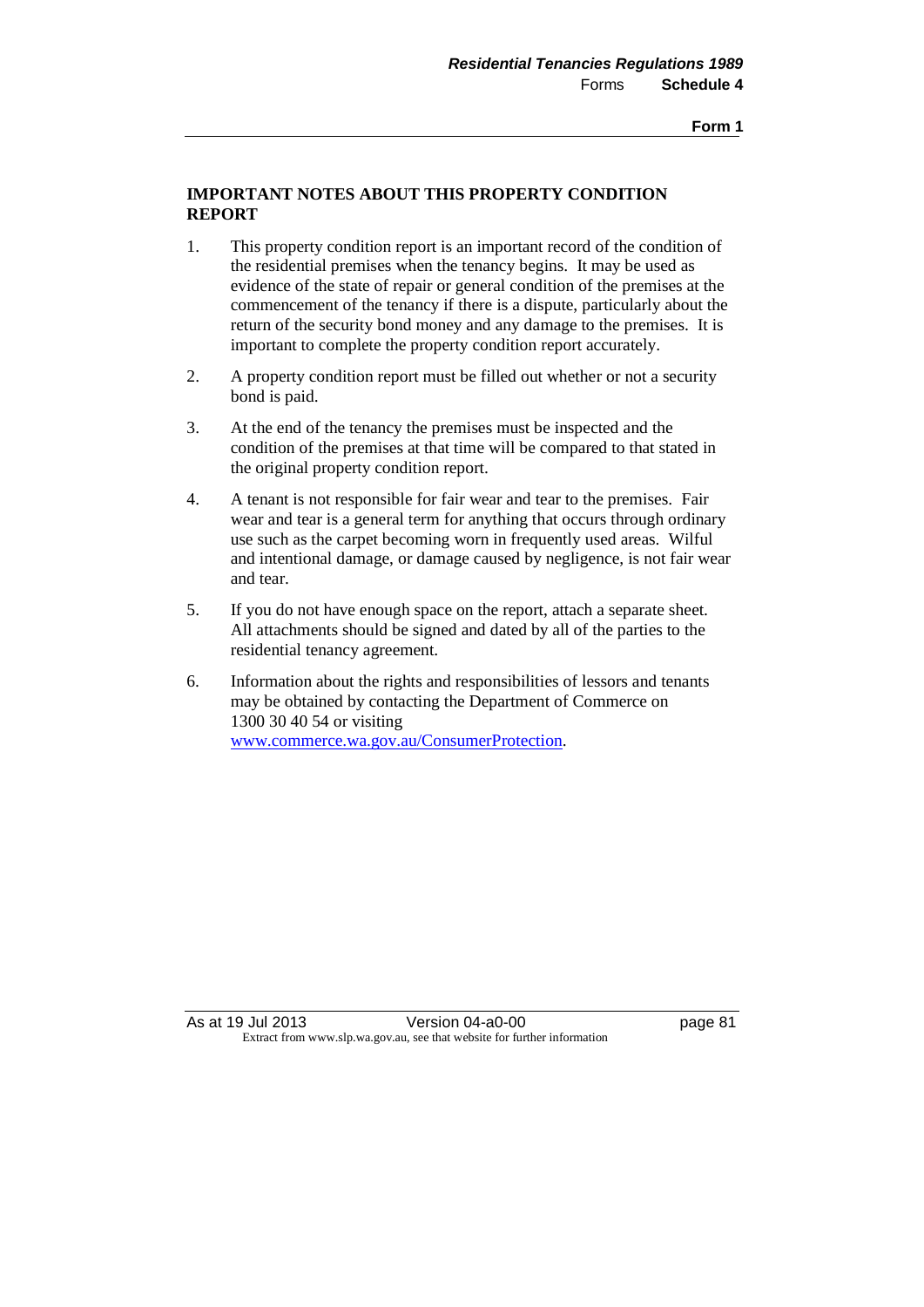# ADDRESS OF RESIDENTIAL PREMISES: \_\_\_\_\_\_\_\_\_\_\_\_\_\_\_\_\_\_\_\_\_\_\_\_\_\_\_

|                               | <b>Clean</b> | Undamaged Working | <b>Tenant</b><br>agrees | <b>Comments</b> |
|-------------------------------|--------------|-------------------|-------------------------|-----------------|
| <b>ENTRY</b>                  |              |                   |                         |                 |
| front door                    |              |                   |                         |                 |
| screen door/<br>security door |              |                   |                         |                 |
| walls/picture hooks           |              |                   |                         |                 |
| windows/screens               |              |                   |                         |                 |
| ceiling                       |              |                   |                         |                 |
| light fittings                |              |                   |                         |                 |
| blinds/curtains               |              |                   |                         |                 |
| power points                  |              |                   |                         |                 |
| floorcoverings                |              |                   |                         |                 |
| <b>LOUNGE ROOM</b>            |              |                   |                         |                 |
| doors/doorway<br>frames       |              |                   |                         |                 |
| walls/picture hooks           |              |                   |                         |                 |
| windows/screens               |              |                   |                         |                 |
| ceiling                       |              |                   |                         |                 |
| light fittings                |              |                   |                         |                 |
| blinds/curtains               |              |                   |                         |                 |
| TV/power points               |              |                   |                         |                 |
| floorcoverings                |              |                   |                         |                 |
| <b>DINING ROOM</b>            |              |                   |                         |                 |
| doors/doorway<br>frames       |              |                   |                         |                 |
| walls/picture hooks           |              |                   |                         |                 |
| windows/screens               |              |                   |                         |                 |

page 82 Version 04-a0-00 As at 19 Jul 2013 Extract from www.slp.wa.gov.au, see that website for further information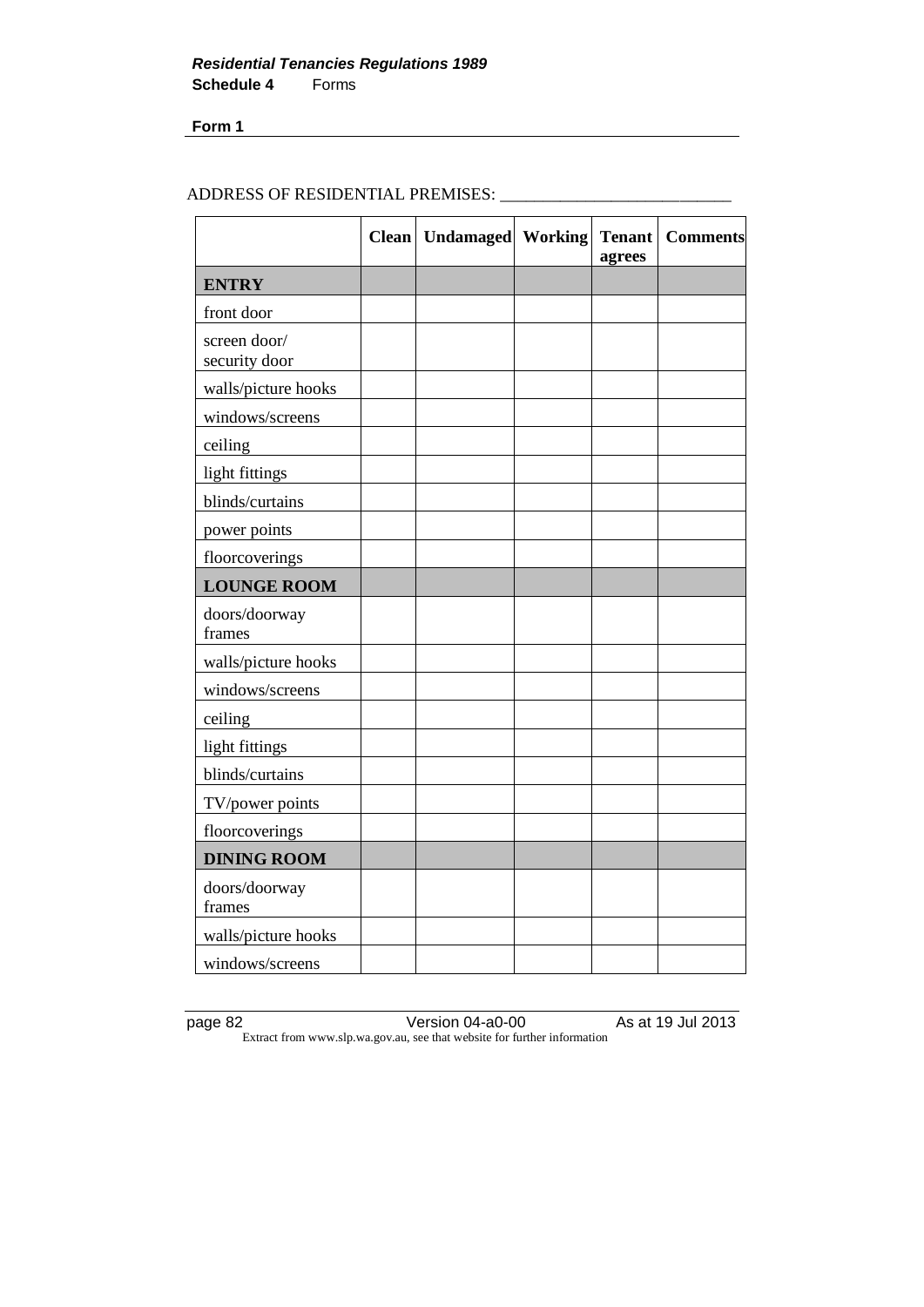|                            | <b>Clean</b> | <b>Undamaged</b> Working | <b>Tenant</b><br>agrees | <b>Comments</b> |
|----------------------------|--------------|--------------------------|-------------------------|-----------------|
| ceiling                    |              |                          |                         |                 |
| light fittings             |              |                          |                         |                 |
| blinds/curtains            |              |                          |                         |                 |
| power points               |              |                          |                         |                 |
| floorcoverings             |              |                          |                         |                 |
| <b>KITCHEN</b>             |              |                          |                         |                 |
| doors/doorway<br>frames    |              |                          |                         |                 |
| walls/picture hooks        |              |                          |                         |                 |
| windows/screens            |              |                          |                         |                 |
| ceiling                    |              |                          |                         |                 |
| light fittings             |              |                          |                         |                 |
| blinds/curtains            |              |                          |                         |                 |
| power points               |              |                          |                         |                 |
| floorcoverings             |              |                          |                         |                 |
| cupboards/drawers          |              |                          |                         |                 |
| bench tops/tiling          |              |                          |                         |                 |
| sink/taps                  |              |                          |                         |                 |
| stove top/hot plates       |              |                          |                         |                 |
| oven/griller               |              |                          |                         |                 |
| exhaust fan/<br>range hood |              |                          |                         |                 |
| <b>EACH BEDROOM</b>        |              |                          |                         |                 |
| doors/doorway<br>frames    |              |                          |                         |                 |
| walls/picture hooks        |              |                          |                         |                 |

As at 19 Jul 2013 Version 04-a0-00 page 83 Extract from www.slp.wa.gov.au, see that website for further information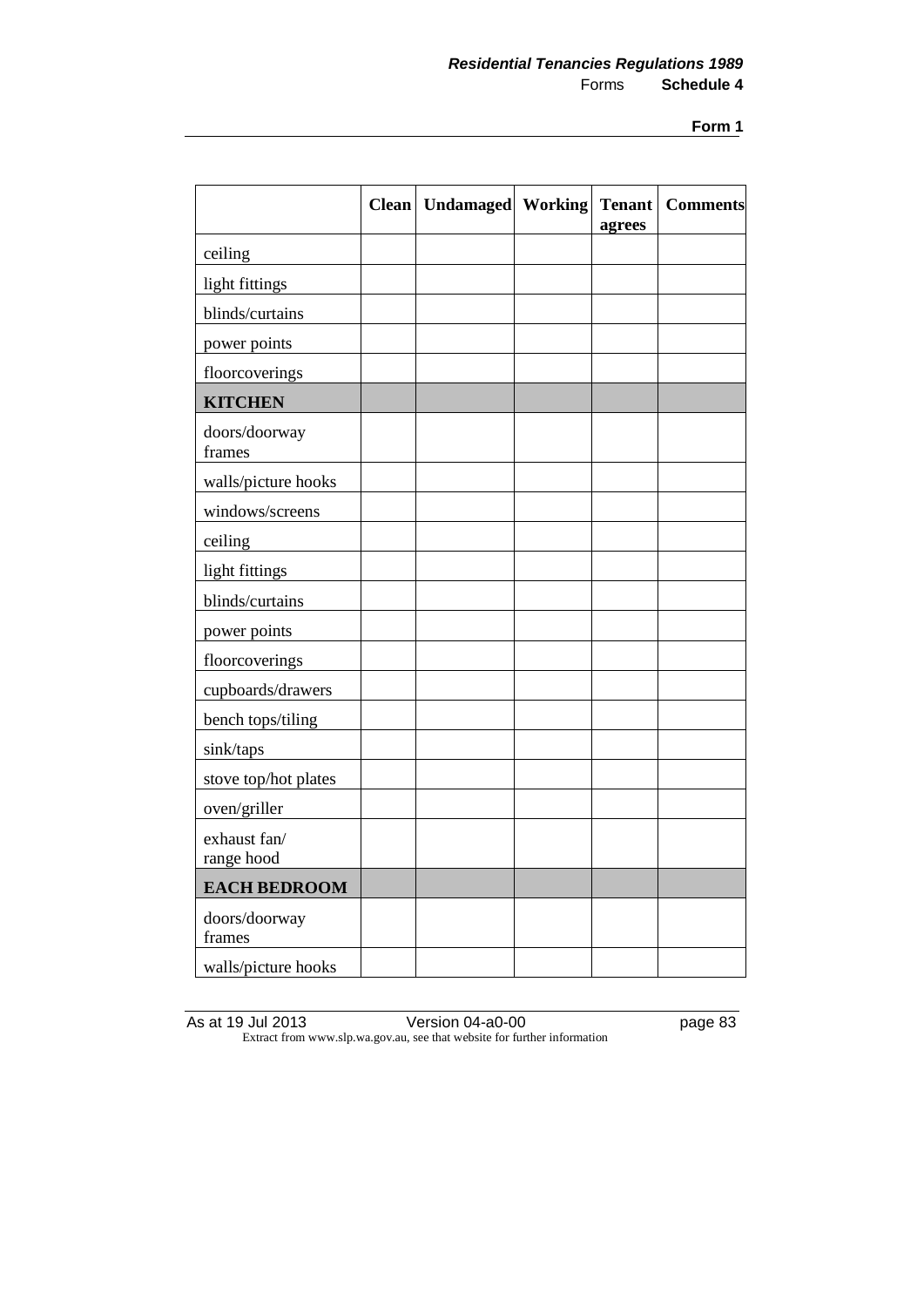|                                | <b>Clean</b> | <b>Undamaged</b> Working | <b>Tenant</b><br>agrees | <b>Comments</b> |
|--------------------------------|--------------|--------------------------|-------------------------|-----------------|
| windows/screens                |              |                          |                         |                 |
| ceiling                        |              |                          |                         |                 |
| light fittings                 |              |                          |                         |                 |
| blinds/curtains                |              |                          |                         |                 |
| power points                   |              |                          |                         |                 |
| floorcoverings                 |              |                          |                         |                 |
| <b>EACH</b><br><b>BATHROOM</b> |              |                          |                         |                 |
| doors/doorway<br>frames        |              |                          |                         |                 |
| walls/tiles                    |              |                          |                         |                 |
| windows/screens                |              |                          |                         |                 |
| ceiling                        |              |                          |                         |                 |
| light fittings                 |              |                          |                         |                 |
| blinds/curtains                |              |                          |                         |                 |
| power points                   |              |                          |                         |                 |
| floorcoverings                 |              |                          |                         |                 |
| bath/taps                      |              |                          |                         |                 |
| shower/screen/taps             |              |                          |                         |                 |
| wash basin/taps                |              |                          |                         |                 |
| mirror/cabinet/vanity          |              |                          |                         |                 |
| towel rails                    |              |                          |                         |                 |
| toilet/cistern/seat            |              |                          |                         |                 |
| toilet roll holder             |              |                          |                         |                 |
| heating/exhaust<br>fan/vent    |              |                          |                         |                 |

page 84 Version 04-a0-00 As at 19 Jul 2013 Extract from www.slp.wa.gov.au, see that website for further information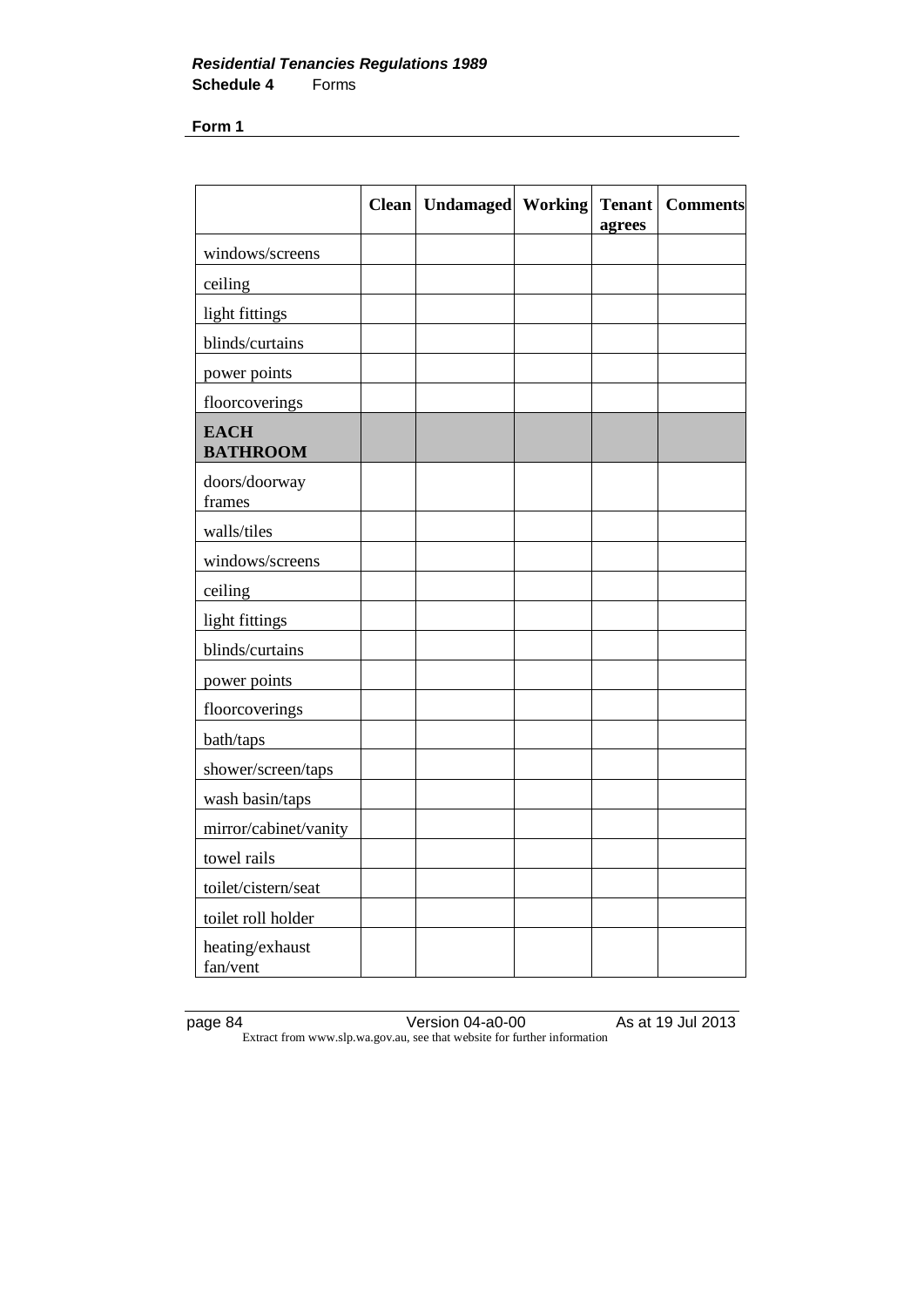|                                   | <b>Clean</b> | Undamaged Working | <b>Tenant</b><br>agrees | <b>Comments</b> |
|-----------------------------------|--------------|-------------------|-------------------------|-----------------|
| <b>LAUNDRY</b>                    |              |                   |                         |                 |
| doors/doorway<br>frames           |              |                   |                         |                 |
| walls/tiles                       |              |                   |                         |                 |
| windows/screens                   |              |                   |                         |                 |
| ceiling                           |              |                   |                         |                 |
| light fittings                    |              |                   |                         |                 |
| blinds/curtains                   |              |                   |                         |                 |
| power points                      |              |                   |                         |                 |
| floorcoverings                    |              |                   |                         |                 |
| washing machine<br>taps           |              |                   |                         |                 |
| exhaust fan/vent                  |              |                   |                         |                 |
| washing tub                       |              |                   |                         |                 |
| <b>SECURITY/</b><br><b>SAFETY</b> |              |                   |                         |                 |
| smoke alarms                      |              |                   |                         |                 |
| electrical safety<br>switch       |              |                   |                         |                 |
| keys/other opening<br>devices     |              |                   |                         |                 |
| <b>GENERAL</b>                    |              |                   |                         |                 |
| garden                            |              |                   |                         |                 |
| lawn/edges                        |              |                   |                         |                 |
| letterbox/<br>street number       |              |                   |                         |                 |

As at 19 Jul 2013 Version 04-a0-00 page 85 Extract from www.slp.wa.gov.au, see that website for further information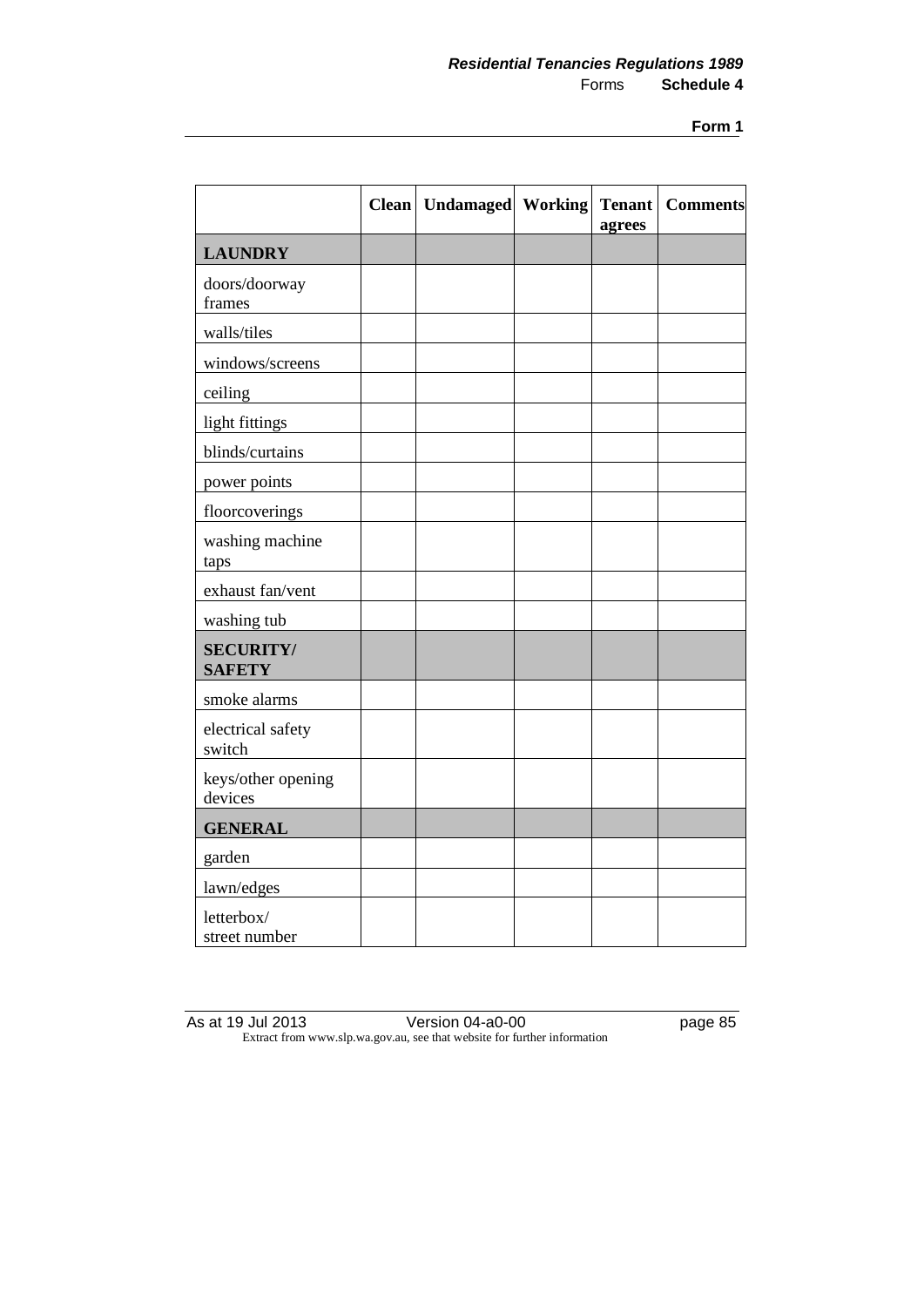|                              | <b>Clean</b> | <b>Undamaged</b> | <b>Working</b> | <b>Tenant</b><br>agrees | <b>Comments</b> |
|------------------------------|--------------|------------------|----------------|-------------------------|-----------------|
| water tanks/<br>septic tanks |              |                  |                |                         |                 |
| garbage bins                 |              |                  |                |                         |                 |
| paving/driveways             |              |                  |                |                         |                 |
| clothesline                  |              |                  |                |                         |                 |
| garage/carport/<br>storeroom |              |                  |                |                         |                 |
| garden shed                  |              |                  |                |                         |                 |
| hot water system             |              |                  |                |                         |                 |
| gutters/downpipes            |              |                  |                |                         |                 |

APPROXIMATE DATES WHEN WORK LAST DONE ON RESIDENTIAL PREMISES

Painting of premises (external): ............................................................................. Painting of premises (internal): ............................................................................. Floorcoverings laid: ...............................................................................................

Floorcoverings professionally cleaned: .................................................................

*Note: Further items and comments may be recorded on a separate sheet, signed by the lessor/property manager and the tenant, and attached to this report.*

............................................................ Lessor/property manager's signature

Date: .................................................

.......................................................... Tenant's signature

Date: ................................................

*[Form 1 inserted in Gazette 3 May 2013 p. 1817-24.]*

page 86 Version 04-a0-00 As at 19 Jul 2013 Extract from www.slp.wa.gov.au, see that website for further information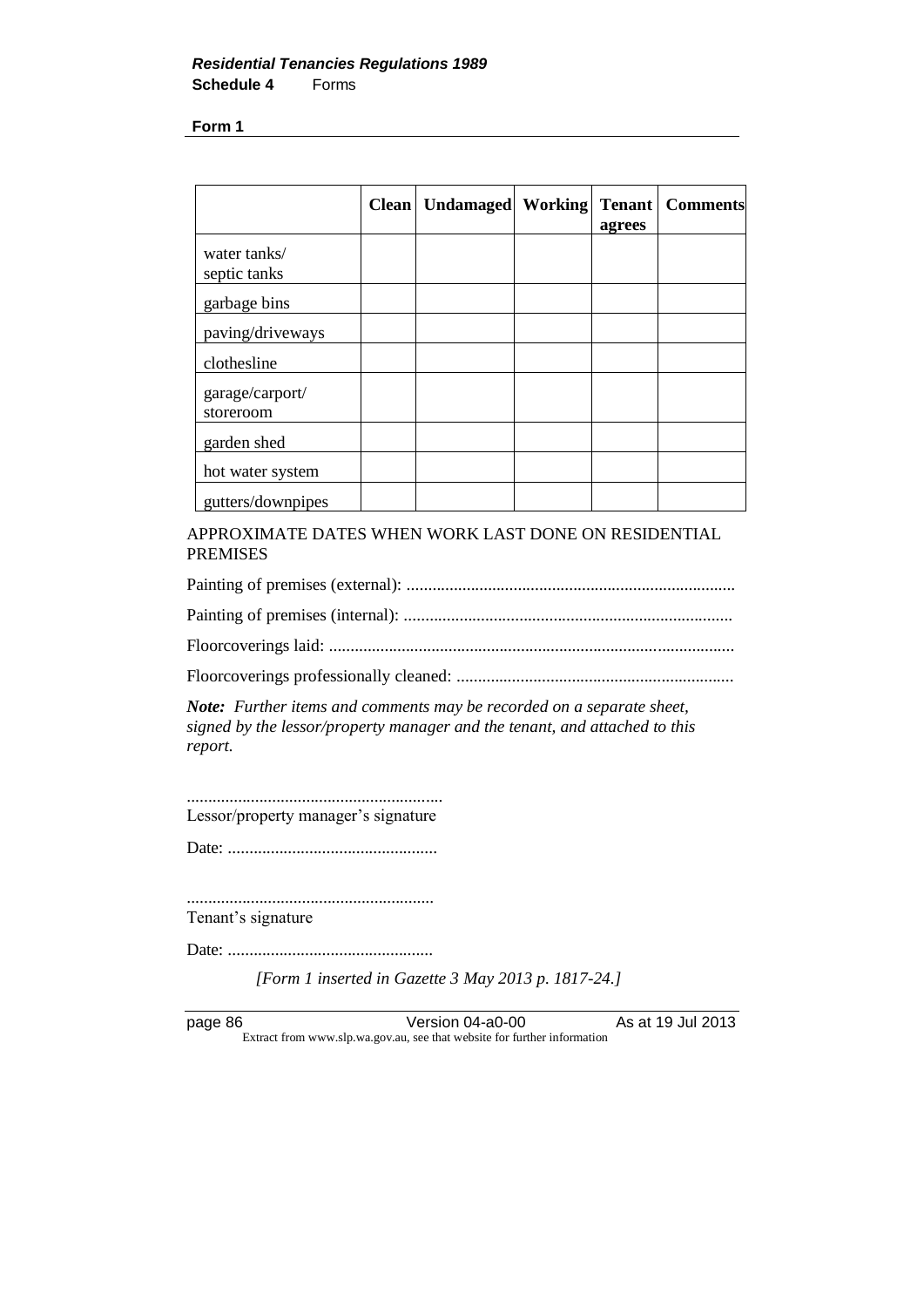**Form 1A**

| RESIDENTIAL TENANCIES ACT 1987                                                                                                                                                                                                            |
|-------------------------------------------------------------------------------------------------------------------------------------------------------------------------------------------------------------------------------------------|
| Section $61(a)$                                                                                                                                                                                                                           |
| NOTICE OF TERMINATION FOR NON-PAYMENT OF RENT                                                                                                                                                                                             |
| (NOTE: This form is ONLY to be used if not less than 14 days' notice of breach<br>of the agreement to pay rent has been given.)                                                                                                           |
|                                                                                                                                                                                                                                           |
| (Name of tenant(s))                                                                                                                                                                                                                       |
| I hereby give you notice of termination of your residential tenancy agreement<br>and require you to deliver up vacant possession of the premises at —                                                                                     |
| (Address of rented premises)                                                                                                                                                                                                              |
| (Date on which vacant possession of the premises is to be given)                                                                                                                                                                          |
| This notice of NOT LESS THAN 7 DAYS is given to you on the ground that<br>you have breached the agreement to pay rent and the rent or any part of the rent<br>due remains unpaid. (See section 62 of the Residential Tenancies Act 1987.) |
|                                                                                                                                                                                                                                           |
| (Lessor/property manager)                                                                                                                                                                                                                 |
|                                                                                                                                                                                                                                           |
|                                                                                                                                                                                                                                           |
| <b>IMPORTANT INFORMATION FOR TENANTS</b>                                                                                                                                                                                                  |
| The lessor is seeking to terminate your residential tenancy agreement and<br>$\bullet$<br>requires you to vacate the premises on the date specified in this notice.                                                                       |
| This notice has no effect unless you were given a notice specifying the                                                                                                                                                                   |

**FORM 1A**

- breach of the agreement and requiring payment of the rent not less than 14 days before you were given this notice.
- If you do not vacate the premises, the lessor may apply to court for an order terminating your residential tenancy agreement and requiring you to vacate the premises.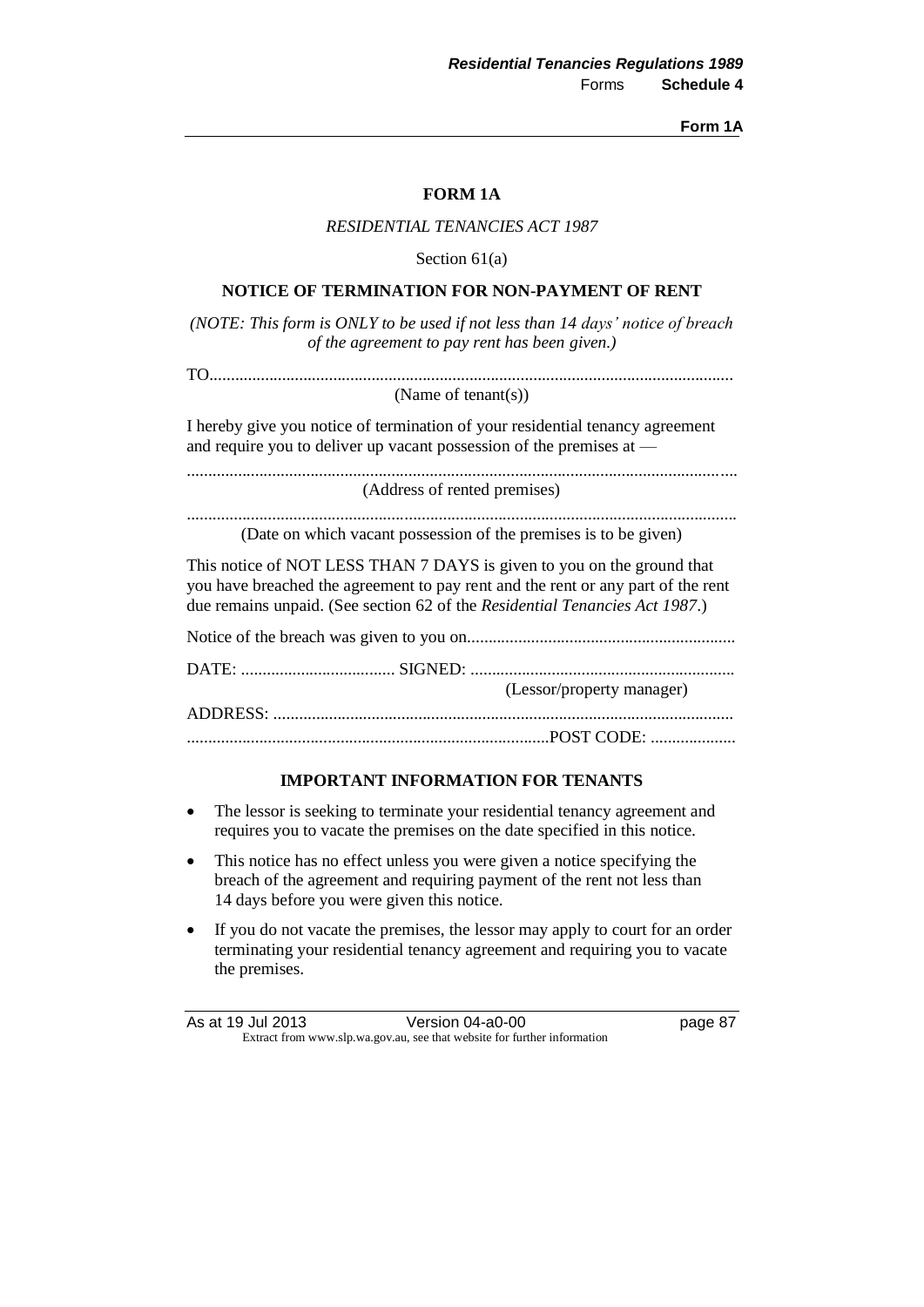#### **Form 1A**

- If you pay the rent due under the agreement after receiving this notice, the payment will not prevent the lessor applying in court for an order terminating your residential tenancy agreement and requiring you to vacate the premises.
- You should contact the lessor or property manager of the premises immediately to try and resolve this matter.
- You should seek advice immediately if you do not understand this notice or if you require further information.

*[Form 1A inserted in Gazette 25 Jun 1996 p. 2412-13; amended in Gazette 3 May 2013 p. 1825.]*

page 88 Version 04-a0-00 As at 19 Jul 2013 Extract from www.slp.wa.gov.au, see that website for further information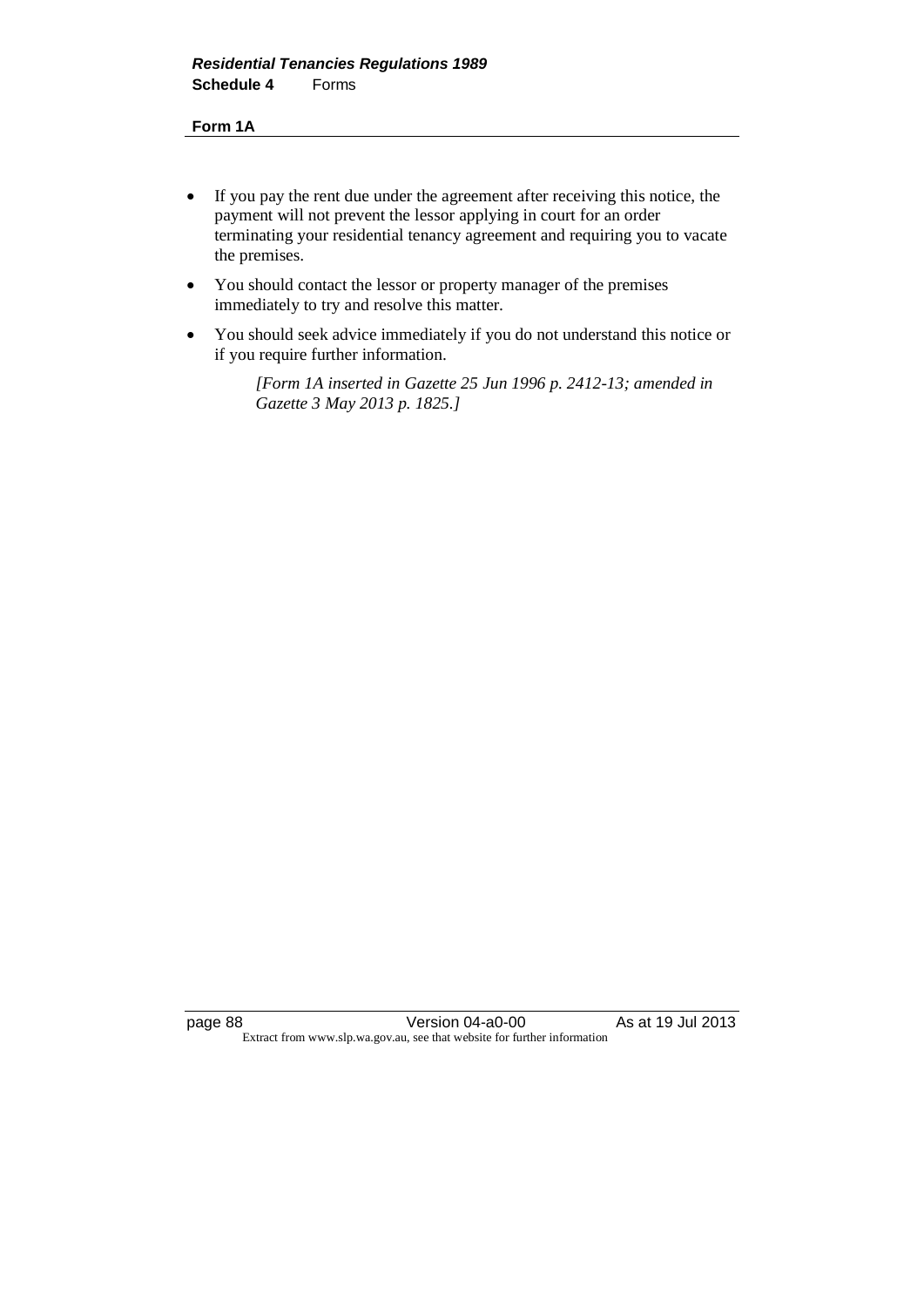**Form 1B**

| <b>FORM 1B</b>                                                                                                                                                                                                                            |
|-------------------------------------------------------------------------------------------------------------------------------------------------------------------------------------------------------------------------------------------|
| <b>RESIDENTIAL TENANCIES ACT 1987</b>                                                                                                                                                                                                     |
| Section $61(a)$                                                                                                                                                                                                                           |
| NOTICE OF TERMINATION FOR NON-PAYMENT OF RENT                                                                                                                                                                                             |
| (NOTE: This form is ONLY to be used if notice of breach of the agreement to<br>pay rent has NOT been given.)                                                                                                                              |
| (Name of tenant(s))                                                                                                                                                                                                                       |
| I hereby give you notice of termination of your residential tenancy agreement<br>and require you to deliver up vacant possession of the premises at —                                                                                     |
| (Address of rented premises)                                                                                                                                                                                                              |
| (Date on which vacant possession of the premises is to be given)                                                                                                                                                                          |
| This notice of NOT LESS THAN 7 DAYS is given to you on the ground that<br>you have breached the agreement to pay rent and the rent or any part of the rent<br>due remains unpaid. (See section 62 of the Residential Tenancies Act 1987.) |
|                                                                                                                                                                                                                                           |
| (Lessor/property manager)                                                                                                                                                                                                                 |
|                                                                                                                                                                                                                                           |
| <b>IMPORTANT INFORMATION FOR TENANTS</b>                                                                                                                                                                                                  |

- The lessor is seeking to terminate your residential tenancy agreement and requires you to vacate the premises on the date specified in this notice.
- If you pay the rent due under the residential tenancy agreement in full before the date specified in this notice, you do not need to vacate the premises and no further action will be taken.
- If you do not pay the rent due under the agreement in full and do not vacate the premises, the lessor may apply to court for an order terminating your residential tenancy agreement and requiring you to vacate the premises.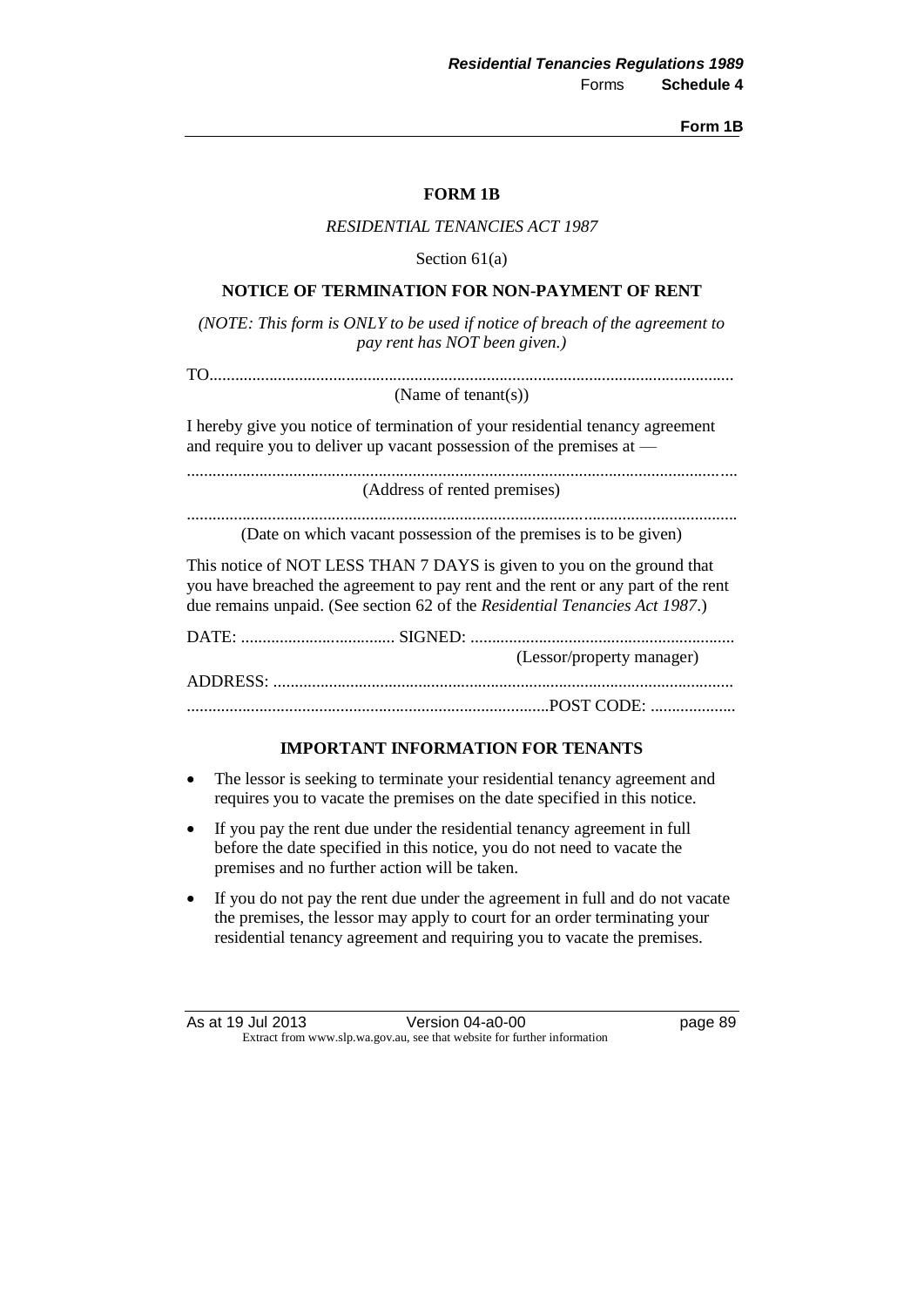#### **Form 1B**

- The lessor cannot continue an application for a court order if you pay to the lessor the rent due under the residential tenancy agreement together with the court application fee in full not less than one day before the court hearing.
- You should contact the lessor or property manager of the premises immediately to try and resolve this matter.
- You should seek advice immediately if you do not understand this notice or if you require further information.

*[Form 1B inserted in Gazette 25 Jun 1996 p. 2913-14; amended in Gazette 3 May 2013 p. 1825.]*

page 90 Version 04-a0-00 As at 19 Jul 2013 Extract from www.slp.wa.gov.au, see that website for further information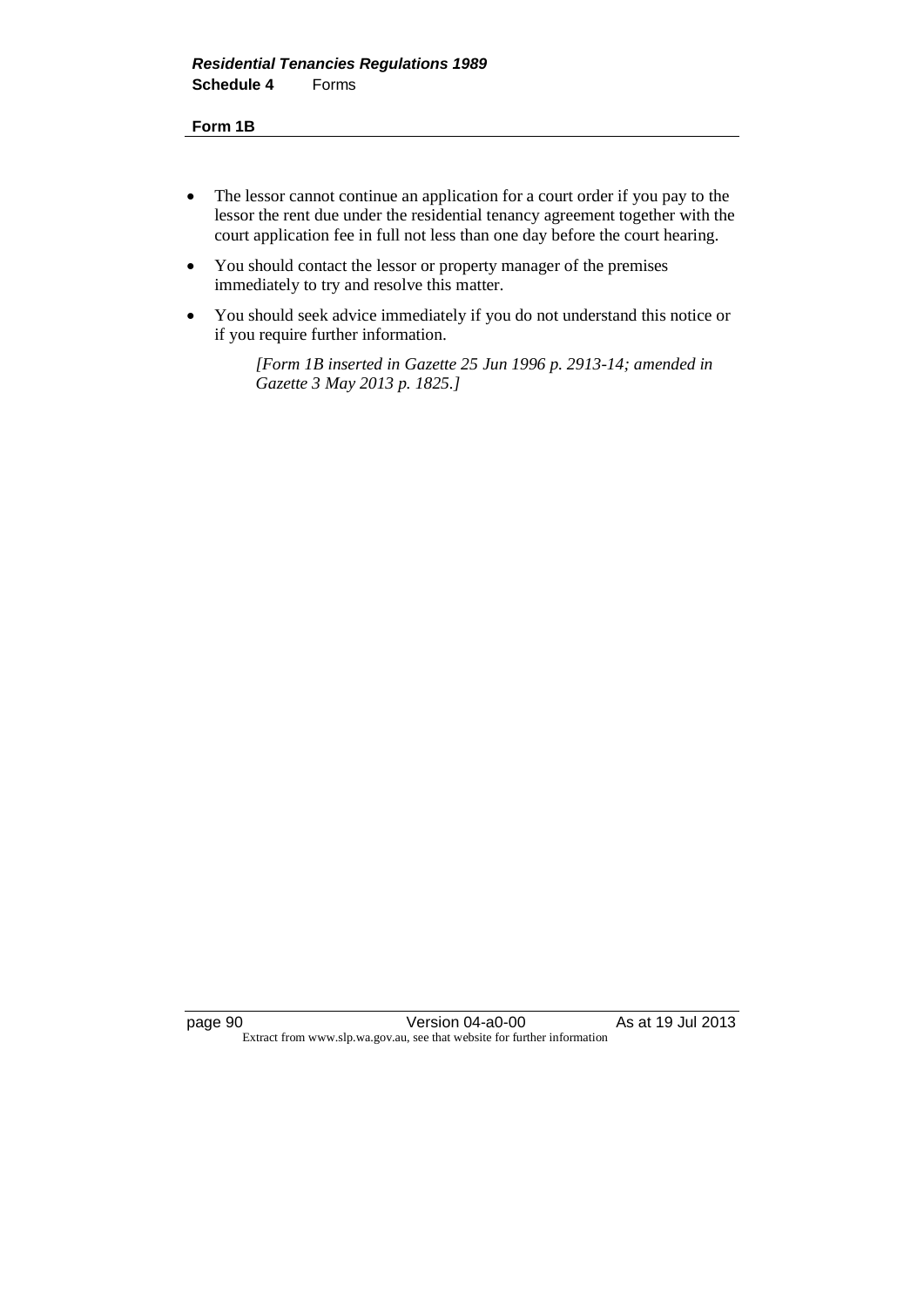**Form 1C**

## **FORM 1C**

#### *RESIDENTIAL TENANCIES ACT 1987*

Section 61(a)

### **NOTICE OF TERMINATION**

(*NOTE: This form is NOT to be used in respect of non-payment of rent.*)

TO .....................................................................................................................

(Name of tenant(s))

I hereby give you notice of termination of your residential tenancy agreement and require you to deliver up vacant possession of the premises at:

.............................................................................................................................. (Address of rented premises)

..............................................................................................................................

(Date on which vacant possession of the premises is to be given)

#### **ONLY ONE OF THE FOLLOWING GROUNDS IS TO BE SPECIFIED — DELETE THE OTHER 6**

1. This notice of NOT LESS THAN 7 DAYS is given to you on the ground that you have breached a term of the agreement and the breach has not been remedied (see the *Residential Tenancies Act 1987* section 62).

Particulars of the breach are:

................................................................................................................... ...................................................................................................................

Notice of the breach was given to you on ................................................

- (*Note: This notice has no effect unless you were given a notice specifying the breach and requiring that the breach be remedied not less than 14 days before you were given this notice.*)
- 2. This notice of NOT LESS THAN 30 DAYS is given to you on the ground that the lessor has entered into a contract for sale of the premises and under the contract he or she is required to give vacant possession of the premises (see the *Residential Tenancies Act 1987* section 63).

(*Note: This notice cannot be given during the term of a fixed term residential tenancy agreement.*)

| As at 19 Jul 2013 | Version 04-a0-00                                                         | page 91 |
|-------------------|--------------------------------------------------------------------------|---------|
|                   | Extract from www.slp.wa.gov.au, see that website for further information |         |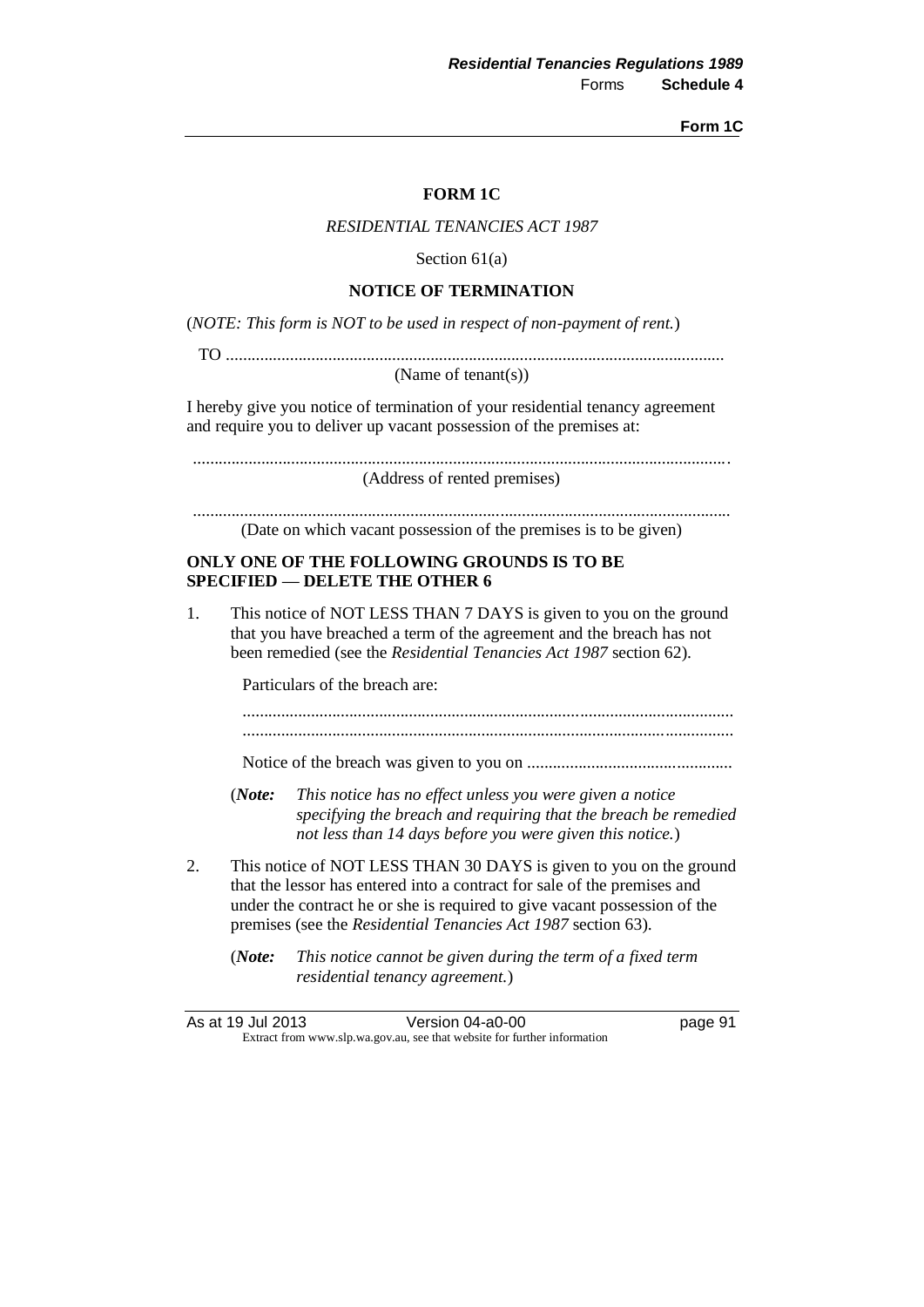## **Form 1C**

3. This notice of NOT LESS THAN 60 DAYS is given to you in exercise of the lessor's right to give notice without specifying any ground for doing so (see the *Residential Tenancies Act 1987* section 64).

(*Note: This notice cannot be given during the term of a fixed term residential tenancy agreement.*)

- 4. This notice of NOT LESS THAN 7 DAYS is given to you on the ground (see the *Residential Tenancies Act 1987* section 69) that the premises or part of the premises:
	- \* have been destroyed
	- \* have been rendered uninhabitable
	- \* have ceased to be lawfully useable as a residence
	- \* have been appropriated or acquired by an authority by compulsory process

(*\* delete as appropriate*)

The lessor believes that this ground applies because ....................... ........................................................................................................... ...........................................................................................................

- (*Note: This notice can be given during the term of a periodic or a fixed term residential tenancy agreement.*)
- 5. This notice of NOT LESS THAN 30 DAYS is given to you in exercise of the lessor's right to end the residential tenancy agreement on its expiry date (see the *Residential Tenancies Act 1987* section 70A).

(*Note: This notice cannot be given during the term of a periodic residential tenancy agreement.*)

- 6. This notice of NOT LESS THAN 60 DAYS is given to you on the grounds that the lessor has determined, as a result of an assessment carried out under the *Residential Tenancies Act 1987* section 71D, that you are not eligible to reside in social housing premises, or to reside in the class of social housing premises to which the agreement relates (see the *Residential Tenancies Act 1987* section 71C).
	- (*Note: This notice can be given during the term of a periodic or a fixed term residential tenancy agreement.*)

page 92 Version 04-a0-00 As at 19 Jul 2013 Extract from www.slp.wa.gov.au, see that website for further information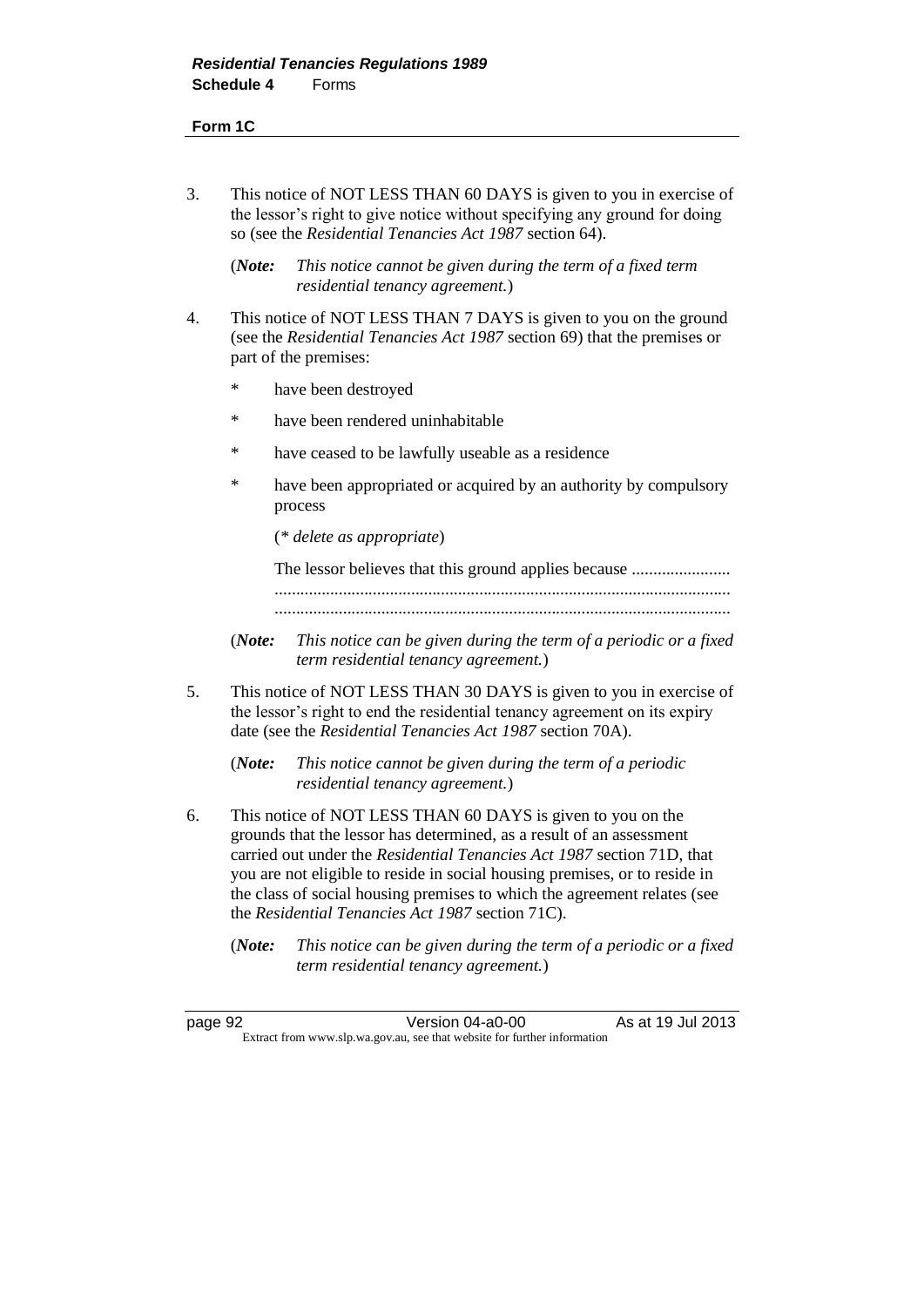- 7. This notice of NOT LESS THAN 30 DAYS is given to you on the ground that the lessor has offered to enter into a new social housing tenancy agreement with you in respect of alternative premises (see the *Residential Tenancies Act 1987* section 71H).
	- (*Note: This notice can be given during the term of a periodic or a fixed term residential tenancy agreement.*)
- DATE: .......................................... SIGNED: ...................................................... (Lessor/property manager)

ADDRESS: ............................................................................................................

................................................................................... POST CODE: ....................

## **SEE OVER FOR IMPORTANT INFORMATION**

FORM 1C — REVERSE

## **IMPORTANT INFORMATION FOR TENANTS**

- The lessor is seeking to terminate your residential tenancy agreement and requires you to vacate the premises on the date specified in this notice.
- If you do not vacate the premises, the lessor may apply to court for an order terminating your residential tenancy agreement and requiring you to vacate the premises.
- You should seek advice immediately if you do not understand this notice or if you require further information.

*[Form 1C inserted in Gazette 3 May 2013 p. 1826-9.]*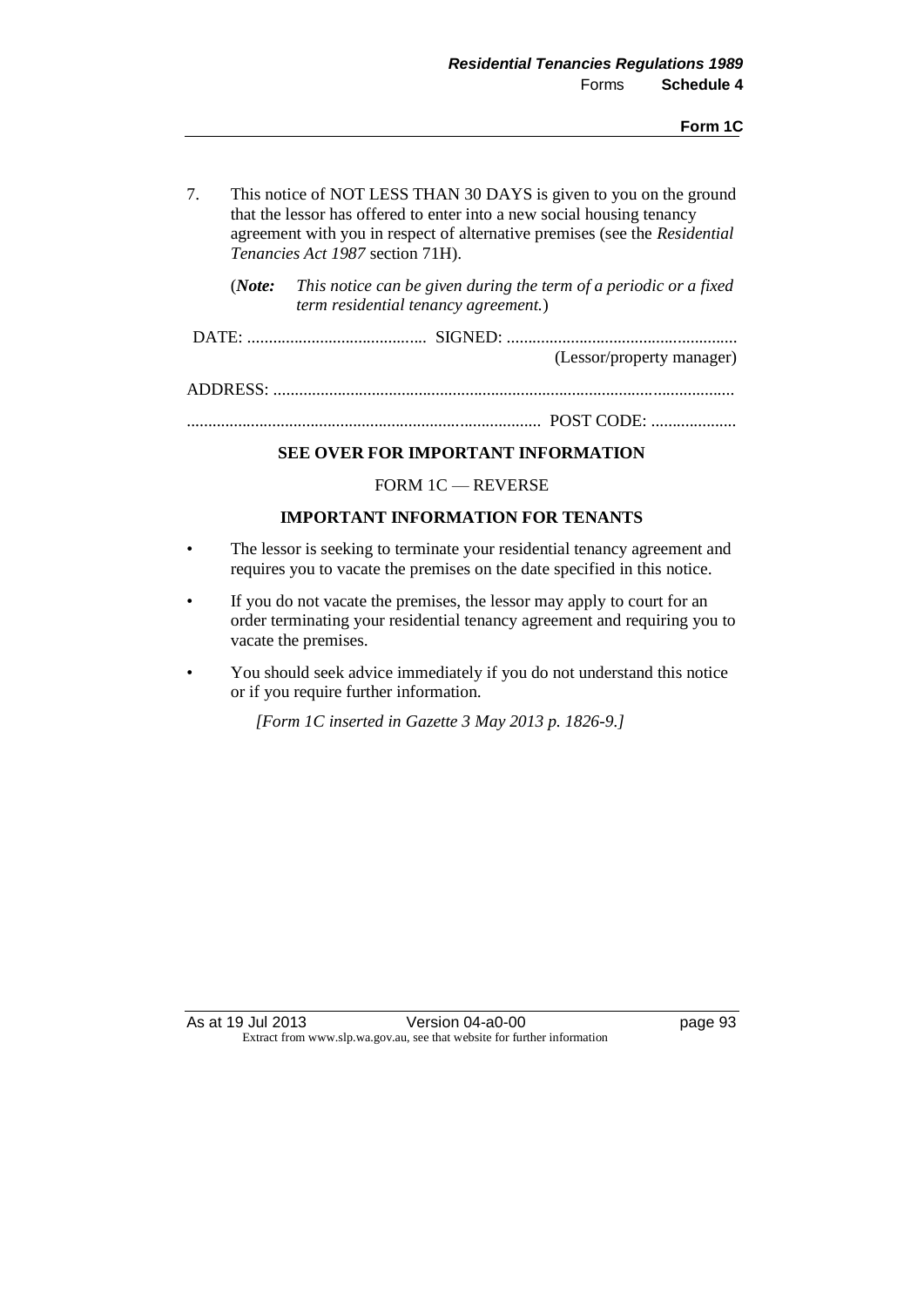#### **FORM 2**

## *RESIDENTIAL TENANCIES ACT 1987*

Section  $79(3)(a)$ 

## **NOTICE TO FORMER TENANT AS TO DISPOSAL OF GOODS**

|    |     |                          | (name of former tenant)                                                                                                                                                                                   |
|----|-----|--------------------------|-----------------------------------------------------------------------------------------------------------------------------------------------------------------------------------------------------------|
|    |     |                          | (forwarding address of former tenant)                                                                                                                                                                     |
| 1. |     |                          | The residential tenancy agreement in respect of the premises at                                                                                                                                           |
|    |     |                          | between you as tenant and me as lessor was terminated on<br>(insert date)                                                                                                                                 |
| 2. |     |                          | The following goods were left on the premises $-$                                                                                                                                                         |
|    |     |                          | (specify goods*)                                                                                                                                                                                          |
|    |     |                          | <br>(insert date)                                                                                                                                                                                         |
| 3. |     | for removal and storage. | Under section $79(7)$ of the Act, a person who has a lawful right to the<br>goods may reclaim them upon paying to me the reasonable costs incurred                                                        |
| 4. |     | in paragraph 2 above $-$ | If the goods have not been reclaimed within 60 days after the date shown                                                                                                                                  |
|    | (a) |                          | I am required by the Act to have them sold by public auction; and                                                                                                                                         |
|    | (b) |                          | I am entitled, subject to approval of a competent court, to receive<br>from the proceeds of sale my costs and any amount owing to me<br>under the terminated agreement and to pay the balance into court. |
|    |     | (date)                   | (signature of lessor)                                                                                                                                                                                     |
|    |     |                          | <br>(name of lessor)                                                                                                                                                                                      |
|    |     |                          | (address of lessor)                                                                                                                                                                                       |
|    |     |                          |                                                                                                                                                                                                           |

page 94 Version 04-a0-00 As at 19 Jul 2013 Extract from www.slp.wa.gov.au, see that website for further information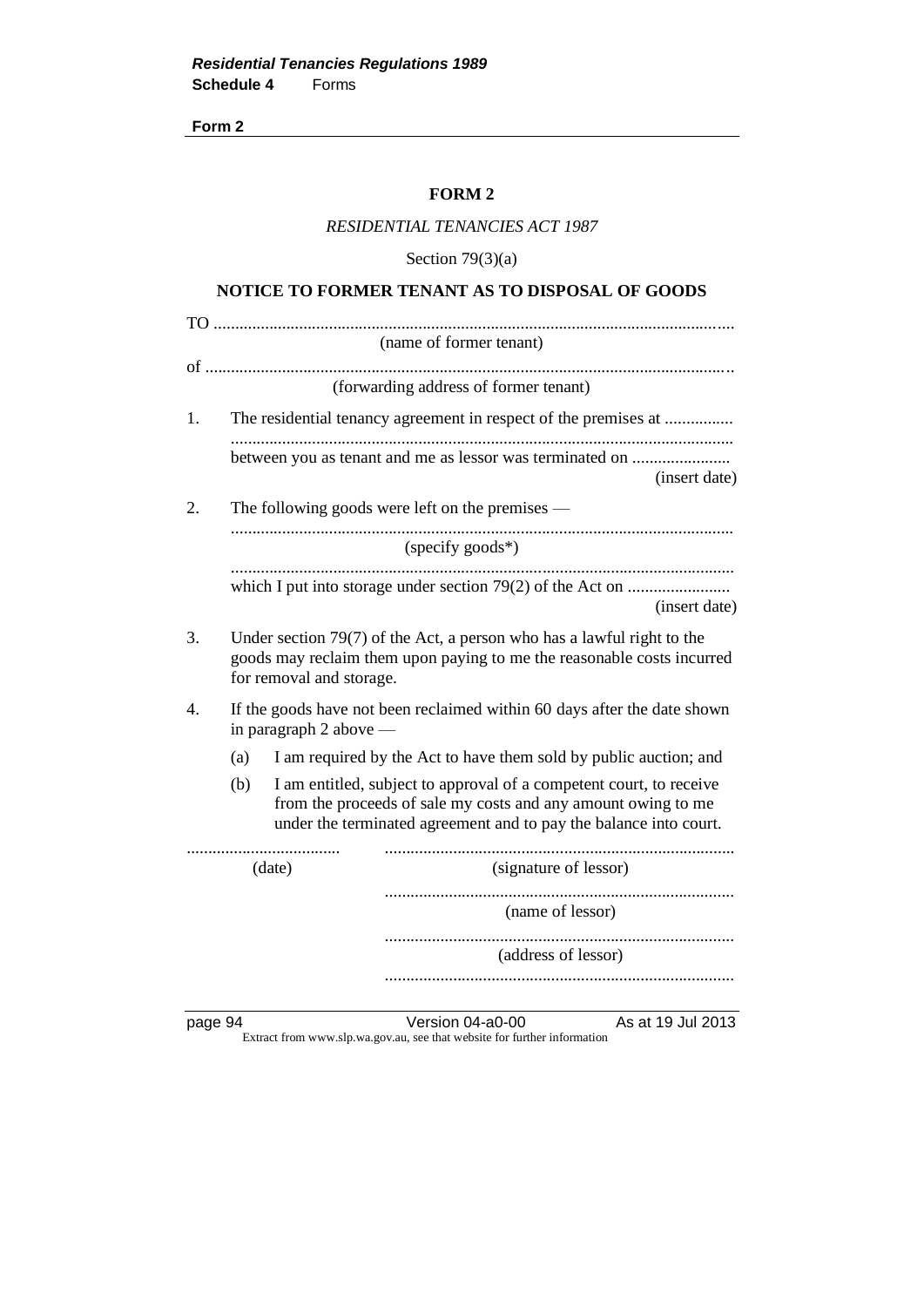\* NOTE: Under section 79(1) of the Act, a lessor need not store, but may remove and destroy —

- (a) perishable foodstuffs; and
- (b) goods whose value is less than the estimated cost of removal, storage and sale.

*[Form 2 amended in Gazette 29 Apr 2005 p. 1775; 3 May 2013 p. 1829.]*

As at 19 Jul 2013 Version 04-a0-00 page 95 Extract from www.slp.wa.gov.au, see that website for further information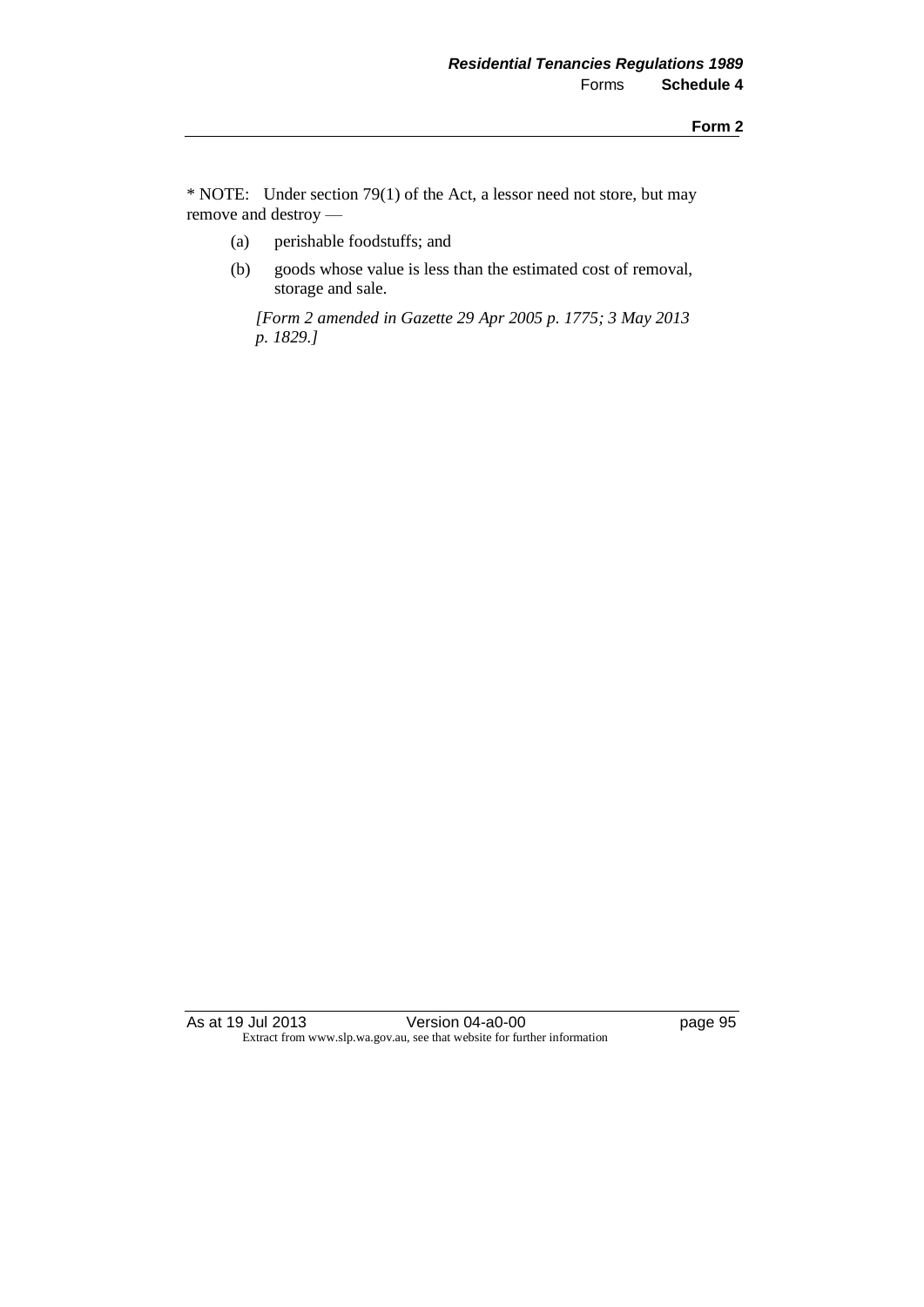#### **FORM 3**

## *RESIDENTIAL TENANCIES ACT 1987*

Section  $79(3)(b)$ 

## **NOTICE AS TO DISPOSAL OF GOODS**

| 1. |                                                                                                                                                                                                                                      |  |  |  |
|----|--------------------------------------------------------------------------------------------------------------------------------------------------------------------------------------------------------------------------------------|--|--|--|
|    |                                                                                                                                                                                                                                      |  |  |  |
| 2. |                                                                                                                                                                                                                                      |  |  |  |
|    | which have been put into storage under section $79(2)$ of the Act on                                                                                                                                                                 |  |  |  |
| 3. | Under section $79(7)$ of the Act, a person who has a lawful right to the<br>goods may reclaim them upon paying to the lessor the reasonable costs<br>incurred for removal and storage.                                               |  |  |  |
| 4. | If the goods have not been reclaimed within 60 days after the date shown<br>in paragraph 2 above the lessor —                                                                                                                        |  |  |  |
|    | is required by the Act to have them sold by public auction; and<br>(a)                                                                                                                                                               |  |  |  |
|    | (b)<br>is entitled, subject to approval of a competent court, to receive<br>from the proceeds of sale the lessor's costs and any amount owing<br>to the lessor under the terminated agreement, and to pay the<br>balance into court. |  |  |  |
|    | (date)<br>(signature of lessor)                                                                                                                                                                                                      |  |  |  |
|    | (name of lessor)                                                                                                                                                                                                                     |  |  |  |
|    | (address of lessor)                                                                                                                                                                                                                  |  |  |  |
|    | [Form 3 amended in Gazette 29 Apr 2005 p. 1775; 3 May 2013<br>p. 1829-30.]                                                                                                                                                           |  |  |  |

*[Form 4 deleted in Gazette 3 May 2013 p. 1830.]*

page 96 **Version 04-a0-00** As at 19 Jul 2013 Extract from www.slp.wa.gov.au, see that website for further information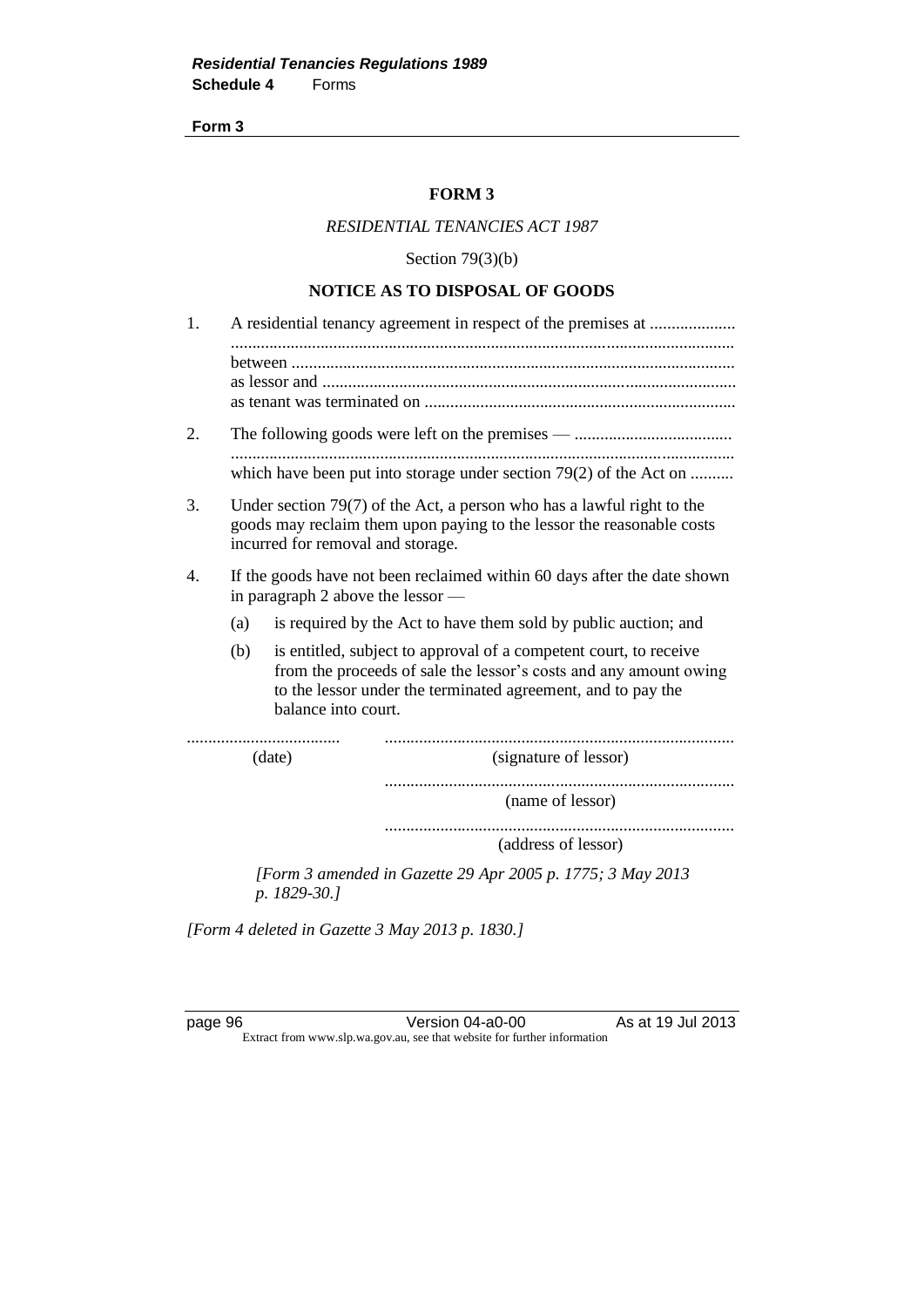| <b>FORM 5</b>                                  |                                                                                                                      |              |  |
|------------------------------------------------|----------------------------------------------------------------------------------------------------------------------|--------------|--|
| <b>MAGISTRATES</b><br><b>COURT</b><br>REGISTRY | <b>Residential Tenancies Act 1987</b><br>Schedule 1 clause 8(3)<br>and $(4)$                                         | Case number: |  |
| Ph:<br>Fax:                                    | <b>NOTICE OF INTENTION</b><br><b>TO DISPUTE</b><br><b>APPLICATION FOR</b><br><b>DISPOSAL OF BOND</b><br><b>MONEY</b> | Date lodged: |  |
|                                                |                                                                                                                      |              |  |
| <b>APPLICANT (S)</b>                           | Name(s):                                                                                                             |              |  |
| Tick $\lceil \checkmark \rceil$ a box          | Address:                                                                                                             | Postcode:    |  |
| Lessor                                         |                                                                                                                      | Daytime      |  |
| <b>Tenant</b>                                  |                                                                                                                      | telephone:   |  |
|                                                |                                                                                                                      |              |  |
| <b>RESPONDENT</b> (S)                          | Name(s):                                                                                                             |              |  |
| Tick $\lceil \checkmark \rceil$ a box          | Address:                                                                                                             | Postcode:    |  |
| Lessor                                         |                                                                                                                      | Daytime      |  |
| <b>Tenant</b>                                  |                                                                                                                      | telephone:   |  |

TAKE NOTICE that I intend to dispute this application for the following reasons:

## **THE PRESCRIBED DISPUTE FEE OF \$18.00 MUST BE FORWARDED WITH THIS NOTICE AT THE TIME OF LODGMENT**

| Signature of respondent(s) | Date |  |
|----------------------------|------|--|
| Respondent's address for   |      |  |
| service of notices is:     |      |  |

*[Form 5 inserted in Gazette 29 Apr 2005 p. 1775-6; amended in Gazette 3 May 2013 p. 1830.]*

| As at 19 Jul 2013 | Version 04-a0-00                                                         | page 97 |
|-------------------|--------------------------------------------------------------------------|---------|
|                   | Extract from www.slp.wa.gov.au, see that website for further information |         |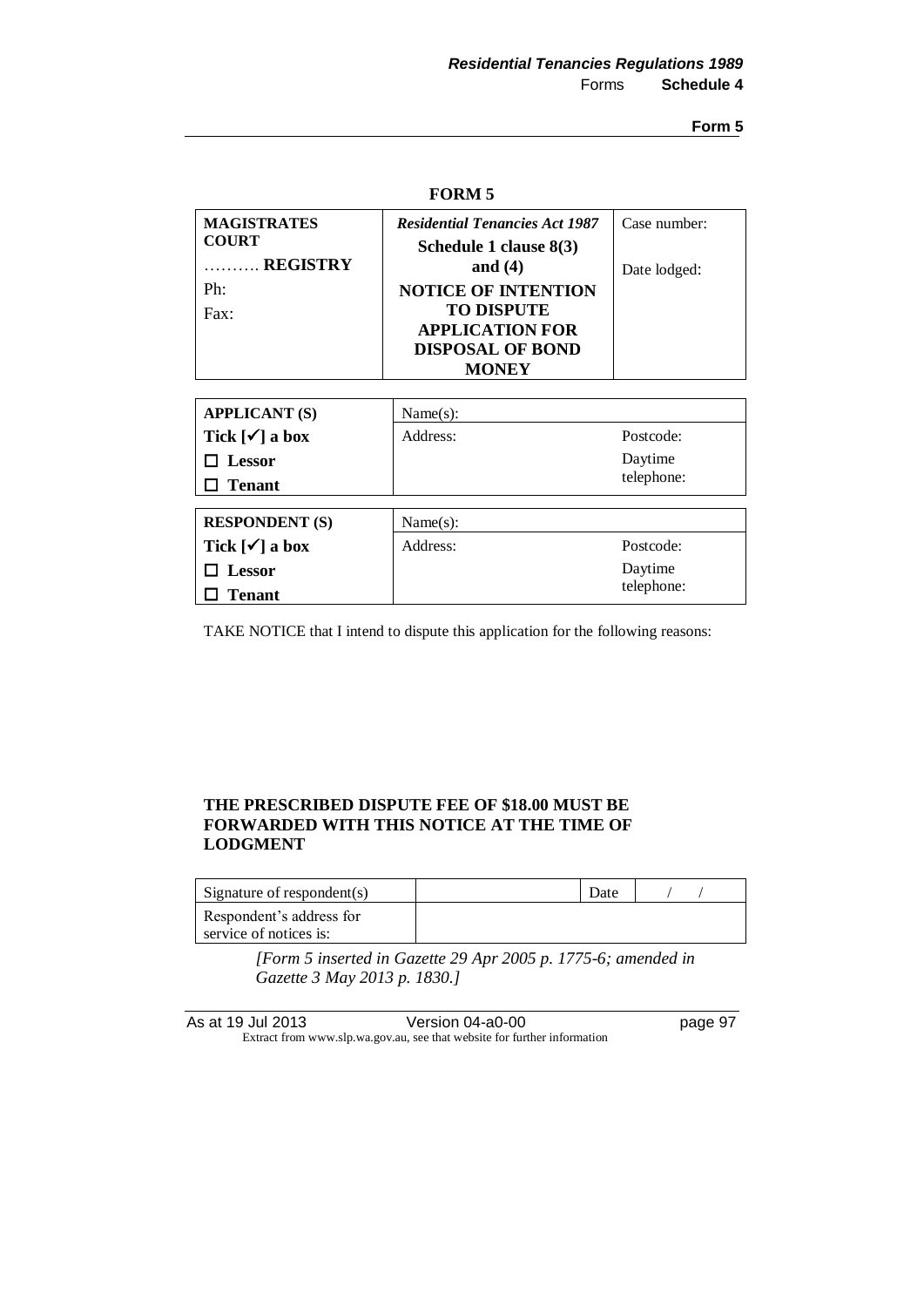| Residential Tenancies Act 1987 section 88A(3) |                                                                                                                                  | Infringement |  |
|-----------------------------------------------|----------------------------------------------------------------------------------------------------------------------------------|--------------|--|
| Infringement notice                           |                                                                                                                                  | notice no.   |  |
| <b>Alleged</b>                                | Name: Family name                                                                                                                |              |  |
| offender                                      | Given names                                                                                                                      |              |  |
|                                               | Company name _____<br><sub>or</sub>                                                                                              |              |  |
|                                               |                                                                                                                                  | <b>ACN</b>   |  |
|                                               | Address                                                                                                                          |              |  |
|                                               |                                                                                                                                  | Postcode     |  |
| <b>Alleged</b>                                | Description of offence                                                                                                           |              |  |
| offence                                       |                                                                                                                                  |              |  |
|                                               | Residential Tenancies Act 1987 s.                                                                                                |              |  |
|                                               | Residential Tenancies Regulations 1989 r.                                                                                        |              |  |
|                                               | /20<br>Time<br>Date                                                                                                              | a.m./p.m.    |  |
|                                               | Modified penalty \$                                                                                                              |              |  |
| <b>Authorised</b>                             | Name                                                                                                                             |              |  |
| person                                        | Signature                                                                                                                        |              |  |
| issuing                                       | Office                                                                                                                           |              |  |
| notice                                        |                                                                                                                                  |              |  |
| Date                                          | Date of notice<br>$\sqrt{2}$<br>/20                                                                                              |              |  |
| <b>Notice to</b>                              | It is alleged that you have committed the above offence.                                                                         |              |  |
| alleged                                       | If you do not wish to have the complaint of the alleged offence                                                                  |              |  |
| offender                                      | heard and determined by a court, pay the modified penalty within                                                                 |              |  |
|                                               | 28 days after the date of this notice.                                                                                           |              |  |
|                                               | How to pay                                                                                                                       |              |  |
|                                               | By post: Send a cheque or money order (payable to 'Authorised                                                                    |              |  |
|                                               | Person - Residential Tenancies Act 1987') to:                                                                                    |              |  |
|                                               | Authorised Person - Residential Tenancies Act 1987                                                                               |              |  |
|                                               | Department of Commerce<br>Locked Bag 14 Cloisters Square                                                                         |              |  |
|                                               | Perth WA 6850                                                                                                                    |              |  |
|                                               |                                                                                                                                  |              |  |
|                                               | In person: Pay the cashier at:                                                                                                   |              |  |
|                                               | Department of Commerce<br>219 St George's Terrace, Perth WA                                                                      |              |  |
|                                               |                                                                                                                                  |              |  |
|                                               | If you do not pay the modified penalty within 28 days, you may be                                                                |              |  |
|                                               | prosecuted or enforcement action may be taken under the Fines,<br>Penalties and Infringement Notices Enforcement Act 1994. Under |              |  |
|                                               | that Act your driver's licence and/or vehicle licence may be                                                                     |              |  |
|                                               | suspended.                                                                                                                       |              |  |
|                                               |                                                                                                                                  |              |  |

**FORM 6**

page 98 Version 04-a0-00 As at 19 Jul 2013 Extract from www.slp.wa.gov.au, see that website for further information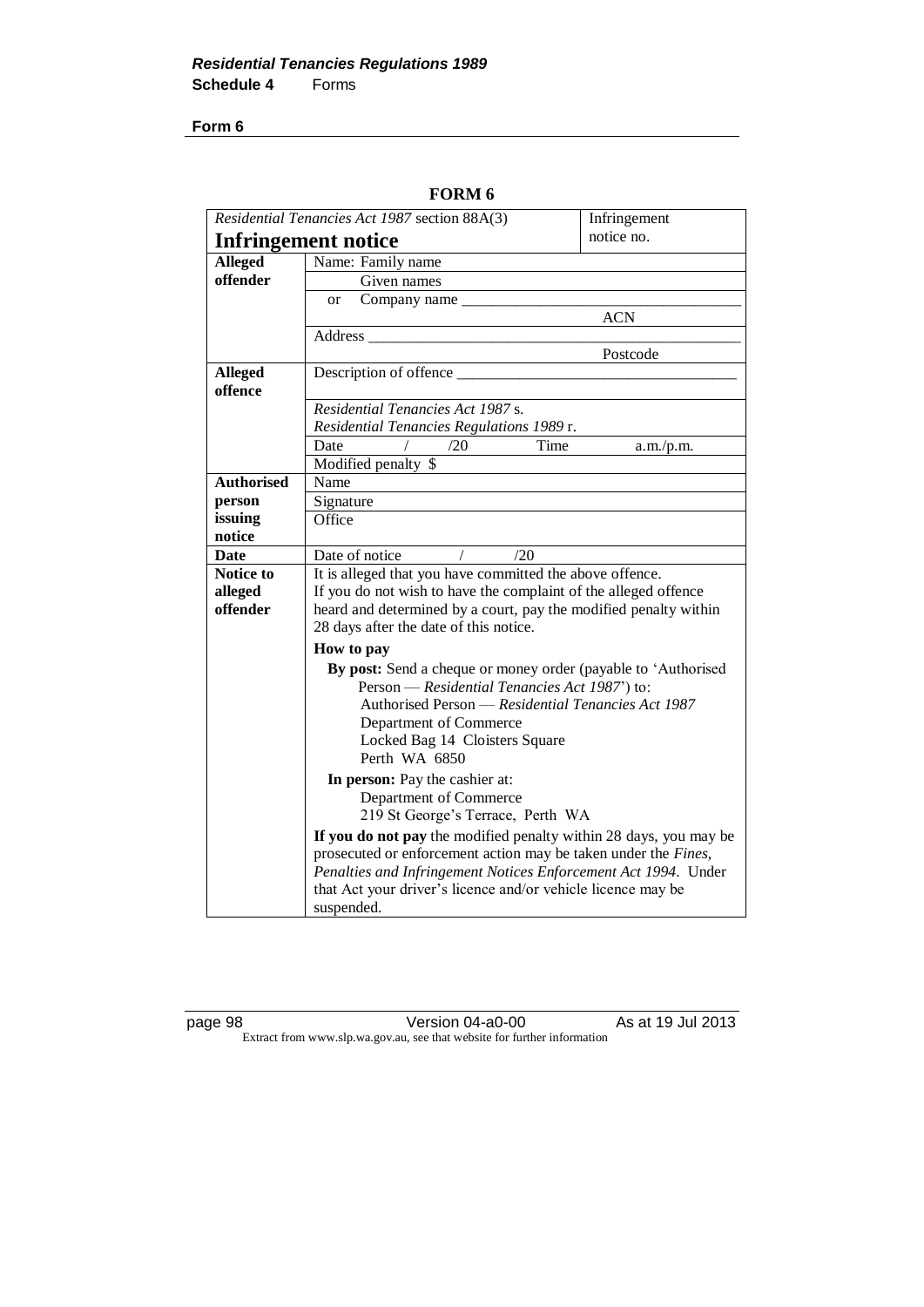| If you need more time to pay the modified penalty, you can apply<br>for an extension of time by writing to the Authorised Person at the<br>above postal address. |
|------------------------------------------------------------------------------------------------------------------------------------------------------------------|
| If you want this matter to be dealt with by prosecution in court,<br>sign here                                                                                   |
| and post this notice to the Authorised Person at the above postal<br>address within 28 days after the date of this notice.                                       |

*[Form 6 inserted in Gazette 22 Sep 2006 p. 4128; amended in Gazette 24 May 2011 p. 1895; 3 May 2013 p. 1830-1.]*

As at 19 Jul 2013 Version 04-a0-00 Page 99 Extract from www.slp.wa.gov.au, see that website for further information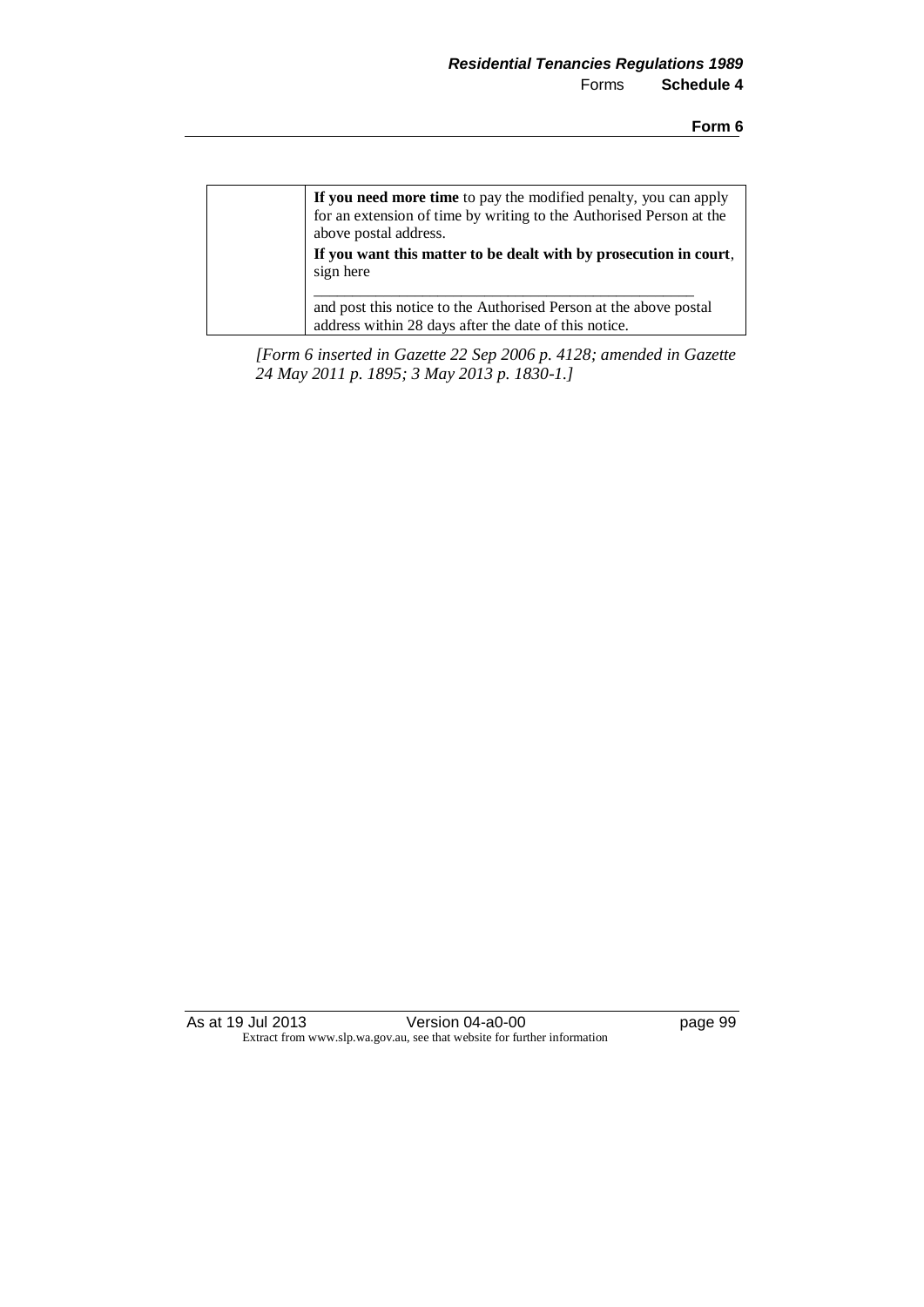| Residential Tenancies Act 1987 section 88A(7) | Withdrawal no.                                                                 |                   |  |
|-----------------------------------------------|--------------------------------------------------------------------------------|-------------------|--|
|                                               | Withdrawal of infringement notice                                              |                   |  |
| <b>Alleged</b>                                | Name: Family name                                                              |                   |  |
| offender                                      | Given names                                                                    |                   |  |
|                                               | Company name<br>or                                                             |                   |  |
|                                               |                                                                                | <b>ACN</b>        |  |
|                                               | Address                                                                        |                   |  |
|                                               |                                                                                | Postcode          |  |
| <b>Infringement</b>                           | Infringement notice no.                                                        |                   |  |
| notice                                        | Date of issue<br>/20                                                           |                   |  |
| <b>Alleged</b>                                | Description of offence                                                         |                   |  |
| offence                                       |                                                                                |                   |  |
|                                               | Residential Tenancies Act 1987 s.                                              |                   |  |
|                                               | Residential Tenancies Regulations 1989 r.                                      |                   |  |
|                                               | /20<br>Date                                                                    | Time<br>a.m./p.m. |  |
| <b>Authorised</b>                             | Name                                                                           |                   |  |
| person                                        | Signature                                                                      |                   |  |
| withdrawing                                   | Office                                                                         |                   |  |
| notice                                        |                                                                                |                   |  |
| <b>Date</b>                                   | Date of withdrawal<br>/20                                                      |                   |  |
|                                               | <b>Withdrawal of</b> The above infringement notice issued against you has been |                   |  |
| infringement                                  | withdrawn.                                                                     |                   |  |
| notice                                        | If you have already paid the modified penalty for the alleged                  |                   |  |
| [*delete                                      | offence you are entitled to a refund.                                          |                   |  |
| whichever                                     | * Your refund is enclosed.                                                     |                   |  |
| is not applicable]                            | or                                                                             |                   |  |
|                                               | If you have paid the modified penalty but a refund is not<br>∗                 |                   |  |
|                                               | enclosed, to claim your refund sign this notice and post it to:                |                   |  |
|                                               | Authorised Person — Residential Tenancies Act 1987                             |                   |  |
|                                               | Department of Commerce                                                         |                   |  |
|                                               | Locked Bag 14 Cloisters Square                                                 |                   |  |
|                                               | Perth WA 6850                                                                  |                   |  |
|                                               | Signature                                                                      | /20               |  |

**FORM 7**

*[Form 7 inserted in Gazette 22 Sep 2006 p. 4128-9; amended in Gazette 24 May 2011 p. 1895; 3 May 2013 p. 1831.]*

page 100 Version 04-a0-00 As at 19 Jul 2013 Extract from www.slp.wa.gov.au, see that website for further information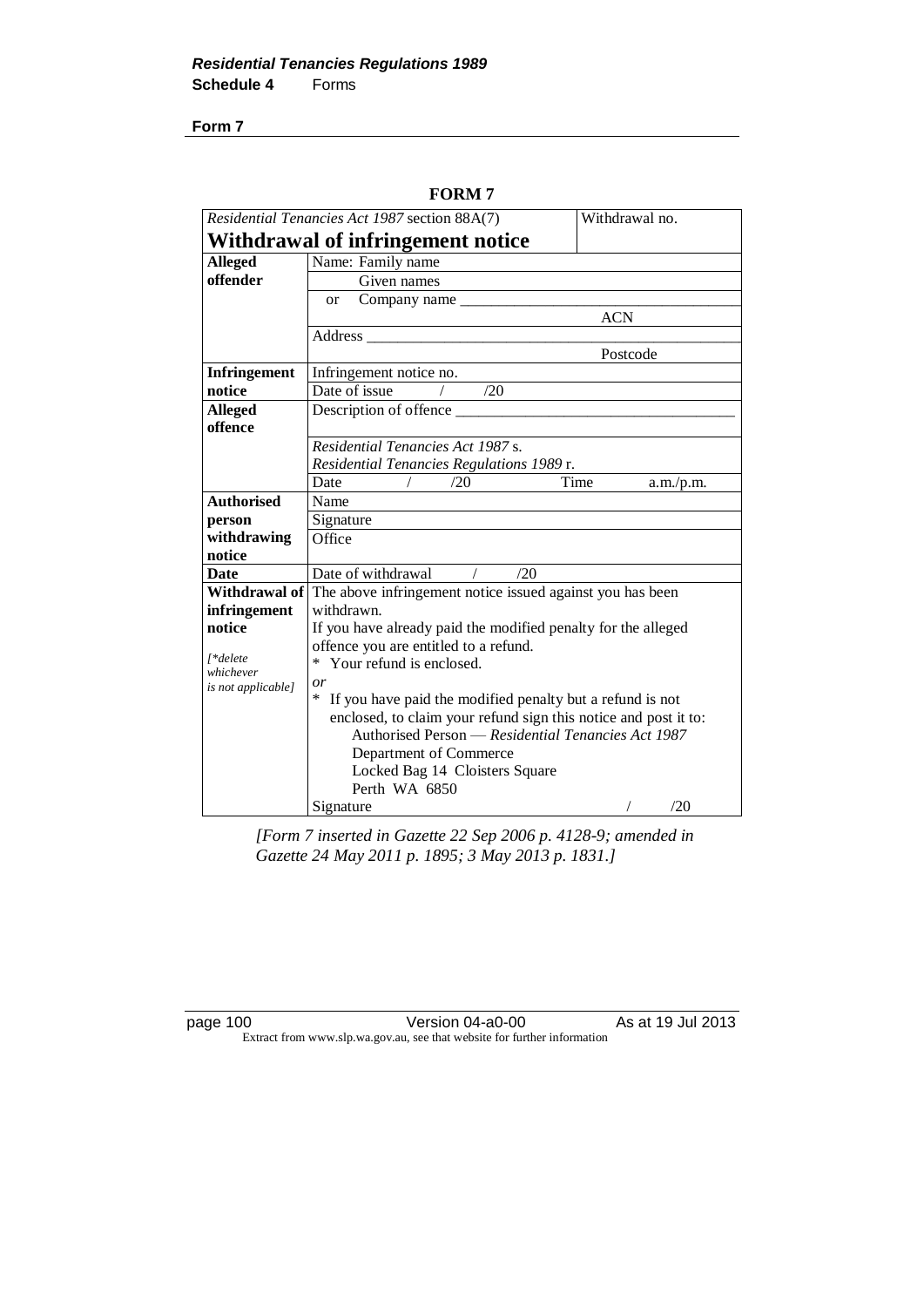# **Schedule 5 — Prescribed offences and modified penalties**

[r. 13]

*[Heading inserted in Gazette 3 May 2013 p. 1832.]*

| <b>Offences under Residential Tenancies Act 1987</b> |                                                                                                                      |         |
|------------------------------------------------------|----------------------------------------------------------------------------------------------------------------------|---------|
| s. $22(5)$                                           | Unlawfully demanding or receiving fee or reward for<br>representing or assisting party to proceedings                | \$1 000 |
| s. 27A                                               | Failing to use prescribed form of written residential<br>tenancy agreement                                           | \$1 000 |
| s. 27B                                               | Failing to give prescribed information to tenant                                                                     | \$1 000 |
| s. $27C(1)(a)$                                       | Failing to prepare property condition report within<br>7 days                                                        | \$1 000 |
| s. $27C(1)(b)$                                       | Failing to provide 2 copies of property condition<br>report within 7 days                                            | \$1 000 |
| s. $27C(4)(a)$                                       | Failing to inspect premises within 14 days                                                                           | \$1 000 |
| s. $27C(4)(b)$                                       | Failing to prepare final property condition report<br>within 14 days                                                 | \$1 000 |
| s. $27C(4)(c)$                                       | Failing to provide copy of property condition report<br>within 14 days                                               | \$1 000 |
| s. $27(1)$                                           | Requiring or receiving unauthorised amount for or in<br>relation to a residential tenancy agreement                  | \$1 000 |
| s. $28(1)$                                           | Requiring more than 2 weeks rent during first<br>2 weeks of tenancy                                                  | \$1 000 |
| s. $28(2)$                                           | Requiring more than 2 weeks rent in advance                                                                          | \$1 000 |
| s. $29(1)(a)$                                        | Requiring or receiving more than one security bond                                                                   | \$1 000 |
| s. $29(1)(b)$                                        | Requiring or receiving security bond of more than<br>4 weeks rent plus pet bond (if applicable)                      | \$1 000 |
| s. $29(4)(a)$                                        | Failing to give receipt for security bond                                                                            | \$2 000 |
| s. $29(4)(b)$                                        | Failing to pay security bond to bond administrator                                                                   | \$2 000 |
| s. $29(8)(a)$                                        | Failing to ensure tenant does not sign bond disposal<br>form before residential tenancy agreement terminates \$1 000 |         |

As at 19 Jul 2013 Version 04-a0-00 Page 101 Extract from www.slp.wa.gov.au, see that website for further information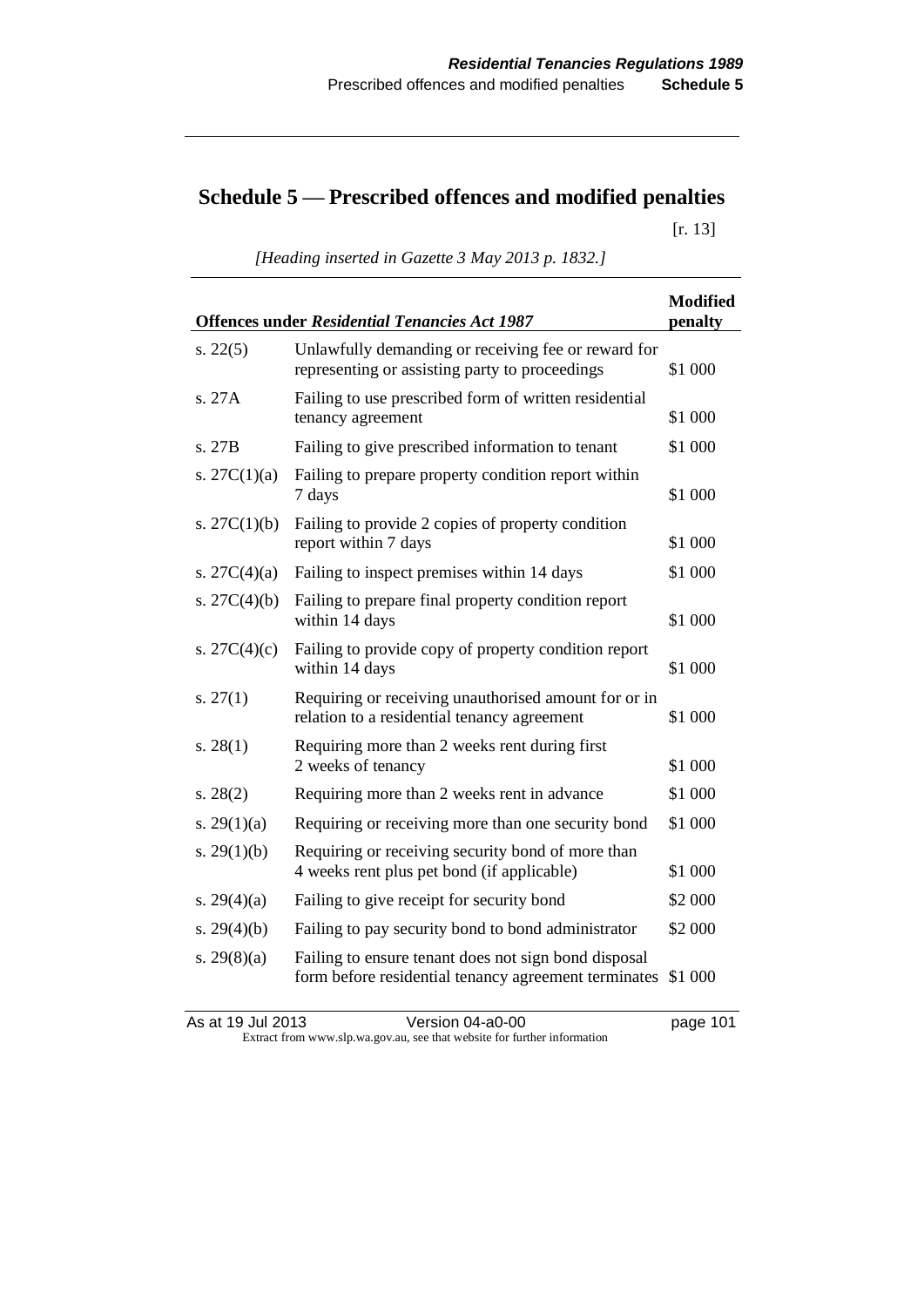|               | <b>Offences under Residential Tenancies Act 1987</b>                                                    | <b>Modified</b><br>penalty |
|---------------|---------------------------------------------------------------------------------------------------------|----------------------------|
| s. $29(8)(b)$ | Failing to ensure tenant does not sign bond disposal<br>form without amount of security bond stipulated | \$1 000                    |
| s. 32         | Requiring or receiving rent in excess of court<br>ordered amount                                        | \$1 000                    |
| s. $33(1)$    | Failing to give receipt for rent                                                                        | \$1 000                    |
| s. $34(1)$    | Failing to keep records of rent received                                                                | \$1 000                    |
| s. $51(1)$    | Failing to notify tenant of lessor's details                                                            | \$1 000                    |
| s. $51(2)$    | Failing to notify tenant of lessor's name and property<br>manager's name and details                    | \$1 000                    |
| s. $51(3)$    | Failing to notify tenant of new lessor's details                                                        | \$1 000                    |
| s. $51(4)$    | Failing to notify tenant of change of lessor's details<br>within 14 days                                | \$1 000                    |
| s. $53(1)$    | Giving false name or place of employment                                                                | \$1 000                    |
| s. $53(2)$    | Failing to notify lessor of new place of employment                                                     | \$1 000                    |
| s. $53(3)$    | Failing to provide forwarding address on<br>vacating premises                                           | \$1 000                    |
| s. $54(1)(a)$ | Failing to give tenant copy of residential tenancy<br>agreement                                         | \$1 000                    |
| s. $54(1)(b)$ | Failing to give tenant copy of executed residential<br>tenancy agreement                                | \$1 000                    |
| s. $57(2A)$   | Executing residential tenancy agreement providing<br>for accelerated rent or liquidated damages         | \$1 000                    |
| s. $59F(1)$   | Lessor or tenant altering, removing or adding lock<br>without consent                                   | \$2 000                    |
| s. $59F(2)$   | Property manager altering, removing or adding lock<br>without consent                                   | \$2 000                    |
| s. $63(3)$    | Giving false or misleading notice of termination                                                        | \$1 000                    |
| s. $79(3)$    | Failing to give notice that abandoned goods have<br>been stored                                         | \$1 000                    |

| page 102 | Version 04-a0-00                                                         | As at 19 Jul 2013 |
|----------|--------------------------------------------------------------------------|-------------------|
|          | Extract from www.slp.wa.gov.au, see that website for further information |                   |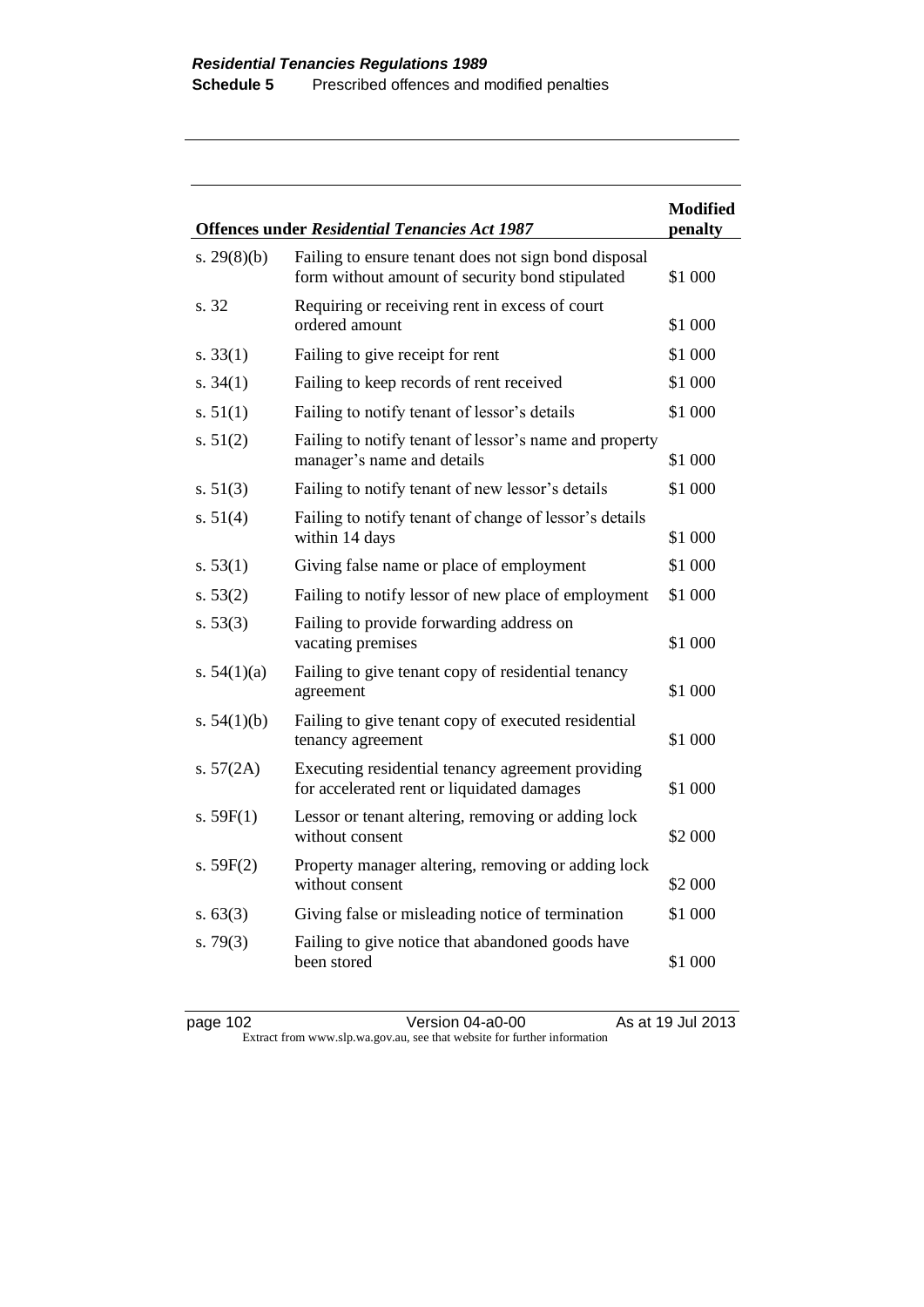|                                                        | <b>Offences under Residential Tenancies Act 1987</b>                                                     | <b>Modified</b><br>penalty |  |  |
|--------------------------------------------------------|----------------------------------------------------------------------------------------------------------|----------------------------|--|--|
| s. $80A(6)$                                            | Failing to give reclaimed document to person                                                             | \$1 000                    |  |  |
| s. 80                                                  | Entering leased premises to recover possession<br>without court order                                    | \$4 000                    |  |  |
| s. $82C(2)$                                            | Failing to give written notice of usual use of<br>residential tenancy database                           | \$1 000                    |  |  |
| s. $82D(2)$                                            | Failing to give written notice of personal information<br>in residential tenancy database                | \$1 000                    |  |  |
| s. $82E(1)$                                            | Listing personal information in residential tenancy<br>database contrary to section $82E(1)$             | \$1 000                    |  |  |
| s. $82F(1)$                                            | Listing personal information in residential tenancy<br>database contrary to section $82F(1)$             | \$1 000                    |  |  |
| s. $82G(3)$                                            | Failing to keep copy of written notice under<br>section $82G(2)$ for one year                            | \$1 000                    |  |  |
| s. $82H(2)$                                            | Failing to amend or remove personal information<br>from residential tenancy database within 14 days      | \$1 000                    |  |  |
| s. $82I(1)$                                            | Lessor or lessor's agent failing to give copy of<br>personal information within 14 days of request       | \$1 000                    |  |  |
| s. $82I(2)$                                            | Database operator failing to give copy of personal<br>information in residential tenancy database within |                            |  |  |
|                                                        | 14 days of request                                                                                       | \$1 000                    |  |  |
| s. $82K(2)$                                            | Keeping personal information in residential tenancy<br>database longer than permitted                    | \$1 000                    |  |  |
| s. $93(1)$                                             | Failing to take reasonable steps to ensure security<br>bond is transferred to bond administrator when    |                            |  |  |
|                                                        | required                                                                                                 | \$1 000                    |  |  |
| s. 96(2)                                               | Failing to pay bond, or part of bond, when required                                                      | \$1 000                    |  |  |
| [Schedule 5 inserted in Gazette 3 May 2013 p. 1832-5.] |                                                                                                          |                            |  |  |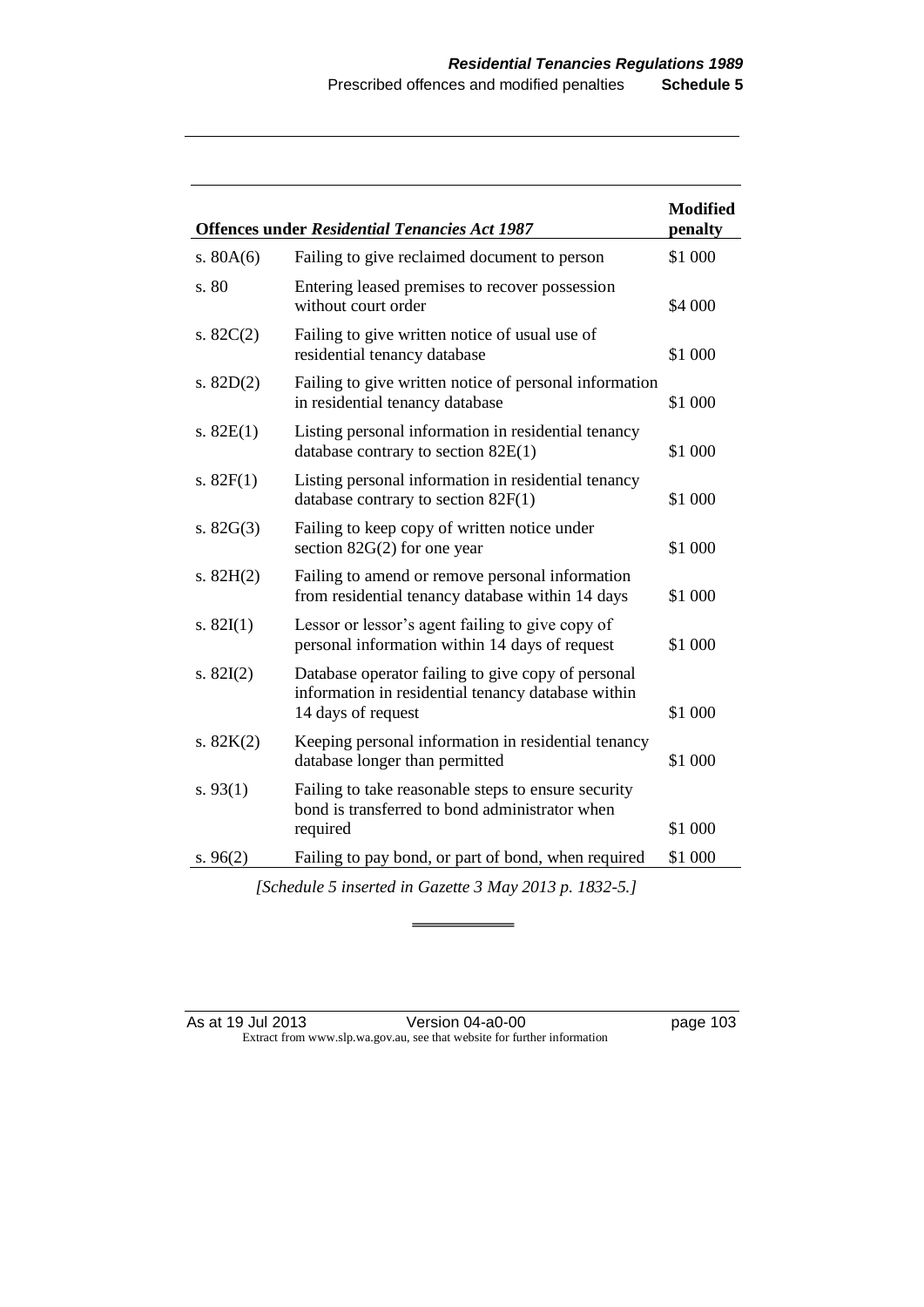## **Notes**

<sup>1</sup> This reprint is a compilation as at 19 July 2013 of the *Residential Tenancies Regulations 1989* and includes the amendments made by the other written laws referred to in the following table. The table also contains information about any reprint.

| <b>Citation</b>                                                    | <b>Gazettal</b>                                                 | Commencement                                             |
|--------------------------------------------------------------------|-----------------------------------------------------------------|----------------------------------------------------------|
| <b>Residential Tenancies</b><br><b>Regulations 1989</b>            | 9 Aug 1989<br>p. 2563-85<br>(erratum<br>18 Aug 1989<br>p. 2751) | 1 Oct 1989 (see r. 2 and Gazette<br>18 Aug 1989 p. 2748) |
| Residential Tenancies Amendment<br>Regulations 1989                | 15 Sep 1989<br>p. 3433                                          | 15 Sep 1989                                              |
| Residential Tenancies Amendment<br>Regulations (No. 2) 1989        | 6 Oct 1989<br>p. 3766                                           | 6 Oct 1989                                               |
| Residential Tenancies Amendment<br>Regulations 1990                | 23 Feb 1990<br>p. 1152-3                                        | 23 Feb 1990                                              |
| Residential Tenancies Amendment<br>Regulations (No. 2) 1990        | 6 Apr 1990<br>p. 1701<br>(erratum<br>12 Apr 1990<br>p. 1907)    | 6 Apr 1990                                               |
| Residential Tenancies Amendment<br>Regulations 1991                | 15 Mar 1991<br>p. 1119                                          | 15 Mar 1991                                              |
| Residential Tenancies Amendment<br>Regulations (No. 2) 1991        | 14 Jun 1991<br>p. 2872-3                                        | 14 Jun 1991                                              |
| Residential Tenancies Amendment<br>Regulations (No. 4) 1991        | 13 Dec 1991<br>p. 6153                                          | 13 Dec 1991                                              |
| <b>Residential Tenancies Amendment</b><br>Regulations (No. 3) 1991 | 13 Dec 1991<br>p. 6154                                          | 13 Dec 1991                                              |
| Residential Tenancies Amendment<br>Regulations 1992                | 8 Jan 1993<br>p. 29                                             | 8 Jan 1993                                               |
| Residential Tenancies Amendment<br><b>Regulations 1993</b>         | 12 Feb 1993<br>p. 1214                                          | 12 Feb 1993                                              |
| Residential Tenancies Amendment<br>Regulations 1994                | 9 Sep 1994<br>p. 4629                                           | 9 Sep 1994                                               |
| <b>Residential Tenancies Amendment</b><br>Regulations (No. 2) 1994 | 30 Dec 1994<br>p. 7231-2                                        | 30 Dec 1994                                              |

**Compilation table**

page 104 Version 04-a0-00 As at 19 Jul 2013

Extract from www.slp.wa.gov.au, see that website for further information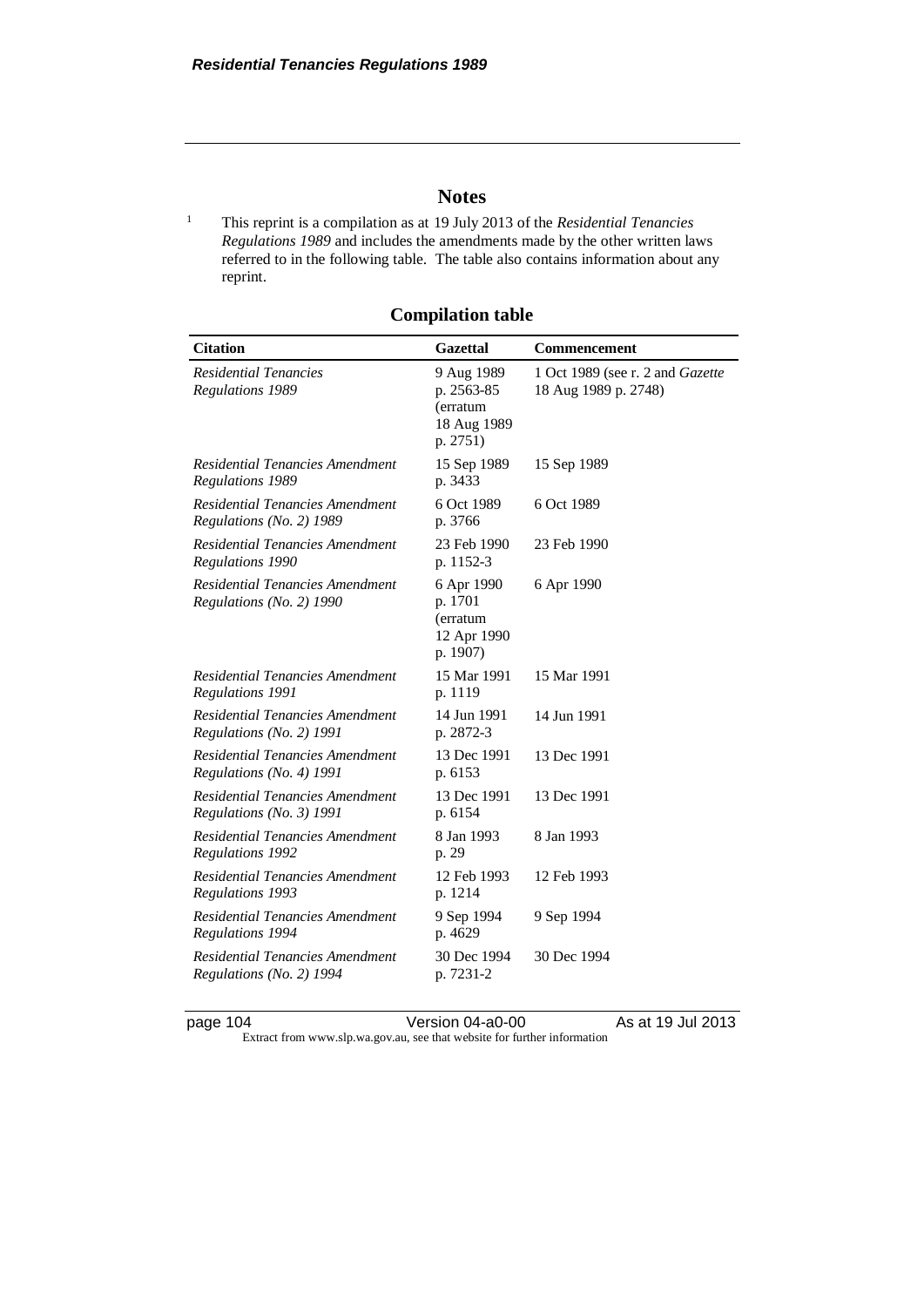| <b>Citation</b>                                                                                               | <b>Gazettal</b>            | Commencement                                                                                                                                 |  |  |  |
|---------------------------------------------------------------------------------------------------------------|----------------------------|----------------------------------------------------------------------------------------------------------------------------------------------|--|--|--|
| Residential Tenancies Amendment<br>Regulations 1995                                                           | 16 Jun 1995<br>p. 2318     | 16 Jun 1995                                                                                                                                  |  |  |  |
| Reprint of the Residential Tenancies Regulations 1989 as at 9 Apr 1996 (includes<br>amendments listed above)  |                            |                                                                                                                                              |  |  |  |
| Residential Tenancies Amendment<br>Regulations 1996                                                           | 25 Jun 1996<br>p. 2904-17  | 1 Jul 1996 (see r. 2 and Gazette<br>25 Jun 1996 p. 2902)                                                                                     |  |  |  |
| <b>Residential Tenancies Amendment</b><br>Regulations 1999                                                    | 19 Feb 1999<br>p. 553-4    | 19 Feb 1999                                                                                                                                  |  |  |  |
| Reprint 2: The Residential Tenancies Regulations 1989 as at 19 Sep 2003 (includes<br>amendments listed above) |                            |                                                                                                                                              |  |  |  |
| Residential Tenancies Amendment<br>Regulations 2004                                                           | 24 Dec 2004<br>p. 6149-53  | 24 Dec 2004                                                                                                                                  |  |  |  |
| Courts and Legal Practice<br>(Consequential Amendments)<br>Regulations 2005 r. 11                             | 19 Apr 2005<br>p. 1294-302 | 19 Apr 2005                                                                                                                                  |  |  |  |
| Residential Tenancies Amendment<br>Regulations 2005                                                           | 29 Apr 2005<br>p. 1771-6   | 1 May 2005 (see r. 2 and <i>Gazette</i><br>31 Dec 2004 p. 7128)                                                                              |  |  |  |
| <b>Electricity Corporations</b><br>(Consequential Amendments)<br>Regulations 2006 r. 84                       | 31 Mar 2006<br>p. 1299-357 | 1 Apr 2006 (see r. 2)                                                                                                                        |  |  |  |
| Residential Tenancies Amendment<br>Regulations 2006                                                           | 22 Sep 2006<br>p. 4126-30  | 22 Sep 2006 (see r. 2(a))                                                                                                                    |  |  |  |
| Reprint 3: The Residential Tenancies Regulations 1989 as at 26 Jan 2007<br>(includes amendments listed above) |                            |                                                                                                                                              |  |  |  |
| Residential Tenancies Amendment<br>Regulations 2007                                                           | 30 Mar 2007<br>p. 1452     | 5 Apr 2007 (see r. 2)                                                                                                                        |  |  |  |
| Residential Tenancies Amendment<br>Regulations (No. 2) 2007                                                   | 31 Jul 2007<br>p. 3790-1   | r. 1 and 2:31 Jul 2007<br>(see r. $2(a)$ );<br>Regulations other than r. 1 and 2:<br>1 Aug 2007 (see r. 2(b))                                |  |  |  |
| Residential Tenancies Amendment<br>Regulations 2011                                                           | 24 May 2011<br>p. 1894-5   | r. 1 and 2: 24 May 2011<br>(see r. $2(a)$ );<br>Regulations other than r. 1 and 2:<br>1 Jun 2011 (see r. 2(b))                               |  |  |  |
| Residential Tenancies Amendment<br>Regulations 2013                                                           | 3 May 2013<br>p. 1737-835  | r. 1 and 2: 3 May 2013<br>(see r. 2(a));<br>Regulations other than r. 1 and 2:<br>1 Jul 2013 (see r. 2(b) and<br>Gazette 3 May 2013 p. 1735) |  |  |  |
| Reprint 4: The Residential Tenancies Regulations 1989 as at 19 Jul 2013                                       |                            |                                                                                                                                              |  |  |  |

(includes amendments listed above)

As at 19 Jul 2013 Version 04-a0-00 page 105 Extract from www.slp.wa.gov.au, see that website for further information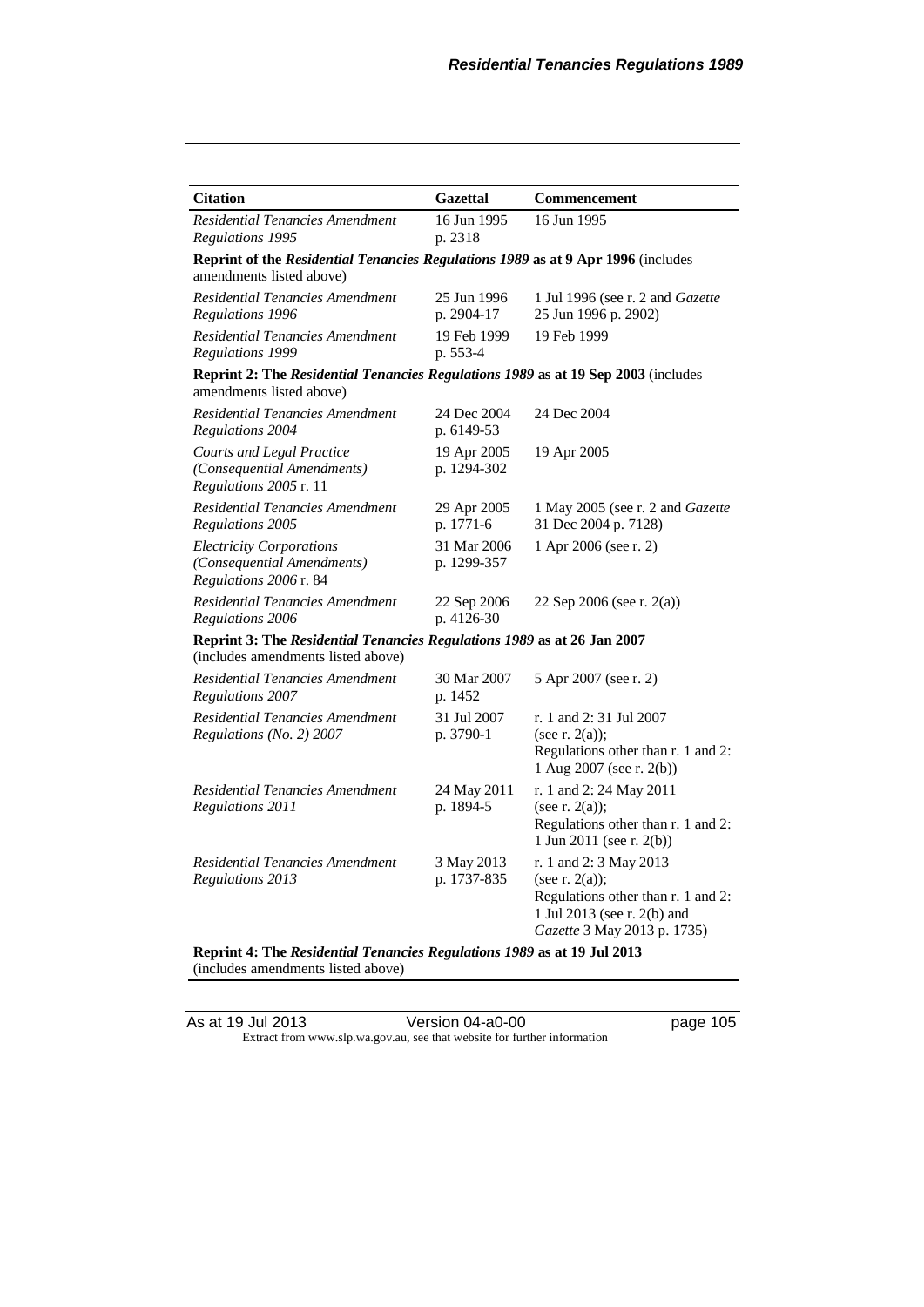- <sup>2</sup> Under the *Land Administration Act 1997* s. 281(3), a reference in a written law to the *Land Act 1933* is, unless the contrary intention appears, to be construed as if that reference were a reference to the *Land Administration Act 1997*.
- <sup>3</sup> Repealed by the *Biosecurity and Agriculture Management (Repeal and Consequential Provisions) Act 2007*.
- <sup>4</sup> Repealed by the *Legal Profession Act 2008*.
- <sup>5</sup> The *Residential Tenancies Act 1987* Sch. 1 cl. 7 was deleted by the *Residential Tenancies Amendment Act 2011* s. 87(16).
- <sup>6</sup> Now called the Consolidated Account.

page 106 Version 04-a0-00 As at 19 Jul 2013 Extract from www.slp.wa.gov.au, see that website for further information